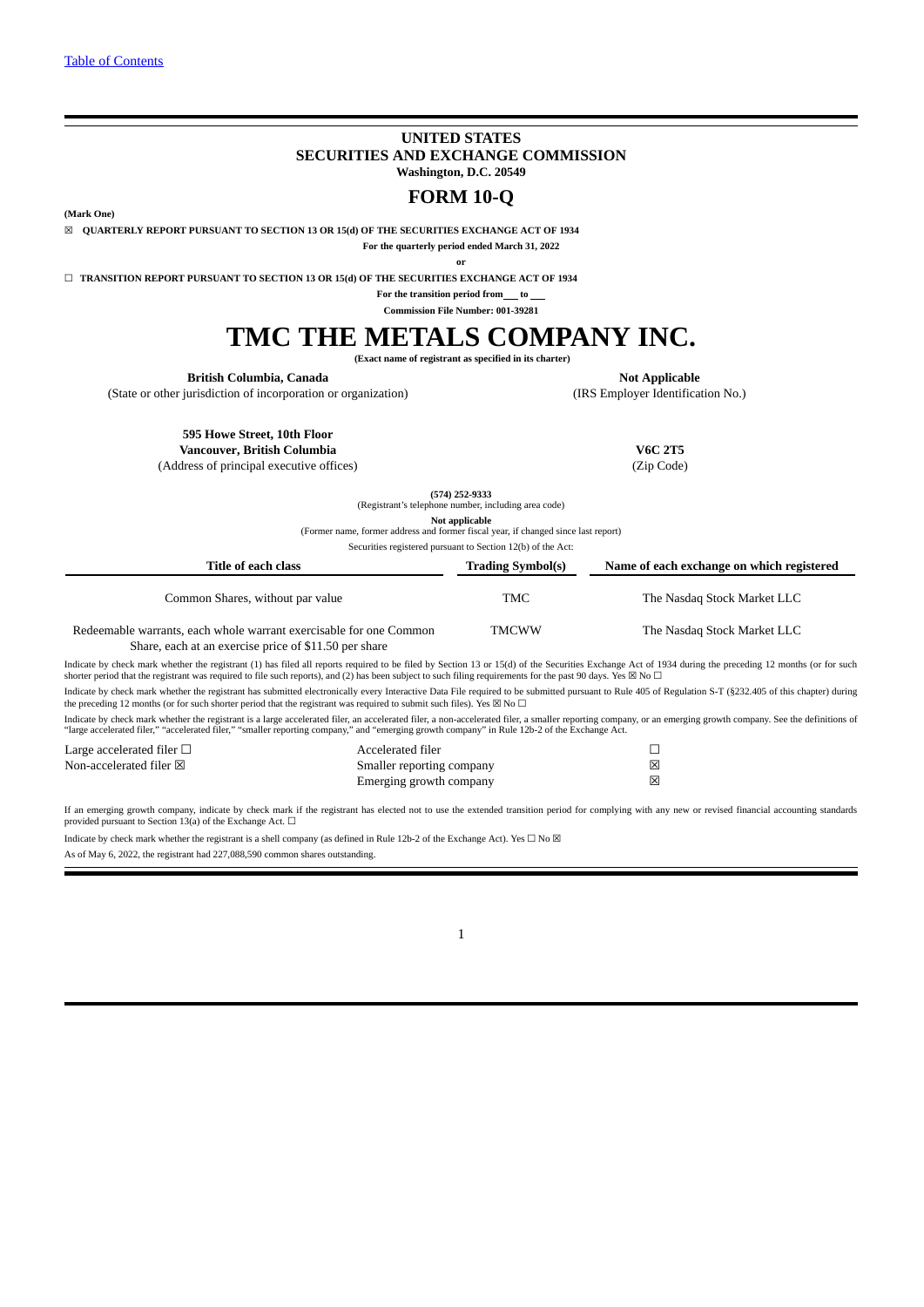# **TMC THE METALS COMPANY INC. FORM 10-Q** For the quarterly period ended March 31, 2022

# **TABLE OF CONTENTS**

<span id="page-1-0"></span>

|                   | <b>Cautionary Note Regarding Forward-Looking Statements</b>                                                                        | 3  |
|-------------------|------------------------------------------------------------------------------------------------------------------------------------|----|
| <b>Part I</b>     | <b>Financial Information</b>                                                                                                       | 5  |
| Item 1.           | <b>Financial Statements</b>                                                                                                        | 5  |
|                   | Condensed Consolidated Balance Sheets as of March 31, 2022 and December 31, 2021 (Unaudited)                                       | 5  |
|                   | Condensed Consolidated Statements of Loss and Comprehensive Loss for the three months ended March<br>31, 2022 and 2021 (Unaudited) | 6  |
|                   | Condensed Consolidated Statements of Changes in Equity for the three months ended March 31, 2022<br>and 2021 (Unaudited)           | 7  |
|                   | Condensed Consolidated Statements of Cash Flows for the three months ended March 31, 2022 and 2021<br>(Unaudited)                  | 8  |
|                   | Notes to Condensed Consolidated Financial Statements (Unaudited)                                                                   | 9  |
| Item 2.           | Management's Discussion and Analysis of Financial Condition and Results of Operations                                              | 18 |
| Item 3.           | Quantitative and Qualitative Disclosures About Market Risk                                                                         | 29 |
| Item 4.           | <b>Controls and Procedures</b>                                                                                                     | 29 |
| <b>Part II</b>    | <b>Other Information</b>                                                                                                           | 31 |
| Item 1.           | <b>Legal Proceedings</b>                                                                                                           | 31 |
| Item 1A.          | <b>Risk Factors</b>                                                                                                                | 32 |
| Item 2.           | <b>Unregistered Sales of Equity Securities and Use of Proceeds</b>                                                                 | 32 |
| Item 3.           | <b>Defaults Upon Senior Securities</b>                                                                                             | 32 |
| Item 4.           | <b>Mine Safety Disclosures</b>                                                                                                     | 32 |
| Item 5.           | <b>Other Information</b>                                                                                                           | 33 |
| Item 6.           | <b>Exhibits</b>                                                                                                                    | 35 |
| <b>Signatures</b> |                                                                                                                                    | 37 |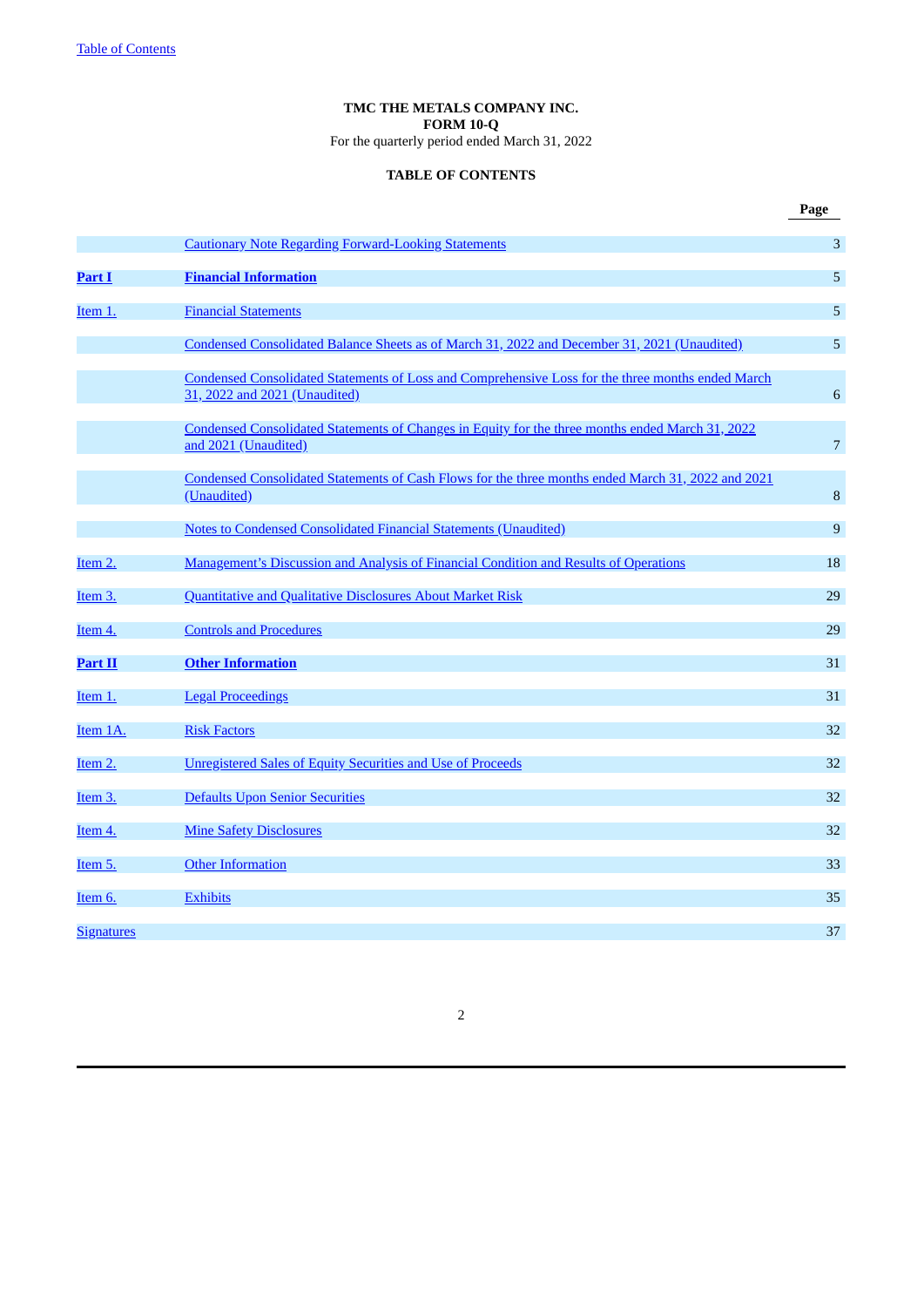In this Quarterly Report on Form 10-Q, the terms "we," "us," "our," the "Company" and "TMC" mean TMC the metals company Inc. (formerly Sustainable Opportunities Acquisition Corp.) and our subsidiaries. On September 9, 2021, Sustainable Opportunities Acquisition Corp. ("SOAC" and after the Business Combination described herein, the "Company") consummated a business combination (the "Business Combination") pursuant to the terms of the business combination agreement dated as of March 4, 2021 by and among SOAC, 1291924 B.C. Unlimited Liability Company, an unlimited liability company existing under the laws of British Columbia, Canada ("NewCo Sub"), and DeepGreen Metals Inc., a company existing under the laws of British Columbia, Canada ("DeepGreen"). In connection with the Business Combination, SOAC changed its name to "TMC the metals company Inc".

# **CAUTIONARY NOTE REGARDING FORWARD-LOOKING STATEMENTS**

<span id="page-2-0"></span>This Quarterly Report on Form 10-Q includes forward-looking statements within the meaning of Section 27A of the Securities Act of 1933, as amended (the "Securities Act"), and Section 21E of the Securities Exchange Act of 1934, as amended (the "Exchange Act"), that relate to future events, our future operations or financial performance, or our plans, strategies and prospects. These statements are based on the beliefs and assumptions of our management team. Although we believe that our plans, intentions and expectations reflected in or suggested by these forward-looking statements are reasonable, we cannot assure that we will achieve or realize these plans, intentions or expectations. Forward-looking statements are inherently subject to risks, uncertainties and assumptions. Generally, statements that are not historical facts, including statements concerning possible or assumed future actions, business strategies, events or performance, are forward-looking statements. These statements may be preceded by, followed by or include the words "believes," "estimates," "expects," "projects," "forecasts," "may," "will," "should," "seeks," "plans," "scheduled," "anticipates" or "intends" or the negative of these terms, or other comparable terminology intended to identify statements about the future, although not all forwardlooking statements contain these identifying words. The forward-looking statements are based on projections prepared by, and are the responsibility of, the Company's management. Forward-looking statements contained in this Quarterly Report on Form 10-Q include, but are not limited to, statements about:

- the commercial and technical feasibility of seafloor polymetallic nodule collection and processing;
- our and our partners' development and operational plans, including with respect to the planned uses of polymetallic nodules, where and how nodules will be obtained and processed, the expected environmental, social and governance impacts thereof and our plans to assess these impacts and the timing and scope of these plans;
- the supply and demand for battery metals and battery cathode feedstocks, copper cathode and manganese ores;
- the future prices of battery metals and battery cathode feedstocks, copper cathode and manganese ores;
- the timing and content of International Seabed Authority's ("ISA") final exploitation regulations that will create the legal and technical framework for exploitation of polymetallic nodules in the Clarion Clipperton Zone of the Pacific Ocean ("CCZ");
- government regulation of mineral extraction from the deep seafloor and changes in mining laws and regulations;
- technical, operational, environmental, social and governance risks of developing and deploying equipment to collect polymetallic nodules at sea and to process such nodules on land;
- the sources and timing of potential revenue as well as the timing and amount of estimated future production, costs of production, other expenses, capital expenditures and requirements for additional capital;
- cash flow provided by operating activities;
- the expected activities of our partners under our key strategic relationships;
- the sufficiency of our cash on hand to meet our working capital and capital expenditure requirements;
- our ability to raise financing in the future;
- any litigation to which we are a party;
- claims and limitations on insurance coverage;
- our plans to mitigate our material weaknesses in our internal control over financial reporting;
- the restatement of our financial statements;
- geological, metallurgical and geotechnical studies and opinions;
- mineral resource estimates:
- our status as an emerging growth company, non-reporting Canadian issuer and passive foreign investment company;
- infrastructure risks;
- dependence on key management personnel and executive officers;
- political and market conditions beyond our control;
- COVID-19 and the impact of the COVID-19 pandemic on our business; and
- our financial performance.

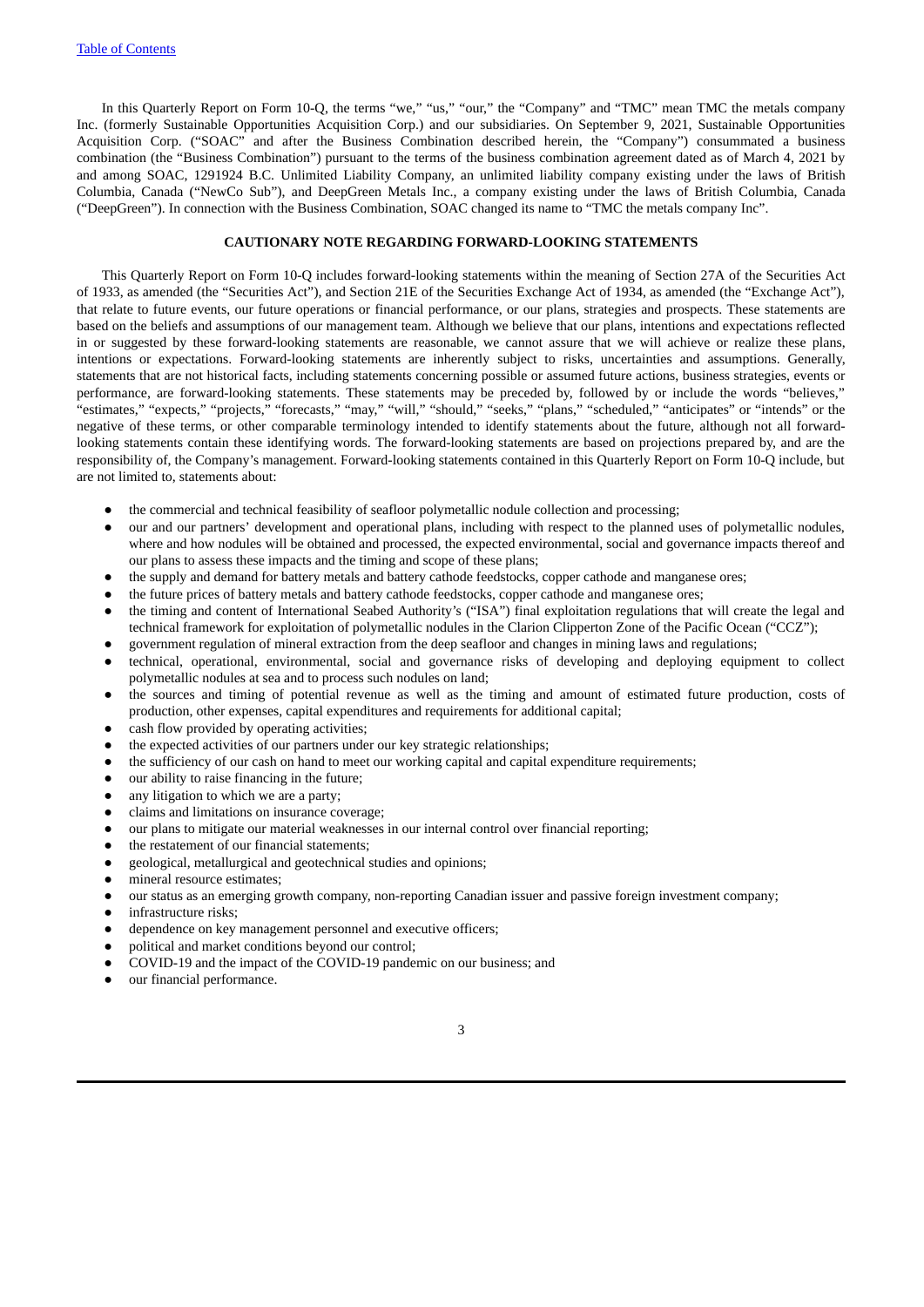These forward-looking statements are based on information available as of the date of this Quarterly Report on Form 10-Q, and current expectations, forecasts and assumptions, and involve a number of judgments, risks and uncertainties. Important factors could cause actual results, performance or achievements to differ materially from those indicated or implied by forward-looking statements such as those described under the caption "Risk Factors" in Item 1A of Part I of our Annual Report on Form 10-K for the year ended December 31, 2021 we filed with the Securities and Exchange Commission ("SEC") on March 25, 2022 (the "2021 Annual Report on Form 10-K") as updated and/or supplemented in subsequent filings with the SEC. Such risks are not exhaustive. New risk factors emerge from time to time, and it is not possible to predict all such risk factors, nor can we assess the impact of all such risk factors on our business or the extent to which any factor or combination of factors may cause actual results to differ materially from those contained in any forwardlooking statements. Forward-looking statements are not guarantees of performance. You should not put undue reliance on these statements, which speak only as of the date hereof. All forward-looking statements attributable to us or persons acting on our behalf are expressly qualified in their entirety by the foregoing cautionary statements. We undertake no obligations to update or revise publicly any forward-looking statements, whether as a result of new information, future events or otherwise, except as required by law.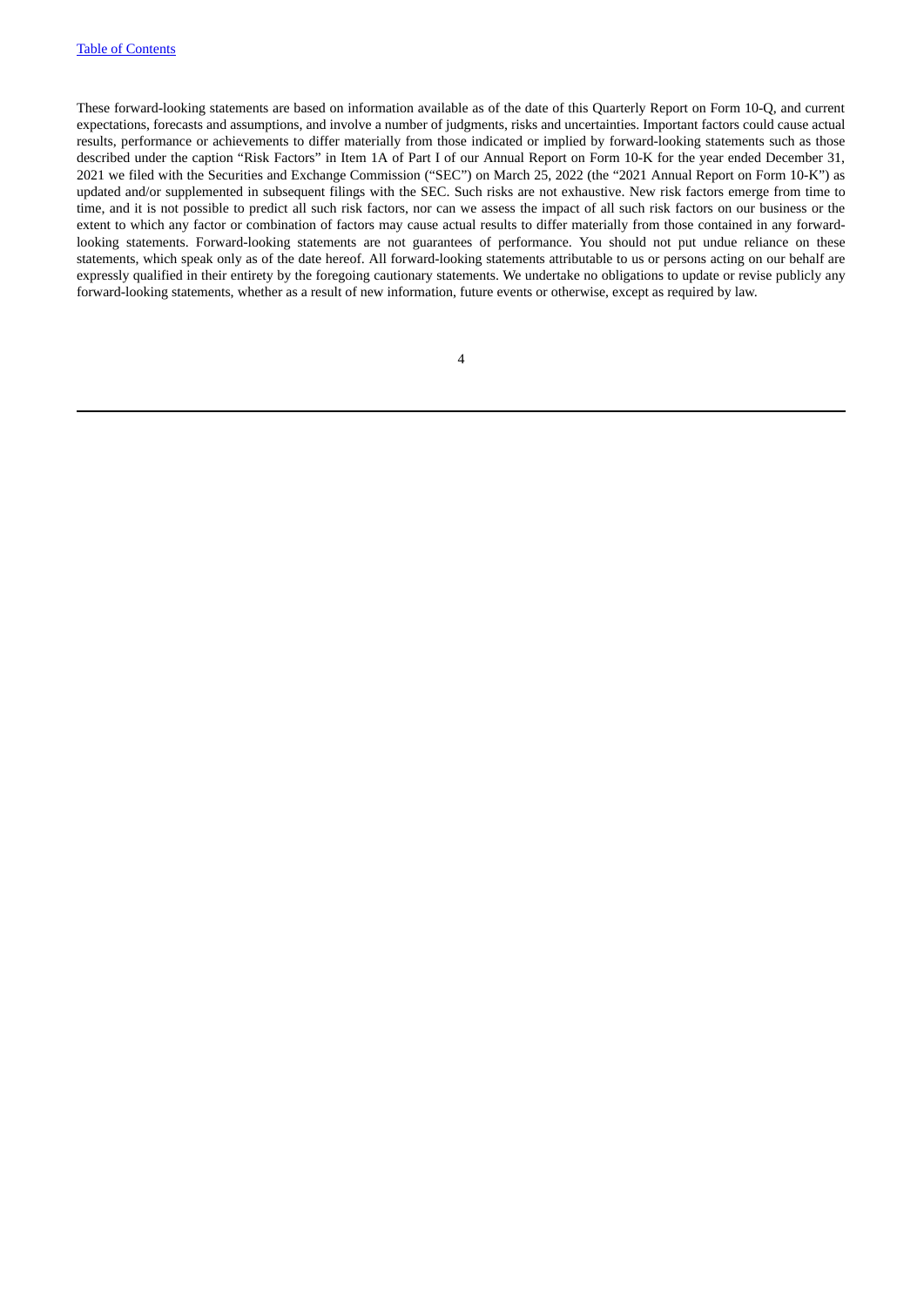# <span id="page-4-0"></span>**PART I – FINANCIAL INFORMATION**

# <span id="page-4-2"></span><span id="page-4-1"></span>**Item 1. Financial Statements**

# **TMC the metals company Inc. Condensed Consolidated Balance Sheets (in thousands of US Dollars, except share amounts) (Unaudited)**

| <b>ASSETS</b>                                                                                              | <b>Note</b> | As at<br>March 31,<br>2022 |              | As at<br>December 31,<br>2021 |
|------------------------------------------------------------------------------------------------------------|-------------|----------------------------|--------------|-------------------------------|
| <b>Current</b>                                                                                             |             |                            |              |                               |
| Cash                                                                                                       |             | \$<br>69,048               | \$           | 84,873                        |
| Receivables and prepayments                                                                                |             | 3,041                      |              | 3,686                         |
|                                                                                                            |             | 72,089                     |              | 88,559                        |
| <b>Non-current</b>                                                                                         |             |                            |              |                               |
| <b>Exploration contracts</b>                                                                               | 4           | 43,150                     |              | 43,150                        |
| Equipment                                                                                                  |             | 1,479                      |              | 1,416                         |
|                                                                                                            |             | 44,629                     |              | 44,566                        |
| <b>TOTAL ASSETS</b>                                                                                        |             | \$<br>116,718              | \$           | 133,125                       |
| <b>LIABILITIES</b>                                                                                         |             |                            |              |                               |
| <b>Current</b>                                                                                             |             |                            |              |                               |
| Accounts payable and accrued liabilities                                                                   |             | 18,004                     |              | 26,573                        |
|                                                                                                            |             | 18,004                     |              | 26,573                        |
| Non-current                                                                                                |             |                            |              |                               |
| Deferred tax liability                                                                                     |             | 10,675                     |              | 10,675                        |
| Warrants liability                                                                                         | 5           | 8,314                      |              | 3,126                         |
| <b>TOTAL LIABILITIES</b>                                                                                   |             | \$<br>36,993               | $\mathbf{s}$ | 40,374                        |
| <b>EQUITY</b>                                                                                              |             |                            |              |                               |
| Common shares (unlimited shares, no par value - issued: 226,780,843 (December 31,<br>$2021 - 225,432,493)$ |             | 298,263                    |              | 296,051                       |
| Class A - J Special Shares                                                                                 |             |                            |              |                               |
| Additional paid in capital                                                                                 |             | 107,952                    |              | 102,073                       |
| Accumulated other comprehensive loss                                                                       |             | (1,216)                    |              | (1,216)                       |
| Deficit                                                                                                    |             | (325, 274)                 |              | (304, 157)                    |
| <b>TOTAL EQUITY</b>                                                                                        |             | 79,725                     |              | 92,751                        |
|                                                                                                            |             |                            |              |                               |
| <b>TOTAL LIABILITIES AND EQUITY</b>                                                                        |             | \$<br>116,718              | \$           | 133,125                       |

**Nature of Operations** *(Note 1)*

**Commitments and Contingent Liabilities** *(Note 9)*

The accompanying notes are an integral part of these unaudited condensed consolidated financial statements.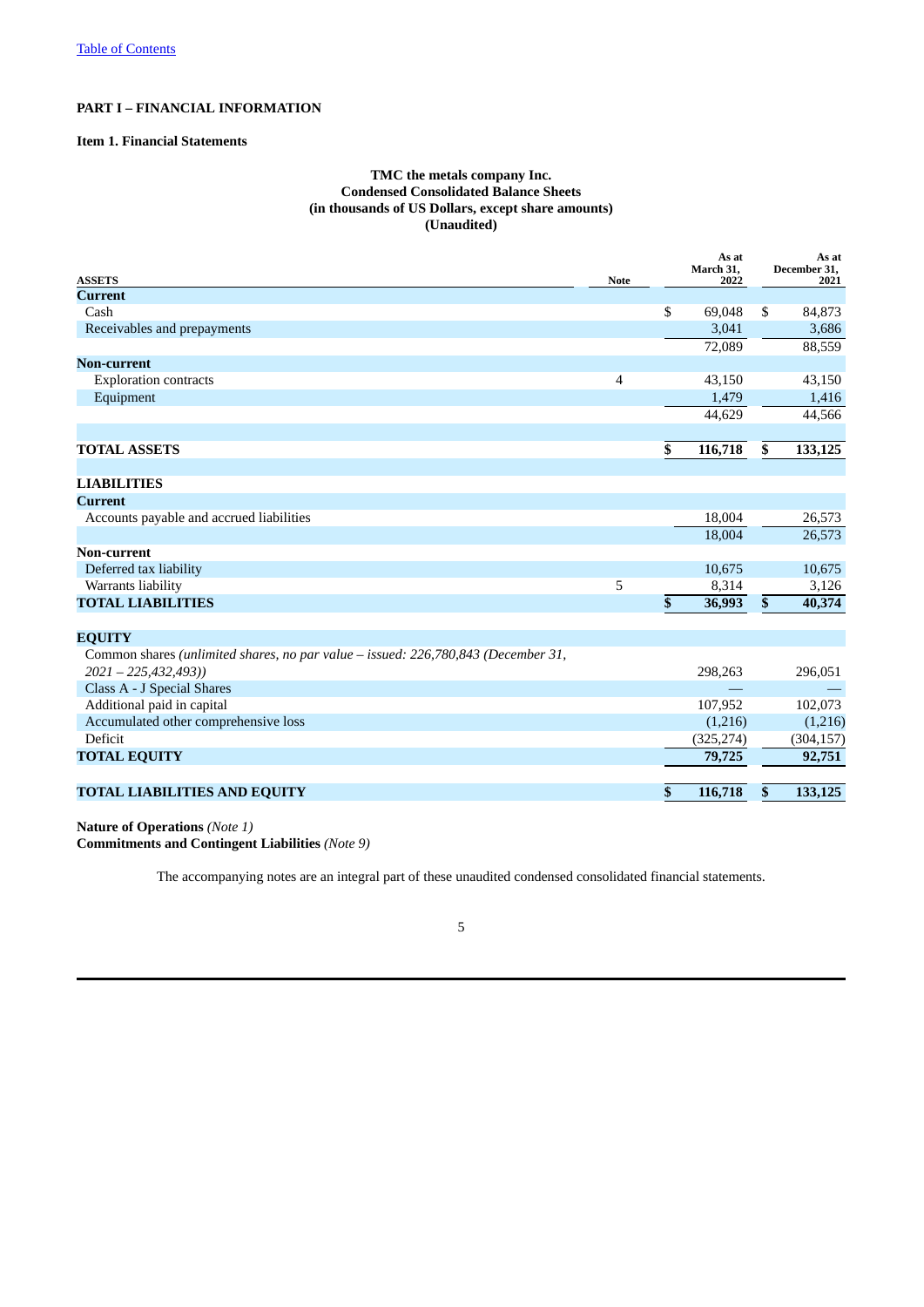# **TMC the metals company Inc. Condensed Consolidated Statements of Loss and Comprehensive Loss (in thousands of US Dollars, except share and per share amounts) (Unaudited)**

<span id="page-5-0"></span>

|                                                                          | <b>Note</b> | Three months ended<br>March 31,<br>2022 |     | Three months ended<br>March 31,<br>2021<br>(Restated <sup>1</sup> )<br>(Note 1) |
|--------------------------------------------------------------------------|-------------|-----------------------------------------|-----|---------------------------------------------------------------------------------|
| <b>Operating expenses</b>                                                |             |                                         |     |                                                                                 |
| <b>Exploration and evaluation expenses</b>                               | 4           | \$<br>7,343                             | -S  | 38,107                                                                          |
| General and administrative expenses                                      |             | 8,564                                   |     | 17,364                                                                          |
| <b>Operating loss</b>                                                    |             | 15,907                                  |     | 55,471                                                                          |
|                                                                          |             |                                         |     |                                                                                 |
| <b>Other items</b>                                                       |             |                                         |     |                                                                                 |
| Change in fair value of warrants liability                               | 5           | 5,188                                   |     |                                                                                 |
| Foreign exchange loss                                                    |             | 22                                      |     | 19                                                                              |
| Interest expense                                                         |             |                                         |     | 220                                                                             |
|                                                                          |             |                                         |     |                                                                                 |
| Loss and comprehensive loss for the period                               |             | \$<br>21,117                            | -\$ | 55,710                                                                          |
|                                                                          |             |                                         |     |                                                                                 |
| Loss per share                                                           |             |                                         |     |                                                                                 |
| - Basic and diluted                                                      | 7           | \$<br>0.09                              | -S  | 0.29                                                                            |
|                                                                          |             |                                         |     |                                                                                 |
| Weighted average number of common shares outstanding — basic and diluted | 7           | 226,075,389                             |     | 192,378,436                                                                     |

(1) The condensed consolidated statements of loss and comprehensive loss for the three months ended March 31, 2021 was restated. Refer to the Company's Quarterly Report on Form 10-Q for the quarter ended September 30, 2021 filed with the Securities and Exchange Commission on November 15, 2021.

The accompanying notes are an integral part of these unaudited condensed consolidated financial statements.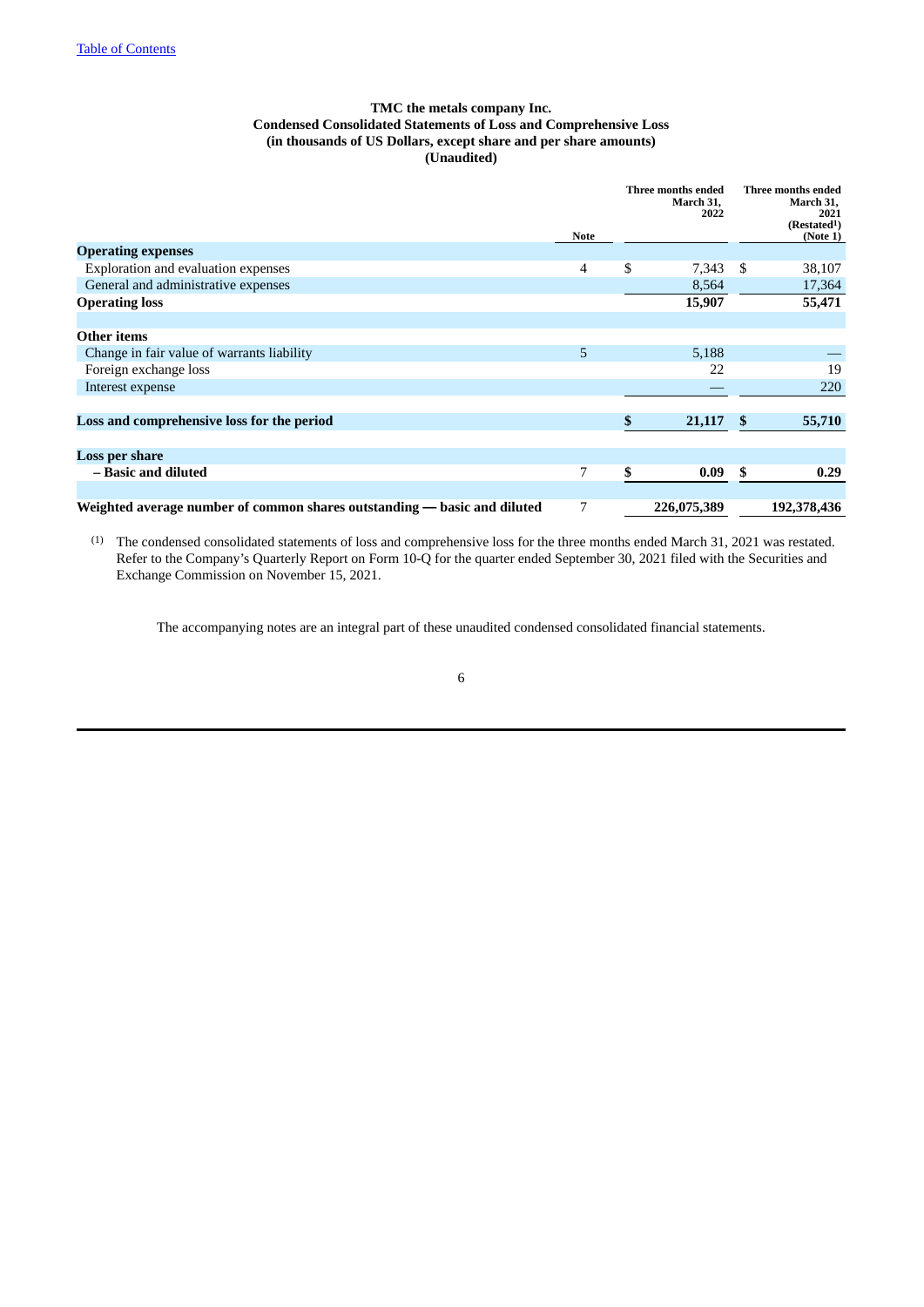# **TMC the metals company Inc. Condensed Consolidated Statements of Changes in Equity (in thousands of US Dollars, except share amounts) (Unaudited)**

<span id="page-6-0"></span>

|                                                                                    |                      |           |               |               | <b>Additional</b>            | Accumulated<br>Other                         |               |              |
|------------------------------------------------------------------------------------|----------------------|-----------|---------------|---------------|------------------------------|----------------------------------------------|---------------|--------------|
|                                                                                    | <b>Common Shares</b> |           | Preferred     | Special       | Paid in                      | Comprehensive                                |               |              |
| Three months ended March 31, 2022                                                  | <b>Shares</b>        | Amount    | <b>Shares</b> | <b>Shares</b> | Capital                      | Loss                                         | Deficit       | Total        |
| <b>December 31, 2021</b>                                                           | 225,432,493          | \$296,051 | \$            |               | 102,073                      | (1,216)<br>\$                                | \$ (304, 157) | 92,751       |
| Conversion of restricted share units, net of shares<br>withheld for taxes (Note 6) | 1,348,350            | 2,212     |               |               | (2,290)                      |                                              |               | (78)         |
| Share-based compensation (Note 6)                                                  |                      |           |               |               | 8,124                        |                                              |               | 8,124        |
| Expenses to be settled in share-based payments                                     |                      |           |               |               | 45                           |                                              |               | 45           |
| Loss for the period                                                                |                      |           |               |               |                              | $\overline{\phantom{0}}$                     | (21, 117)     | (21, 117)    |
| <b>March 31, 2022</b>                                                              | 226,780,843          | 298,263   |               |               | 107,952                      | (1,216)                                      | (325, 274)    | 79,725       |
| Three months ended March 31, 2021                                                  | <b>Common Shares</b> |           | Preferred     | Special       | <b>Additional</b><br>Paid in | <b>Accumulated</b><br>Other<br>Comprehensive |               |              |
| Restated <sup>1</sup> (Note 1)                                                     | <b>Shares</b>        | Amount    | <b>Shares</b> | <b>Shares</b> | Capital                      | Loss                                         | Deficit       | <b>Total</b> |
| <b>December 31, 2020</b>                                                           | 189,493,593          | \$154,431 | \$<br>550     |               | 45,347<br>\$.                | (1,216)<br>\$                                | \$(162, 858)  | 36,254<br>\$ |
| Exercise of stock options (Note 6)                                                 | 2,148,990            | 2,542     |               |               | (1, 172)                     |                                              |               | 1,370        |
| Common shares to be issued for exploration and<br>evaluation expenses              | 4,245,031            | 25,664    |               |               | (12, 879)                    |                                              |               | 12,785       |
| Share-based compensation (Note 6)                                                  |                      |           |               |               | 30,425                       |                                              |               | 30,425       |
| Common shares to be issued for stock options<br>exercise                           |                      |           |               |               | 7                            |                                              |               |              |
| Conversion of debentures                                                           | 57,894               | 500       |               |               |                              |                                              |               | 500          |
| Loss for the period                                                                |                      |           |               |               |                              |                                              | (55, 710)     | (55, 710)    |
|                                                                                    |                      |           |               |               |                              |                                              |               |              |

(1) The condensed consolidated statements of changes in equity for the three months ended March 31, 2021 was restated. Refer to the Company's Quarterly Report on Form 10-Q for the quarter ended September 30, 2021 filed with the Securities and Exchange Commission on November 15, 2021.

The accompanying notes are an integral part of these unaudited condensed consolidated financial statements.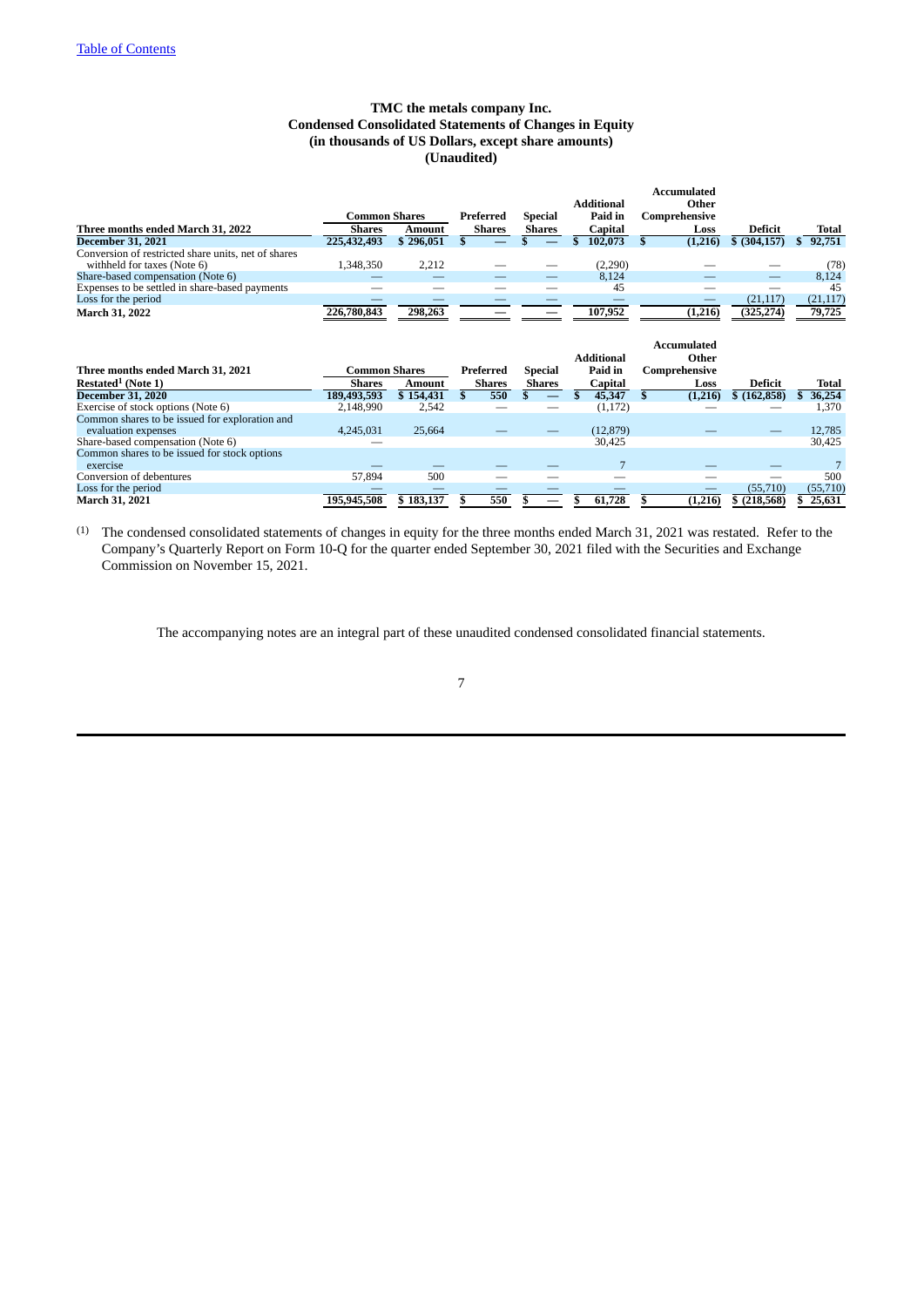# **TMC the metals company Inc. Condensed Consolidated Statements of Cash Flows (in thousands of US Dollars) (Unaudited)**

<span id="page-7-0"></span>

|                                                                                 |   | <b>Three months</b><br>ended<br>March 31,<br>2022 | <b>Three months</b><br>ended<br>March 31,<br>2021<br>(Restated <sup>1</sup> )<br>(Note 1) |              |
|---------------------------------------------------------------------------------|---|---------------------------------------------------|-------------------------------------------------------------------------------------------|--------------|
| Cash provided by (used in)                                                      |   |                                                   |                                                                                           |              |
| <b>Operating activities</b><br>Loss for the period<br>Items not affecting cash: |   |                                                   |                                                                                           |              |
|                                                                                 |   | \$<br>(21, 117)                                   | \$                                                                                        | (55,710)     |
|                                                                                 |   |                                                   |                                                                                           |              |
| Amortization                                                                    |   | 95                                                |                                                                                           | 98           |
| Expenses settled with share-based payments                                      | 6 | 6,393                                             |                                                                                           | 43,211       |
| Expenses to be settled with share-based payments                                |   | 45                                                |                                                                                           |              |
| Interest on convertible debentures                                              |   |                                                   |                                                                                           | 220          |
| Change in fair value of warrants liability                                      | 5 | 5,188                                             |                                                                                           |              |
| Unrealized foreign exchange                                                     |   | (8)                                               |                                                                                           | (1)          |
| Changes in working capital:                                                     |   |                                                   |                                                                                           |              |
| Receivables and prepayments                                                     |   | 619                                               |                                                                                           | 8            |
| Accounts payable and accrued liabilities                                        |   | (6,744)                                           |                                                                                           | 2,114        |
| Net cash used in operating activities                                           |   | (15,529)                                          |                                                                                           | (10,060)     |
|                                                                                 |   |                                                   |                                                                                           |              |
| <b>Investing activities</b>                                                     |   |                                                   |                                                                                           |              |
| Settlement of deferred acquisition costs                                        |   |                                                   |                                                                                           | (2, 190)     |
| Acquisition of equipment                                                        |   | (210)                                             |                                                                                           |              |
| Net cash used in investing activities                                           |   | (210)                                             |                                                                                           | (2, 190)     |
| <b>Financing activities</b>                                                     |   |                                                   |                                                                                           |              |
| Proceeds from exercise of stock options                                         |   |                                                   |                                                                                           | 1,377        |
| Proceeds from issuance of convertible debentures                                |   |                                                   |                                                                                           | 26,000       |
| Taxes withheld and paid on share-based compensation                             |   | (78)                                              |                                                                                           |              |
| Net cash (used in) provided by financing activities                             |   | (78)                                              |                                                                                           | 27,377       |
|                                                                                 |   |                                                   |                                                                                           |              |
| (Decrease) increase in cash                                                     |   | (15, 817)                                         |                                                                                           | 15,127       |
| Impact of exchange rate changes on cash                                         |   | (8)                                               |                                                                                           | $\mathbf{1}$ |
| <b>Cash - beginning of period</b>                                               |   | 84,873                                            |                                                                                           | 10,096       |
| <b>Cash - end of period</b>                                                     |   | \$<br>69,048                                      | \$                                                                                        | 25,224       |

(1) The condensed consolidated statements of cash flows for the three months ended March 31, 2021 was restated. Refer to the Company's Quarterly Report on Form 10-Q for the quarter ended September 30, 2021 filed with the Securities and Exchange Commission on November 15, 2021.

The accompanying notes are an integral part of these unaudited condensed consolidated financial statements.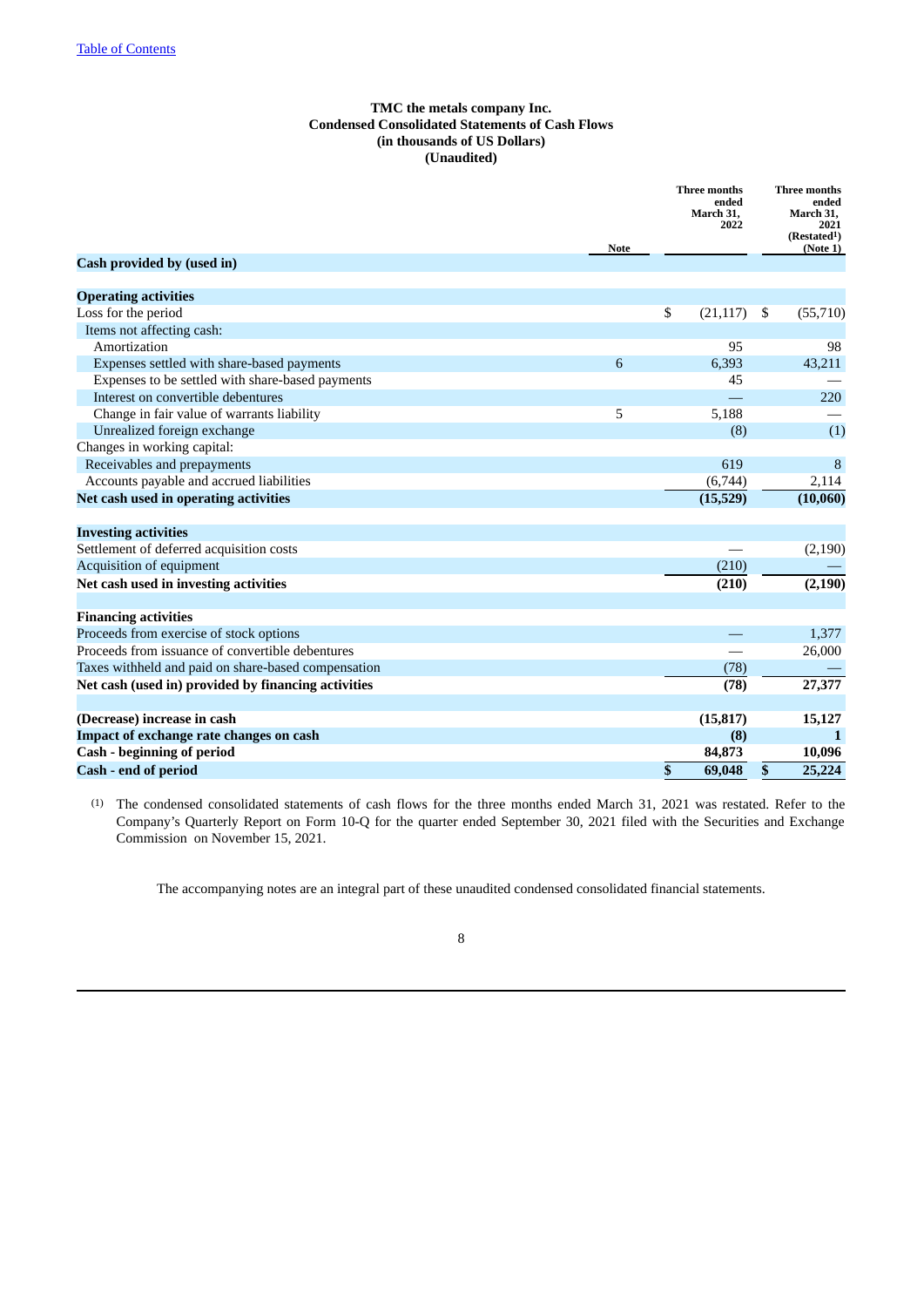# <span id="page-8-0"></span>**1. Nature of Operations**

TMC the metals company Inc. ("TMC" or the "Company"), formerly known as Sustainable Opportunities Acquisition Corporation ("SOAC"), was incorporated as a Cayman Islands exempted company limited by shares on December 18, 2019 and continued as a corporation under the laws of the province of British Columbia, Canada on September 9, 2021. On September 9, 2021, the Company completed its business combination (the "Business Combination") with DeepGreen Metals Inc. ("DeepGreen"). The Company's corporate office, registered address and records office is located at 10<sup>th</sup> floor, 595 Howe Street, Vancouver, British Columbia, Canada, V6C 2T5. The Company's common shares and warrants to purchase common shares are listed for trading on the Nasdaq Global Select Market ("Nasdaq") under tickers "TMC" and "TMCWW", respectively. In connection with closing of the Business Combination, DeepGreen merged with a wholly-owned subsidiary of SOAC and became a wholly-owned subsidiary of the Company. DeepGreen was determined to be the accounting acquirer and therefore, all information prior to the Business Combination, including the prior period financial information, represents the financial condition and operating results of DeepGreen.

The Company is a deep-sea minerals exploration company focused on the collection and processing of polymetallic nodules found on the seafloor in international waters of the Clarion Clipperton Zone in the Pacific Ocean ("CCZ"), located approximately 1,300 nautical miles southwest of San Diego, California. These nodules contain high grades of four metals (nickel, copper, cobalt, manganese) which can be used as (i) feedstock for battery cathode precursors (nickel-copper-cobalt matte and/or nickel and cobalt sulfates) for electric vehicles ("EV") and renewable energy storage markets, (ii) nickel-copper-cobalt matte and/or copper cathode for EV wiring, clean energy transmission and other applications and (iii) manganese silicate for manganese alloy production require for steel production.

Exploration and exploitation of seabed minerals in international waters is regulated by the International Seabed Authority ("ISA"), an intergovernmental organization established in 1994 pursuant to the United Nations Convention on the Law of the Sea. ISA contracts are granted to sovereign states or to private contractors who are sponsored by a sovereign state. The Company's whollyowned subsidiary, Nauru Ocean Resources Inc. ("NORI"), was granted an exploration contract ("the "NORI Exploration Contract") by the ISA in July 2011 under the sponsorship of the Republic of Nauru ("Nauru") giving NORI exclusive rights to explore for polymetallic nodules in an area covering 74,830 km<sup>2</sup> in the CCZ ("NORI Area"). On March 31, 2020, the Company acquired Tonga Offshore Mining Limited ("TOML"), which was granted an exploration contract (the "TOML Exploration Contract") by the ISA in January 2012 under the sponsorship of the Kingdom of Tonga ("Tonga") and has exclusive rights to explore for polymetallic nodules covering an area of 74,713 km<sup>2</sup> in the CCZ ("TOML Area"). Marawa Research and Exploration Limited ("Marawa"), an entity owned and sponsored by the Republic of Kiribati ("Kiribati"), was granted rights by the ISA to polymetallic nodules exploration in an area of 74,990 km<sup>2</sup> in the CCZ ("Marawa Area"). The Company, through its subsidiary DeepGreen Engineering Pte. Ltd. ("DGE") entered into an option agreement (the "Marawa Option Agreement") with Marawa to acquire the right to purchase tenements, as may be granted to Marawa by the ISA or any other regulatory body, granted to exclusively collect nodules from the Marawa Area in return for a royalty payable to Marawa. The Company is working with its strategic partner and investor, Allseas Group S.A. ("Allseas"), to develop a system to collect, lift and transport nodules from the seafloor to shore and to subsequently convert that system into an early commercial production system (Note 4).

The realization of the Company's assets and attainment of profitable operations is dependent upon many factors including, among other things: financing being arranged by the Company to continue operations, development of a nodule collection system for the recovery of polymetallic nodules from the seafloor as well as development of processing technology for the treatment of polymetallic nodules, the establishment of mineable reserves, the commercial and technical feasibility of seafloor polymetallic nodule collection and processing, metal prices, and regulatory approvals and environmental permitting for commercial operations. The outcome of these matters cannot presently be determined because they are contingent on future events and may not be fully under the Company's control.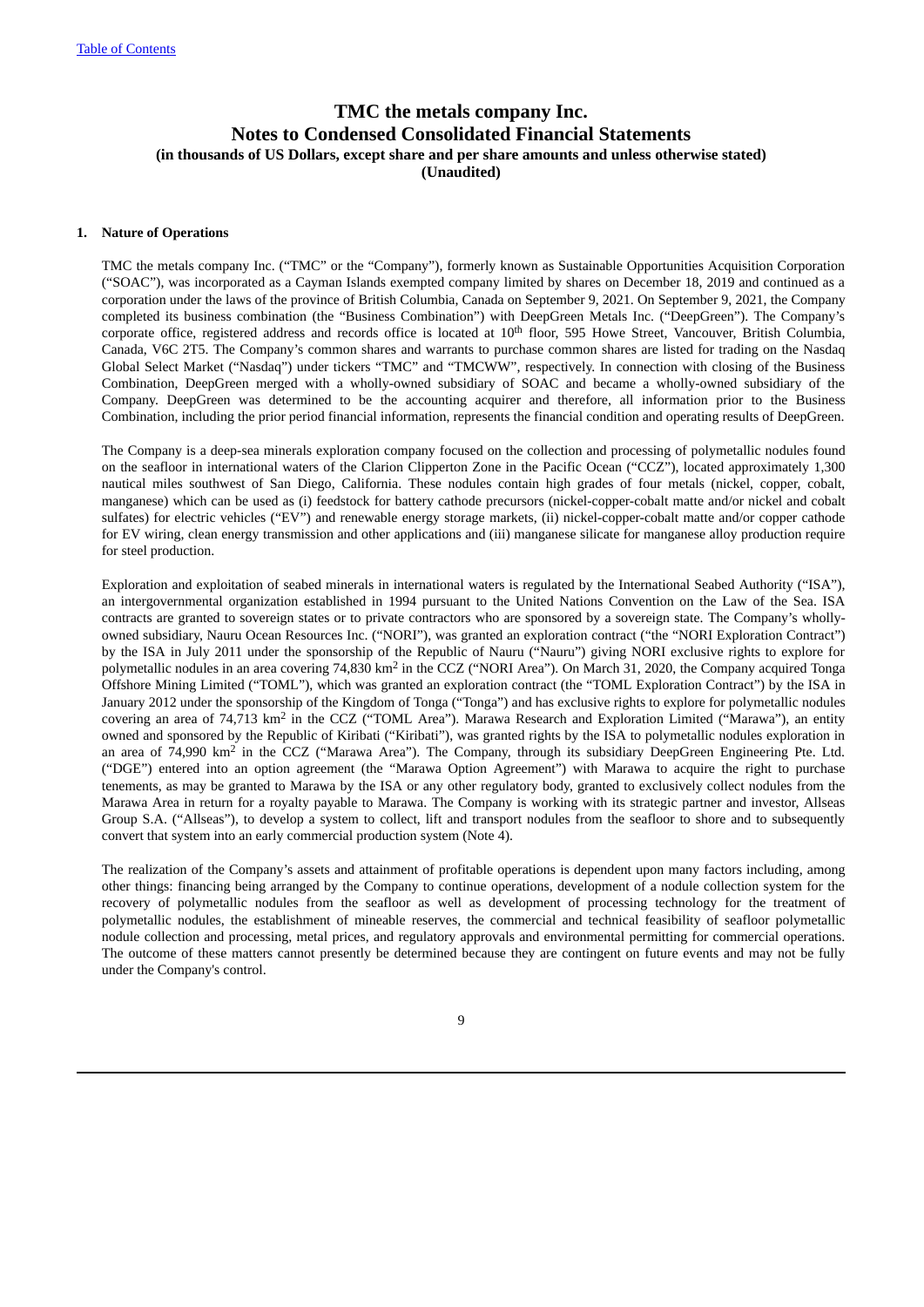Since March 2020, several measures have been implemented by the governments in Canada, the United States of America ("U.S."), Australia, and the rest of the world in the form of office closures and limiting the movement of personnel in response to the increased impact from the novel coronavirus ("COVID-19"). While the impact of COVID-19 has not been significant to the Company's business operations to date, the current circumstances are dynamic and could negatively impact the Company's business operations, exploration and development plans, results of operations, financial position, and cash flows.

# **2. Basis of Presentation**

These unaudited condensed consolidated interim financial statements are prepared in accordance with U.S. Generally Accepted Accounting Principles ("U.S. GAAP") for interim financial statements. Accordingly, certain information and footnote disclosures required by U.S. GAAP have been condensed or omitted in these unaudited condensed consolidated interim financial statements pursuant to such rules and regulation. In management's opinion, these unaudited condensed consolidated interim financial statements include all adjustments of a normal recurring nature necessary for the fair presentation of the Company's statement of financial position, operating results for the periods presented, comprehensive loss, shareholder's equity and cash flows for the interim periods, but are not necessarily indicative of the results of operations to be expected for the full year ending December 31, 2022 or for any other period. These unaudited condensed consolidated interim financial statements should be read in conjunction with the audited annual consolidated financial statements for the year ended December 31, 2021. The Company has applied the same accounting policies as in the prior year, except as disclosed below.

All share and per share amounts have been adjusted to reflect the impact of the Business Combination.

# **Use of Estimates**

The preparation of financial statements in conformity with U.S. GAAP requires management to make estimates and assumptions that affect the reported amounts in the consolidated financial statements and the notes thereto. Significant estimates and assumptions reflected in these condensed consolidated interim financial statements include, but are not limited to, the valuation of share-based payments, including valuation of incentive stock options (Note 6) and the common shares issued to Maersk Supply Service A/S ("Maersk") (Note 4), and warrants liability (Note 5). Actual results could differ materially from those estimates.

# **Fair Value of Financial Instruments**

Fair value estimates of financial instruments are made at a specific point in time, based on relevant information about financial markets and specific financial instruments. As these estimates are subjective in nature, involving uncertainties and matters of significant judgment, they cannot be determined with precision. Changes in assumptions can significantly affect estimated fair value.

The Company measures fair value as the price that would be received to sell an asset or paid to transfer a liability in an orderly transaction between market participants at the reporting date. In accordance with U.S. GAAP, the Company utilizes a three-tier hierarchy, which prioritizes the inputs used in the valuation methodologies in measuring fair value:

- *Level 1* Valuations based on quoted prices in active markets for identical assets or liabilities that an entity has the ability to access.
- Level 2 Valuations based on quoted prices for similar assets or liabilities, quoted prices for identical assets or liabilities in markets that are not active, or other inputs that are observable or can be corroborated by observable data for substantially the full term of the assets or liabilities.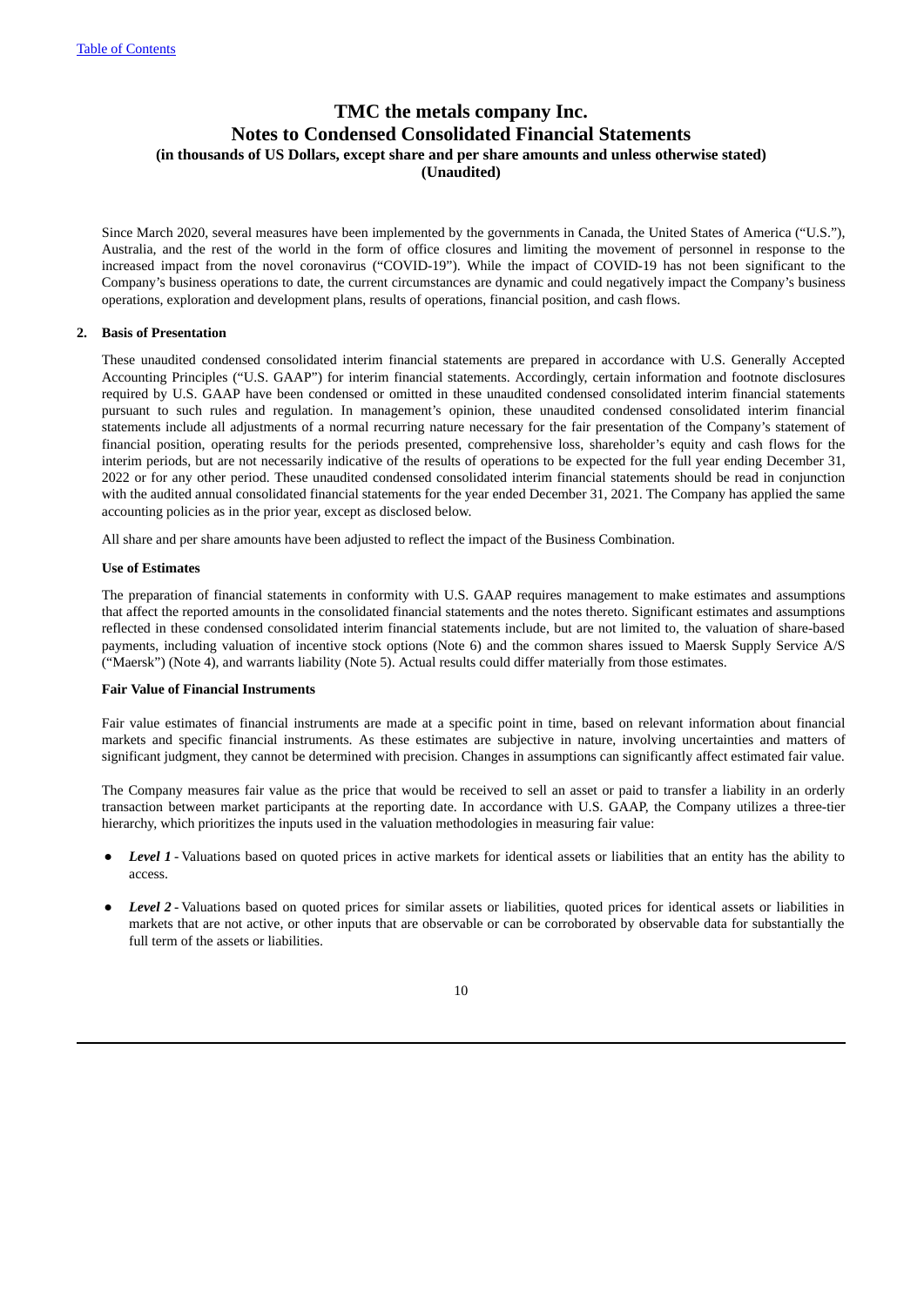● *Level 3* - Valuations based on inputs that are supported by little or no market activity and that are significant to the fair value of the assets or liabilities.

In some circumstances, the inputs used to measure fair value might be categorized within different levels of the fair value hierarchy. In those instances, the fair value measurement is categorized in its entirety in the fair value hierarchy based on the lowest level input that is significant to the fair value measurement.

There were no transfers between fair value measurement levels during the three months ended March 31, 2022 and 2021.

As at March 31, 2022 and December 31, 2021, the carrying values of cash, receivables, and accounts payable and accrued liabilities approximate their fair values due to the short-term nature of these instruments. The financial instruments also include public and private warrants issued by the Company. The warrants are valued at fair value which is disclosed in Note 5.

# **3. Recent Accounting Pronouncements Issued and Adopted**

# **i. Accounting for Certain Modifications or Exchanges of Freestanding Equity-Classified Written Call Options**

In May 2021, the Financial Accounting Standards Board (the "FASB") issued Accounting Standards Update ("ASU") 2021-04, *"Earnings Per Share (Topic 260), Debt—Modifications and Extinguishments (Subtopic 470-50), Compensation—Stock* Compensation (Topic 718), and Derivatives and Hedging-Contracts in Entity's Own Equity (Subtopic 815-40): Issuer's Accounting *for Certain Modifications or Exchanges of Freestanding Equity-Classified Written Call Options"*, which clarified and reduced diversity in an issuer's accounting for modifications or exchanges of freestanding equity-classified written call options that remain equity classified after modification or exchange. Specifically, an issuer should treat a modification of the terms or conditions or an exchange of a freestanding equity-classified written call option that remains equity classified after modification or exchange as an exchange of the original instrument for a new instrument. Modification or an exchange that is a part of or directly related to a modification or an exchange of an existing debt instrument should be measured as the difference between the fair value of the modified or exchanged written call option and the fair value of that written call option immediately before it is modified or exchanged. The effect of a modification or an exchange of a freestanding equity-classified written call option that remains equity classified after modification or exchange on the basis of the substance of the transaction should be recognized in the same manner as if cash had been paid as consideration. ASU 2021-04 is effective for fiscal periods ending on or after December 15, 2021, with early adoption permitted. ASU 2021-04 is applied prospectively to modifications or exchanges occurring on or after the effective date. The adoption of ASU 2021-04 on January 1, 2022 did not have a material impact on the Company's condensed consolidated interim financial statements.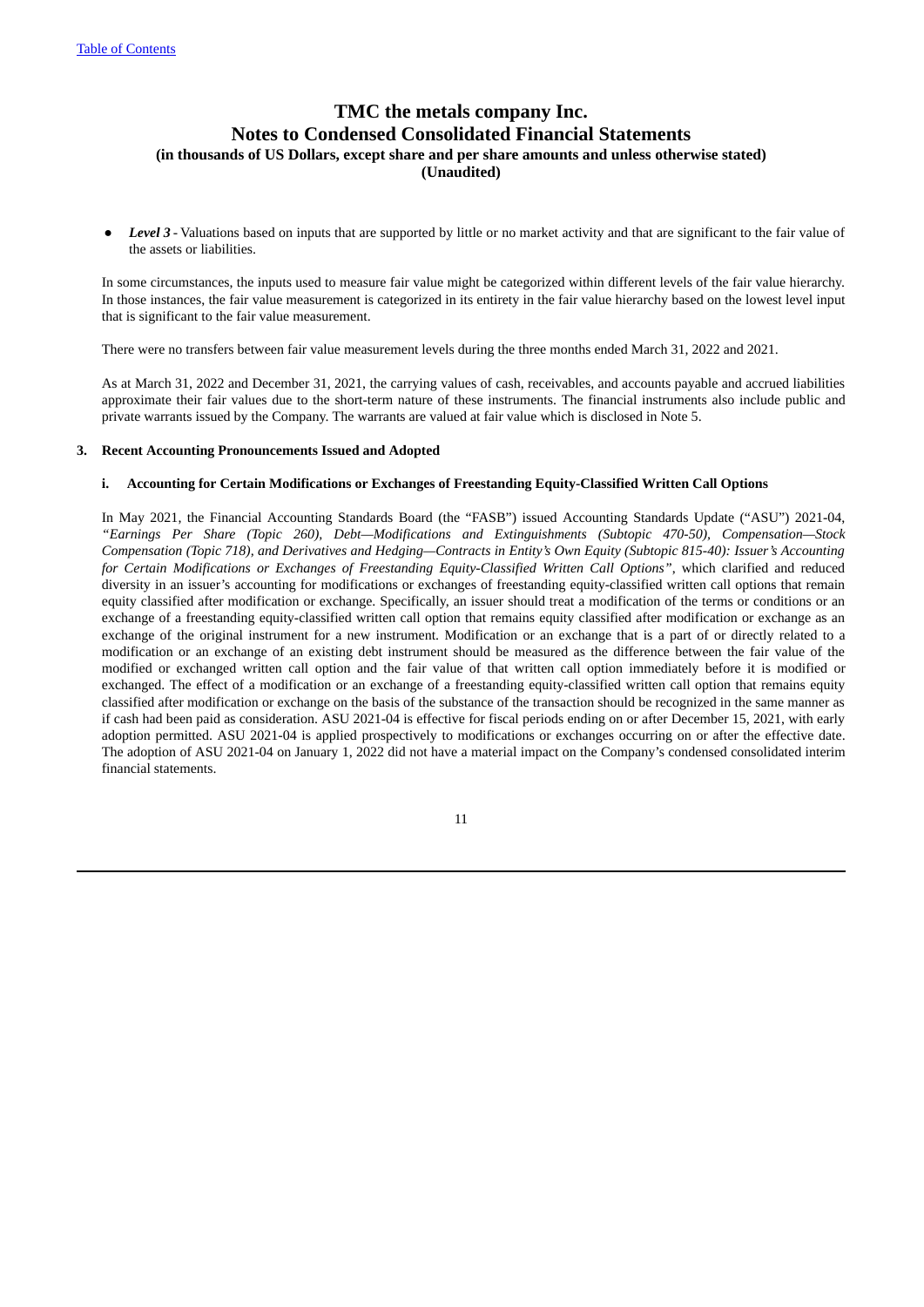# **TMC the metals company Inc. Notes to Condensed Consolidated Financial Statements**

**(in thousands of US Dollars, except share and per share amounts and unless otherwise stated)**

**(Unaudited)**

# **4. Exploration Contracts**

# **Strategic Partnerships**

## *Marine Vessel Services:*

The agreement with Maersk ended in January 2022, following the completion of the D block of the NORI Area ("NORI Area D") environmental baseline campaigns.

During the three months ended March 31, 2022, the Company incurred costs to Maersk for offshore campaigns of \$nil (three months ended March 31, 2021 - \$16.2 million). As at March 31, 2022, TMC had outstanding payables to Maersk of \$5.8 million (December 31, 2021 - \$11.3 million) included in accounts payable and accrued liabilities. Subsequent to March 31, 2022, \$4.7 million of the \$5.8 million was settled in cash.

As at March 31, 2022, Maersk owned 20.8 million TMC common shares (December 31, 2021 – 20.8 million TMC common shares) which constituted 9.2% (December 31, 2021 – 9.2%) of the total common shares outstanding of the Company.

# *Strategic Alliance with Allseas Pilot Mining Test Project*

The Company made the second \$10 million payment to Allseas under the Company's amended Pilot Mining Test Agreement with Allseas ("PMTA") on April 25, 2022 , following successful completion of the North Sea drive test. The third and final \$10 million payment to Allseas under the PMTA will be payable upon successful completion of the pilot trial of the Pilot Mining Test System ("PMTS") in NORI Area D.

The Company recorded \$1.3 million as exploration and evaluation expenses for the three months ended March 31, 2022 (three months ended March 31, 2021 - \$nil) for the PMTS. The Company will record the expense and liability for the third milestone payment upon successful completion of the pilot trial of the PMTS in NORI Area D. The Company has not recorded a liability for the third payment as at March 31, 2022.

On March 16, 2022, the Company's subsidiary, NORI, and Allseas entered into a non-binding term sheet which contemplates an upgrade of the PMTS into a commercial nodule collection system and commercial operation of this system in NORI Area D. The terms are subject to negotiation between NORI and Allseas and if successful, may result in amendments to the existing Strategic Alliance Agreement.

As at March 31, 2022, Allseas owned 17.2 million TMC common shares (December 31, 2021 – 16.2 million TMC common shares) which constituted 7.6% (December 31, 2021 – 7.2%) of total common shares outstanding.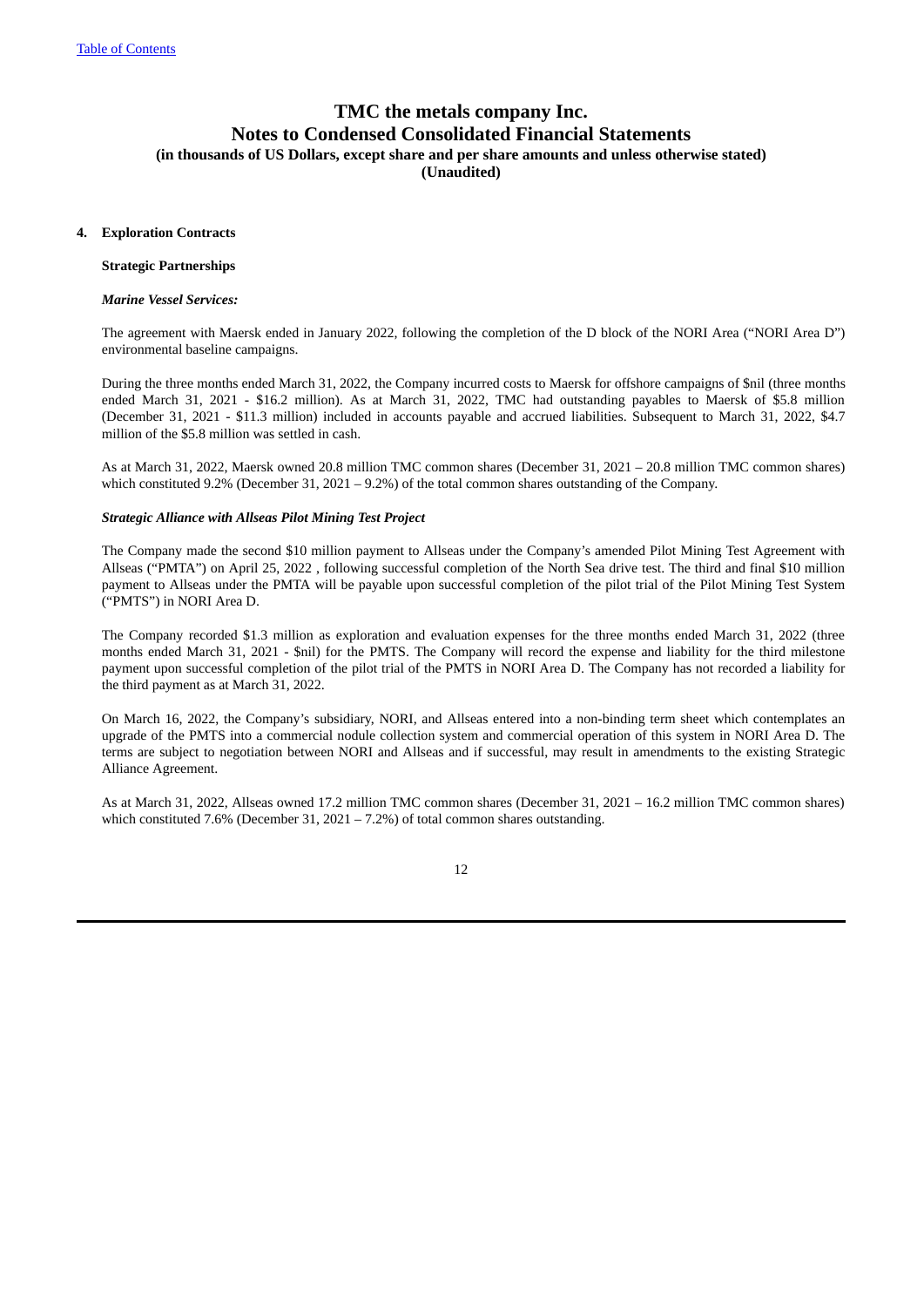# **TMC the metals company Inc. Notes to Condensed Consolidated Financial Statements**

**(in thousands of US Dollars, except share and per share amounts and unless otherwise stated)**

**(Unaudited)**

## **Exploration and Evaluation Expenses**

The detail of exploration and evaluation expenses is as follows:

|                                              | <b>NORI</b><br><b>Exploration</b> | Marawa<br>Option |              | TOML<br><b>Exploration</b> |                |        |
|----------------------------------------------|-----------------------------------|------------------|--------------|----------------------------|----------------|--------|
| Three months ended March 31, 2022            | <b>Contract</b>                   | <b>Agreement</b> |              | <b>Contract</b>            |                | Total  |
| <b>Exploration labor</b>                     | \$<br>1,017                       | \$<br>187        | $\mathbb{S}$ | 190                        | \$.            | 1,394  |
| Offshore campaigns                           | 185                               | 28               |              | 28                         |                | 241    |
| Share-based compensation (Note 6)            | 1,993                             | 451              |              | 455                        |                | 2,899  |
| Amortization                                 | 94                                |                  |              | 1                          |                | 95     |
| <b>External consulting</b>                   | 1,140                             | 29               |              | 11                         |                | 1,180  |
| Travel, workshop and other                   | 166                               | 33               |              | 32                         |                | 231    |
| <b>PMTS</b>                                  | 1,043                             | 130              |              | 130                        |                | 1,303  |
|                                              | 5,638                             | \$<br>858        | \$           | 847                        | \$             | 7,343  |
|                                              |                                   |                  |              |                            |                |        |
|                                              |                                   |                  |              |                            |                |        |
|                                              | <b>NORI</b>                       | <b>Marawa</b>    |              | <b>TOML</b>                |                |        |
|                                              | <b>Exploration</b>                | Option           |              | <b>Exploration</b>         |                |        |
| Three months ended March 31, 2021 (Restated) | Contract                          | Agreement        |              | <b>Contract</b>            |                | Total  |
| <b>Exploration labor</b>                     | \$<br>436                         | \$<br>188        | $\mathbf{s}$ | 166                        | $\mathfrak{F}$ | 790    |
| Offshore campaigns                           | 13,330                            | 1,666            |              | 1,666                      |                | 16,662 |
| Share-based compensation (Note 6)            | 9,979                             | 4,240            |              | 3,919                      |                | 18,138 |
| Amortization                                 | 97                                |                  |              | 1                          |                | 98     |
| <b>External consulting</b>                   | 1,539                             | 259              |              | 289                        |                | 2,087  |
| Travel, workshop and other                   | 150                               | 80               |              | 102                        |                | 332    |

# **5. Warrants**

For accounting purposes, the Company was considered to have issued the 15,000,000 common share warrants issued by SOAC as part of the units offered in its initial public offering ("Public Warrants") and the 9,500,000 private placement common share warrants issued by SOAC in a private placement simultaneously with the closing of its initial public offering ("Private Warrants") as part of the Business Combination.

# *Public Warrants*

As at March 31, 2022, 15,000,000 (December 31, 2021 - 15,000,000) Public Warrants were outstanding. Public Warrants may only be exercised for a whole number of shares.

On October 7, 2021, the Company filed a Registration Statement on Form S-1 with respect to the common shares underlying the Public Warrants, as well as the Private Warrants, which was declared effective by the SEC on October 22, 2021. Following the Company's filing of its Annual Report on Form 10-K for the year ended December 31, 2021, the Company has filed a post-effective amendment to the Registration Statement on Form S-1, which has not yet been declared effective by the SEC.

As at March 31, 2022, the value of outstanding Public Warrants of \$19.5 million was recorded in additional paid in capital.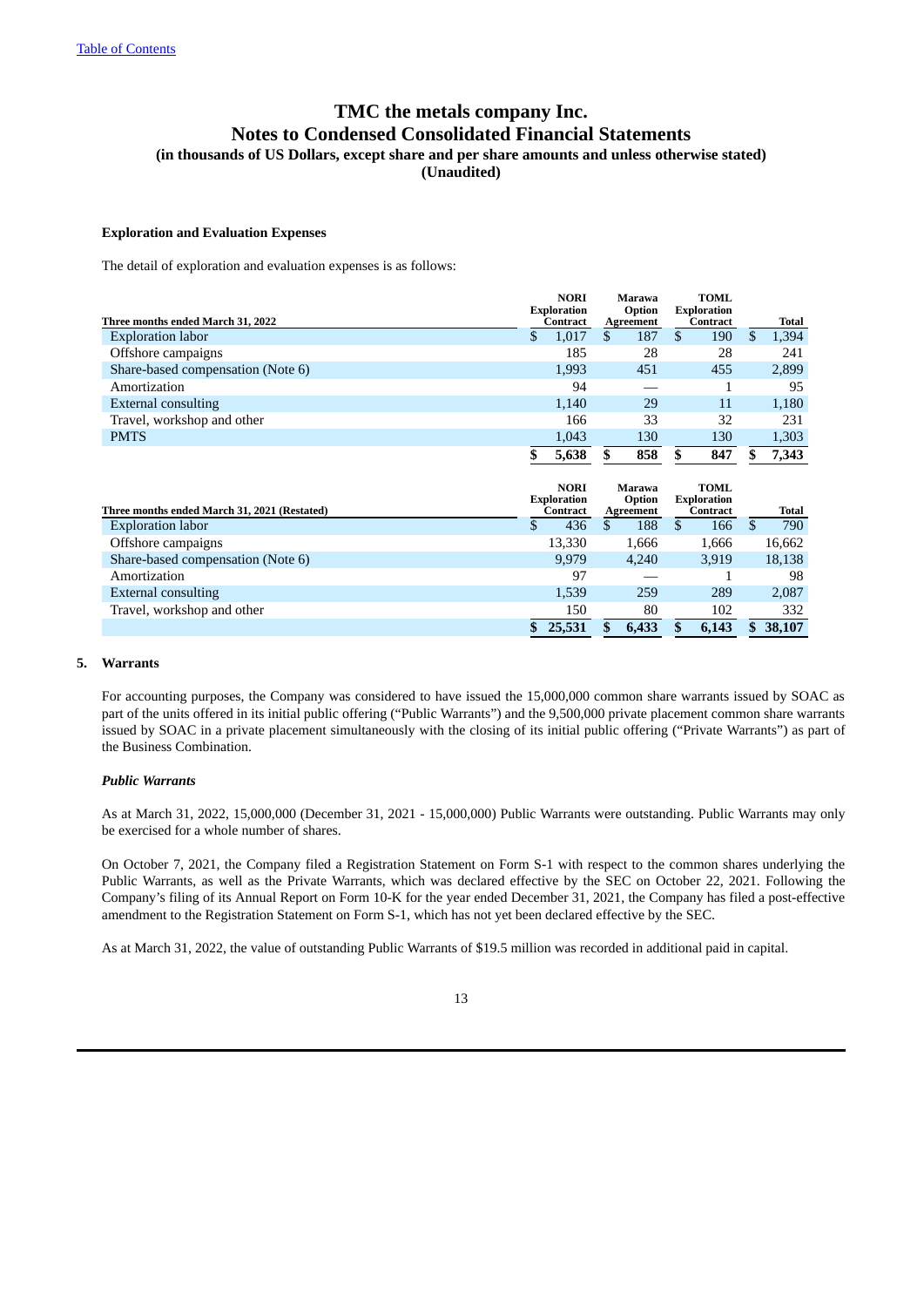**(Unaudited)**

# *Private Warrants*

As at March 31, 2022, 9,500,000 Private Warrants were outstanding (December 31, 2021 - 9,500,000).

The Company re-measures the fair value of the Private Warrants at the end of each reporting period. The Private Warrants were valued using a Black-Scholes model, which resulted in a Level 3 fair value measurement. The primary unobservable input utilized in determining the fair value of the Private Warrants was the expected volatility of the Company's common shares. The expected volatility was estimated using a binomial model based on consideration of the implied volatility from the Company's Public Warrants adjusted to account for the call feature of the Public Warrants at prices above \$18.00 during 20 trading days within any 30 trading day period.

As at March 31, 2022, the fair value of outstanding Private Warrants of \$8.3 million is recorded as warrants liability. The following table presents the changes in the fair value of warrants liability:

|                                              | Private         |
|----------------------------------------------|-----------------|
|                                              | <b>Warrants</b> |
| Warrants liability as at December 31, 2021   | 3.126           |
| Increase in fair value of warrants liability | 5,188           |
| Warrants liability as at March 31, 2022      | 8.314           |

As at March 31, 2022 and December 31, 2021, the fair value of the Private Warrants was estimated using the following assumptions:

|                   |    | March 31,<br>2022 |   | December 31,<br>2021 |
|-------------------|----|-------------------|---|----------------------|
| Exercise price    | S  | 11.50             | S | 11.50                |
| Share price       | \$ | 2.59              |   | 2.08                 |
| <b>Volatility</b> |    | 82.5 %            |   | 64.6 %               |
| Term              |    | 4.4 years         |   | 4.7 years            |
| Risk-free rate    |    | $2.4\%$           |   | 1.2 %                |
| Dividend yield    |    | $0.0\%$           |   | $0.0\%$              |
|                   |    |                   |   |                      |

There were no exercises or redemptions of the Public Warrants or Private Warrants during the three months ended March 31, 2022.

#### *Allseas Warrants*

Allseas holds warrants to purchase common shares (the "Allseas Warrants"), which will vest and become exercisable upon successful completion of the PMTS and will expire on September 30, 2026. A maximum of 11.6 million warrants to purchase common shares will vest if the PMTS is completed by September 30, 2023, gradually decreasing to 5.8 million warrants to purchase common shares if the PMTS is completed after September 30, 2025. The Company will record the expense for the Allseas Warrant upon successful completion of the pilot trial of the PMTS in the NORI Area D. No expense or liability has been recorded as at and for the three months ended March 31, 2022.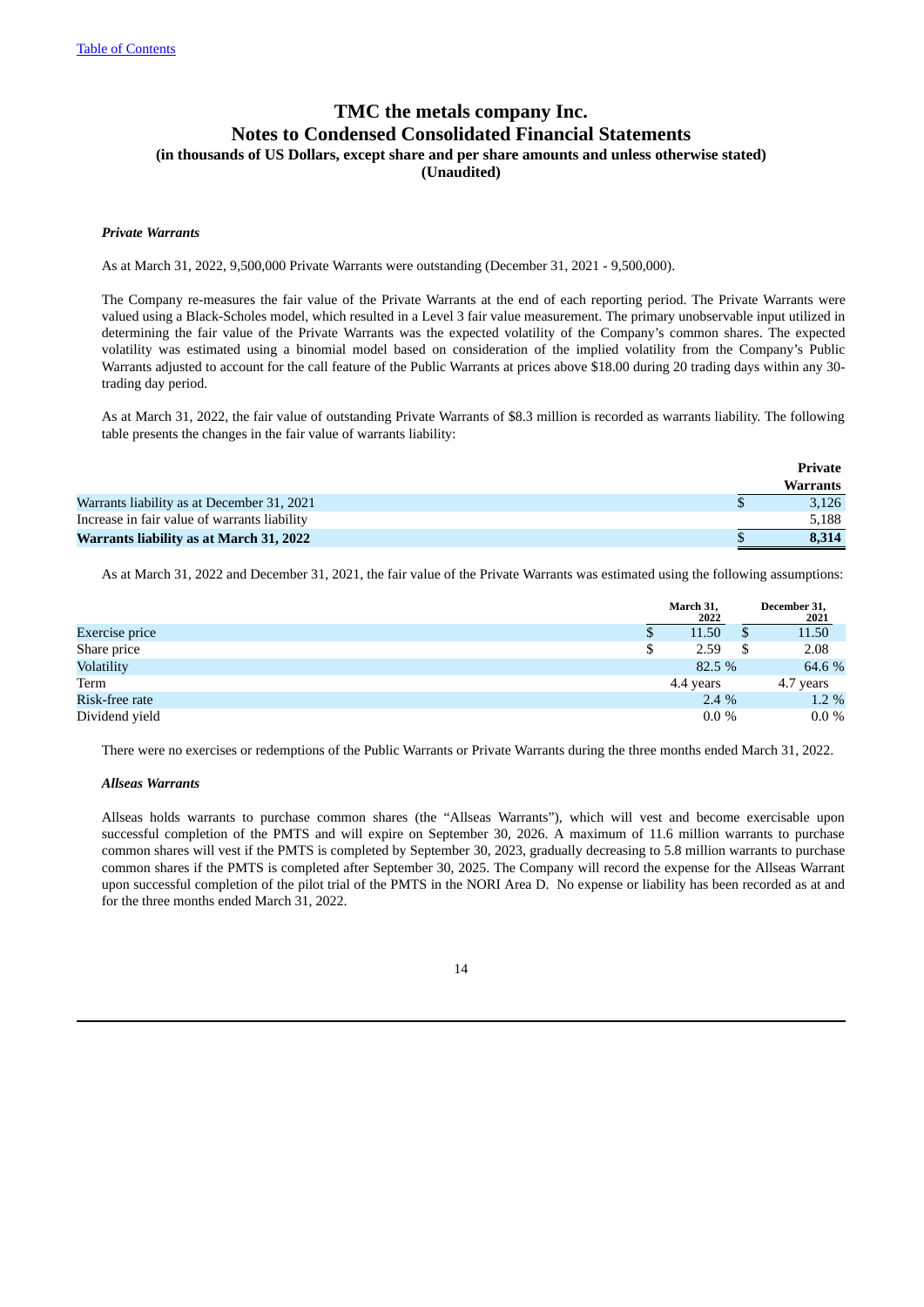# **6. Share-Based Compensation**

The Company's 2021 Incentive Equity Plan (the "Plan") provides that the aggregate number of common shares reserved for future issuance under the Plan is 33,699,685 common shares, including 9,017,299 shares added to the Plan in January 2022 pursuant to the Plan's automatic annual increase provision described below, provided that 2,243,853 of the outstanding common shares shall only be available for awards made to non-employee directors of the Company. On the first day of each fiscal year beginning in 2022 to the tenth anniversary of the closing of the Business Combination, the number of common shares that may be issued pursuant to the Plan is automatically increased by an amount equal to the lesser of 4% of the number of outstanding common shares or an amount determined by the Board of Directors.

## *Stock options*

As at March 31, 2022, there were 15,503,748 stock options outstanding under the Company's Short-Term Incentive Plan ("STIP") and 9,783,922 stock options outstanding under the Company's Long-Term Incentive Plan ("LTIP"). No stock options were issued or exercised during the three months ended March 31, 2022. During the three months ended March 31, 2022, the Company recognized \$3.9 million (three months ended March 31, 2021 - \$30.4 million) of share-based compensation expense for stock options in the statement of loss and comprehensive loss, of which \$2.0 million (three months ended March 31, 2021 - \$18.1 million) was related to exploration and evaluation activities and \$1.9 million (three months ended March 31, 2021 - \$12.3 million) was related to general and administration matters.

# *Restricted Share Units ("RSUs")*

During the three months ended March 31, 2022, the Company granted 369,394 RSUs one-third of which vest on each anniversary of the grant date, 527,800 RSUs one-fourth of which vest on each anniversary of the grant date and 1,457,404 RSUs which vested immediately on the grant date, including 1,072,572 RSUs issued to settle liabilities with a carrying amount of \$1.8 million, at a weighted average grant date fair value of \$1.75 per RSU.

A total of \$1.9 million (three months ended March 31, 2021 - \$nil) was charged to the statement of loss and comprehensive loss as share-based compensation expense for the three months ended March 31, 2022, of which \$0.9 million (three months ended March 31, 2021 - \$nil) was recorded in exploration and evaluation expenses and \$1.0 million (three months ended March 31, 2021 - \$nil) was recorded in general and administrative expenses. As at March 31, 2022, total unrecognized share-based compensation expense for RSUs was \$12.1 million (December 31, 2021 - \$12.3 million).

### **7. Loss per Share**

Basic and diluted loss per share was the same for each period presented as the inclusion of all common share equivalents would have been anti-dilutive. Anti-dilutive equivalent common shares were as follows:

|                                                                   | Three months<br>ended March 31,<br>2022 | Three months<br>ended March 31,<br>2021 |
|-------------------------------------------------------------------|-----------------------------------------|-----------------------------------------|
| Outstanding options to purchase common shares                     | 25,287,670                              | 25,287,670                              |
| <b>Outstanding RSUs</b>                                           | 4,843,825                               |                                         |
| <b>Outstanding warrants</b>                                       | 36,078,620                              |                                         |
| Outstanding Special Shares and options to purchase Special Shares | 136,239,964                             |                                         |
| Total anti-dilutive common equivalent shares                      | 202,450,079                             | 25,287,670                              |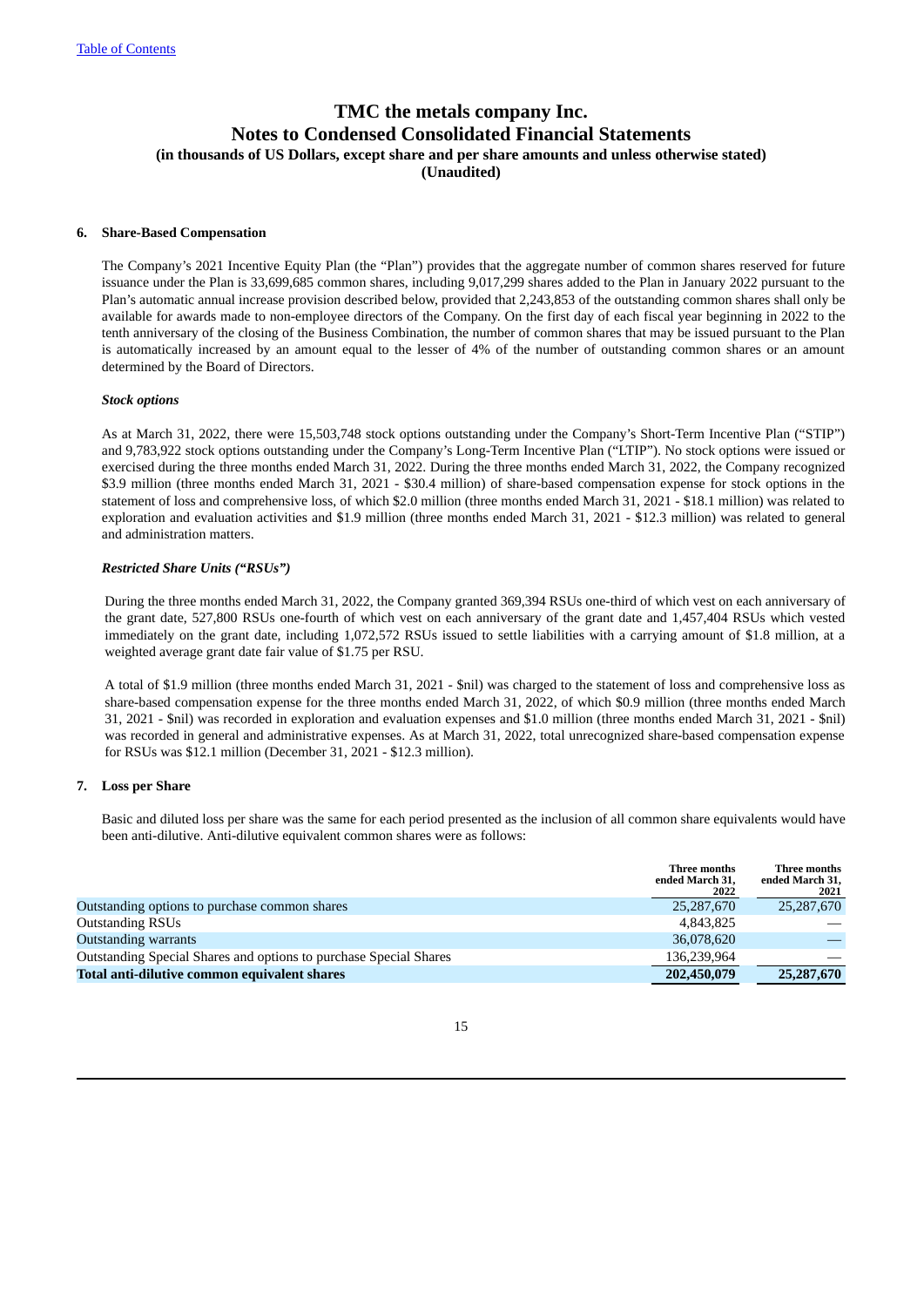# **8. Related Party Transactions**

The Company's subsidiary, DGE, is engaged in a consulting agreement with SSCS Pte. Ltd. ("SSCS") to manage offshore engineering studies. A director of DGE is employed through SSCS. Consulting services during the three months ended March 31, 2022 totaled \$69 thousand (three months ended March 31, 2021 - \$74 thousand), with \$55 thousand disclosed as exploration labor within exploration and evaluation expenses (Note 4) and \$14 thousand as general and administration expenses (\$59 thousand and \$15 thousand, respectively, in the comparative period). As at March 31, 2022, the amount payable to SSCS was \$23 thousand (December 31, 2021 - \$23 thousand).

The Company's Chief Ocean Scientist provides consulting services to the Company through Ocean Renaissance LLC ("Ocean Renaissance") where he is a principal. Consulting services during the three months ended March 31, 2022 amounted to \$94 thousand (three months ended March 31, 2021 - \$93 thousand), evenly apportioned between exploration and evaluation expenses (Note 4) and general and administration expenses, in both the first quarter of 2022 and 2021. As at March 31, 2022, the amount payable to Ocean Renaissance was \$nil (December 31, 2021 - \$nil).

#### **9. Commitments and Contingent Liabilities**

# *NORI Exploration Contract*

As part of the NORI Exploration Contract with the ISA, NORI submitted a periodic review report to the ISA in 2021, covering its intended work plan for the 2017-2021 period. The periodic review report included a summary of work completed over the previous 5-year period (2017 to 2021) and a work plan and estimated budget for the next five-year period (2022 to 2026). NORI had committed to spend approximately \$5 million to deliver on its intended work plan from 2017 to 2021, which it has exceeded. The periodic review report, which included a proposed work plan and estimated budget for 2022 to 2026, has been reviewed by and agreed with the ISA, and the Company is implementing the next five-year plan. NORI has estimated its work plan for 2022 and 2023 to be approximately \$40 million and \$25 million, respectively, which may be settled in cash or equity. The cost of the estimated work plan for 2024 onwards is contingent on the ISA's approval of the NORI Area D exploitation application. Should the approval of NORI's exploitation application for NORI Area D be delayed or rejected, NORI intends to revise its estimated future work plan in respect of its NORI Area. Work plans are reviewed annually by the Company, agreed with the ISA and may be subject to change depending on the Company's progress to date.

#### *Marawa Exploration Contract*

Through DGE's Marawa Option Agreement and Services Agreement with Marawa with respect to the Marawa Contract Area, DGE committed to spend a defined amount of funds on exploration activities on an annual basis. The commitment for fiscal 2022, 2023 and 2024 is Australian dollars ("AUD") \$1 million, AUD \$3 million and AUD \$2 million, respectively. Such commitment is negotiated with the ISA as part of a five-year plan submissions and is subject to regular periodic reviews. To date, very limited offshore marine resource definition activities in the Marawa Contract Area have occurred and DGE expects to commit future resources as contractually agreed with Marawa to evaluate the future commercial viability of any project in such area. Marawa has not completed adequate exploration to establish the economic viability of any project in the Marawa Contract Area. Further work will need to be conducted in order to assess the viability of any potential project in the Marawa Contract Area and such work may take several years until such assessment can be made. Marawa has delayed certain of its efforts in the Marawa Contract Area while it determines how it will move forward with additional assessment work.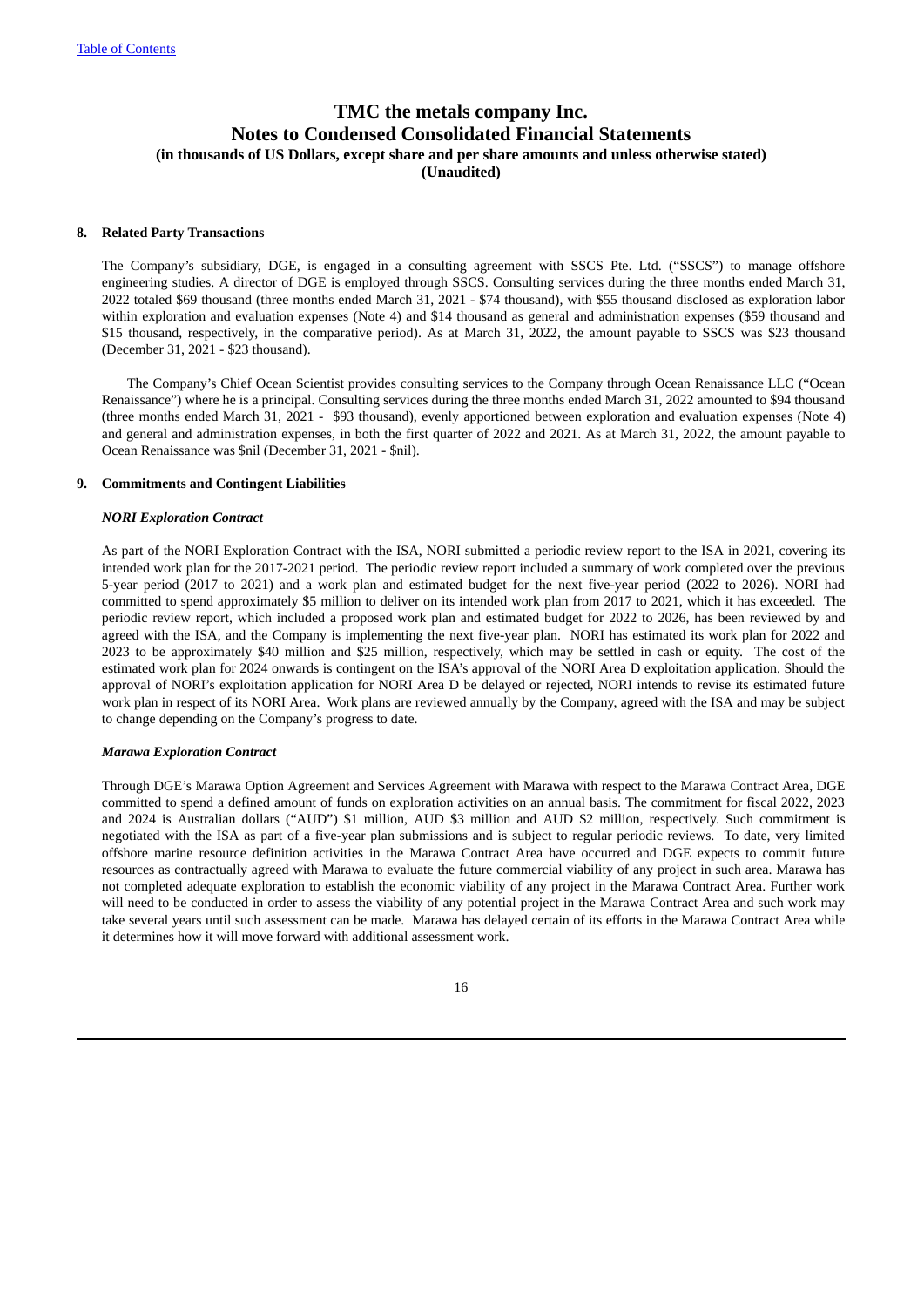#### *TOML Exploration Contract*

As part of the TOML Exploration Contract, TOML submitted a periodic review report to the ISA in 2021, covering the 2017-2021 period. The periodic review report included a summary of work completed over the five-year period and a program of activities and estimated budget for the next five-year period. TOML had committed to spend \$30.0 million over the five-year period from 2017 to 2021. Such commitment has flexibility where the amount can be reduced by the ISA and such reduction would be dependent upon various factors including the success of the exploration programs and the availability of funding.

The Company has spent approximately \$13.3 million in connection with the TOML Exploration Contract from 2017 to 2021. Discussions with the ISA are underway to review the progress achieved to date and agree on program activities for the next 5-years, at which point the next five-year commitment will be finalized.

#### *Contingent Liability*

On October 28, 2021, a shareholder filed a putative class action against the Company and certain executives in federal district court for the Eastern District of New York, styled *Caper v. TMC The Metals Company Inc. F/K/A Sustainable Opportunities Acquisition Corp., Gerard Barron and Scott Leonard*. The complaint alleges that all defendants violated Section 10(b) of the Securities Exchange Act of 1934, as amended (the "Exchange Act"), and Rule 10b-5 promulgated thereunder, and Messrs. Barron and Leonard violated Section 20(a) of the Exchange Act, by making false and/or misleading statements and/or failing to disclose information about the Company's operations and prospects during the period from March 4, 2021 and October 5, 2021. On November 15, 2021, a second complaint containing substantially the same allegations was filed, captioned *Tran v. TMC the Metals Company, Inc.* These cases have been consolidated. On March 6, 2022, a lead plaintiff was selected. The Company denies any allegations of wrongdoing and the Company has filed a motion to dismiss and intends to defend against this lawsuit. There is no assurance, however, that the Company or the other defendants will be successful in their defense of this lawsuit or that insurance will be available or adequate to fund any settlement or judgment or the litigation costs of this action. If the motion to dismiss is unsuccessful, there is a possibility that the Company may incur a loss in this matter. Such losses or range of possible losses either cannot be reliably estimated. A resolution of this lawsuit adverse to the Company or the other defendants, however, could have a material effect on the Company's financial position and results of operations in the period in which the lawsuit is resolved.

# **10. Segmented Information**

The Company's business consists of only one operating segment, namely exploration of seafloor polymetallic nodules, which includes the development of a metallurgical process to treat such seafloor polymetallic nodules.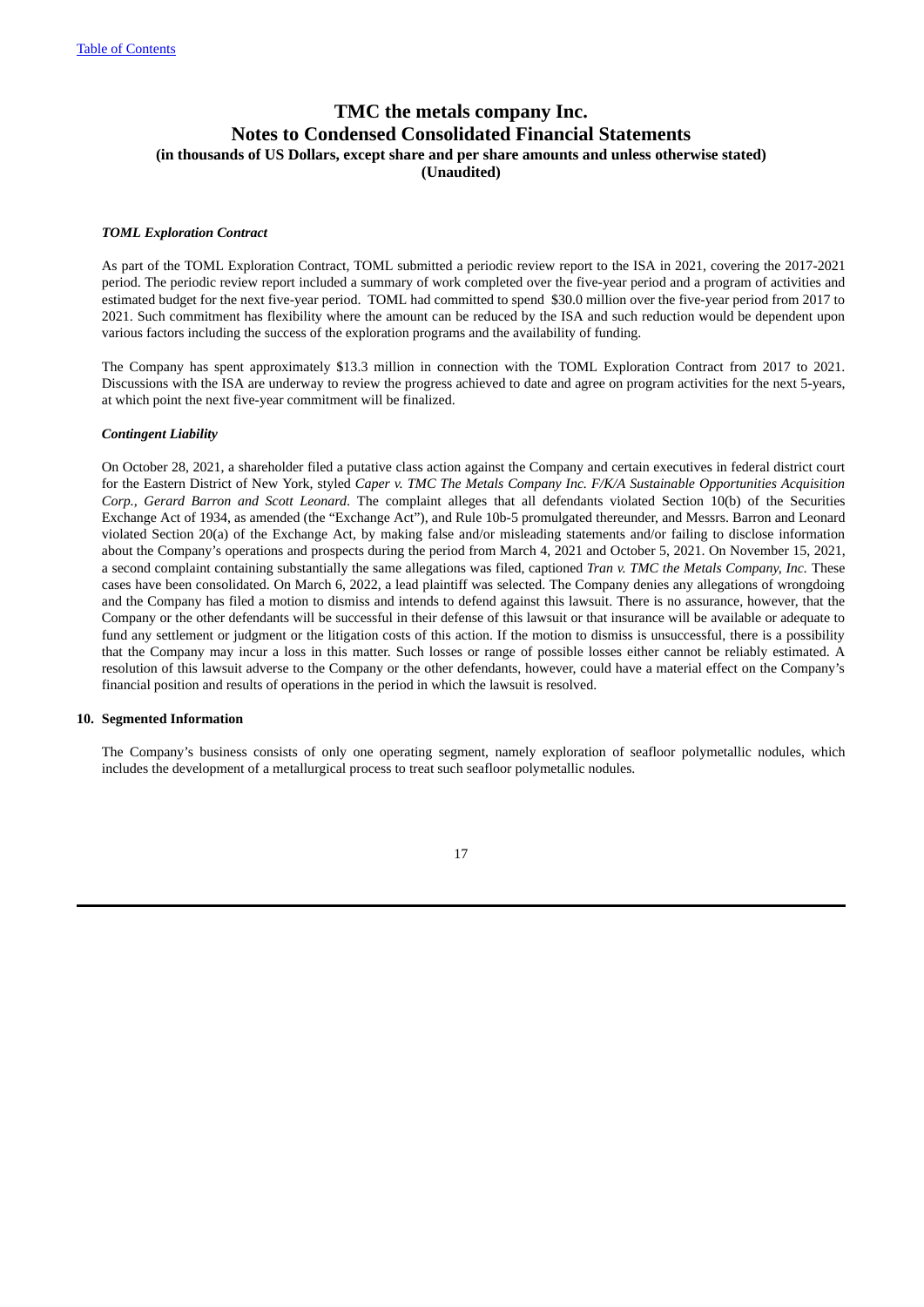## <span id="page-17-0"></span>**Item 2. Management's Discussion and Analysis of Financial Condition and Results of Operations**

The following discussion and analysis provide information which management believes is relevant to an assessment and understanding of our condensed consolidated results of operations and financial condition. The discussion should be read in conjunction with the unaudited condensed consolidated financial statements and notes thereto contained in this Quarterly Report on Form 10-Q and the consolidated financial statements and notes thereto for the year ended December 31, 2021 contained in our 2021 Annual Report on Form 10-K. This discussion contains forward looking statements and involves numerous risks and uncertainties, including, but not limited to, those described in "Risk Factors" in Item 1A of Part II of the 2021 Annual Report on Form 10-K as updated and/or supplemented in subsequent filings with the SEC. Actual results may differ materially from those contained in any forward-looking statements. Unless the context otherwise requires, references to "we", "us", "our", "TMC" and "the Company" are intended to mean the business and operations of TMC the metals company Inc. and its consolidated subsidiaries. The unaudited condensed consolidated interim financial statements for the three months ended March 31, 2022 and 2021, respectively, present the financial position and results *of operations of TMC the metals company Inc. and its consolidated subsidiaries.*

#### **Overview**

We are a deep-sea minerals exploration company focused on the collection and processing of polymetallic nodules found on the seafloor in international waters of the Clarion Clipperton Zone ("CCZ"), about 1,300 nautical miles south-west of San Diego, California.

The CCZ is a geological submarine fracture zone of abyssal plains and other formations in the Eastern Pacific Ocean, with a length of around 7,240 km (4,500 miles) that spans approximately 4,500,000 square kilometers (1,700,000 sq mi). Polymetallic nodules are discrete rocks that sit unattached to the seafloor, occur in significant quantities in the CCZ and have high concentrations of nickel, cobalt and copper in a single rock. These four metals contained in the polymetallic nodules are critical for the transition to clean energy. Our resource definition work to date shows that nodules in our contract areas represent the world's largest estimated undeveloped source of critical battery metals. If we are able to collect polymetallic nodules from the seafloor on a commercial scale, we plan to use such nodules to produce three types of metal products: (i) feedstock for battery cathode precursors (nickel-copper-cobalt matte and/or nickel and cobalt sulfates) for electric vehicles ("EV") and renewable energy storage markets, (ii) nickel-copper-cobalt matte and/or copper cathode for EV wiring, clean energy transmission and other applications and (iii) manganese silicate for manganese alloy production required for steel production. Our mission is to build a carefully managed shared stock of metal (a "metals common") that can be used, recovered and reused for generations to come. Significant quantities of newly mined metal are required because existing metal stocks are insufficient to meet rapidly rising demand.

Exploration and exploitation of seabed minerals in international waters is regulated by the International Seabed Authority ("ISA"), an intergovernmental organization established pursuant to the 1994 Agreement Relating to the Implementation of the United Nations Convention on the Law of the Sea ("UNCLOS"). The ISA grants contracts to sovereign states or to private contractors who are sponsored by a sovereign state. The ISA requires that a contractor must obtain and maintain sponsorship by a host nation that is a member of the ISA and signatory to UNCLOS and such nation must maintain effective supervision and regulatory control over such sponsored contractor. The ISA has issued a total of 19 polymetallic nodule exploration contracts covering approximately 1.28 million km2, or 0.4% of the global seafloor, 17 of which are in the CCZ. We hold exclusive exploration and commercial rights to three of the 17 polymetallic nodule contract areas in the CCZ through our subsidiaries Nauru Ocean Resources Inc. ("NORI") and Tonga Offshore Mining Limited ("TOML"), sponsored by the Republic of Nauru ("Nauru") and the Kingdom of Tonga ("Tonga"), respectively, and exclusive commercial rights through our subsidiary, DeepGreen Engineering Pte. Ltd.'s ("DGE"), arrangement with Marawa Research and Exploration Limited ("Marawa"), a company owned and sponsored by the Republic of Kiribati ("Kiribati").

We have key strategic alliances with (i) Allseas Group S.A. ("Allseas"), a leading global offshore contractor, which is developing a pilot collection system, which is expected to be modified into an initial smaller scale commercial production system and serve as the basis for the design of a full-scale commercial production system and (ii) Glencore International AG (Glencore) which holds offtake rights on 50% of the NORI nickel and copper production. In addition, we have worked with an engineering firm Hatch Ltd. and consultants Kingston Process Metallurgy Inc. to develop a near-zero solid waste flowsheet. The pyromet stages of the flowsheet were tested as part of our pilot plant program at FLSmidth & Co. A/S's and XPS Solutions' (Glencore subsidiary) facilities and hydrometallurgical refining stages are being carried out at SGS SA. The near-zero solid waste flowsheet is in the process design that is expected to serve as the basis for our onshore processing facilities. In March 2022, we entered into a non-binding memorandum of understanding with Epsilon Carbon Pvt, LTD. ("Epsilon Carbon") in which Epsilon Carbon expressed its intent to conduct pre-feasibility work to potentially finance, engineer, permit, construct and operate a commercial polymetallic nodule processing plant in India.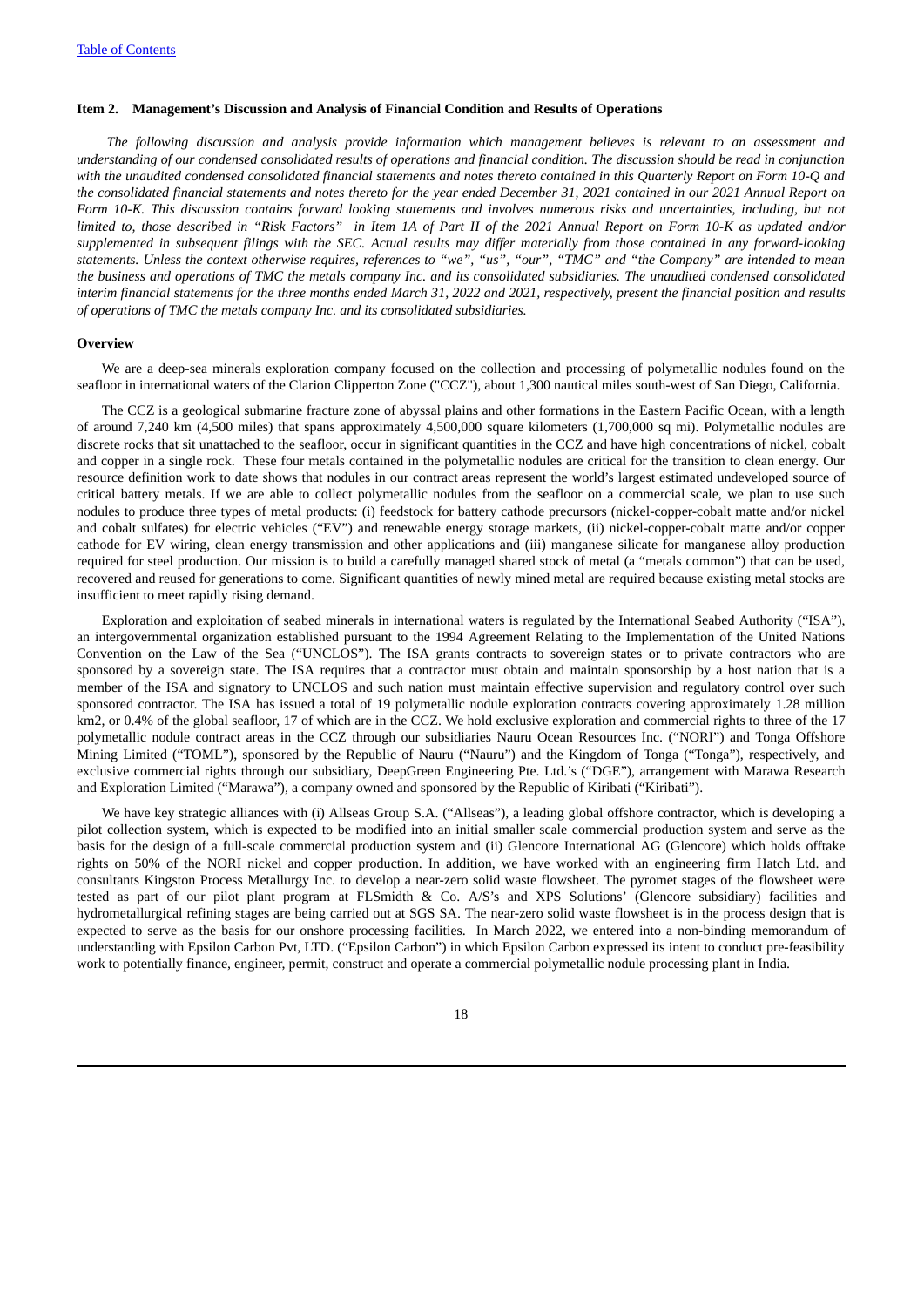We are currently focused on applying for our first exploitation contract from the ISA on the NORI Area D contract area with the goal of potentially starting commercial production in 2024. To reach our objective and initiate commercial production in 2024, we are: (i) defining our resource and project economics, (ii) developing an offshore nodule collection system, (iii) assessing the ESG impacts of offshore nodule collection, and (iv) developing onshore technology to process collected polymetallic nodules into a manganese silicate product, and an intermediate nickel-copper-cobalt matte product and/or end-products like nickel and cobalt sulfates, and copper cathode.

We are still in the exploration phase and have not yet declared mineral reserves. We have yet to obtain exploitation contracts from the ISA to commence commercial scale polymetallic nodule collection in the CCZ and have yet to obtain the applicable environmental permits and other permits required to build and operate commercial scale polymetallic nodule processing and refining plants on land.

#### **Developments in the First Quarter 2022**

Building on the significant achievements in 2021, below are some of the major developments that occurred in the first quarter 2022.

- **Project Zero Plant:** In March 2022, we announced that we entered into a non-binding memorandum of understanding for a business collaboration with Epsilon Carbon to complete a pre-feasibility study for a commercial plant in India, powered by renewables and targeting capacity to process approximately 1.3 million tonnes per annum ("Mtpa") of wet nodules into more than 30,000 tonnes per annum ("TPA") of an intermediate nickel-copper-cobalt matte product used in active cathode material for nickel-rich cathode chemistries for lithium-ion batteries and more than 750,000 TPA of manganese silicate by-product expected to be used in manganese alloy production for the steel industry.
- **Project Zero System:** In March 2022, our subsidiary, NORI, and Allseas entered into a non-binding term sheet for the potential development and operation of a commercial nodule collection system. The pilot nodule collection system developed and currently being tested by Allseas is expected to be upgraded to a commercial system with a targeted production capacity of approximately 1.3 Mtpa of wet nodules, with expected production readiness by the fourth quarter of 2024.
- **Environmental Filings:** In March 2022, a revised Environmental Impact Study for the collector test was filed with the ISA (original filed July 29, 2021), incorporating stakeholder feedback and baseline results collected in 2021. Subsequently, a detailed Environmental Management and Monitoring Plan for the collector test was filed with the ISA on May 2, 2022. This documentation is required for the collector test to proceed, which is currently planned for the third quarter of 2022 in the NORI Area D.
- **Pilot Collection System Trials:**
	- **Harbor Trials:** In March 2022, the pilot collector vehicle underwent extensive equipment testing in the Port of Rotterdam and all systems were shown to be fully functional.
	- **North Sea Drive Trials:** In March 2022, the pilot collector vehicle and the *Hidden Gem* vessel underwent extensive testing of critical deployment and mobility functions in the Dutch Sector of the North Sea, covering a total of 4,533 meters. All systems were shown to be functional. Engineers successfully completed a variety of tests of the dynamic positioning system aboard Hidden Gem in advance of pilot trials in the NORI Area D in the CCZ expected in the second half of 2022.

# **Developments Subsequent to March 31, 2022**

- **Pilot Collection System Trials - Atlantic Deep-Water Trials:** In April 2022, segments of the pilot nodule riser system were mobilized onboard the *Hidden Gem* for planned deep-sea testing with the collector vehicle in the Eastern Atlantic Basin. Vehicle drive testing down to 2,470-meter depths has now occurred, which we expect will be followed by tests in 1,500-meter depths deploying the riser and the collector, connecting them, then bringing them back onboard.
- **Independent Lifecycle Impact Assessment of NORI Area D Project:** In April 2022, we announced that we chose the leading lithium-ion battery supply chain research firm, Benchmark Mineral Intelligence ("Benchmark"), to conduct an independent lifecycle assessment of the environmental impacts of our planned NORI Area D polymetallic nodule project and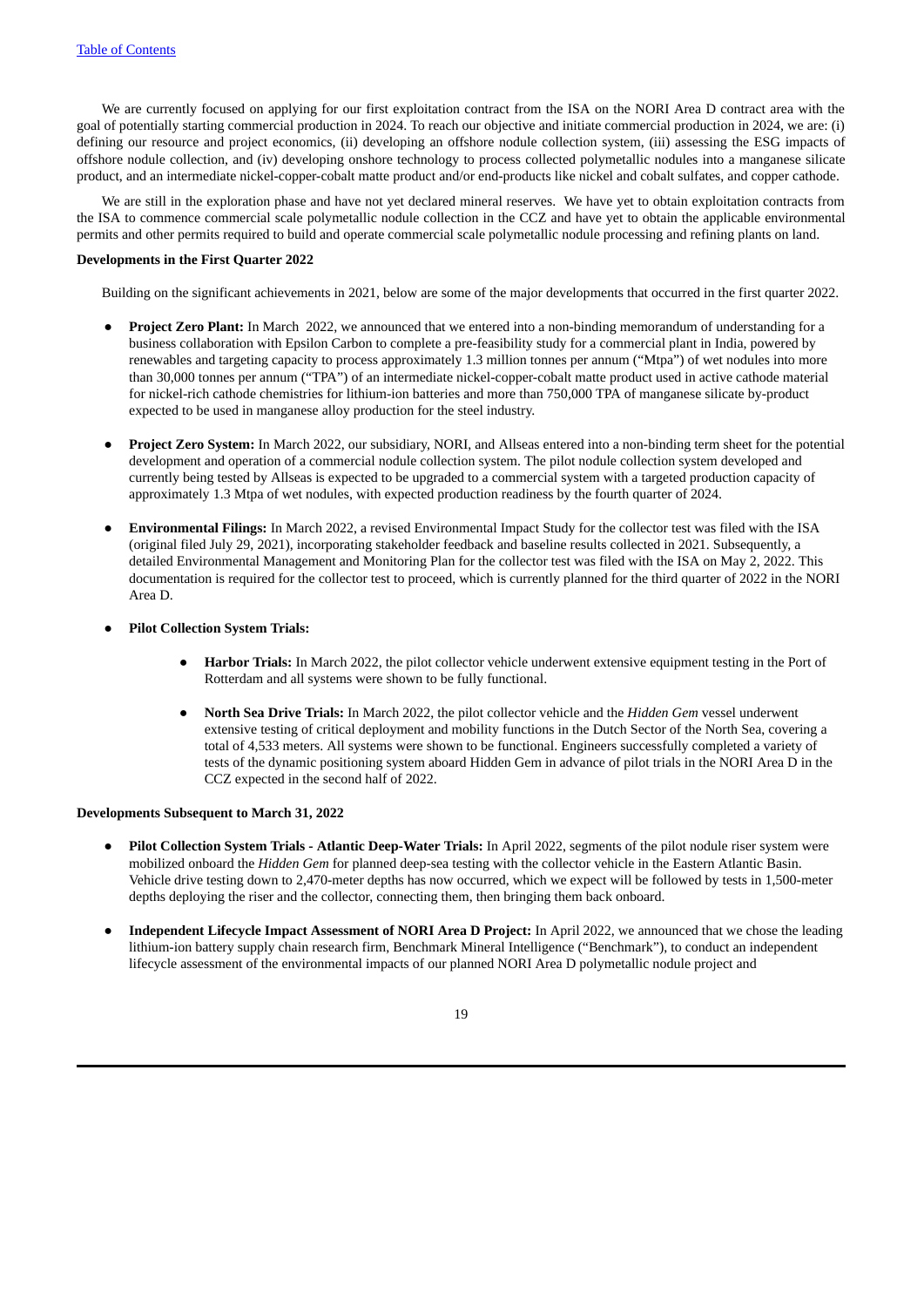compare these impacts to producing the same metals from commonly used production pathways using conventional land ores. Benchmark anticipates completing its comprehensive Lifecycle Impact Assessment for us in mid-Summer 2022.

#### **The Business Combination**

On September 9, 2021, we completed the Business Combination with SOAC. The transaction resulted in the combined company being renamed "TMC the metals company Inc." and the combined company's common shares and warrants to purchase common shares commenced trading on the Nasdaq Global Select Market ("Nasdaq") on September 10, 2021 under the symbols "TMC" and "TMCWW," respectively. As a result of the Business Combination, we received gross proceeds of \$137.6 million (\$104.5 million net of transactions fees).

The Business Combination was accounted for as a reverse recapitalization and DeepGreen was deemed the accounting acquirer. Under this method of accounting, SOAC was treated as the acquired company for financial statement reporting purposes. The Business Combination was accounted for as a reverse acquisition with no goodwill or intangible assets being recorded. As SOAC had no operations, the net assets acquired were recorded at their historical cost. Adjustments related to the Business Combination including consideration paid to DeepGreen shareholders and any other adjustments to eliminate the historical equity of SOAC and recapitalize the equity of DeepGreen were recorded to common shares to reflect the effective issuance of common shares to SOAC and Private Investment in Public Equity investors in the Business Combination.

Following the Business Combination, we became the successor to an SEC-registered company, which resulted in us hiring additional personnel and implement procedures and processes to address public company regulatory requirements and customary practices to ensure ongoing compliance with applicable law and Nasdaq listing requirements. We expect to incur additional annual expenses as a public company for, among other things, directors' and officers' liability insurance, director fees, additional internal and external accounting, legal and administrative resources, including increased personnel costs, audit and other professional service fees.

#### **Exploration Contracts**

We currently hold exclusive exploration rights to certain polymetallic nodule areas in the CCZ through our subsidiaries NORI and TOML, sponsored by Nauru and Tonga, respectively, and exclusive commercial rights through our subsidiary, DGE's, arrangement with Marawa, a company owned and sponsored by Kiribati.

#### *NORI Exploration Contract*

NORI, our wholly-owned subsidiary, was granted the NORI Exploration Contract on July 22, 2011 under the sponsorship of Nauru. This Exploration Contract provides NORI with exclusive rights to explore for polymetallic nodules in an area covering 74,830 km<sup>2</sup> in the CCZ ("NORI Area") for an initial term of 15 years (renewable for successive five-year periods) subject to complying with the exploration contract terms and provides NORI with the priority right to apply for an exploitation contract to collect polymetallic nodules in the same area.

#### *Marawa Agreements*

Marawa, an entity owned and sponsored by Kiribati, was granted the Marawa Exploration Contract on May 30, 2012. DGE, our wholly-owned subsidiary, entered into agreements with Marawa and Kiribati which provide DGE with exclusive exploration rights to an area covering 74,990 km2 in the CCZ (the "Marawa Contract Area"). The exploration contract between Marawa and the ISA (the "Marawa Exploration Contract") was signed on January 19, 2015. To date, very limited offshore marine resource definition activities in the Marawa Contract Area have occurred and DGE expects to commit future resources as contractually agreed with Marawa to evaluate the future commercial viability of any project in such area. Marawa has not completed adequate exploration to establish the economic viability of any project in the Marawa Contract Area. Further work will need to be conducted in order to assess the viability of any potential project in the Marawa Contract Area and such work may take several years until such assessment can be made. Marawa has delayed certain of its efforts in the Marawa Contract Area while it determines how it will move forward with additional assessment work.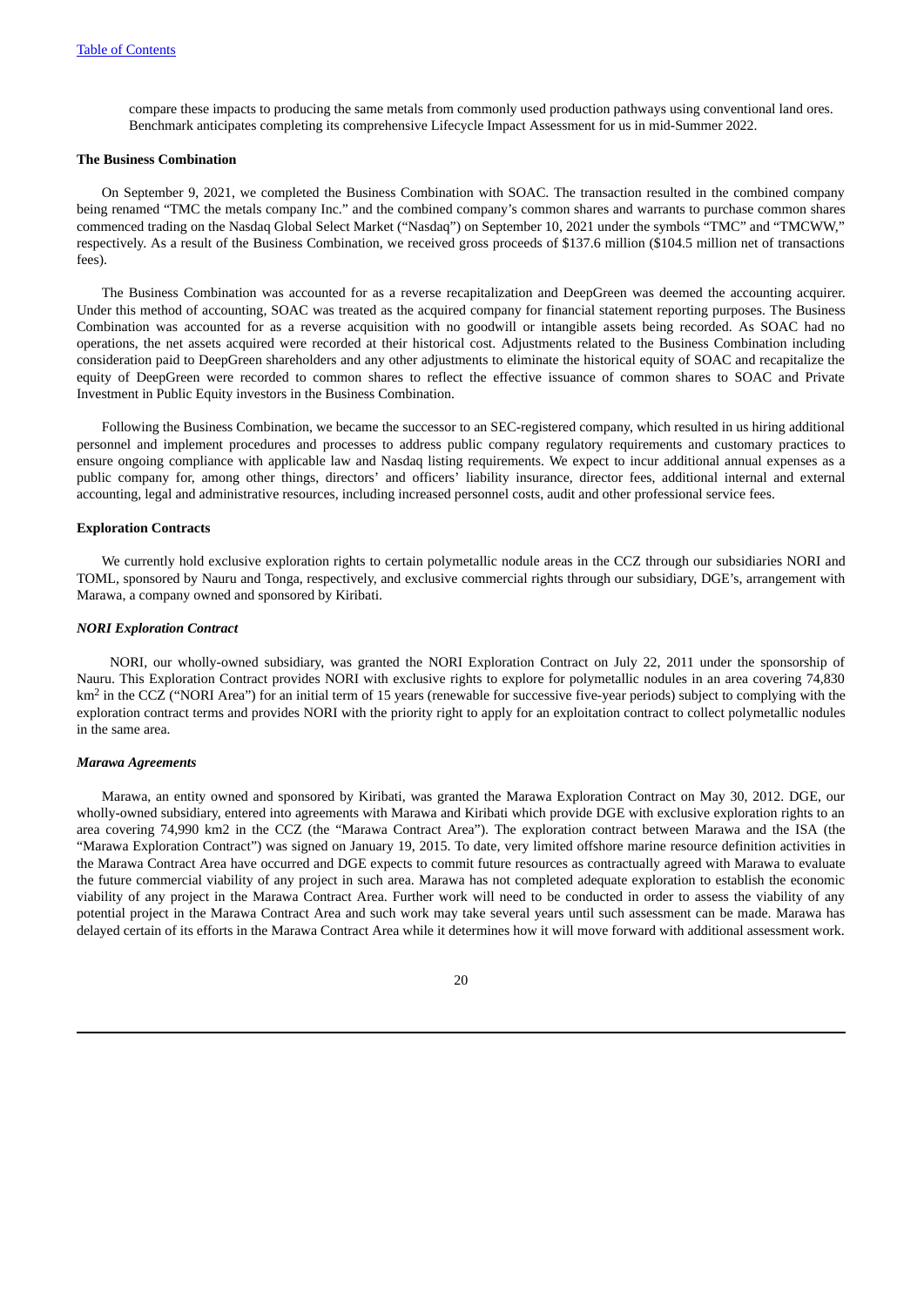## *TOML Exploration Contract*

TOML, our wholly-owned subsidiary, was granted the TOML Exploration Contract on January 11, 2012 under the sponsorship of Tonga. TOML was acquired by us on March 31, 2020 for \$32 million from Deep Sea Mining Finance Ltd. ("DSMF"). The TOML Exploration Contract provides TOML with exclusive rights to explore for polymetallic nodules in an area covering 74,713 km<sup>2</sup> in the CCZ ("TOML Area") for an initial term of 15 years (renewable for successive five-year periods) subject to complying with the exploration contract terms and a priority right to apply for an exploitation contract to collect polymetallic nodules in the same area. On March 8, 2008, Tonga and TOML entered into a sponsorship agreement formalizing certain obligations of the parties in relation to TOML's exploration application to the ISA (subsequently granted) for the TOML Contract Area. The sponsorship agreement was updated on September 23, 2021.

#### **Key Trends, Opportunities and Uncertainties**

We are currently a pre-revenue company and we do not anticipate earning revenues until such time as NORI receives an exploitation contract from the ISA and we are able to successfully collect polymetallic nodules and process the nodules into saleable products on a commercial scale. We believe that our performance and future success pose risks and challenges, including those related to: finalization of ISA regulations to allow for commercial exploitation, approval of an application for the ISA exploitation contract, developing environmental regulations associated with our business and successful development of our technologies to collect and process polymetallic nodules. These risks, as well as other risks, are discussed in the section entitled "*Risk Factors*" in Item 1A of Part II of the 2021 Annual Report on Form 10-K as updated and/or supplemented in subsequent filings with the SEC.

#### **Impact of Climate Change**

We are committed to adopting the Task Force on Climate-Related Financial Disclosures recommendations. In our upcoming inaugural impact report, we will be providing the same type of climate-related disclosure to the one in the 2021 Annual Report on Form 10-K. We recognize that climate change may have a meaningful impact on our financial performance over time, and we have begun the process of consolidating key risks and corresponding action plans to mitigate their negative impact of climate change and create value.

Our climate related transition risks and opportunities are likely to be driven by changes in regulation, public policy, and technology, as disclosed in our 2021 Annual Report on Form 10-K.

# **COVID-19**

During the first quarter of 2022, active work comprised of the integration of the collector and riser to the *Hidden Gem* and completion of harbor testing, offshore dynamic positioning trials and the North Sea drive test. There were some sporadic outbreaks of COVID on the *Hidden Gem* while the vessel was docked in Rotterdam requiring isolation of some of the members of the work crews. The project plan was adjusted to minimize the impact on the project's schedule resulting in little impact to the overall project schedule. Allseas implemented pre-departure COVID protocols and there were no reported COVID incidents during the offshore dynamic positioning trials and the North Sea drive test.

We continue to closely monitor the recent developments surrounding the continued spread and potential resurgence of COVID-19 from variants. The COVID-19 pandemic may have an adverse impact on our operations, particularly because of preventive and precautionary measures that our company, other businesses, and governments are taking. Refer to the section entitled "Risk Factors" in Item 1A of Part II of the 2021 Annual Report on Form 10-K as updated and/or supplemented in subsequent filings with the SEC for more information. We are unable to predict the full impact that the COVID-19 pandemic will have on our future results of operations, liquidity and financial condition due to numerous uncertainties, including the duration of the pandemic and the actions that may be taken by government authorities. However, COVID-19 is not expected to result in any significant changes to our business or our costs in the near term. We will continue to monitor the performance of our business and re-assess the impacts of COVID-19.

#### **Restatement of Previously Issued Quarterly Financial Statements**

As disclosed in our 2021 Annual Report on Form 10-K filed March 25, 2022, we have restated our financial statements as of and for the three-month period ended March 31, 2021 in the accompanying unaudited condensed consolidated financial statements included in this Quarterly Report on Form 10-Q.

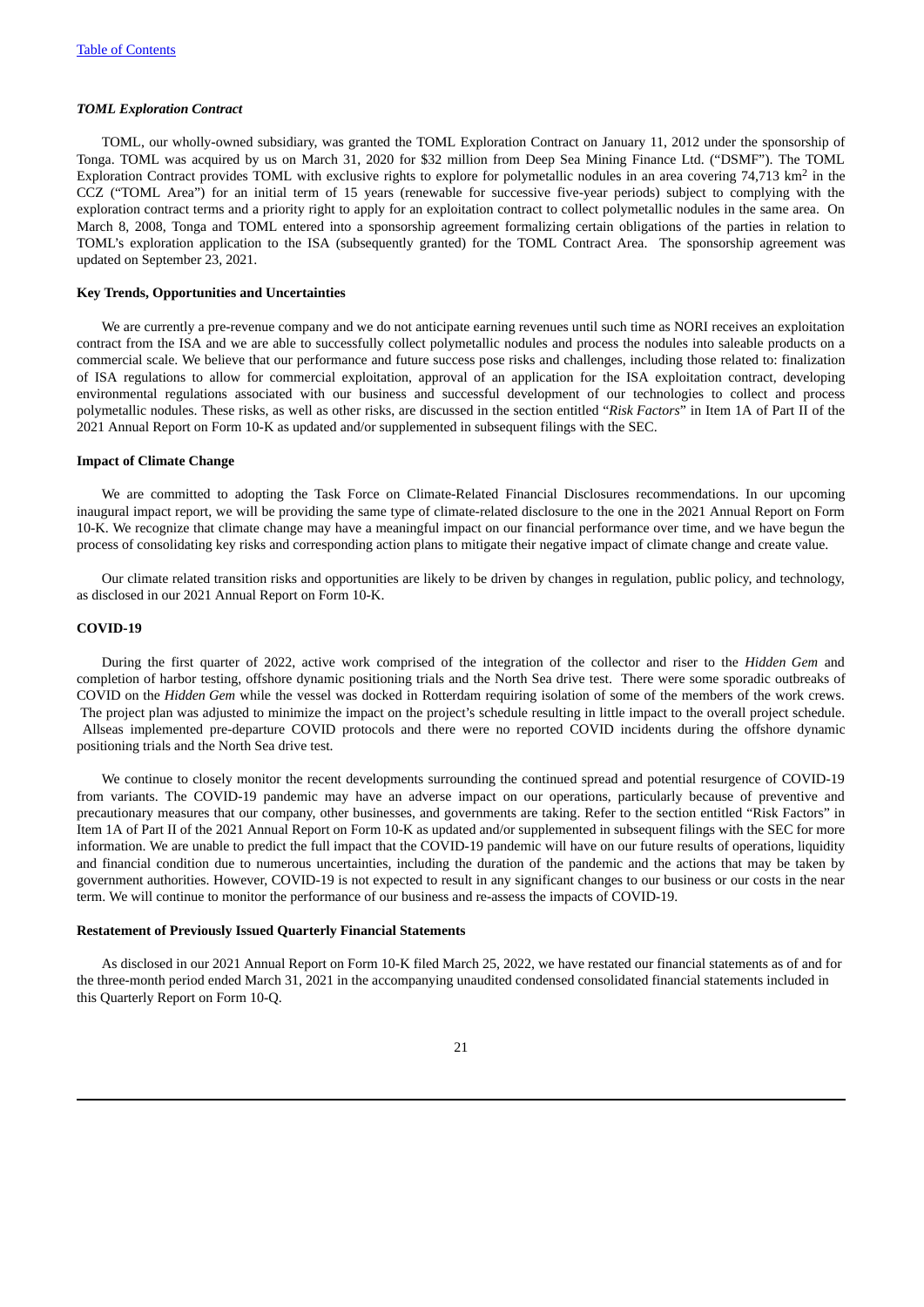The restatement resulted from our expensing of options granted in the first quarter of 2021 under the Company's Short-Term Incentive Plan based on the grantee's historical start date with us rather than the grant date of the options on March 4, 2021, as required by U.S. Generally Accepted Accounting Principles ("U.S. GAAP"). This resulted in a \$1.8 million overstatement of stock-based compensation expenses as of and for the three-month period ended March 31, 2021.

# **Basis of Presentation**

We currently conduct our business through one operating segment. As a pre-revenue company with no commercial operations, our activities to date have been limited. Our historical results are reported under U.S. GAAP and in U.S. dollars. All share and per share amounts have been adjusted to reflect the impact of the Business Combination.

#### **Components of Results of Operations**

We are an exploration-stage company with no revenue to date and a net loss of \$21.1 million for the three months ended March 31, 2022, compared to a net loss of \$55.7 million in the same quarter of 2021. We have an accumulated deficit of approximately \$325.3 million from inception through March 31, 2022.

Our historical results may not be indicative of our future results for reasons that may be difficult to anticipate. Accordingly, the drivers of our future financial results, as well as the components of such results, may not be comparable to our historical or projected results of operations.

## *Revenue*

To date, we have not generated any revenue. We do not expect to generate revenue until at least 2024 and only if NORI receives an exploitation contract from the ISA and we are able to successfully collect polymetallic nodules and process the nodules into saleable products on a commercial scale. Any revenue from initial production is difficult to predict.

#### *Exploration and Evaluation Expenses*

We expense all costs relating to exploration and development of mineral claims. Such exploration and development costs include, but are not limited to, ISA contract management, geological, geochemical and geophysical studies, environmental baseline studies, process development and payments to Allseas for the Pilot Mining Test System ("PMTS"). Our exploration expenses are impacted by the amount of exploration work conducted during each period. The acquisition cost of ISA polymetallic nodule exploration contracts will be charged to operations as amortization expense on a unit-of-production method based on proven and probable reserves should commercial production commence in the future.

#### *General and Administrative Expenses*

General and administrative ("G&A") expenses consist primarily of compensation for employees, consultants and directors, including share-based compensation, consulting fees, investor relations expenses, expenses related to advertising and marketing functions, insurance costs, office and sundry expenses, professional fees (including legal, audit and tax fees), travel expenses and transfer and filing fees.

Share-based compensation costs from the issuance of stock options and restricted share units ("RSUs") is measured at the grant date based on the fair value of the award and is recognized over the related service period. Share-based compensation costs are charged to exploration expenses and general and administrative expenses depending on the function fulfilled by the holder of the award. In instances where an award is issued for financing related services, the costs are included within equity as part of the financing costs. We recognize forfeiture of any awards as they occur.

#### *Interest Income/Expense*

Interest expense in the first quarter of 2021 resulted from our financing transactions, specifically the convertible debentures issued in February 2021, which accrued interest at 7% per annum. The convertible debentures were fully converted into DeepGreen common shares on September 9, 2021.

 $\overline{22}$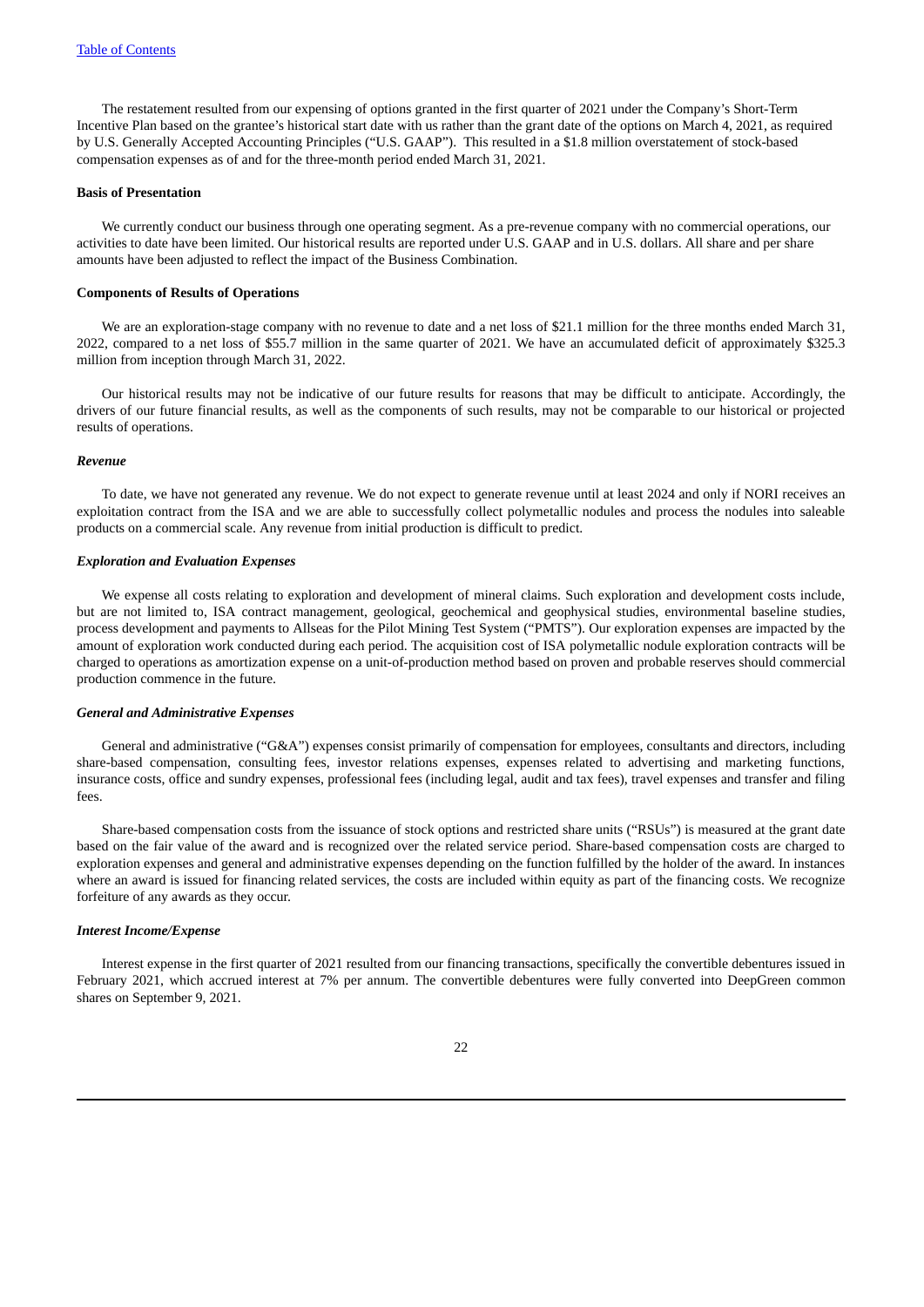## *Foreign Exchange Loss*

The foreign exchange income or loss for the periods primarily relates to our cash held in Canadian dollars and to the settlement of costs incurred in foreign currencies, depending on either the strengthening or weakening of the U.S. dollar.

# *Change in Fair Value of Warrants Liability*

The change in fair value of warrants liability primarily consists of the change in the fair value of the 9,500,000 warrants issued to Sustainable Opportunities Holdings LLC concurrently with SOAC's initial public offering (the "Private Warrants"). For accounting purposes, the Company was considered to have issued the Private Warrants as part of the Business Combination, and we are required to re-measure the fair value of our Private Warrants at the end of each reporting period.

#### **Results of Operations**

DeepGreen was determined to be the accounting acquirer and therefore, all information prior to the Business Combination, including the prior period financial information, represent the financial condition and operating results of DeepGreen.

The following is a discussion of our results of operations for the three months ended March 31, 2022 and 2021. Our accounting policies are described in Note 3 "Summary of Significant Accounting Policies" in our financial statements filed as part of the 2021 Annual Report on Form 10-K.

#### *Comparison of the Three Months Ended March 31, 2022 and 2021*

|                                            |        | <b>Three Months Ended March 31.</b> |          |           |  |  |  |
|--------------------------------------------|--------|-------------------------------------|----------|-----------|--|--|--|
|                                            |        | 2021                                |          |           |  |  |  |
|                                            | 2022   | (Restated)                          | Change   | % Change  |  |  |  |
|                                            |        | (dollar amounts in thousands)       |          |           |  |  |  |
| <b>Exploration and evaluation expenses</b> | 7,343  | 38,107                              | (30,764) | (81%)     |  |  |  |
| G&A expenses                               | 8.564  | 17.364                              | (8,800)  | (51%)     |  |  |  |
| Interest expense                           |        | 220                                 | (220)    | $(100\%)$ |  |  |  |
| Change in fair value of warrants liability | 5,188  |                                     | 5.188    | 100%      |  |  |  |
| Foreign exchange loss                      | 22     | 19                                  |          | 16%       |  |  |  |
|                                            | 21,117 | 55,710                              | (34,593) | (62%)     |  |  |  |

#### *Exploration and Evaluation Expenses*

Exploration and evaluation expenses for the three months ended March 31, 2022 were \$7.3 million, compared to \$38.1 million for the same period in 2021. The decrease of \$30.8 million was primarily due a decrease in offshore campaign costs of \$16.4 million, due to the completion of the NORI Area D baseline campaigns in the fourth quarter of 2021. The first quarter of 2021 offshore campaign costs included a fair value increase of \$12.2 million that was recognized on the issuance of DeepGreen common shares to Maersk. The decrease in the first quarter year over year also reflects a reduction in share-based compensation of \$15.2 million in the 2022 period, as a significant number of stock options were awarded in March 2021, in recognition of past services and in anticipation of the Business Combination, while no stock options were awarded in the first quarter of 2022. Work on the PMTS progressed in the first quarter of 2022 resulting in increased PMTS expenses of \$1.3 million, which partially offset the above expense reductions.

#### *General and Administrative Expenses*

G&A expenses for the three months ended March 31, 2022 were \$8.6 million compared to \$17.4 million for the same period in 2021. The decrease of \$8.8 million in G&A expenses in the first quarter of 2022 was mainly the result of lower share-based compensation in the 2022 period as the first quarter of 2021 included the award of a significant number of stock options in recognition of past services and in anticipation of the Business Combination. This decrease was partially offset by higher G&A expenses in the first quarter of 2022, reflecting an increase in personnel, legal and other expenses associated with being a public company.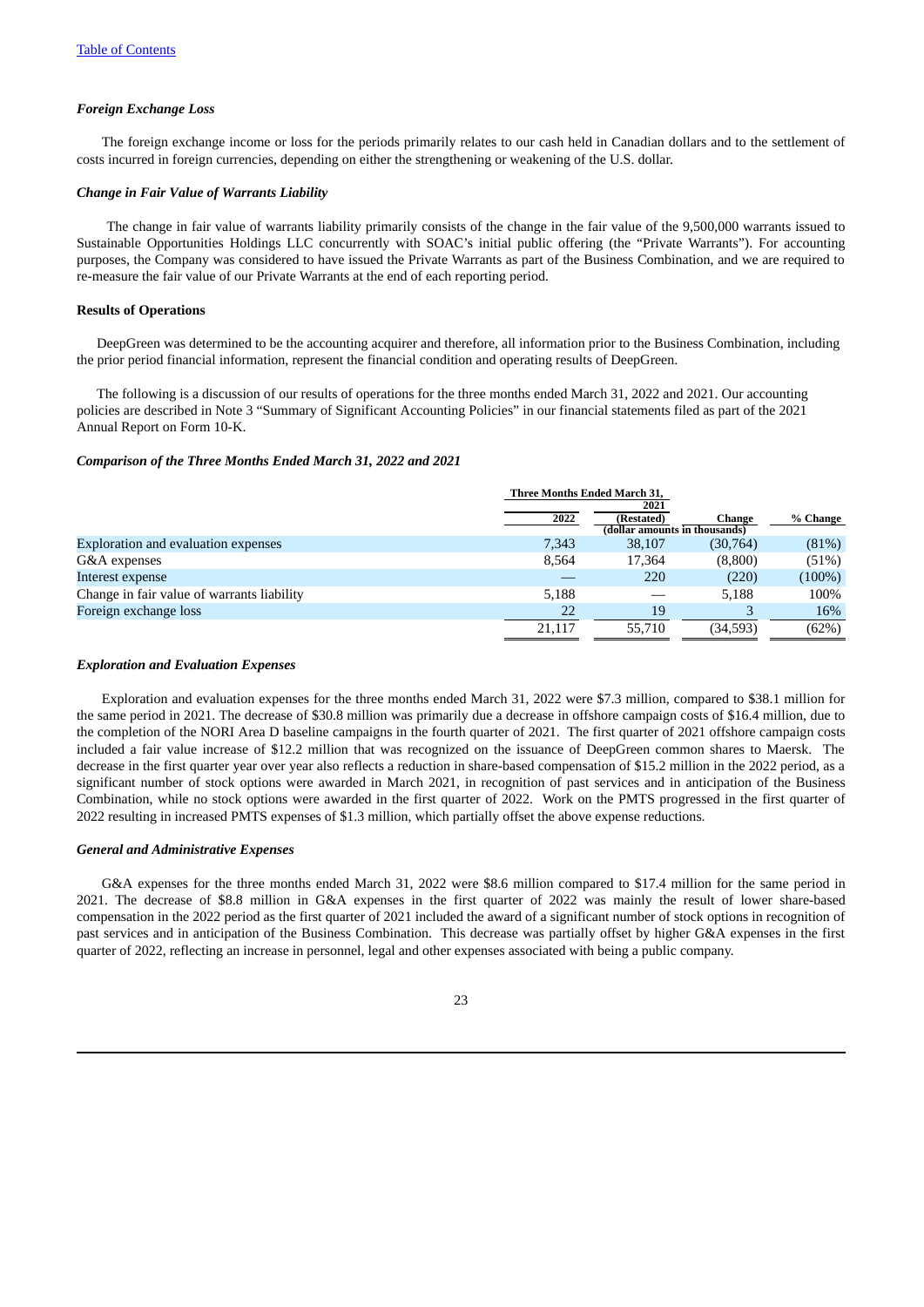# *Change in Fair Value of Warrants Liability*

The change in fair value of warrants liability during the first quarter of 2022 resulted in a charge of \$5.2 million. The charge was primarily due to a 25% increase in our share price in the first three months of 2022. The warrants liability was initially recorded as part of the Business Combination and therefore did not exist in the prior year.

#### **Liquidity and Capital Resources**

Prior to closing of the Business Combination, our primary sources of capital have been private placements of DeepGreen common shares and DeepGreen preferred shares and the issuance of convertible debentures completed in February 2021, which were automatically converted into DeepGreen common shares immediately prior to the completion of the Business Combination. In addition, on September 9, 2021, we completed the Business Combination with SOAC, and as a result we received gross proceeds of \$137.6 million (\$104.5 million net of transaction fees). As of March 31, 2022, we had cash on hand of \$69.0 million.

We have yet to generate any revenue from our business operations. We are an exploration-stage company and the recovery of our investment in mineral exploration contracts and attainment of profitable operations is dependent upon many factors including, among other things, the development of production system for collecting polymetallic nodules from the seafloor as well as the development of our processing technology for the metallurgical treatment of such nodules, the establishment of mineable reserves, the demonstration of commercial and technical feasibility of seafloor polymetallic nodule collection and processing systems, metal prices, and securing ISA exploitation contracts. While we have obtained financing in the past, there is no assurance that such financing will continue to be available on favorable terms, if at all.

We believe that our cash on hand will be sufficient to meet our working capital and capital expenditure requirements for at least the next twelve months, however, additional cash resources may be required due to changes in business conditions or other developments, including, but not limited to, deferral of approvals, capital and operating cost escalation, currently unrecognized technical and development challenges or changes in external business environment. We may need to seek additional equity or debt financing. If the financing is not available, or if the terms of financing are less desirable than we expect, we may be forced to delay our exploration and/or exploitation activities or scale back our operations, which could have a material adverse impact on our business and financial prospects.

#### *Cash Flows Summary*

#### *Comparison of the Three Months Ended March 31, 2022 and March 31, 2021*

Presented below is a summary of our operating, investing and financing cash flows:

|                                                     | <b>Three Months Ended March 31.</b> |  |                                   |
|-----------------------------------------------------|-------------------------------------|--|-----------------------------------|
|                                                     | 2022<br>(in thousands)              |  | 2021 (Restated)<br>(in thousands) |
| Net cash used in operating activities               | (15, 529)                           |  | (10,060)                          |
| Net cash used in investing activities               | (210)                               |  | (2,190)                           |
| Net cash (used in) provided by financing activities | (78)                                |  | 27,377                            |
| (Decrease) increase in cash                         | 15,817                              |  | 15.127                            |

#### *Cash flows used in Operating Activities*

Net cash used in operating activities for the three months ended March 31, 2022 was \$15.5 million, attributable to a net loss of \$21.1 million and an increase in net operating assets and liabilities of \$5.3 million, partially offset by non-cash adjustments of \$12.2 million. Non-cash adjustments primarily consisted of \$6.9 million of expenses settled with share-based payments and \$5.2 million related to the increase in the fair value of the Private Warrants, mainly as a result of the increase in our share price during the first three months of 2022. The increase in our net operating assets and liabilities was primarily due to a \$5.9 million decrease in accounts payable and accrued liabilities in the 2022 period due to the timing of supplier payments.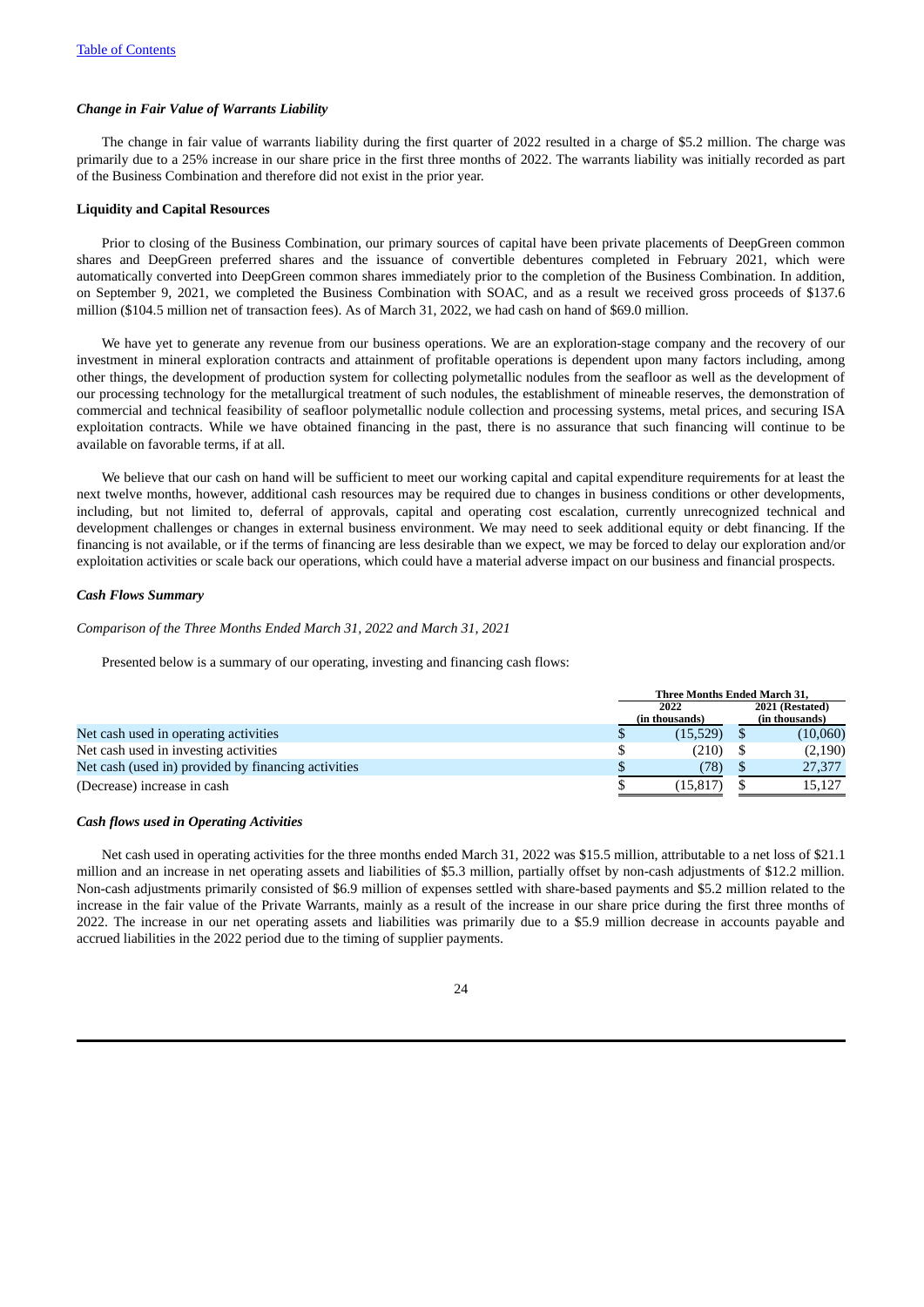# *Cash flows used in Investing Activities*

Net cash used in investing activities for the three months ended March 31, 2022 was \$0.2 million for the purchase of equipment, as compared to \$2.2 million in the first three months of 2021, which related to the initial payments made to DSMF in connection with our acquisition of TOML in 2020.

#### *Cash flows provided by Financing Activities*

Net cash used in financing activities for the three months ended March 31, 2022 was \$0.1 million, compared to \$27.4 million provided by financing activities in the first three months of 2021, which consisted of \$26.0 million from the issuance of convertible debentures in February 2021 and \$1.4 million from the exercise of incentive stock options.

#### **Contractual Obligations and Commitments**

#### *NORI Exploration Contract*

As part of the NORI Exploration Contract with the ISA, NORI submitted a periodic review report to the ISA in 2021, covering its intended work plan the 2017-2021 period. The periodic review report included a summary of work completed over the previous 5-year period (2017 to 2021) and a work plan and estimated budget for the next five-year period (2022 to 2026). NORI had committed to spend approximately \$5 million to deliver on its intended work plan from 2017 to 2021, which it has significantly exceeded. The periodic review report, which included a proposed work plan and estimated budget for 2022 to 2026, has been reviewed by and agreed with the ISA, and we are implementing the next five-year plan. NORI has estimated its work plan for 2022 and 2023 to be approximately \$40 million and \$25 million, respectively, which may be settled in cash or equity. The cost of the estimated work plan for 2024 onwards is contingent on the ISA's approval of the NORI Area D exploitation application. Should the approval of NORI's exploitation application for NORI Area D be delayed or rejected, NORI intends to revise its estimated future work plan in respect of its NORI Area. Work plans are reviewed annually by the Company, agreed with the ISA and may be subject to change depending on the Company's progress to date.

#### *Marawa Option Agreement and Services Agreement*

Through DGE's Marawa Option Agreement and Services Agreement with Marawa with respect to the Marawa Area, DGE committed to spend a defined amount of funds on exploration activities on an annual basis. The commitment for fiscal 2022, 2023 and 2024 is AUD \$1 million, AUD \$3 million and AUD \$2 million, respectively. Such commitment is negotiated with the ISA as part of a five-year plan submissions and is subject to regular periodic reviews. To date, very limited offshore marine resource definition activities in the Marawa Contract Area have occurred and DGE expects to commit future resources as contractually agreed with Marawa to evaluate the future commercial viability of any project in such area. Marawa has not completed adequate exploration to establish the economic viability of any project in the Marawa Contract Area. Further work will need to be conducted in order to assess the viability of any potential project in the Marawa Contract Area and such work may take several years until such assessment can be made. Marawa has delayed certain of its efforts in the Marawa Contract Area while it determines how it will move forward with additional assessment work.

#### *TOML Exploration Contract*

As part of the TOML Exploration Contract, TOML submitted a periodic review report to the ISA in 2021, covering the 2017-2021 period. The periodic review report included a summary of work completed over the five-year period and a program of activities and estimated budget for the next five-year period. TOML had committed to spend \$30.0 million over the five-year period from 2017 to 2021. Such commitment has flexibility where the amount can be reduced by the ISA and such reduction would be dependent upon various factors including the success of the exploration programs and the availability of funding. The ISA is currently reviewing the periodic report, which includes the next 5-year program of work, at which point the next five-year commitment will be finalized.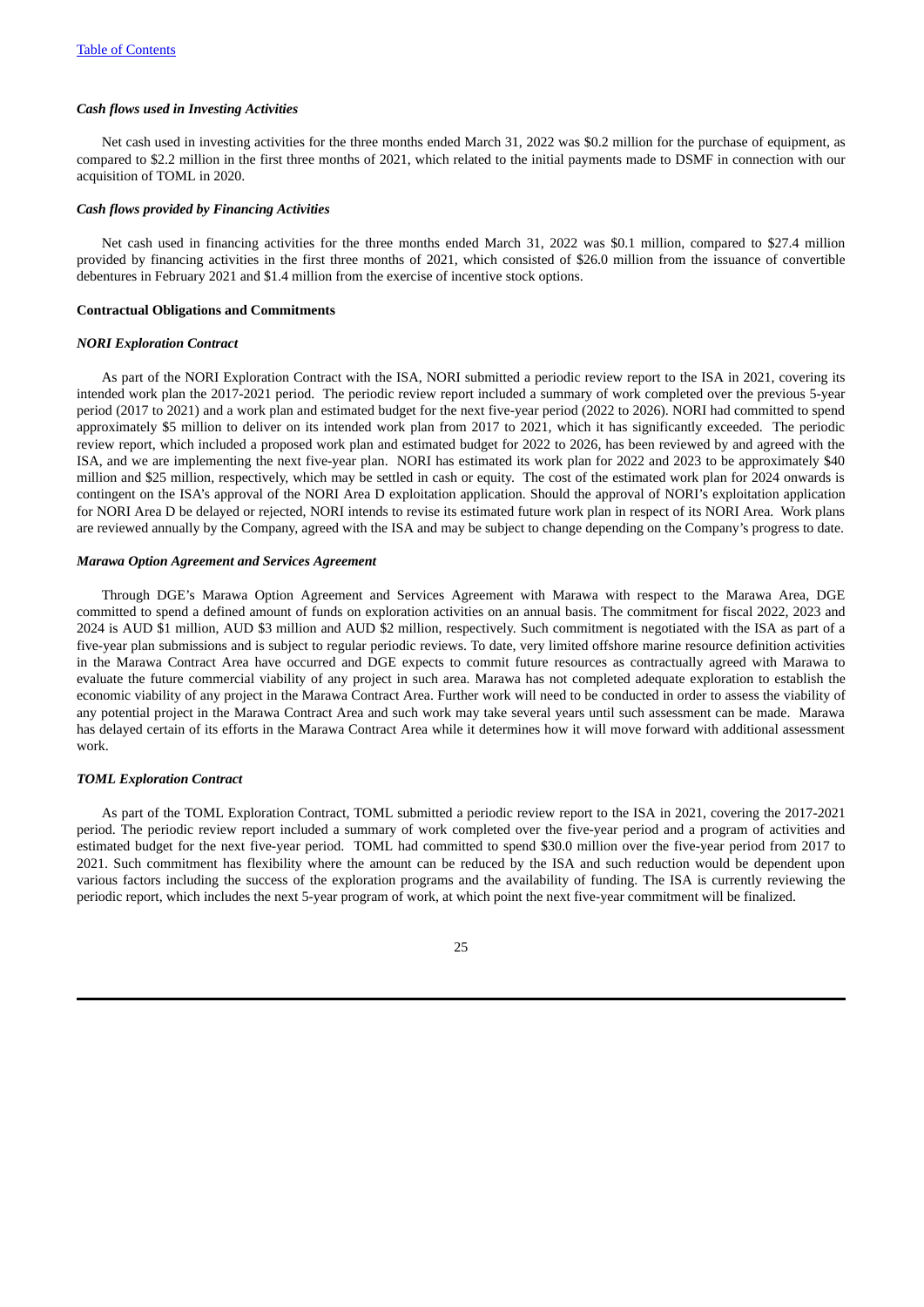# *Regulatory Obligations Relating to Exploration Contracts*

Each of TOML and NORI require sponsorship from their host sponsoring nations, Tonga and Nauru, respectively. Each company has been registered and incorporated within the applicable host nation's jurisdiction. The ISA requires that a contractor must obtain and maintain sponsorship by a host nation that is a member of the ISA and such nation must maintain effective supervision and regulation over such sponsored contractor. Each of TOML and NORI is subject to the registration and incorporation requirements of these nations. In the event the sponsorship is otherwise terminated, such subsidiary will be required to obtain new sponsorship from another nation that is a member of the ISA. Failure to obtain such new sponsorship would have a material impact on the operations of such subsidiary and us.

#### *Sponsorship Agreements*

On July 5, 2017, Nauru, the Nauru Seabed Minerals Authority and NORI entered into the NORI Sponsorship Agreement formalizing certain obligations of the parties in relation to NORI's exploration and potential exploitation of the NORI Area. Upon reaching the minimum recovery level within the exploitation contract area, NORI will pay Nauru a seabed mineral recovery payment based on the polymetallic nodules recovered from the exploitation contract area. In addition, NORI will pay an administration fee each year to Nauru for such administration and sponsorship, which is subject to review and increase in the event NORI is granted an ISA exploitation contract.

On March 8, 2008, Tonga and TOML entered into the TOML Sponsorship Agreement formalizing certain obligations of the parties in relation to TOML's exploration and potential exploitation of the TOML Area. Upon reaching the minimum recovery level within the exploitation contract area, TOML has agreed to pay Tonga a seabed mineral recovery payment based on the polymetallic nodules recovered from the exploitation contract area. In addition, TOML has agreed to pay the reasonable direct costs incurred by Tonga to administer the obligations of Tonga to the ISA. On September 23, 2021, Tonga updated the TOML Sponsorship Agreement harmonizing the terms of its engagement with TOML with those held by NORI with Nauru.

#### *Allseas Agreements*

On March 29, 2019, we entered into a strategic alliance with Allseas to develop a system to collect, lift and transport nodules from the seafloor to shore and agreed to enter into a nodule collection and shipping agreement whereby Allseas would provide commercial services for the collection of the first 200 million metric tonnes of polymetallic nodules on a cost plus 50% profit basis. In furtherance of this agreement, on July 8, 2019, we entered into a Pilot Mining Test Agreement with Allseas ("PMTA"), which was amended on three occasions in 2020 and 2021, to develop and deploy a PMTS, successful completion of which is a prerequisite for our application for an exploitation contract with the ISA. Under the PMTA, Allseas agreed to cover the development cost of the project in exchange for a payment from us upon successful completion of the pilot trial of the PMTS in NORI Area D.

On March 16, 2022, NORI and Allseas entered into a non-binding term sheet for the development and operation of commercial nodule collection system The pilot nodule collection system developed and currently being tested by Allseas and is expected to be upgraded to a commercial system with a targeted production capacity of 1.3 million tonnes of wet nodules per year with expected production readiness by the fourth quarter of 2024. NORI and Allseas intend to equally finance all costs related to developing and getting the first commercial system. Once in production, NORI expects to pay Allseas a nodule collection and transshipment fee estimated at approximately EUR 150 per wet tonne in the first year of operations and expected to be reduced as Allseas scales up production to 1.3 million wet tonnes per year. The parties intend to further detail and revise these cost estimates in the definitive agreement contemplated by the non-binding term sheet, which the parties expect to enter into no later than December 31, 2022 following the completion of the planned pilot collection tests. Subject to the necessary regulatory approvals Allseas and NORI also intend to investigate acquiring a second production vessel similar to the Hidden Gem, a Samsung 10000, with the potential for it to be engineered to support a higher production rate of three million tonnes of wet nodules. There can be no assurances, however, that we will enter into definitive agreements with Allseas contemplated by the non-binding term sheet in a particular time period, or at all, or on terms similar to those set forth in the non-binding term sheet, or that if such definitive agreements are entered into by us that the proposed commercial systems and second production vessel will be successfully developed or operated in a particular time period, or at all.

Through December 31, 2021, we have made the following payments to Allseas under the PMTA: (a) \$10 million in cash in February 2020, (b) \$10 million through the issuance of 3.2 million common shares valued at \$3.11 per share in February 2020, (c) issued Allseas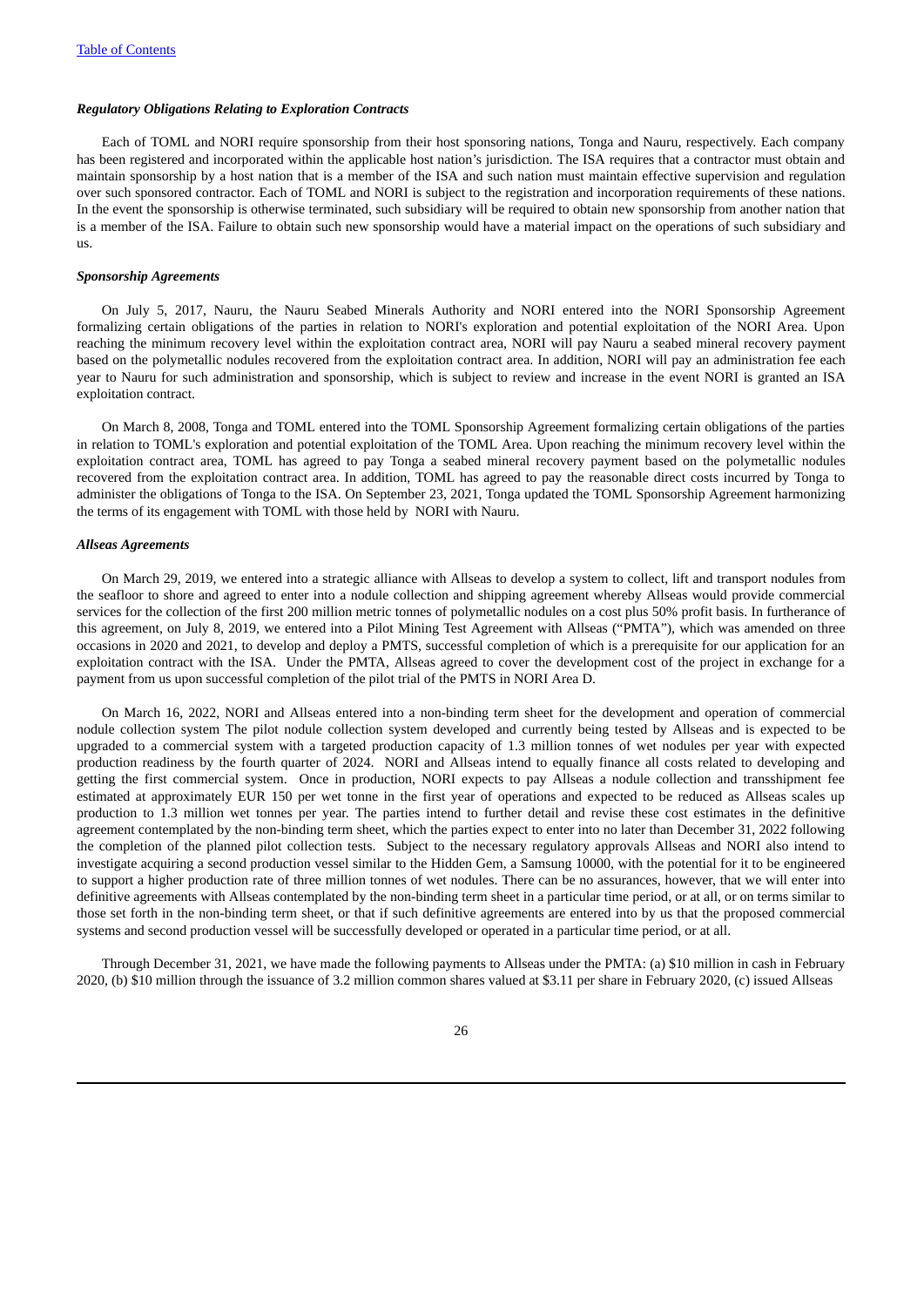warrants to purchase 11.6 million common shares at a nominal exercise price per share in March 2021 and (d) \$10 million in cash in October 2021, following the closing of the Business Combination and meeting certain progress targets on the PMTS.

We made the second \$10 million payment to Allseas under the PMTA on April 25, 2022, following the successful completion of the North Sea drive test. The third and final \$10 million payment to Allseas will be due upon successful completion of the pilot trial of the PMTS in NORI Area D.

#### *Maersk Agreements*

Effective March 15, 2017, we entered into a strategic partnership with Maersk to undertake the exploration, environmental baseline and offshore testing required to support development of feasibility studies for economic production of polymetallic nodules from the CCZ. Under the agreement, Maersk provided vessel services and project management services, which enabled us to undertake the various offshore campaigns to support required pre-feasibility studies. During these offshore campaigns, we undertook baseline studies required to complete an ESIA, collected nodules for metallurgical test work and collected samples and survey data for resource evaluation. The invoiced cost related to the vessel was settled through issuance of common shares at an agreed upon price of \$1.08 per common share. Project management services provided by Maersk for managing these offshore campaigns are paid in cash.

On March 3, 2021, the agreement with Maersk was amended whereby all costs incurred on or after February 5, 2021, pertaining to the use of the marine vessel, would be paid in cash rather than through issuance of common shares. Under this amendment, Maersk also agreed that amounts owed to Maersk for services rendered through February 5, 2021 in the aggregate amount of \$4.6 million had been satisfied by the issuance of 4.2 million common shares at a contractual price per share of \$1.08.

Our agreement with Maersk ended pursuant to its terms in January 2022. We are currently in discussion with a third party to provide a survey vessel and specialized remotely operated vehicles, and autonomous underwater vehicles services required to support the implementation of the collector test monitoring survey planned for 2022 in the NORI Area D.

#### *Offtake Agreement*

On May 25, 2012, DGE and Glencore International AG ("Glencore") entered into a copper offtake agreement and a nickel offtake agreement. DGE has agreed to deliver to Glencore 50% of the annual quantity of copper and nickel produced by a DGE-owned facility from nodules derived from the NORI Area at London Metal Exchange referenced market pricing with allowances for product quality and delivery location. Either party may terminate the agreement upon a material breach or insolvency of the other party. Glencore may also terminate the agreement by giving twelve months' notice.

#### **Off-Balance Sheet Arrangements**

We are not party to any off-balance sheet arrangements.

#### **Critical Accounting Policies and Significant Judgments and Estimates**

Our management's discussion and analysis of our financial condition and results of operations is based on our condensed consolidated interim financial statements, which have been prepared in accordance with U.S. GAAP. The preparation of these condensed consolidated interim financial statements requires us to make estimates and assumptions that affect the reported amounts of assets and liabilities and the disclosure of contingent assets and liabilities at the date of these statements, as well as expenses incurred during the reporting periods. Our estimates are based on our historical experience and various other factors that we believe are reasonable under the circumstances, the results of which form the basis for making judgments about items that are not readily apparent from other sources. Actual results may differ from these estimates under different assumptions or conditions.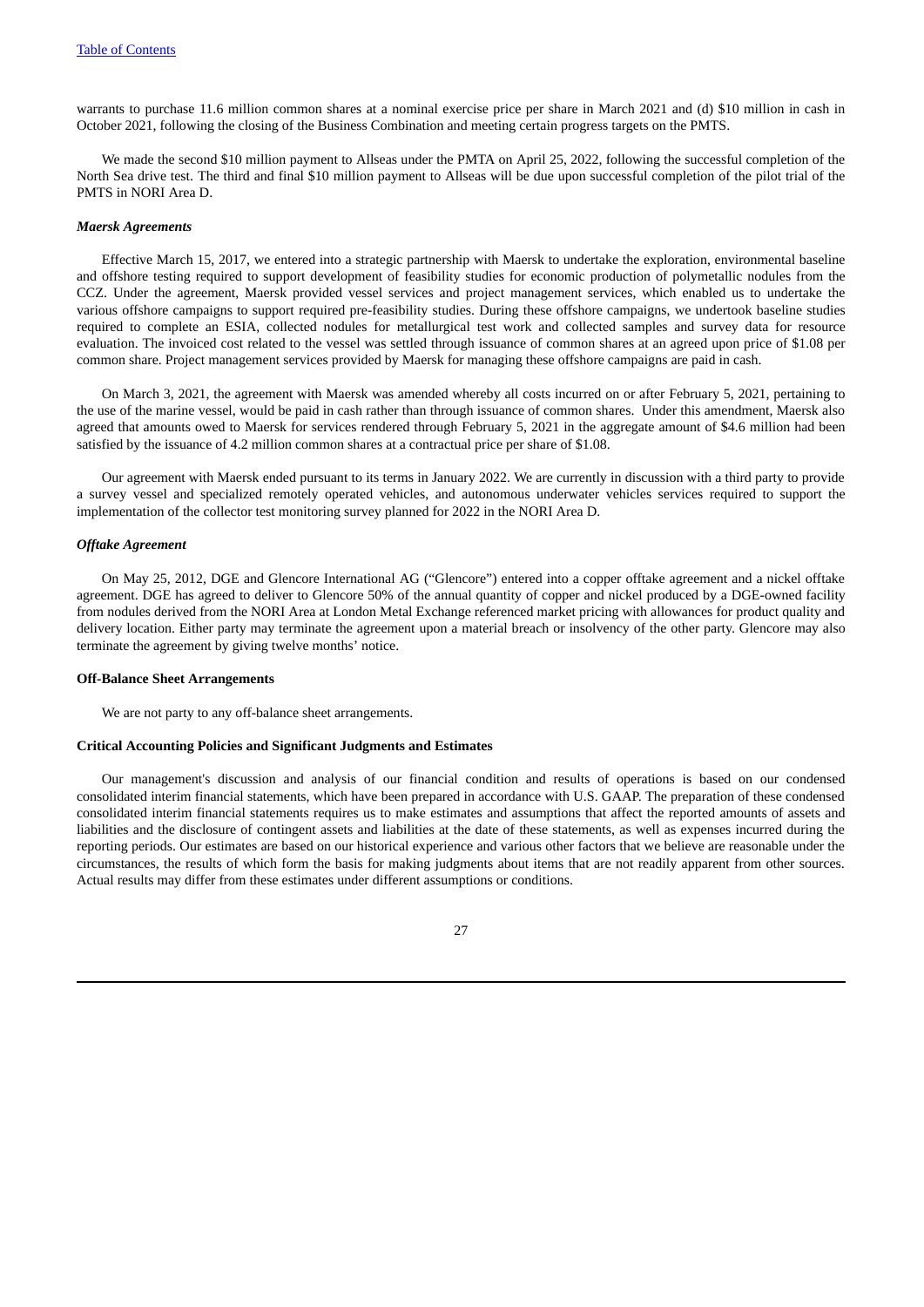Except as described in Note 3 to our condensed consolidated interim financial statements included in this Quarterly Report on Form 10-Q, there have been no material changes to our critical accounting policies and estimates as compared to the critical accounting policies and estimates disclosed in our 2021 Annual Report on Form 10-K filed with the SEC on March 25, 2022.

#### **Recent Accounting Pronouncements**

See Note 3 to the condensed consolidated interim financial statements included in this Quarterly Report on Form 10-Q for more information about recent accounting pronouncements, the timing of their adoption, and our assessment, to the extent we have made one, of their potential impact on our financial condition and our results of operations and cash flows.

#### **Emerging Growth Company Status**

Section 102(b)(1) of the Jumpstart Our Business Startups ("JOBS") Act exempts emerging growth companies from being required to comply with new or revised financial accounting standards until private companies are required to comply with the new or revised financial accounting standards. The JOBS Act provides that a company can choose not to take advantage of the extended transition period and comply with the requirements that apply to non-emerging growth companies, and any such election to not take advantage of the extended transition period is irrevocable.

We are an "emerging growth company" as defined in Section 2(a) of the Securities Act and have elected to take advantage of the benefits of the extended transition period for new or revised financial accounting standards. Following the closing of the Business Combination, we remained an emerging growth company through the end of the 2021 fiscal year and we expect to continue to take advantage of the benefits of the extended transition period at least to the end of the fiscal year, although we may decide to early adopt such new or revised accounting standards to the extent permitted by such standards. This may make it difficult or impossible to compare our financial results with the financial results of another public company that is either not an emerging growth company or is an emerging growth company that has chosen not to take advantage of the extended transition period exemptions because of the potential differences in accounting standards used.

#### **Cautionary Statements Regarding the NORI Initial Assessment and TOML Mineral Resource Statement**

We have defined the size and quality of our resource in the NORI and TOML Areas, as described below, in our SEC Regulation S-K (subpart 1300) compliant Technical Report Summary - Initial Assessment, of the NORI Property, Clarion-Clipperton Zone, Pacific Ocean dated March 17, 2021 ("NORI Initial Assessment") and Technical Report Summary - TOML Mineral Resource, Clarion-Clipperton Zone, Pacific Ocean dated March 26, 2021 ("TOML Mineral Resource Statement"), respectively, prepared by AMC Consultants Ltd. ("AMC"). We plan to continue to define our resource in the NORI and TOML Areas and develop the project economics. The initial assessment included in the NORI Initial Assessment is a conceptual study of the potential viability of mineral resources in the NORI Area D. This initial assessment indicates that development of the mineral resource in the NORI Area D is potentially technically and economically viable; however, due to the preliminary nature of project planning and design, and the untested nature of the specific seafloor production systems at a commercial scale, economic viability has not yet been demonstrated.

The NORI Initial Assessment and TOML Mineral Resource Statement do not include the conversion of mineral resources to mineral reserves.

As used in this Quarterly Report on Form 10-Q or in the applicable report summary, the terms "mineral resource," "measured mineral resource," "indicated mineral resource" and "inferred mineral resource", as applicable, are defined and used in accordance with the SEC Mining Rules.

You are specifically cautioned not to assume that any part or all of the mineral deposits in these categories will ever be converted into mineral reserves, as defined by the SEC. You are also cautioned that mineral resources do not have demonstrated economic value. Information concerning our mineral properties in the NORI and TOML Technical Report Summaries and in this Quarterly Report on Form 10-Q includes information that has been prepared in accordance with the requirements of the SEC Mining Rules forth in subpart 1300 of Regulation S-K. Under SEC standards, mineralization, such as mineral resources, may not be classified as a "reserve" unless the determination has been made that the mineralization could be economically and legally produced or extracted at the time of the reserve determination. Inferred mineral resources have a high degree of uncertainty as to their existence and to whether they can be economically or legally commercialized. Under the SEC Mining Rules, estimates of inferred mineral resources may not form the basis

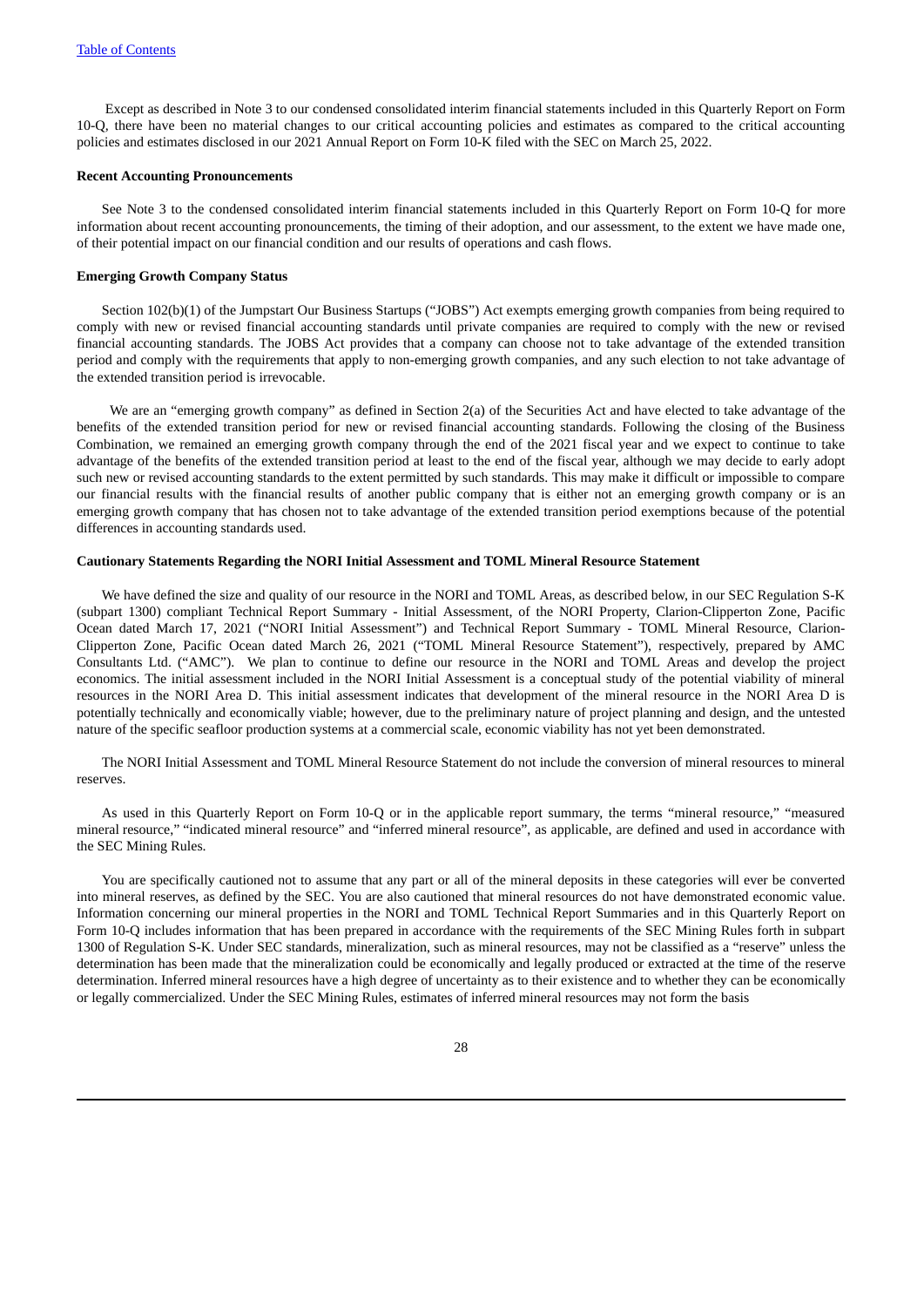of an economic analysis. It cannot be assumed that all or any part of an inferred mineral resource will ever be upgraded to a higher category. A significant amount of exploration must be completed in order to determine whether an inferred mineral resource may be upgraded to a higher category. Therefore, you are cautioned not to assume that all or any part of an inferred mineral resource exists, that it can be economically or legally commercialized, or that it will ever be upgraded to a higher category. Approximately 97% of the NORI Area D resource is categorized as measured or indicated.

Likewise, you are cautioned not to assume that all or any part of measured or indicated mineral resources will ever be upgraded to mineral reserves.

#### <span id="page-28-0"></span>**Item 3. Quantitative and Qualitative Disclosures About Market Risk**

We are exposed to a variety of markets and other risks including the effects of change in interest rates, inflation and foreign currency translation and transaction risks as well as risks to the availability of funding sources, hazard events and specific asset risks. We also expect to be exposed to commodity risks if and when we commence commercial production.

#### **Interest Rate Risk and Credit Risk**

Interest rate risk is the risk that the fair value of our future cash flows and our financial instruments will fluctuate because of changes in market interest rates.

Our current practice is to invest excess cash in investment-grade short-term deposit certificates issued by reputable Canadian financial institutions with which we keep our bank accounts and management believes the risk of loss to be remote. We periodically monitor the investments we make and are satisfied with the credit ratings of our banks. Due to the current low interest rate environment, we have not invested any cash in investments earning interest as at March 31, 2022.

Credit risk is a risk of loss that may arise on outstanding financial instruments should a counter party default on its obligation. Our receivables consist primarily of general sales tax due from the Federal Government of Canada and as a result, the risk of default is considered to be low. Once we commence commercial production, we expect our credit risk to rise with our increased customer base.

#### **Foreign Currency Risk**

Foreign currency risk is the risk that the fair value or future cash flows of an exposure will fluctuate because of changes in foreign exchange rates. Our exposure to the risk of changes in foreign exchange rates relates to our transactions in foreign currencies, primarily in the Canadian dollar, the Australian dollar, and the Great British Pound. We primarily hold our cash in U.S. dollars and settle our foreign currency payables soon after the receipt of invoices thereby minimizing the foreign currency exposure.

Once we commence commercial production, we expect to be exposed to both currency transaction and translation risk. To date, we have not had material exposure to foreign currency fluctuations and have not hedged such exposure, although we may do so in the future.

#### **Commodity Price Risk**

We expect to engage in the collection, transport, processing and sale of products containing nickel, copper, manganese and cobalt from the polymetallic nodules collected from our contract areas of the CCZ. Accordingly, we expect the principal source of future revenue to be the sale of products containing nickel, copper, manganese and cobalt. A significant and sustained decrease in the price of these metals from current levels could have a material and negative impact on our business, financial condition and results of operations.

# <span id="page-28-1"></span>**Item 4. Controls and Procedures**

#### *Evaluation of Disclosure Controls and Procedures*

Under the supervision and with the participation of our management, including our principal executive officer and principal financial officer, we conducted an evaluation of the effectiveness of the design and operation of our disclosure controls and procedures, as defined in Rules 13a-15(e) and 15d-15(e) under the Exchange Act.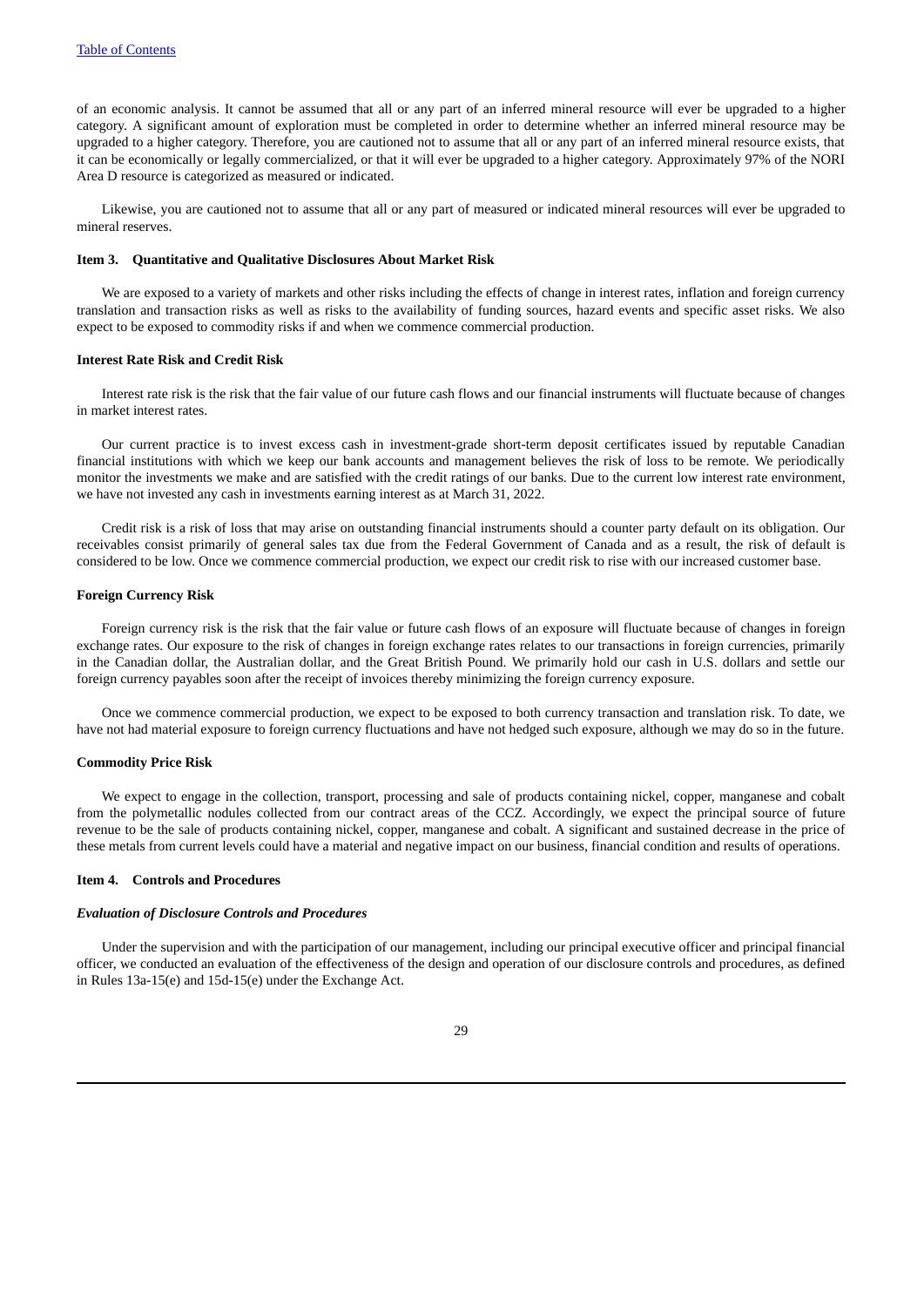Disclosure controls and procedures are controls and other procedures that are designed to ensure that information required to be disclosed in our reports filed or submitted under the Exchange Act is recorded, processed, summarized and reported, within the time periods specified in the SEC's rules and forms. Disclosure controls and procedures include controls and procedures designed to ensure that information required to be disclosed in our reports filed under the Exchange Act is accumulated and communicated to management, including our Chief Executive Officer and Chief Financial Officer, to allow timely decisions regarding required disclosure. Based on the evaluation of our disclosure controls and procedures, our Chief Executive Officer and Chief Financial Officer concluded that, solely due to (i) the Company's restatement of its financial statements to reclassify the Company's warrants as described below and in Amendment No. 1 to the Company's Annual Report on Form 10-K/A for the year ended December 31, 2020 filed with the SEC on May 24, 2021 (the "2020 Annual Report on Form 10-K/A") and (ii) the other material weakness described below that we are in the process of remediating, our disclosure controls and procedures were not effective as of March 31, 2022.

#### *Material Weaknesses in Internal Control over Financial Reporting*

In 2021, we identified two material weaknesses in our internal control over financial reporting. A material weakness is a deficiency, or a combination of deficiencies, in internal control over financial reporting such that there is a reasonable possibility that a material misstatement of our financial statements will not be prevented or detected on a timely basis.

In connection with the preparation of DeepGreen's financial statement for the years ended December 31, 2020 and 2019 and three months ended March 31, 2021 that were included in the proxy statement/prospectus filed with the SEC on August 13, 2021, as well as the financial statements for the six months ended June 30, 2021 that were included in our Current Report on Form 8-K, as amended, filed with the SEC on September 15, 2021, we identified a material weakness in our internal control over financial reporting as of December 31, 2020, March 31, 2021 and June 30, 2021 which related to deficiencies in the design and operation of the financial statement close and reporting controls, including maintaining sufficient written policies and procedures and the need to use appropriate technical expertise when accounting for complex or non-routine transactions. In the process of preparing the Company's third quarter 2021 financial statements, management discovered misstatements related to the understatement of exploration expense and overstatement of stock option expenses related to the three-month period ended March 31, 2021 and six-month period ended June 30, 2021. For further detail regarding the restatement, see Part II, Item 2 "Management's Discussion and Analysis of Financial Condition and Results of Operations - Restatement of Previously Issued Quarterly Financial Statements" and Part II, Item 4 "Controls and Procedures" included in the Quarterly Report on Form 10-Q filed with the SEC on November 15, 2021. These misstatements resulted in the Company having to restate its unaudited condensed consolidated interim financial statements for the three months ended March 31, 2021 and six months ended June 30, 2021. Our management has concluded that this material weakness was due to the fact that, prior to the Business Combination, we were a private company with limited resources.

In addition, as previously disclosed in the 2020 Annual Report on Form 10-K/A, we identified a material weakness in our internal controls over financial reporting related to inaccurate accounting for the Public Warrants and Private Warrants issued in connection with our initial public offering. Management identified this error when the staff of the SEC issued a Staff Statement on Accounting and Reporting Considerations for Warrants Issued by Special Purpose Acquisition Companies ("SPACs") dated April 12, 2021 (the "SEC Staff Statement"). The SEC Staff Statement addresses certain accounting and reporting considerations related to warrants of a kind similar to those we issued in connection with our initial public offering in May 2020. This control deficiency resulted in the Company having to restate its audited consolidated financial statements contained in its Annual Report on Form 10-K for the year ended December 31, 2020 and if not remediated, could result in a material misstatement to future annual or interim consolidated financial statements that would not be prevented or detected. Accordingly, management has determined that this control deficiency constitutes a material weakness.

Notwithstanding these material weaknesses, management has concluded that our unaudited condensed consolidated interim financial statements included in this Quarterly Report on Form 10-Q are fairly stated in all material respects in accordance with U.S. GAAP for each of the periods presented therein.

Plan for Remediation of the Material Weaknesses in Internal Control over Financial Reporting

We have taken the following remediation measures to date:

appointed a Chief Financial Officer to oversee the finance and accounting function;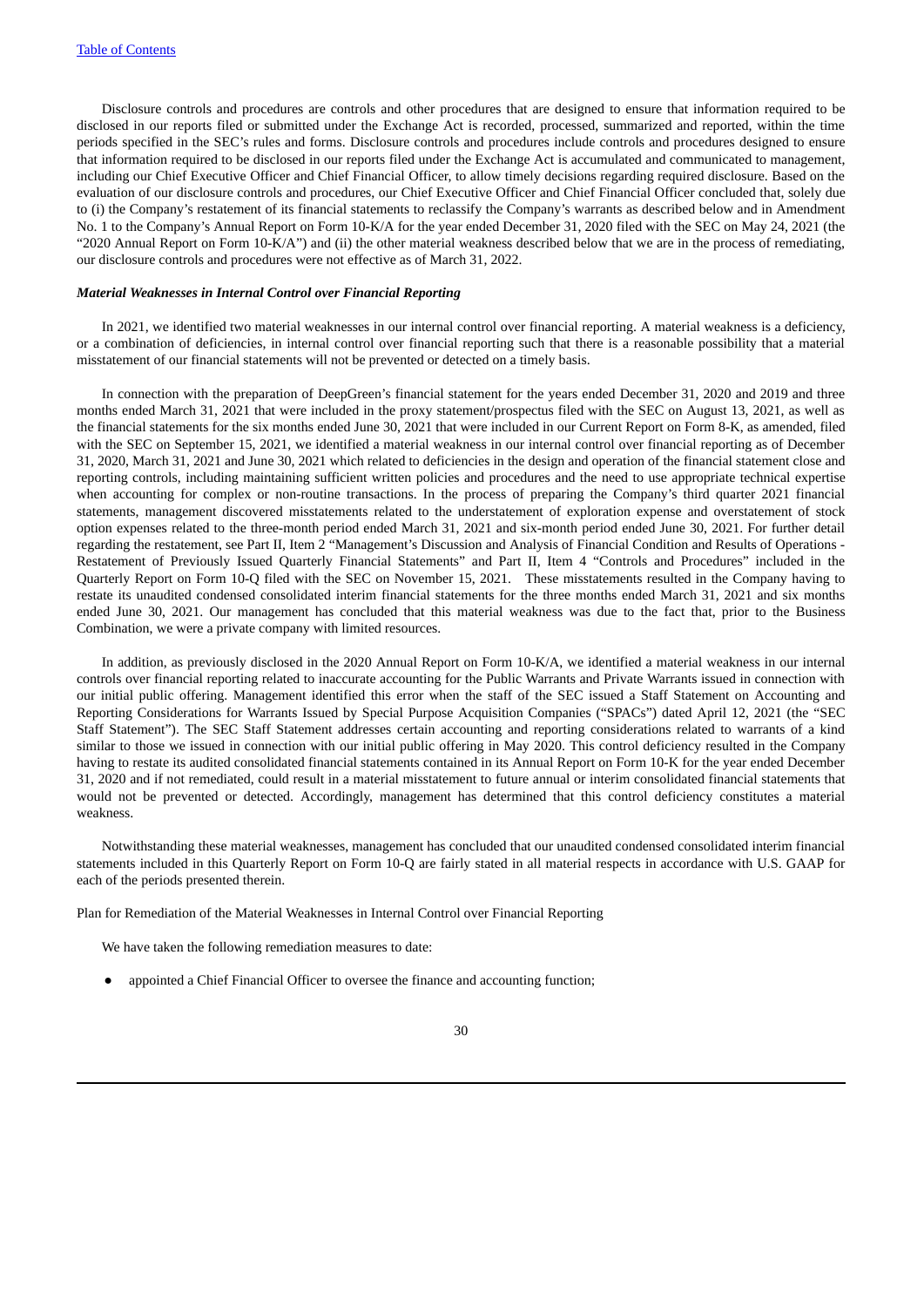- hired individuals for the core accounting function with the requisite education, designation, and technical accounting and public company experience;
- until we have the full complement of accounting staff in place, we are utilizing experienced and competent contract accountants to supplement our internal accounting team;
- completed the transition from our outsourced accounting service provider to our in-house finance and accounting function;
- evaluated the accounting impacts of all new contracts and arrangements through a detailed analysis against accounting standards and technical interpretations;
- performed a thorough analysis of key issues to be addressed, have prioritized these issues and we are now in the process of addressing these issues;
- began a project to design and implement robust controls over all our key processes and address all key company risks; and
- added formality and rigor to our financial reporting process by continuously developing structured roles, policies, processes, procedures and controls.

In response to the material weaknesses, our management has expended, and will continue to expend, a substantial amount of effort and resources to improve the internal controls environment, particularly those over financial reporting. Our remediation plan can only be accomplished over time and will be continually reviewed to determine that it is achieving its objectives. The material weaknesses will not be considered remediated until sufficient time has elapsed to provide sufficient sample evidence that the newly designed and implemented controls are operating effectively. This is no assurance that these initiatives will ultimately have the intended effects.

#### *Changes in Internal Control over Financial Reporting*

Other than the changes made to begin to remediate the material weaknesses described above, there were no changes in our internal control over financial reporting identified in connection with the evaluation of such internal controls that occurred during the three months ended March 31, 2022 that have materially affected, or are reasonably likely to materially affect, our internal control over financial reporting.

## *Limitations on the Effectiveness of Disclosure Controls and Procedures*

Our management, including our Chief Executive Officer and Chief Financial Officer, does not expect that our disclosure controls and procedures or internal control over financial reporting will prevent all errors and all fraud. A control system, no matter how well designed and implemented, can provide only reasonable, not absolute, assurance that the control system's objectives will be met. Further, the design of a control system must reflect the fact that there are resource constraints and the benefits of controls must be considered relative to their costs. Because of the inherent limitations in all control systems, no evaluation of controls can provide absolute assurance that all control issues within a company are detected. The inherent limitations include the realities that judgments in decision-making can be faulty and that breakdowns can occur because of simple errors or mistakes. Controls can also be circumvented by the individual acts of some persons, by collusion of two or more people, or by management override of the controls. Because of the inherent limitations in a cost-effective control system, misstatements due to error or fraud may occur and may not be detected. Also, projections of any evaluation of effectiveness to future periods are subject to the risk that controls may become inadequate because of changes in conditions or that the degree of compliance with the policies or procedures may deteriorate.

#### **PART II – OTHER INFORMATION**

#### <span id="page-30-1"></span><span id="page-30-0"></span>**ITEM 1. LEGAL PROCEEDINGS.**

Except as set forth below, we are not currently a party to any material legal proceedings.

On October 28, 2021, a shareholder filed a putative class action against us and certain executives in federal district court for the Eastern District of New York, styled Caper v. TMC The Metals Company Inc. F/K/A Sustainable Opportunities Acquisition Corp., Gerard Barron and Scott Leonard. The complaint alleges that all defendants violated Section 10(b) of the Exchange Act and Rule 10b-5 promulgated thereunder, and Messrs. Barron and Leonard violated Section 20(a) of the Exchange Act by making false and/or misleading statements and/or failing to disclose information about our operations and prospects during the period from March 4, 2021 and October 5, 2021. We deny any allegations of wrongdoing and intend to vigorously defend against this lawsuit. There is no assurance, however, that we or the other defendants will be successful in our defense of this lawsuit or that insurance will be available or adequate

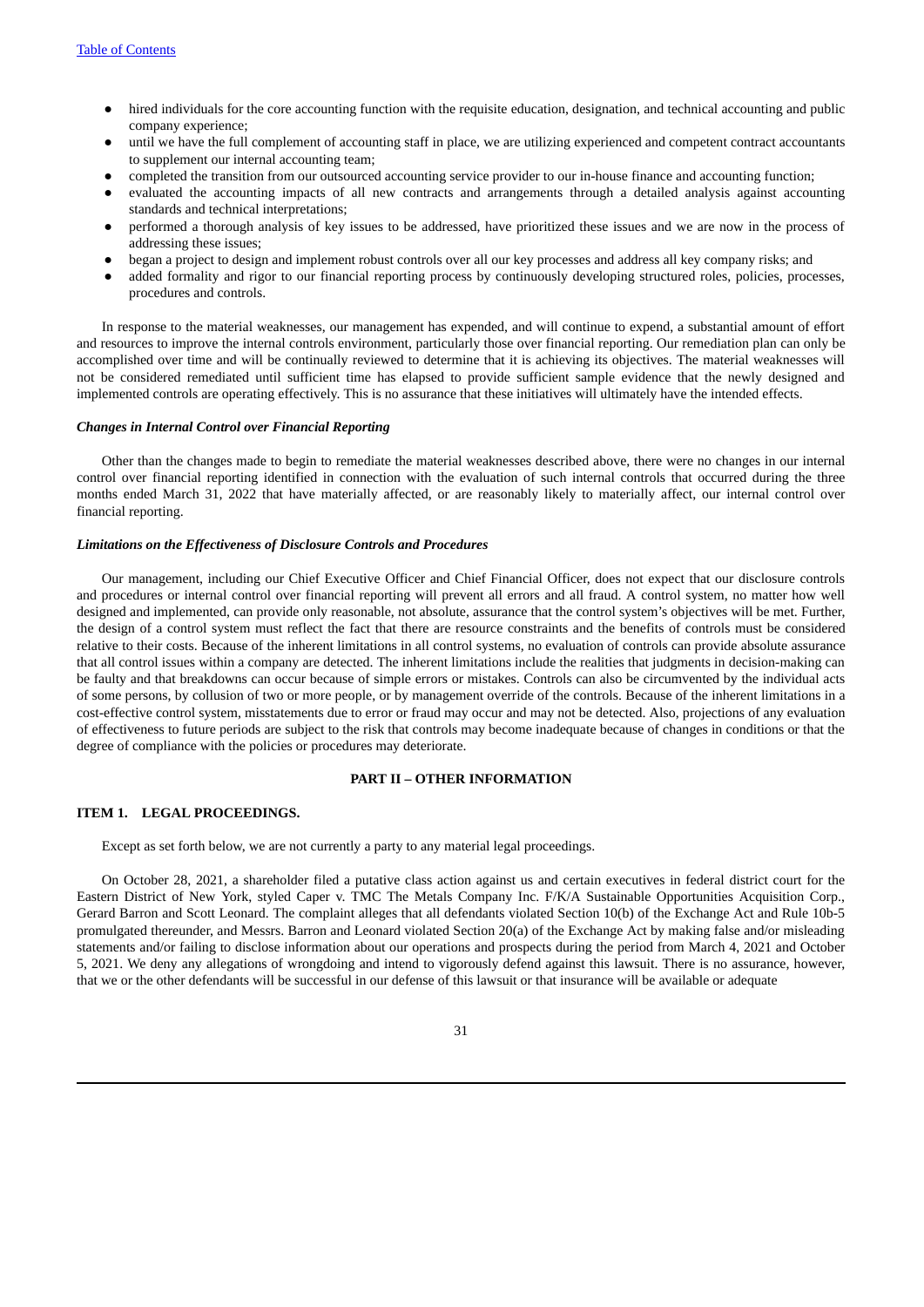to fund any settlement or judgment or the litigation costs of this action. A resolution of this lawsuit adverse to us or the other defendants, however, could have a material effect on our financial position and results of operations in the period in which the lawsuit is resolved. On March 6, 2022, a representative plaintiff was selected.

# <span id="page-31-0"></span>**ITEM 1A.RISK FACTORS.**

You should carefully review and consider the information regarding certain factors that could materially affect our business, consolidated financial condition or results of operations set forth under Item 1A "Risk Factors" in the 2021 Annual Report on Form 10- K. There have been no material changes from the risk factors disclosed in the 2021 Annual Report on Form 10-K. We may disclose changes to risk factors or additional factors from time to time in our future filings with the SEC.

# <span id="page-31-1"></span>**ITEM 2. UNREGISTERED SALES OF EQUITY SECURITIES AND USE OF PROCEEDS.**

# *Unregistered Sales of Equity Securities*

None.

# *Issuer Purchases of Equity Securities*

We did not repurchase any of our equity securities during the three months ended March 31, 2022.

# <span id="page-31-2"></span>**ITEM 3. DEFAULTS UPON SENIOR SECURITIES.**

Not applicable.

# <span id="page-31-3"></span>**ITEM 4. MINE SAFETY DISCLOSURES.**

Not applicable.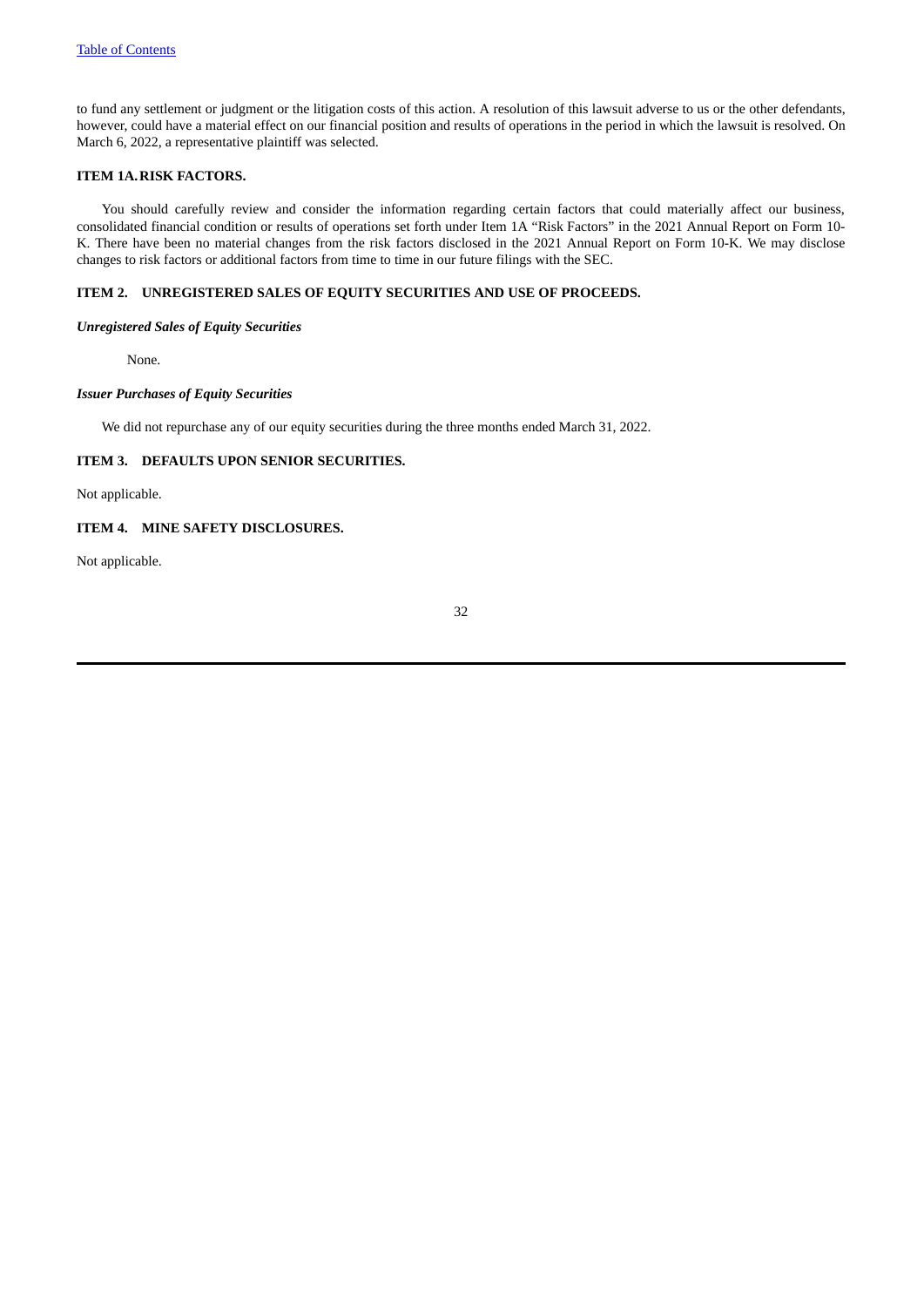# <span id="page-32-0"></span>**ITEM 5. OTHER INFORMATION.**

We recently entered into amended and restated employment agreements with each of Craig Shesky, our Chief Financial Officer, and Anthony O'Sullivan, our Chief Development Officer. In addition, we, through one of our subsidiaries, expects to enter into an amended and restated employment agreement with Erika Ilves, our Chief Strategy Officer, on substantially similar terms as the amended and restated employment agreements with Messrs. Shesky and O'Sullivan, except with respect the amount of her annual base salary and entitlement to a signing payment.

#### *Craig Shesky – Chief Financial Officer*

On May 6, 2022, our subsidiary, DeepGreen Resources, LLC, entered into an amended and restated employment agreement with Mr. Shesky in connection with his continued role as our Chief Financial Officer (the "Shesky Employment Agreement"). Under the Shesky Employment Agreement, Mr. Shesky will receive an annual base salary of \$350,000, which will be reviewed annually by our Chief Executive Officer. Mr. Shesky is also entitled to a signing payment in the amount of \$91,667 under the Shesky Employment Agreement. In addition, Mr. Shesky is eligible to participate in our Long-Term Incentive Plan, or LTIP, subject to the combination of his achieving certain individual performance objectives, and achievement of certain company-based financial results. Mr. Shesky is eligible to participate in our benefit plans and to be considered for an annual performance incentive bonus targeted at 50% of his annual base salary, to be granted at the discretion of the board of directors on a year-to-year basis (the "Shesky Employment Bonus"). The Shesky Employment Agreement has an indefinite term.

In general, during his employment and for a period of six months thereafter, Mr. Shesky is prohibited from (a) competing with us within North America; (b) soliciting our customers for a competing business; and (c) soliciting our employees for a competing business.

In the event that Mr. Shesky's employment is terminated without "Cause" as defined in the Shesky Employment Agreement or if Mr. Shesky resigns for "Good Reason" as defined in the Shesky Employment Agreement, Mr. Shesky will receive (a) a payment equal to 6 months of his then annual base salary plus a pro-rata portion of the Shesky Employment Bonus; (b) subject to the approval of the board of directors, an extension of the expiry up to 12 months from the termination date of options that vest based on the achievement of certain company-based milestones; and (c) continued payment of the premiums required to maintain Mr. Shesky's participation in the benefits plans in which he participates for the minimum period required by applicable law.

In the event that Mr. Shesky's employment is terminated without "Cause" or if Mr. Shesky resigns for "Good Reason" following the resignation, termination, or replacement of our Chief Executive Officer, Mr. Shesky will receive (a) a payment equal to 9 months of his then base salary in lieu of notice plus 1 month's pay in lieu of notice for each completed year of service following the start date to a maximum of 18 months; (b) allowance for the immediate vesting of all unvested restricted stock units that would have vested during the 12 month period following the termination date; (c) subject to the approval of the board of directors, extension of the expiry up to 12 months from the termination date of options that vest based on the achievement of certain company-based milestones; (d) pro-rata payment of the Shesky Employment Bonus; and (e) continued payment of the premiums required to maintain Mr. Shesky's participation in the benefits plans in which he participates for the minimum period required by applicable law.

In the event that, within 24 months following a "Change of Control" as defined in the Shesky Employment Agreement, Mr. Shesky's employment is terminated without "Cause" or if Mr. Shesky resigns for "Good Reason", Mr. Shesky will receive (a) a payment equal to 12 months of his then annual base salary; (b) 1.5 times the Shesky Employment Bonus paid for the previous year; and (c) immediate vesting of all unvested equity awards, subject to Mr. Shesky agreeing that the non-competition period described above be extended to 12 months from the date of termination.

The foregoing summary of the terms and conditions of the Shesky Employment Agreement is not complete and is qualified in its entirety by reference to the full text of the Shesky Employment Agreement, which is filed with this Quarterly Report on Form 10-Q as Exhibit 10.2 and incorporated herein by reference.

#### *Anthony O'Sullivan – Chief Development Officer*

On May 8, 2022, our subsidiary, The Metals Company Australia Pty. Ltd, entered into an amended and restated employment agreement with Mr. O'Sullivan in connection with his continued role as our Chief Development Officer (the "O'Sullivan Employment Agreement"). Under the O'Sullivan Employment Agreement, Mr. O'Sullivan will receive an annual base salary of \$670,985 AUD

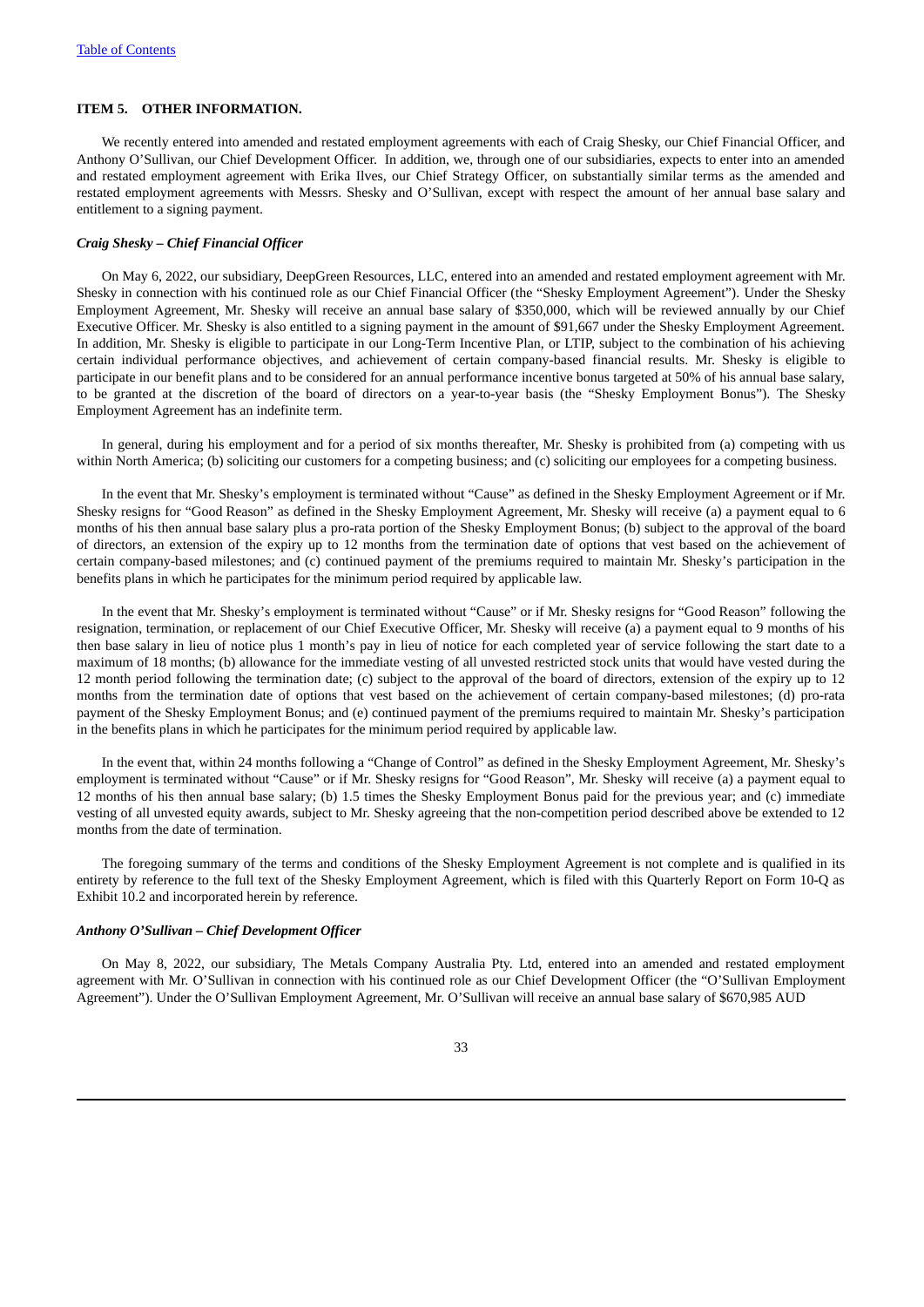(\$475,000 USD), which will be reviewed annually by our Chief Executive Officer. In addition, O'Sullivan is eligible to participate in our LTIP, subject to the combination of his achieving certain individual performance objectives, and achievement of certain company-based financial results. Mr. O'Sullivan is eligible to participate in our benefit plans and to be considered for an annual performance incentive bonus targeted at 50% of his annual base salary, to be granted at the discretion of the board of directors on a year-to-year basis (the "O'Sullivan Employment Bonus"). The O'Sullivan Employment Agreement has an indefinite term.

In general, during his employment and for a period of six months thereafter, Mr. O'Sullivan is prohibited from (a) competing with us within Australia; (b) soliciting our customers for a competing business; and (c) soliciting our employees for a competing business.

In the event that Mr. O'Sullivan's employment is terminated without "Cause" as defined in the O'Sullivan Employment Agreement or if Mr. O'Sullivan resigns for "Good Reason" as defined in the O'Sullivan Employment Agreement, Mr. O'Sullivan will receive (a) a payment equal to a pro-rata portion of the O'Sullivan Employment Bonus; (b) subject to the approval of the board of directors, an extension of the expiry up to 12 months from the termination date of options that vest based on the achievement of certain companybased milestones; and (c) continued payment of the premiums required to maintain Mr. O'Sullivan's participation in the benefits plans in which he participates for the minimum period required by applicable law.

In the event that Mr. O'Sullivan's employment is terminated without "Cause" or if Mr. O'Sullivan resigns for "Good Reason" following the resignation, termination, or replacement of our Chief Executive Officer, Mr. O'Sullivan will receive (a) a payment equal to 9 months of his then base salary in lieu of notice plus 1 month's pay in lieu of notice for each completed year of service following the start date to a maximum of 18 months; (b) allowance for the immediate vesting of all unvested restricted stock units that would have vested during the 12 month period following the termination date; (c) subject to the approval of the board of directors, extension of the expiry up to 12 months from the termination date of options that vest based on the achievement of certain company-based milestones; (d) pro-rata payment of the O'Sullivan Employment Bonus; and (e) continued payment of the premiums required to maintain Mr. O'Sullivan's participation in the benefits plans in which he participates for the minimum period required by applicable law.

In the event that, within 24 months following a "Fundamental Change" as defined in the O'Sullivan Employment Agreement, Mr. O'Sullivan's employment is terminated without "Cause", Mr. O'Sullivan will receive (a) a payment equal to 12 months of his then annual base salary; (b) 1.5 times the O'Sullivan Employment Bonus paid for the previous year; and (c) immediate vesting of all unvested equity awards, subject to Mr. O'Sullivan agreeing that the non-competition period described above be extended to 12 months from the date of termination.

The foregoing summary of the terms and conditions of the O'Sullivan Employment Agreement is not complete and is qualified in its entirety by reference to the full text of the O'Sullivan Employment Agreement, which is filed with this Quarterly Report on Form 10-Q as Exhibit 10.3 and incorporated herein by reference.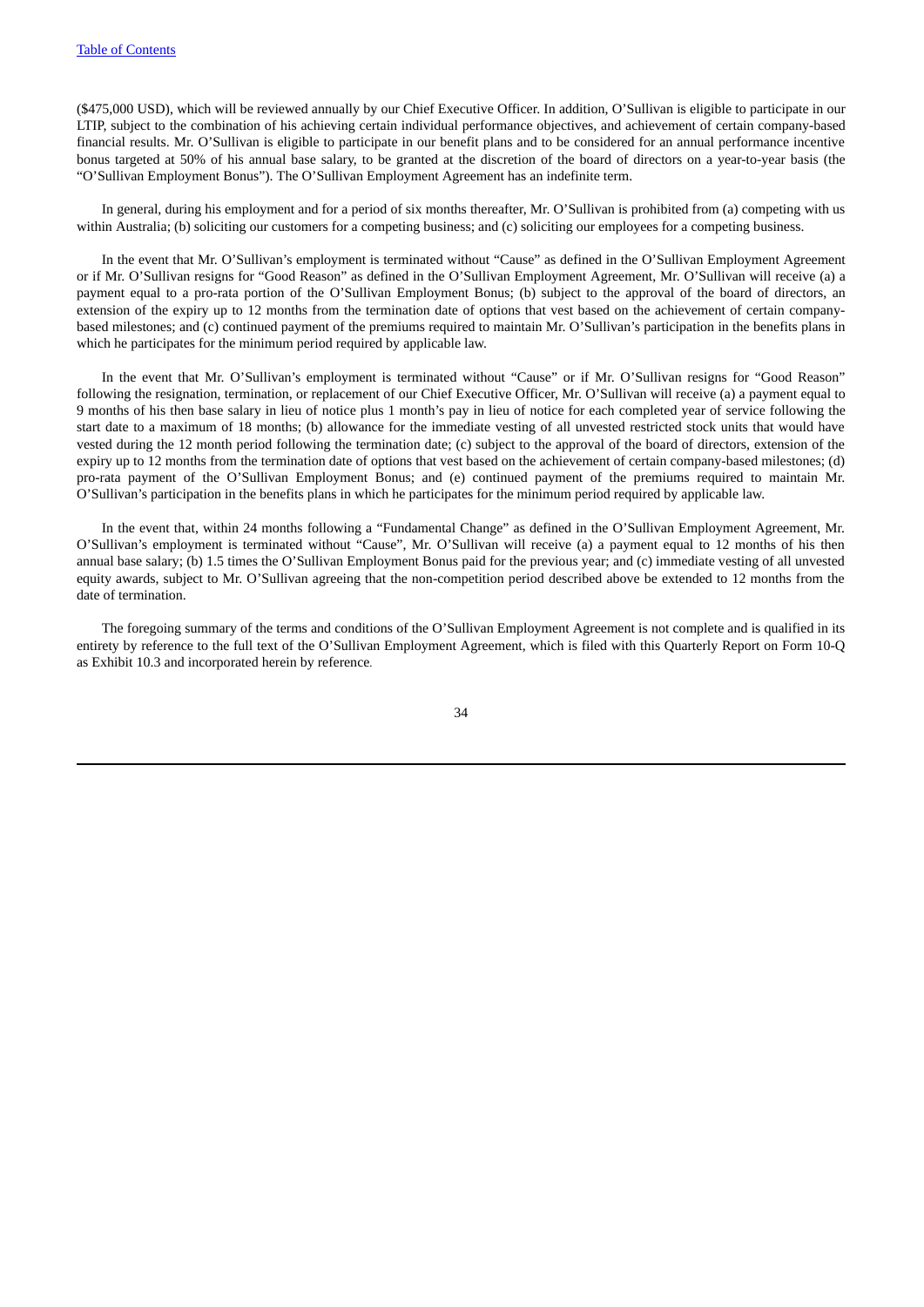# <span id="page-34-0"></span>**ITEM 6. EXHIBITS**

The following exhibits are filed as part of, or incorporated by reference into, this Quarterly Report on Form 10-Q.

| <b>Exhibit</b><br><b>Number</b> | <b>Exhibit Description</b>                                                                                                                                                                  | <b>Filed</b><br>Herewith | <b>Incorporated by Reference Herein from</b><br><b>Form or Schedule</b> | <b>Filing Date</b> | <b>SEC File/</b><br>Reg. Number |
|---------------------------------|---------------------------------------------------------------------------------------------------------------------------------------------------------------------------------------------|--------------------------|-------------------------------------------------------------------------|--------------------|---------------------------------|
| 10.1†                           | Non-Binding Memorandum of<br>Understanding, dated March 14,<br>2022, by and between TMC the<br>metals company Inc. and Epsilon<br>Carbon Pvt. LTD.                                          |                          | Form 8-K (Exhibit 10.1)                                                 | 3/17/2022          | 001-39281                       |
| $10.2 +$                        | <b>Amended and Restated</b><br><b>Employment Agreement,</b><br>dated May 6, 2022, by and<br>between DeepGreen<br>Resources, LLC and Craig<br><b>Shesky</b>                                  | X                        |                                                                         |                    |                                 |
| $10.3 +$                        | <b>Amended and Restated</b><br><b>Employment Agreement,</b><br>dated May 8, 2022, by and<br>between The Metals<br>Company Australia Pty. LTD.<br>and Anthony O'Sullivan                     | X                        |                                                                         |                    |                                 |
| <u>31.1</u>                     | <b>Certification of the Principal</b><br><b>Executive Officer pursuant to</b><br>Section 302 of the Sarbanes-<br>Oxley Act of 2002                                                          | $\mathbf X$              |                                                                         |                    |                                 |
| 31.2                            | <b>Certification of the Principal</b><br><b>Financial Officer pursuant to</b><br>Section 302 of the Sarbanes-<br>Oxley Act of 2002                                                          | X                        |                                                                         |                    |                                 |
| $32*$                           | <b>Certifications of the Chief</b><br><b>Executive Officer and Chief</b><br><b>Financial Officer pursuant to</b><br>Section 906 of the Sarbanes-<br>Oxley Act of 2002                       | X                        |                                                                         |                    |                                 |
| 101.INS                         | <b>Inline XBRL Instance Document</b><br>(the instance document does not<br>appear in the Interactive Data<br>File because its XBRL tags are<br>embedded within the Inline<br>XBRL document) | $\mathbf X$              |                                                                         |                    |                                 |
| 101.SCH                         | Inline XBRL Taxonomy<br><b>Extension Schema Document</b>                                                                                                                                    | X                        |                                                                         |                    |                                 |
| 101.CAL                         | <b>Inline XBRL Taxonomy</b><br><b>Extension Calculation Linkbase</b><br>Document                                                                                                            | $\mathbf X$              |                                                                         |                    |                                 |
| 101.DEF                         | <b>Inline XBRL Taxonomy</b><br><b>Extension Definition Linkbase</b><br>Document                                                                                                             | $\mathbf X$              |                                                                         |                    |                                 |
| 101.LAB                         | <b>Inline XBRL Taxonomy</b><br><b>Extension Label Linkbase</b><br>Document                                                                                                                  | $\mathbf X$              |                                                                         |                    |                                 |

† Certain confidential portions (indicated by brackets and asterisks) have been omitted from this exhibit.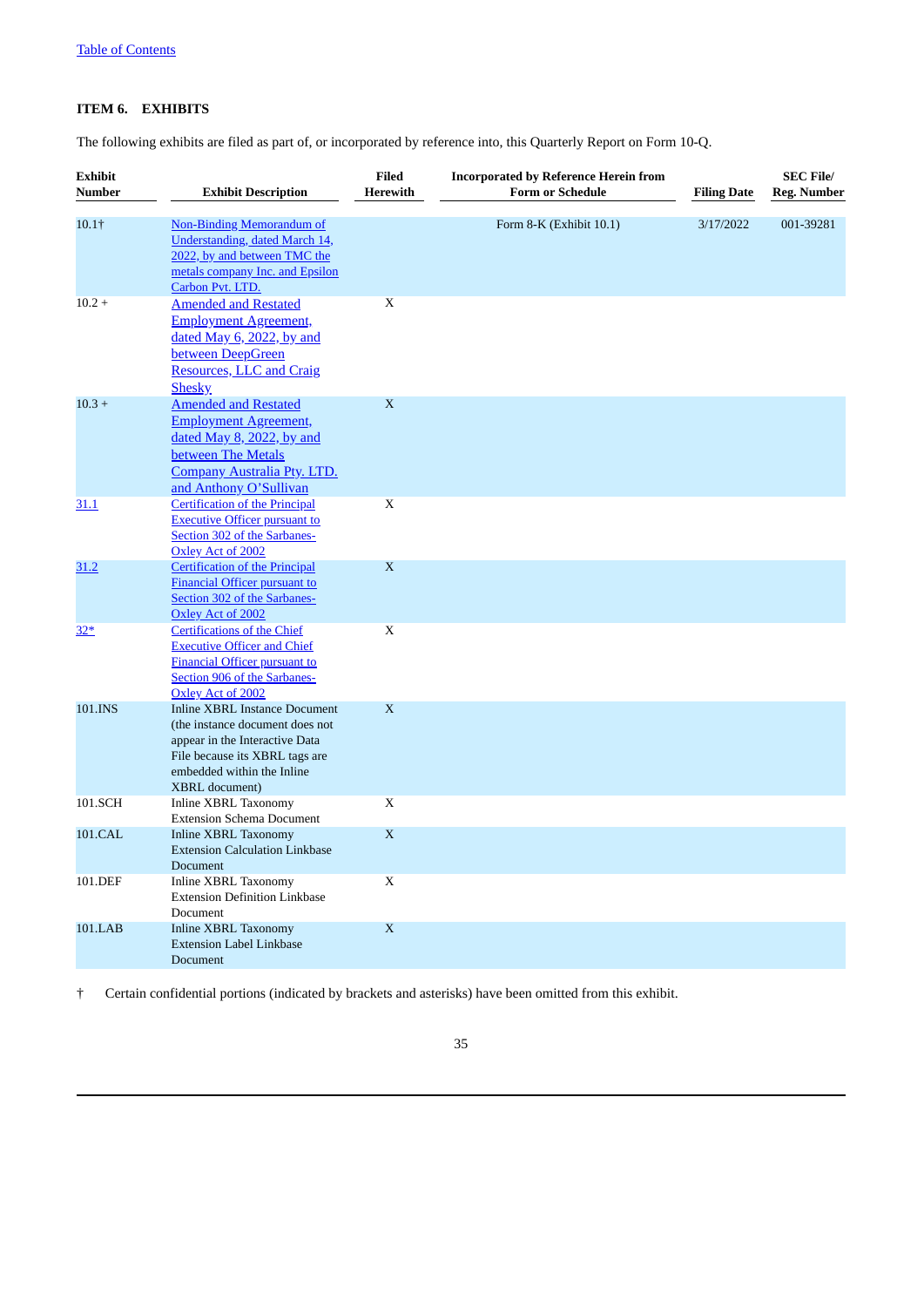+ Management contract or compensatory plan or arrangement.

\* The certifications attached as Exhibit 32 that accompany this Quarterly Report on Form 10-Q are not deemed filed with the Securities and Exchange Commission and are not to be incorporated by reference into any filing of TMC the metals company Inc. under the Securities Act of 1933, as amended, or the Securities Exchange Act of 1934, as amended (whether made before or after the date of such Form 10-Q), irrespective of any general incorporation language contained in such filing.

| ۰ | ٠  |
|---|----|
|   |    |
| ٠ |    |
| × |    |
|   |    |
|   |    |
|   |    |
|   |    |
| I | ï  |
| × |    |
| ٠ | ۰. |
|   |    |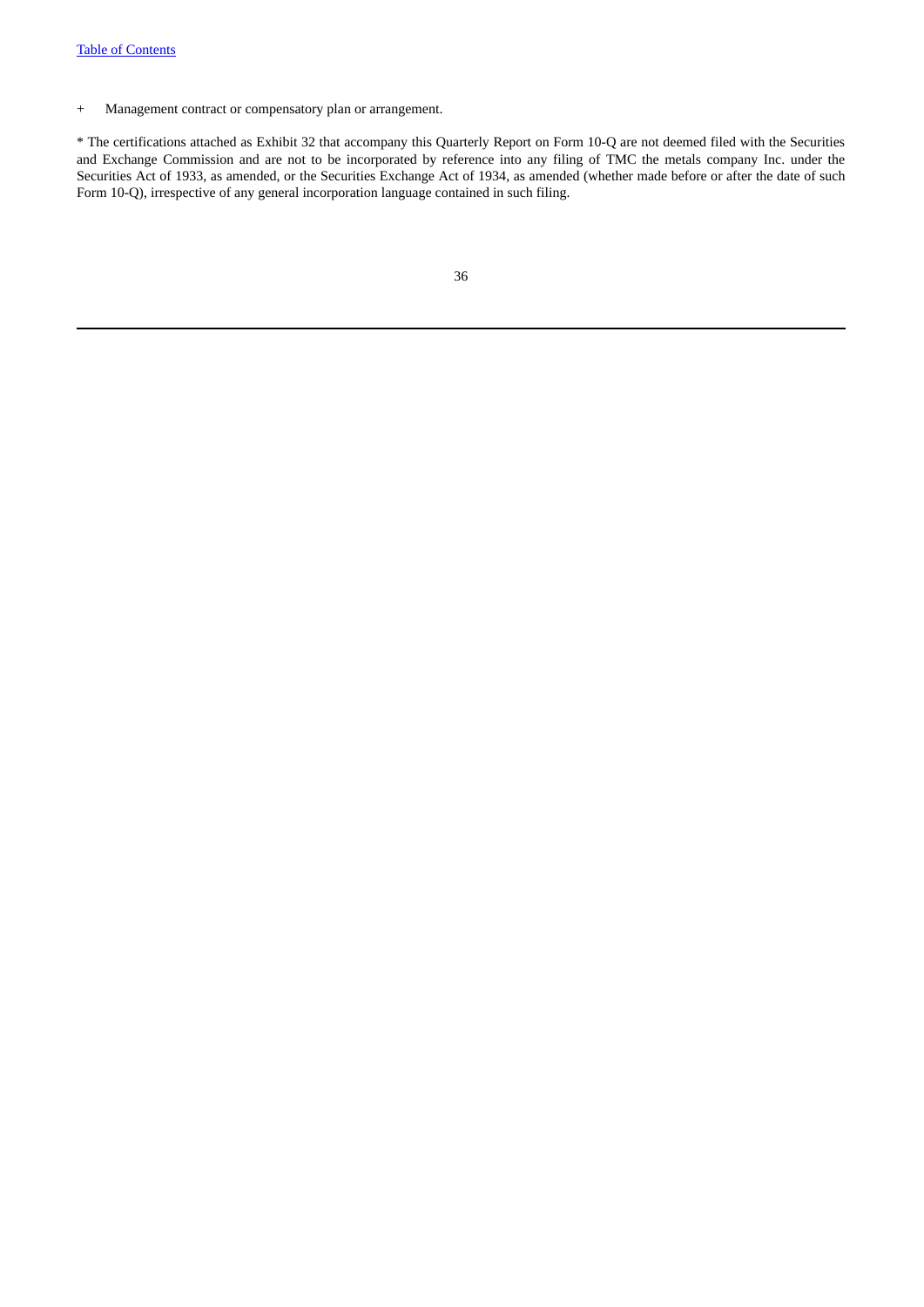#### **SIGNATURES**

Pursuant to the requirements of the Securities Exchange Act of 1934, the registrant has duly caused this report to be signed on its behalf by the undersigned thereunto duly authorized.

**TMC THE METALS COMPANY INC.**

Date: May 9, 2022 By: /s/ Gerard Barron

Gerard Barron Chief Executive Officer

Date: May 9, 2022 **By:** *Simus* By: *Simus* By: *Simus* By: *Simus* By: *Simus* By: *Simus* By: *Simus* By: *Simus* By: *Simus* By: *Simus* By: *Simus* By: *Simus* By: *Simus* By: *Simus* By: *Simus* By: *Simus* By: *Simus* Craig Shesky Chief Financial Officer

37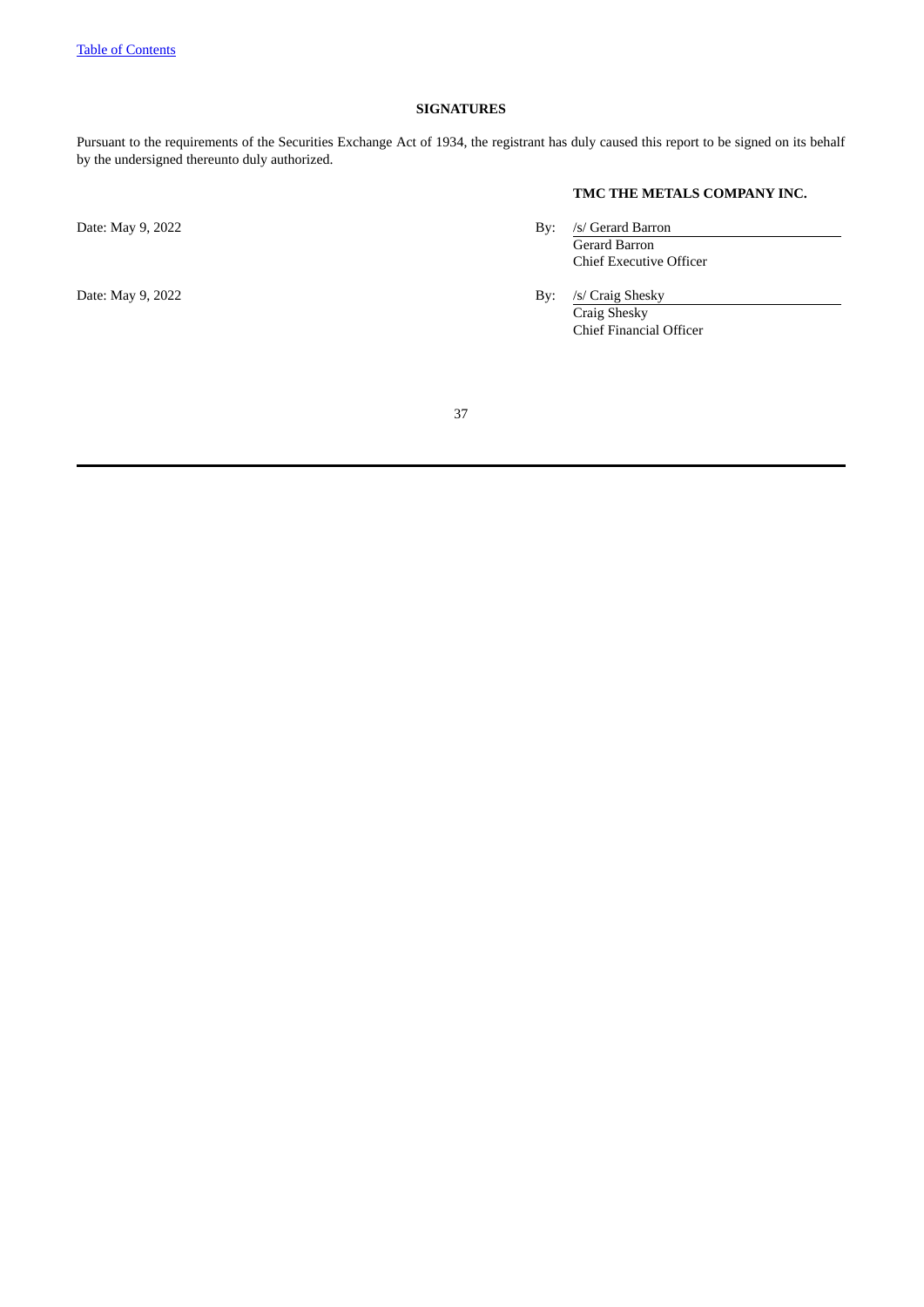#### **AMENDED AND RESTATED EXECUTIVE EMPLOYMENT AGREEMENT**

BETWEEN:

## **DEEPGREEN RESOURCES, LLC**

(the "Company")

#### - and -

## **CRAIG SHESKY**

(the "Executive")

#### **WHEREAS:**

- 1. The Company is a subsidiary of the TMC The Metals Company (its parent entity) is engaged in the business of the exploration and commercialization of polymetallic nodules across the Pacific Ocean's Clarion Clipperton Zone;
- 2. The Company wishes to continue to engage the Executive in the position of Chief Financial Officer, and the Executive wishes to be employed by the Company in that capacity; and
- 3. The Executive and the Company (individually, a "Party" and together, the "Parties") wish to enter into this Employment Agreement (the "Agreement") for the purposes of setting forth the terms and conditions of the Executive's employment with the Company, which Agreement shall supersede any and all prior agreements between the Company and the Executive setting forth the terms and conditions of employment.
- 4. While the Executive's direct employment is with the Company, the Executive's obligations, position and duites shall be provided to various members of the Company and its affiliated entities (the "Group"). Any reference to the Company shall be deemed to include all members of the Group.

**NOW, THEREFORE**, in consideration of \$91,667 and the promises and mutual agreements contained herein, and other good and valuable consideration, the receipt and sufficiency of which are hereby acknowledged by each of the Parties, the Parties covenant and agree as follows:

#### **1. POSITION, TERM AND SCOPE OF EMPLOYMENT**

- **1.1** Position: The Company shall employ the Executive, and the Executive shall serve the Company (subject to the terms of the Secondment, as defined below), in the position of Chief Financial Officer of the Company.
- **1.2** Reporting and Duties: The Executive shall report to and act in accordance with the directions of the Chief Executive Officer. Executive will perform those services customary to these offices and such other lawful duties that may be reasonably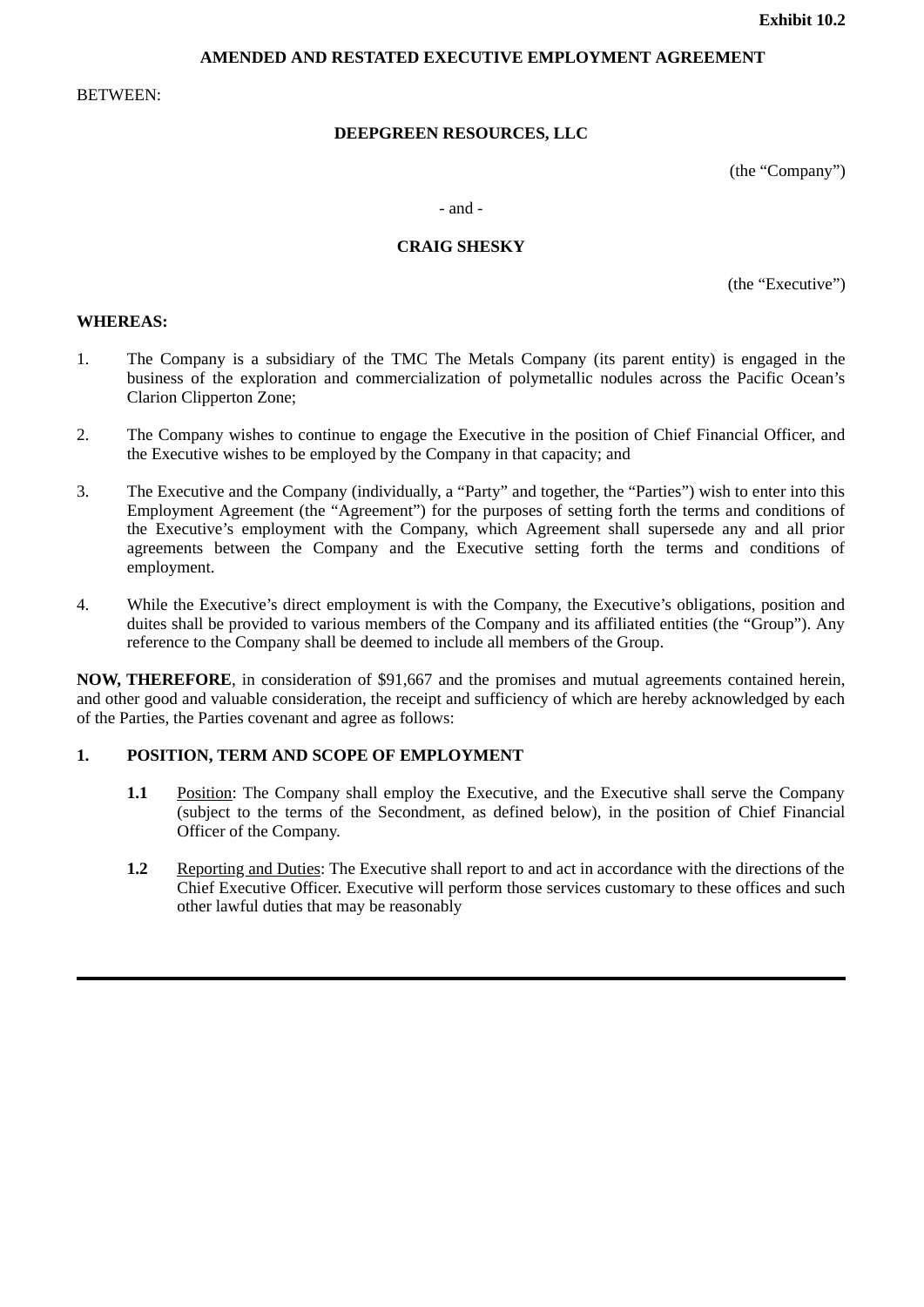assigned to Executive from time to time by the Company, provided those duties are consistent with Executive's position and authority. Executive will devote Executive's best efforts and substantially all of his business time to the performance of Executive's duties under this Agreement and the advancement of the business and affairs of the Company and will be subject to, and will comply in all material respects with, the policies of the Company applicable to Executive. Notwithstanding the foregoing, Executive will be entitled to (i) serve on professional, civic, charitable, educational, religious, public interest, public service or medical advisory boards, and (ii) manage Executive's personal and family investments, in each case, to the extent such activities do not materially interfere, as determined by the Board in good faith, with the performance of Executive's duties and responsibilities hereunder.

- **1.3** Secondment: The Company has agreed to make the Executive available to the Group to provide the Services to the Group when the Executive is physically present in Canada, but at all times, under the direction and control of the Company. The Executive acknowledges that the Base Salary (defined below) is sufficient and fair compensation for the Services provided by the Executive during the secondment and that the secondment will occur on terms and conditions set forth in **Schedule B**.
- 1.4 Term: The term of this Agreement shall commence on May 9, 2022 ("Effective Date") and will continue for an indefinite term, subject to Termination of Employment as provided below. All service-based entitlements provided for in this Agreement will be determined based on the Executive' starting date of employment with the Company (the "Start Date").
- **1.5** Standard of Performance: In carrying out Executive's duties and responsibilities under this Agreement, the Executive will at all times act faithfully, honestly, competently, and in a manner consistent with the best interests of the Company.
- **1.6** Changing Needs: As the business needs of the Company may evolve and change over time, the Company may, from time to time, amend the Executive's duties, responsibilities, title, reporting arrangements and place of work without causing termination or a breach of this Agreement.
- **1.7** Conflict of Interest: The Executive shall disclose actual or potential business conflicts of interest to the Company. Any uncertainty as to whether such a conflict exists will be raised by the Executive for determination by the Company, acting reasonably and in accordance with its policies. The Executive will act so as to avoid any actual or potential conflict of interest.
- **1.8** Acknowledgment of Fiduciary Obligations: The Executive acknowledges that Executive is a fiduciary of the Company and agrees to be bound by Executive's common law fiduciary obligations during Executive's employment and following the termination of Executive's employment for any reason. The Executive's

- 2 -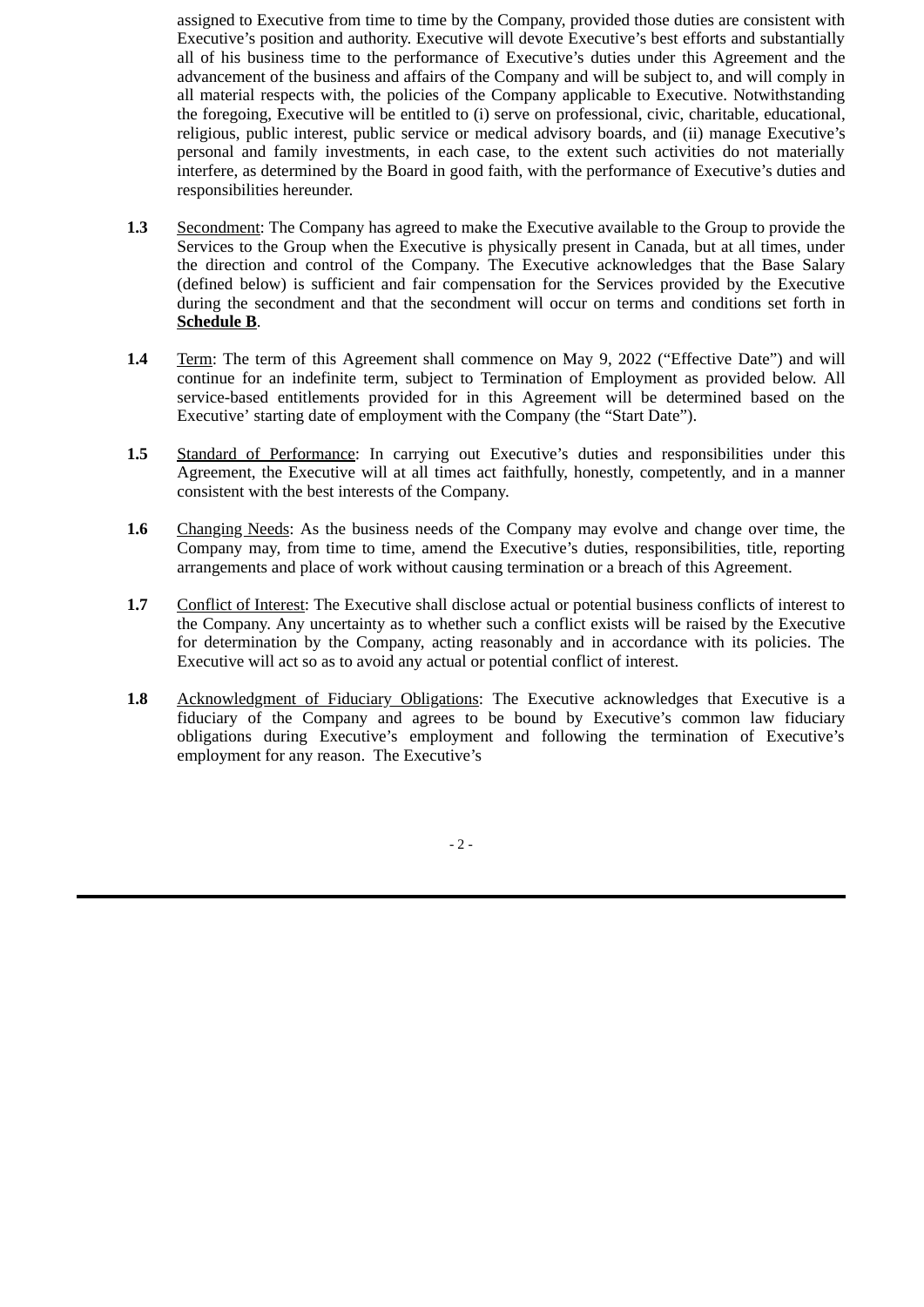fiduciary duties shall be supplemental to any other obligations Executive has under this Agreement.

**1.9** Travel: Provided there are no COVID-19 national travel restrictions or stay at home orders in place in the Executive's area of work, the Executive shall be available for such business related travel as may be reasonably required for the purposes of carrying out Executive's duties and responsibilities under this Agreement.

# **2. COMPENSATION**

- **2.1** Salary: The Company shall pay to the Executive a gross annual salary of \$350,000 (the "Base Salary") which shall be paid on a monthly basis less applicable statutory deductions and withholdings. The Executive's Base Salary will be reviewed annually by the Chief Executive Officer. The Company is under no obligation to increase the Executive's Base Salary at the time of any salary review. Any increase to the Executive's Base Salary is at the recommendation of the Chief Executive Officer and oversight by the Board of Directors. Unless otherwise stated, all references to dollars or use of \$ shall refer to United States Dollars.
- **2.2** Annual Cash Bonus: For the period of time the Executive is actively working (not including any required notice period prior to the termination of employment) (hereafter, the "Active Work Time"), Executive will be eligible to participate in the Company's annual cash-based incentive program, and the target amount of the Executive's annual bonus (the "Annual Cash Bonus") shall be 50% of the Base Salary. The actual amount of the Annual Bonus, if any, will be subject to the combination of the Executive achieving certain individual performance objectives, and achievement of certain financial results by the Company. The decision to pay the Annual Cash Bonus is within the sole and absolute discretion of the Board of Directors of the Company. The Company has the unfettered right to amend or discontinue the bonus plan at any time, and the Executive acknowledges that any changes to the bonus plan will not constitute constructive dismissal. In order to be eligible for any bonus, Executive must be employed with the Company on the date the bonus is paid. Except as expressly set forth in this Agreement, the Executive acknowledges and agrees that Executive has no right to any bonus payments in respect of any period after Executive receives notice of termination or is entitled to receive pay in lieu of such notice, other than as may be required by applicable law. For absolute clarity, the Executive shall not be entitled to any bonus payments beyond the effective date of termination or during any period of contractual or reasonable notice that does not constitute Active Work Time. The Executive further acknowledges and agrees that Executive will have no common law right to damages for compensation in lieu of any bonus Executive would have earned during the contractual or reasonable notice period, and the Executive hereby agrees not to pursue any claim for any such damages.
- **2.3** Incentive Equity. For the period of time you are actively working (not including any required notice period prior to the termination of employment) (hereafter, the "Active Work Time"), you will be eligible to participate in the Company's Long

- 3 -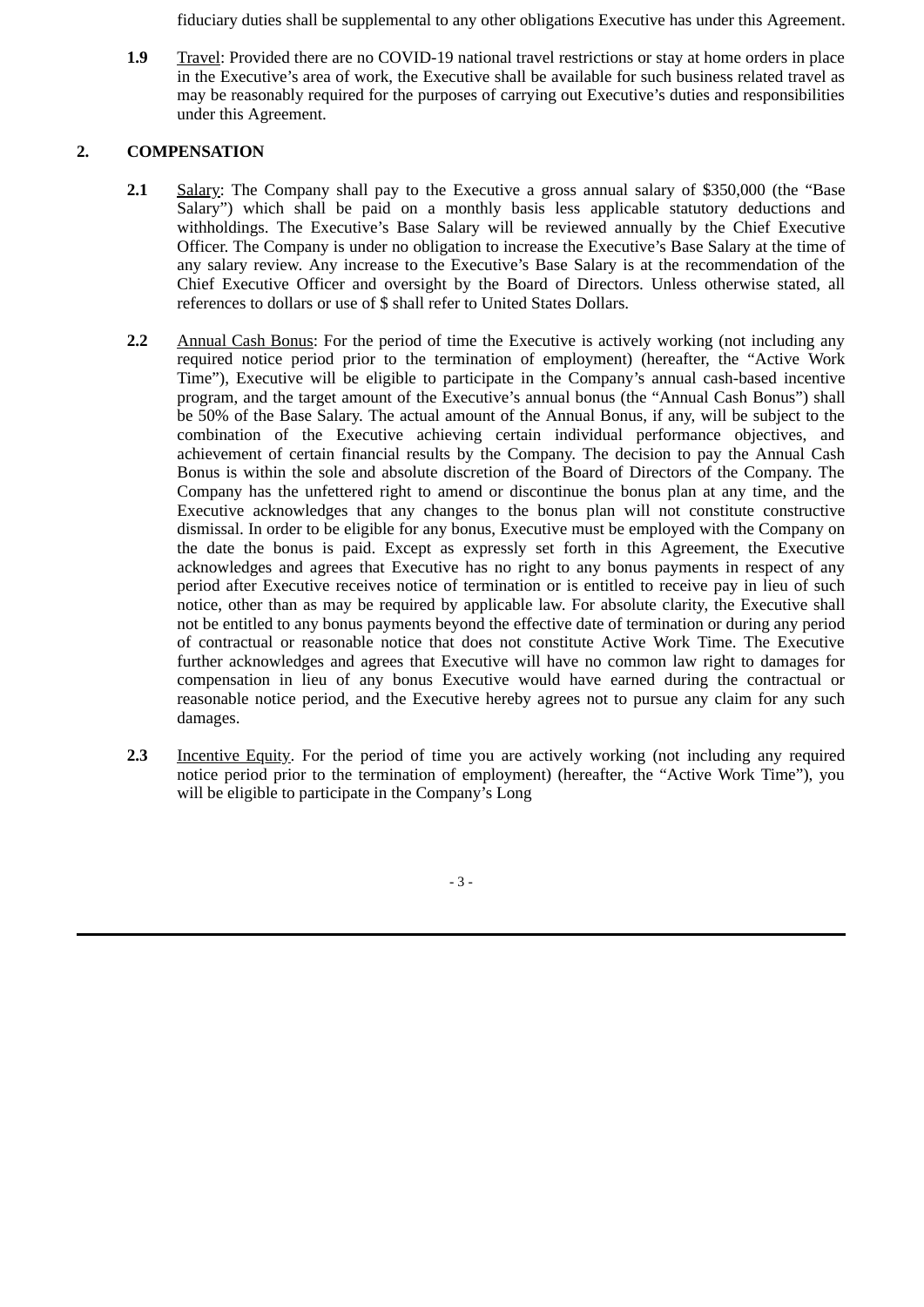Term Incentive Plan ("LTIP), subject to the combination of you achieving certain individual performance objectives, and achievement of certain financial results by the Company. In addition, the Company expects to adopt an Employee Stock Purchase Plan ("ESPP"), and if the eligibility criteria are met, you would be eligible to participate in the ESPP.

All unvested awards under the Equity Plan shall cease to vest and shall automatically be forfeited after the date that notice of termination or resignation is given by either party to the other. For clarity, except as required by applicable law, any period of reasonable notice of termination for cause or resignation of the Executive's employment, be it pursuant to statute, under contract or at common law, irrespective of the reason for termination will not be considered as extending the period of employment under the Equity Plan.

- **2.4** Benefits: Subject to the terms and conditions of the Company's benefit plans, the Executive will be entitled to participate in the benefit plans generally available to the Company's employees, as amended from time to time. The Company reserves the right to alter, amend, replace or discontinue the group benefit plans it may make available to its employees at any time, with or without notice. The benefit plans to be provided to the Company's employees are currently being developed. Until the benefit plans have been established, the Executive shall be eligible for reimbursement of reasonable health (including vision) and dental related claims following the submission to the Company of invoices or receipts evidencing such claimed health and dental expenses.
- **2.5** Vacation: The Executive will be entitled to four weeks' paid vacation each calendar year (pro-rated for any partial year of service). Vacation must be taken at a mutually agreed upon time and subject to the business requirements of the Company. All vacation requests should be submitted for approval as far in advance as possible to the Chief Executive Officer.
- **2.6** Registered Retirement/401K: The Company shall provide the Executive with an additional ten percent (10%) of Base Salary per year, to be contributed directly to the Executive's Registered Retirement Savings Plan.

# **3. BUSINESS EXPENSES; EQUIPMENT**

**3.1** The Executive shall be reimbursed for all reasonable business expenses actually and properly incurred by the Executive in connection with the proper discharge of Executive's duties under this Agreement, and in accordance with the rules and policies made and revised by the Company from time to time in its sole discretion. In order to claim reimbursement from the Company for any business expense incurred in connection with the proper discharge of Executive's duties under this Agreement, the Executive will be required to follow the process and provide such documentation as the Company may require in the expense policy. The Company will provide Executive with a laptop and will reimburse the Executive for the costs

- 4 -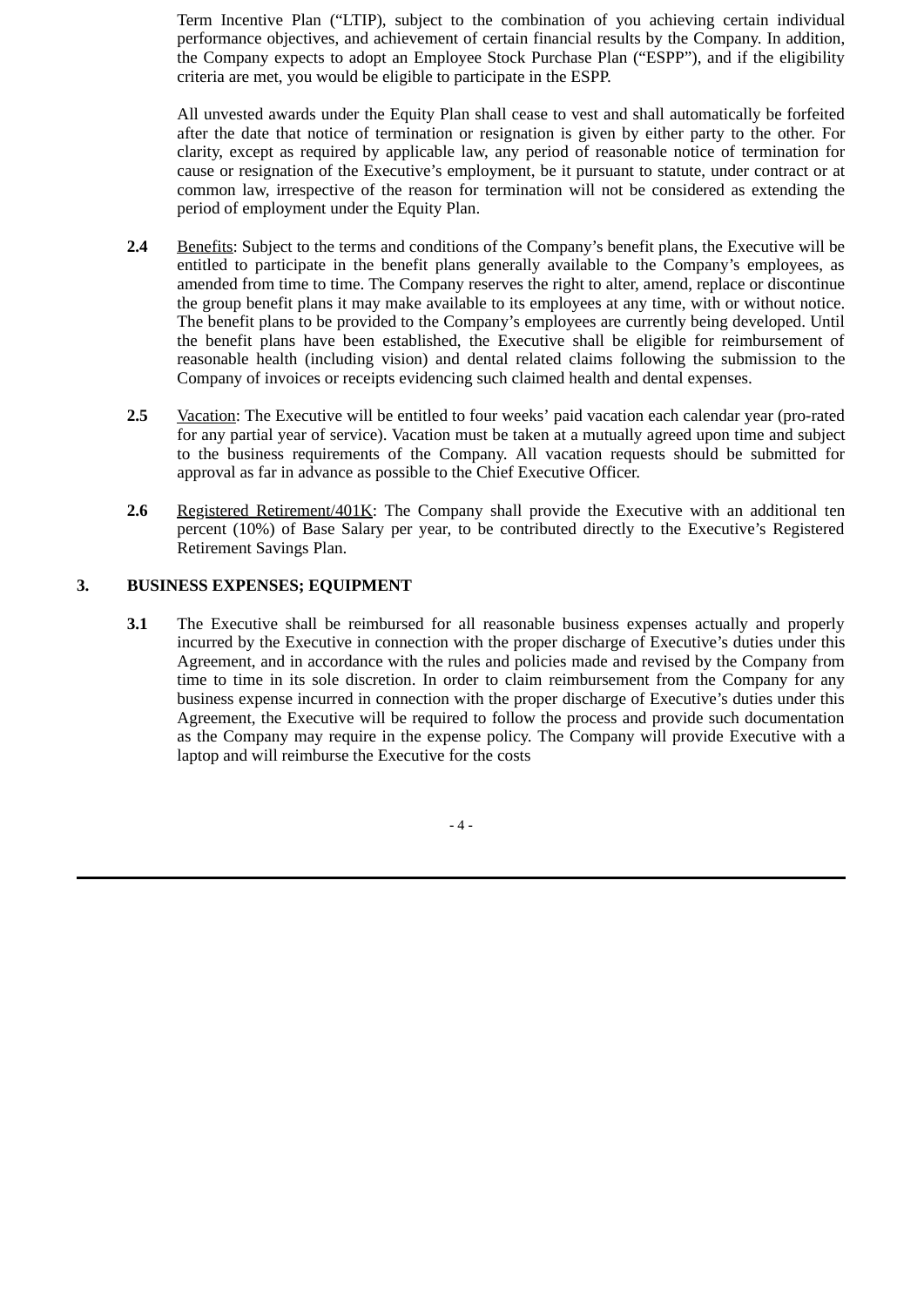incurred in connection with any national or international phone calls made on behalf of the Company.

# **4. DIRECTORS AND OFFICERS INSURANCE**

- **4.1** If the Executive is named an officer and/or director of the Company or any of its subsidiaries or affiliates, the Company will procure and maintain a directors and officers ("D&O") liability insurance policy. The material terms of the claims-made policy are expected to include an insurance program with \$30 million total limits of liability, which is comprised of \$20 million in Side ABC coverage and \$10 million in Side A Difference In Conditions coverage. The Company expects that the applicable retention for Side B and Side C claims will be in the range of \$10 million.
- **4.2** Executive will be entitled to indemnification with respect to Executive's services provided hereunder pursuant to applicable law, the terms and conditions of the Company's certificate of incorporation and/or by-laws, and the Company's standard indemnification agreement for directors and officers as executed by the Company and Executive, which rights will be commensurate with the indemnification provided to the Company's other directors and executive officers. Executive will be entitled to coverage under the Company's D&O insurance policies that it may hold now or in the future to the same extent and in the same manner (i.e., subject to the same terms and conditions) to which the Company's other directors and executive officers are entitled to coverage under any of the Company's D&O insurance policies.

## **5. COMPANY POLICIES AND PROCEDURES**

- **5.1** As a condition of employment and continued employment by the Company, the Executive is required to accept and comply with all of the Company's and Company's policies and procedures in force from time to time, of which the Executive is aware or ought to be reasonably aware.
- **5.2** The Executive agrees to comply with all lawful reasonable instructions and direction that he may receive from the Company during the course of Executive's employment with the Company.
- **5.3** The Company reserves the right to develop and introduce any new policies or procedures that it considers appropriate for the conduct and administration of the employment relationship.

## **6. NO FIXED LOCATION**

**6.1** The Executive shall not be required to perform any of the duties set out herein from any specific location or premises.

- 5 -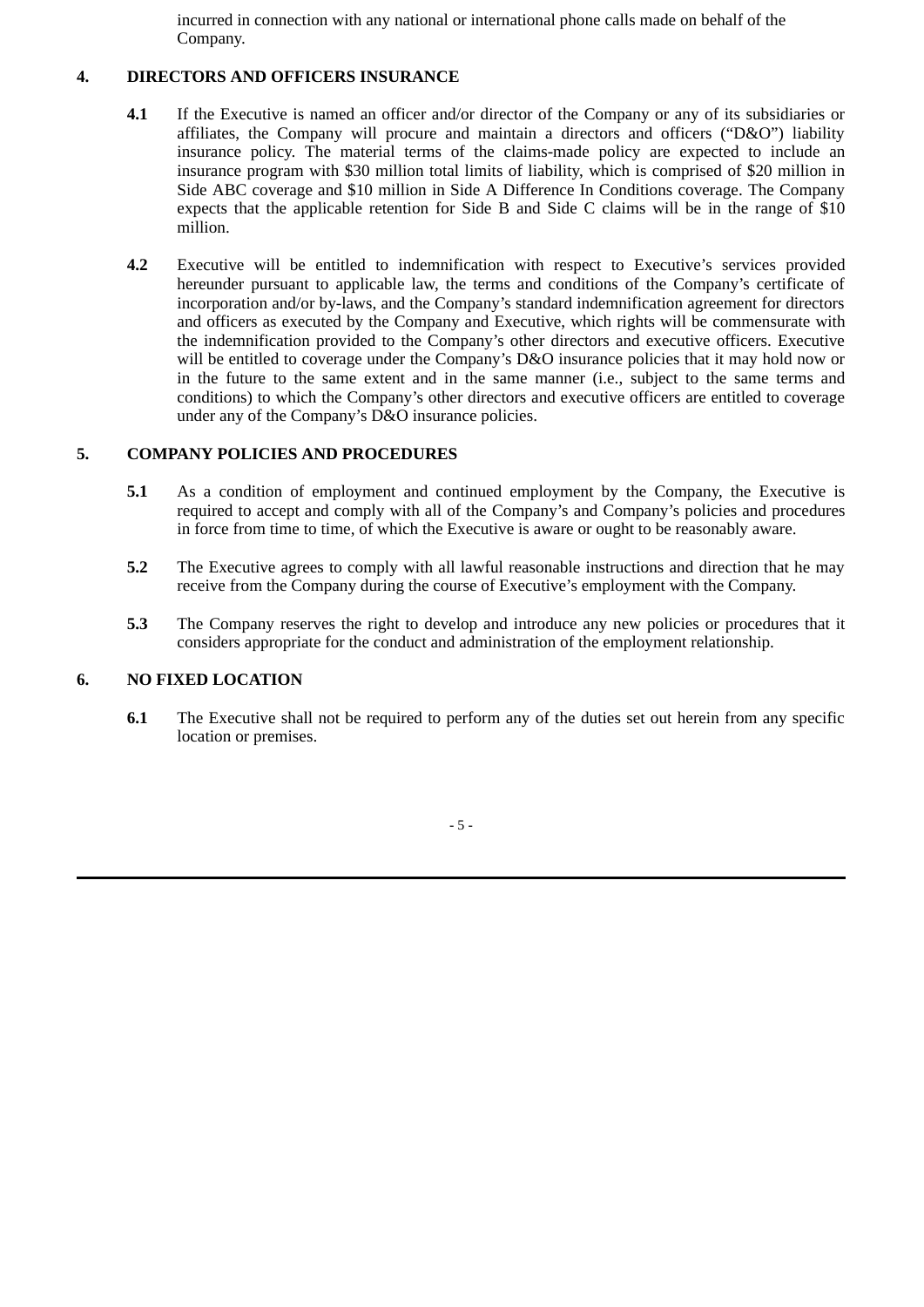#### **7. TERMINATION OF EMPLOYMENT**

**7.1** The Executive's employment by the Company may be terminated as follows:

**(a)** Resignation without Good Reason: The Executive may terminate this Agreement and the Executive's employment with the Company at any time without Good Reason by providing the Company with forty-five (45) days' prior written notice. The Company may waive all or any part of the notice given by the Executive and direct the Executive not to report for work for any part of the notice period. In these circumstances, the Executive would be paid all outstanding wages (including accrued but unpaid vacation pay) owing up to and including the effective resignation date (the "Accrued Obligations"). In no event will the Company be required to pay the Executive more than forty-five (45) days' pay (plus accrued but unused vacation pay) based on the Executive's Base Salary at the time of resignation and a pro-rata Annual Cash Bonus based Executive's then-annual Active Work Time up to the effective date of the resignation in accordance with Section 2.2. In the event of Executive's resignation pursuant to this Section 7.1, all unvested outstanding equity awards shall be forfeited and shall not be eligible for any further vesting.

*7.2* Termination by the Company Without Cause: Other than in the event of a Change of Control, the Company may terminate this Agreement and the Executive's employment at any time, without Cause, upon the Company (a) providing the Executive with six (6) months' Base Salary in lieu of notice (such actual period the "Severance Period"); (b) a pro-rata portion of the Annual Cash Bonus based on the Active Work Time up to the Termination Date; (c) subject to the approval of the Board of Directors, to extend the expiry up to twelve (12) months from the Termination Date of options that vest based on the achievement of certain Company milestones and (d) continuing to pay the premiums required to maintain the Executive's participation in the benefits plans in which Executive then participates for the minimum period required by applicable law and providing any other minimum amounts, if any, to which the Executive may be entitled pursuant to applicable law*.*

Notwithstanding the foregoing, in the event the Executive is terminated by the Company, without cause, following the resignation, termination or replacement of the current Chief Executive Officer of the Company, the Company shall provide the Executive with: (a) nine (9) months' Base Salary in lieu of notice plus one (1) month's pay in lieu of notice for each completed year of service following the Start Date to a total maximum of eighteen (18) months (such actual period the "CEO Change Severance Period"); (b) allowing for the immediate vesting of all unvested RSUs that would have vested during the twelve (12) month period following the Termination Date; (c)subject to the approval of the Board of Directors, to extend the expiry up to twelve (12) months from the Termination Date of options that vest based on the achievement of certain Company milestones; (d) pro-rata payment of the Annual Cash Bonus based on the Active Work Time up to the Termination Date and (e) continuing to pay the premiums

- 6 -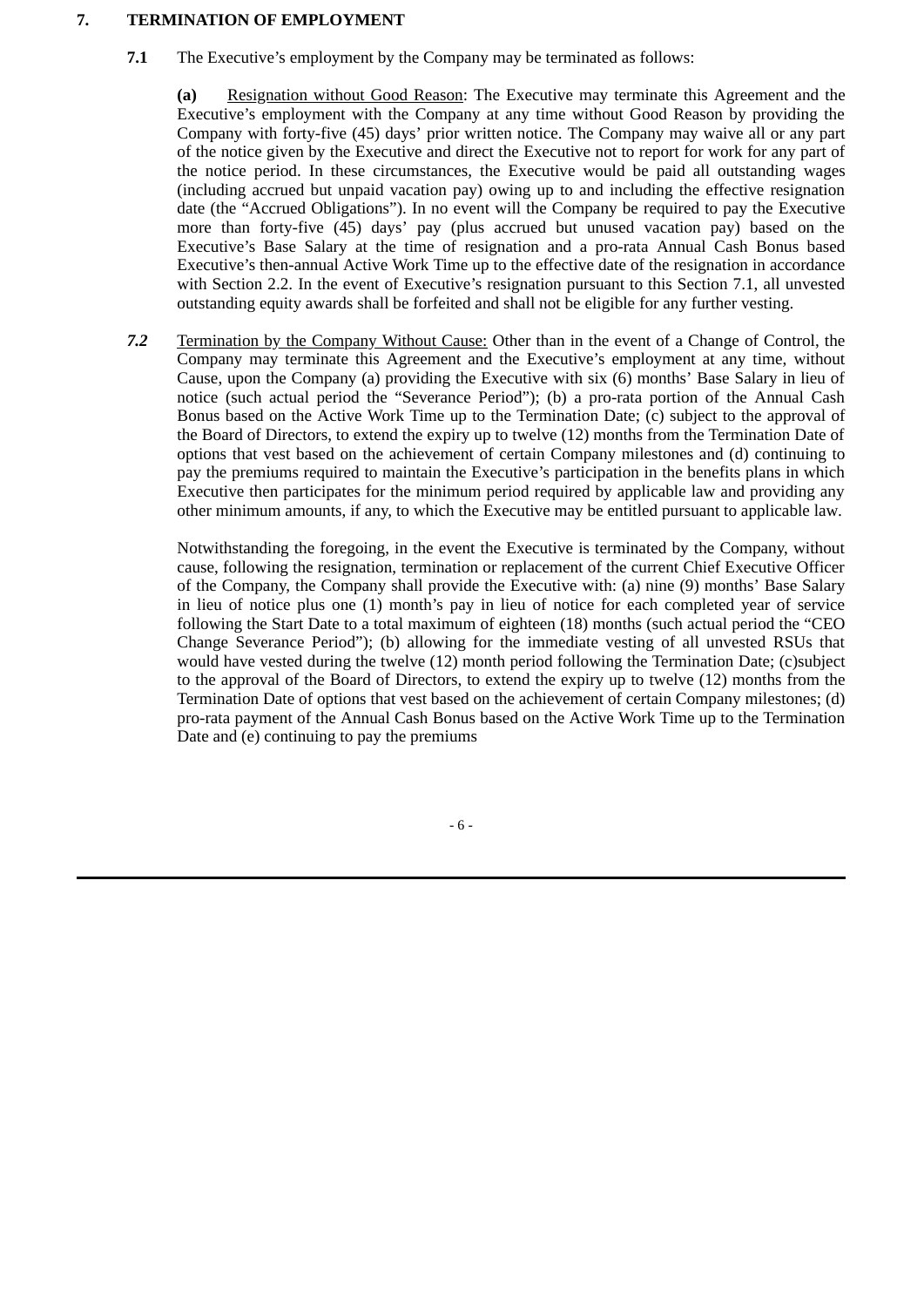required to maintain the Executive's participation in the benefits plans in which he then participates for the minimum period required by law.

The Executive acknowledges that the foregoing amounts are fair and reasonable and shall constitute the Executive's entire entitlement to notice of termination or pay in lieu of notice and severance pay (if applicable) under any applicable statute, the common law and/or contract. No further notice or payment of any kind whatsoever will be required with the exception of any outstanding wages, vacation pay or any other minimum amounts, if any, to which the Executive may be entitled pursuant to applicable law*.*

For absolute clarity, in no event will the Executive receive less notice of termination, pay in lieu of notice or a combination of notice and pay in lieu of notice, severance pay, benefit coverage, or vacation pay than Executive's entitlements under applicable law.

The payments and benefits provided for in Sections 7.1 or 7.2 are conditioned on Executive or, in the event of Executive's death, his estate, executing and delivering to the Company a separation agreement that, to the Company's satisfaction, includes a full release of all claims that Executive, Executive's heirs and assigns may have against the Company, its affiliates and subsidiaries and each of their respective directors, officers, employees and agents (the "Release"). The Release must become enforceable and irrevocable on or before ninetieth (90th) day following the Termination Date. If the 90-day period spans two tax years, payments under this Section 7 will be made in the second tax year. If Executive (or Executive's estate) fails to execute without revocation the Release (through no fault of the Company), Executive will be entitled to the Accrued Obligations only and no other benefits under Sections 7.1 or 7.2.

- **7.3** Termination for Cause: Subject to any amounts that would be owing by virtue of applicable law, the Company may terminate this Agreement and the Executive's employment without notice of termination, pay in lieu of notice or severance pay (if applicable) at any time for Cause. For the purposes of this Agreement, the term "Cause" includes:
	- (a) the existence of cause of termination of employment at common law, including but not limited to fraud, dishonesty, illegality, breach of statute or regulation, conflict of interest, gross negligence in the performance of the Executive's duties, or gross incompetence; and
	- (b) any material breach of the provisions of this Agreement.

In the event of a termination for Cause, the Executive will only be eligible to receive payment of any salary and vacation pay earned up to and including the date of termination. All other entitlements that the Executive may have as of the date of termination will be automatically extinguished, except for such minimum mandated entitlements, if any, as may be required by applicable law.

- 7 -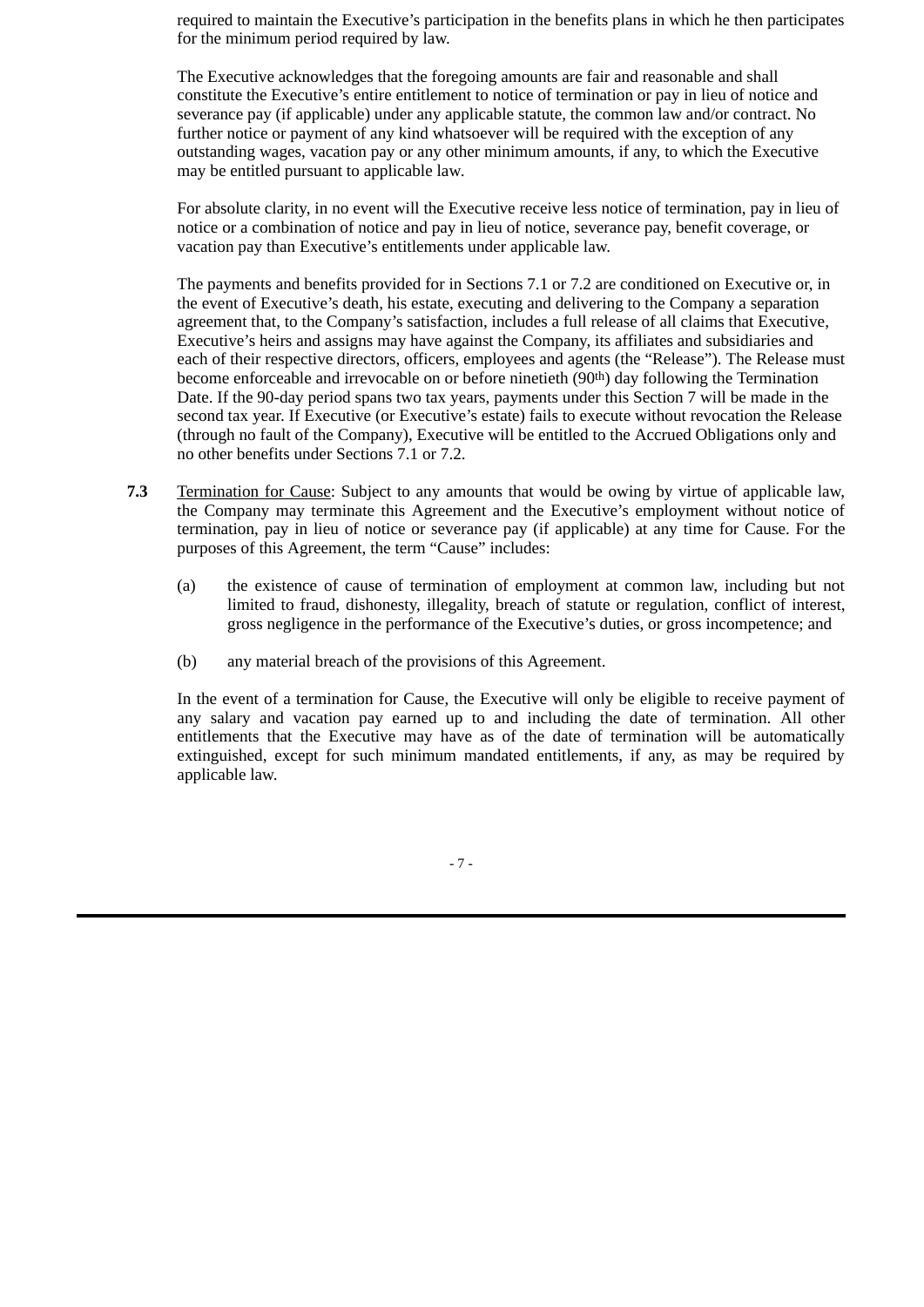- **7.4** Resignation for Good Reason: The Executive may terminate this Agreement and the Executive's employment at any time, for Good Reason, in which case the Executive will be entitled to the same amounts as set out in Section 7.2 above, so long as the Executive executes the Release and delivers it to the Company. For the purposes of this Agreement, "Good Reason" shall mean the Executive's resignation from employment due to the occurrence of any of the following conditions which occurs without the Executive's written consent:
	- (a) A material adverse change to the Executive's authority, duties or responsibilities that, taken as a whole, results in a diminution in the Executive's authority, duties or responsibilities in effect prior to such change;
	- (b) Any reduction in the Executive's then-current Base Salary; or
	- (c) Any material breach or material violation of a material provision of this Agreement by the Company (or any successor to the Company).
- **7.5** Termination following Change of Control: In the event the Executive's employment is terminated within twenty-four (24) months following a Change of Control (as defined below) (i) without Cause or (ii) if the Executive resigns for Good Reason, the Executive shall be entitled to:
	- (a) In lieu of the amounts stipulated in Section 7.2, and contingent on the execution of the Release and a commitment not to compete with the Company for a period of twelve (12) months from the date of termination following a Change of Control, compensation in an amount equal to:
		- (i) An amount equal to twelve (12) months of the Executive's annual base salary; and
		- (ii) One and a half (1.5) times the amount of the Annual Cash Bonus, if any, paid in the immediately preceding fiscal year (or, to the extent applicable, one and a half (1.5) times the amount of the Annual Cash Bonus, if any awarded for the immediately preceding fiscal year that has not already been paid) prior to the effective date of the Change of Control; and
		- (iii) All unvested outstanding equity awards will vest upon the execution and delivery to the Company of the Release.

For purposes of this Agreement, "Change of Control" shall mean the occurrence of any of the following events: (i) an acquisition of the Company by another entity, directly or indirectly by means of any transaction or series of related transactions (including, without limitation, any reorganization, merger or consolidation but excluding any merger effected exclusively for the purpose of changing the domicile of the Company), or (ii) a sale of all or substantially all of the assets of the Company (collectively, a "Merger"), so long as in either case the Company's stockholders of record immediately prior to such Merger will,

- 8 -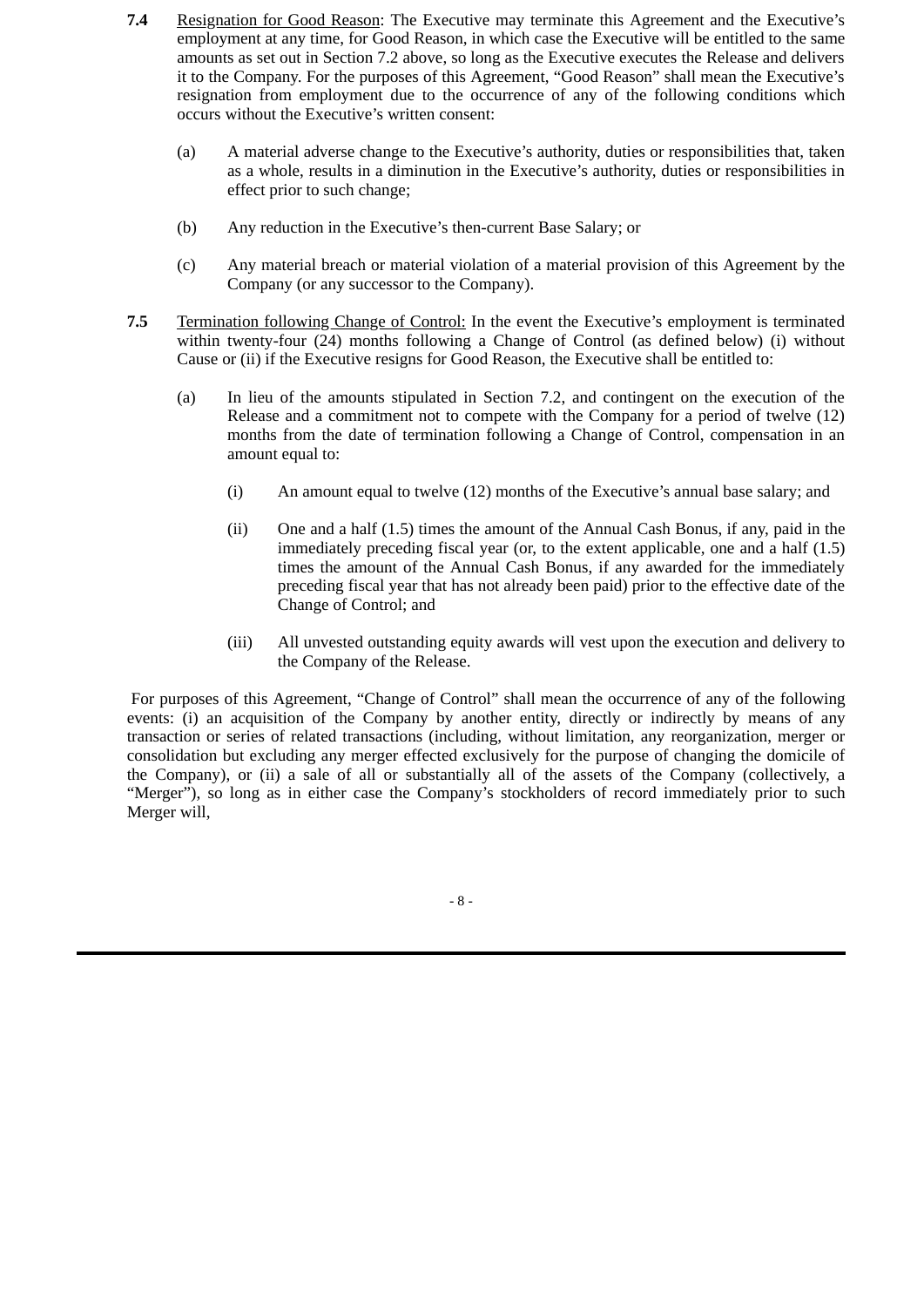immediately after such Merger, hold, directly or indirectly, less than fifty percent (50%) of the voting power of the surviving or acquiring entity, or (iii) the Company's shareholders approving any plan or proposal for the liquidation or dissolution of the Company, or (vi) the date that a majority of members of the Company's Board of Directors is replaced during any twelve (12) month period by members whose appointment or election is not endorsed by a majority of the members of the Board of Directors prior to the date of the appointment or election.

- **7.6** Death: The Executive's employment shall automatically terminate upon Executive's death. In such circumstances, no severance or other amounts shall be payable save such outstanding amounts that were earned by the Executive prior to the date of Executive's death. If subject to exercise, all vested equity as of the date of death of the Executive shall be exercisable by the Executive's successors and permitted assigns as set forth in the relevant equity agreements.
- **7.7** Resign as Director and Officer: Upon termination of employment for any reason, the Executive shall cease to be and shall immediately resign as an officer or director of the Company, and any other positions Executive holds with any entity affiliated with the Company.
- **7.8** Continued Application: This provision regarding Termination of Employment shall apply regardless of any changes to the terms and conditions of the Executive's employment subsequent to the Executive's signing of this Agreement including, but not limited to, promotions and transfers, unless the Parties expressly agree otherwise in writing.

# **8. CONFIDENTIALITY, INTELLECTUAL PROPERTY AND POST-EMPLOYMENT RESTRICTIONS**

**8.1** The Executive agrees to be bound by the terms and conditions of the Confidentiality, Intellectual Property and Post-Employment Restrictions Agreement which is attached to this Agreement as Schedule A and is deemed to be part of this Agreement.

# **9. RETURN OF COMPANY PROPERTY**

**9.1** Upon termination of this Agreement the Executive shall at once deliver or cause to be delivered, to the Company, in addition to those items set forth in Section 2.3 of Schedule A, all computers, effects, electronic devices, smartphones, keys, credit cards, access passes and/or any other property belonging to the Company that is in the Executive's possession, charge, control or custody.

## **10. GENERAL**

- **10.1** Excess Parachute Payments.
	- (a) To the extent that any payment, benefit or distribution of any type to or for the benefit of Executive by the Company or any of its affiliates, whether

- 9 -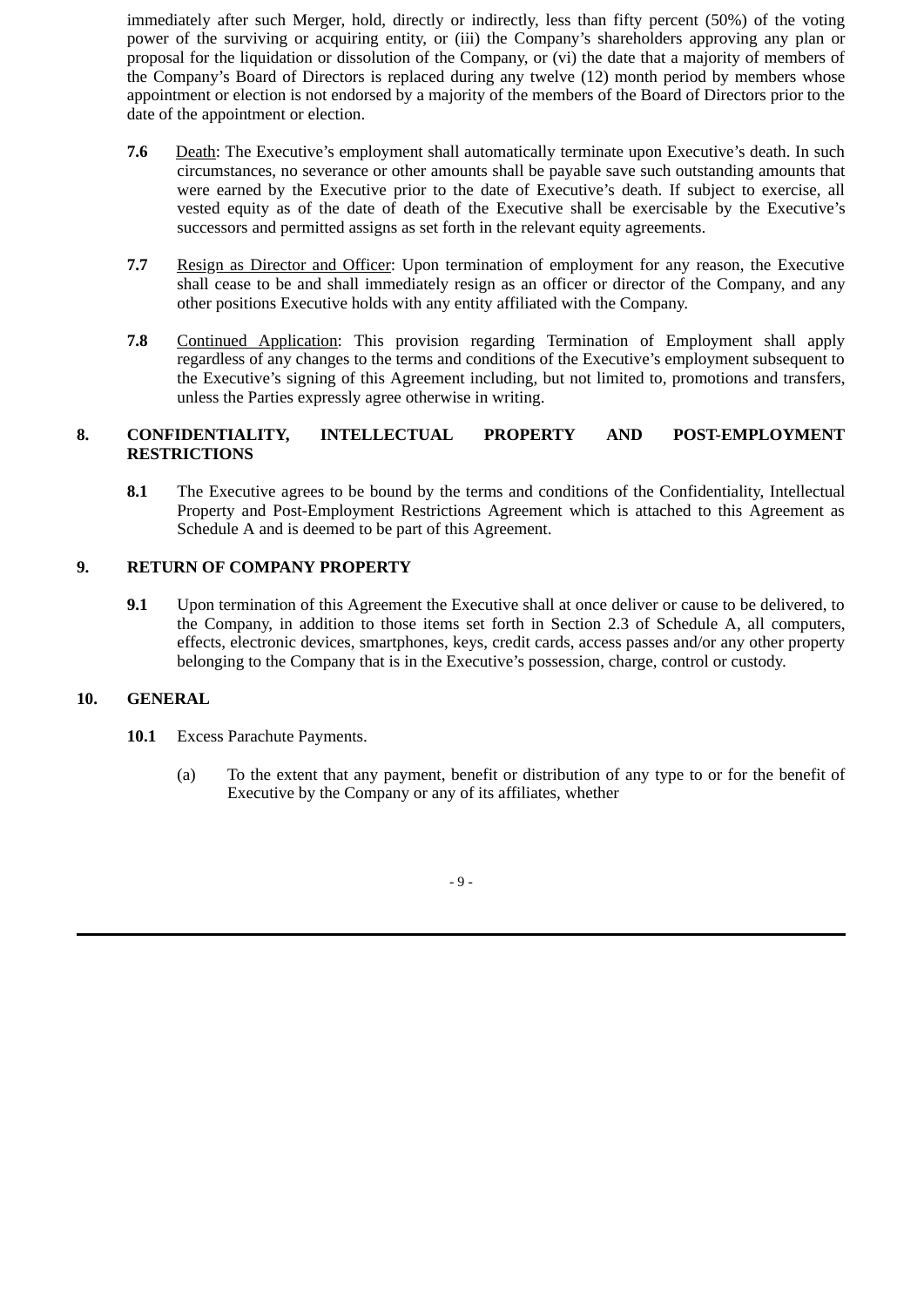paid or payable, provided or to be provided, or distributed or distributable pursuant to the terms of this Agreement or otherwise (including, without limitation, any accelerated vesting of stock options or other equity-based awards) (collectively, the "Total Payments") would be subject to the excise tax imposed under Section 4999 of the United States Internal Revenue Code (the "Code"), then the Total Payments will be reduced (but not below zero) so that the maximum amount of the Total Payments (after reduction) will be one dollar (\$1.00) less than the amount which would cause the Total Payments to be subject to the excise tax imposed by Section 4999 of the Code, but only if the Total Payments so reduced result in Executive receiving a net after tax amount that exceeds the net after tax amount Executive would receive if the Total Payments were not reduced and were instead subject to the excise tax imposed on excess parachute payments by Section 4999 of the Code.

- (b) If a reduction in the Total Payments is required by the foregoing provisions of this Section, the reduction will occur in the following order: (i) reduction of cash payments for which the full amount is treated as a parachute payment; (ii) cancellation of accelerated vesting (or, if necessary, payment) of cash awards for which the full amount is not treated as a parachute payment; (iii) cancellation of any accelerated vesting of equity awards; and (iv) reduction of any continued employee benefits. In selecting the equity awards (if any), for which vesting will be reduced under clause (iii) of the preceding sentence, awards will be selected in a manner that maximizes the after-tax aggregate amount of Covered Payments, provided that if (and only if) necessary in order to avoid the imposition of an additional tax under Section 409A of the Code, awards instead will be selected in the reverse order of the date of grant. In no event will Executive have any discretion with respect to the ordering of payment reductions.
- (c) If the Total Payments to Executive are reduced in accordance with this Section as a result of the uncertainty in the application of Section 4999 of the Code at the time of the initial reduction under this Section, it is possible that Total Payments to Executive which will not have been made by the Company should have been made ("Underpayment") or that Total Payments to Executive which were made should not have been made ("Overpayment"). If an Underpayment has occurred, the amount of any such Underpayment will be promptly paid by the Company to or for the benefit of Executive. In the event of an Overpayment, then Executive will promptly repay to the Company the amount of any such Overpayment together with interest on such amount (at the same rate as is applied to determine the present value of payments under Section 280G of the Code or any successor thereto), from the date the reimbursable payment was received by Executive to the date the same is repaid to the Company.
- **10.2** Section 409A Compliance.

- 10 -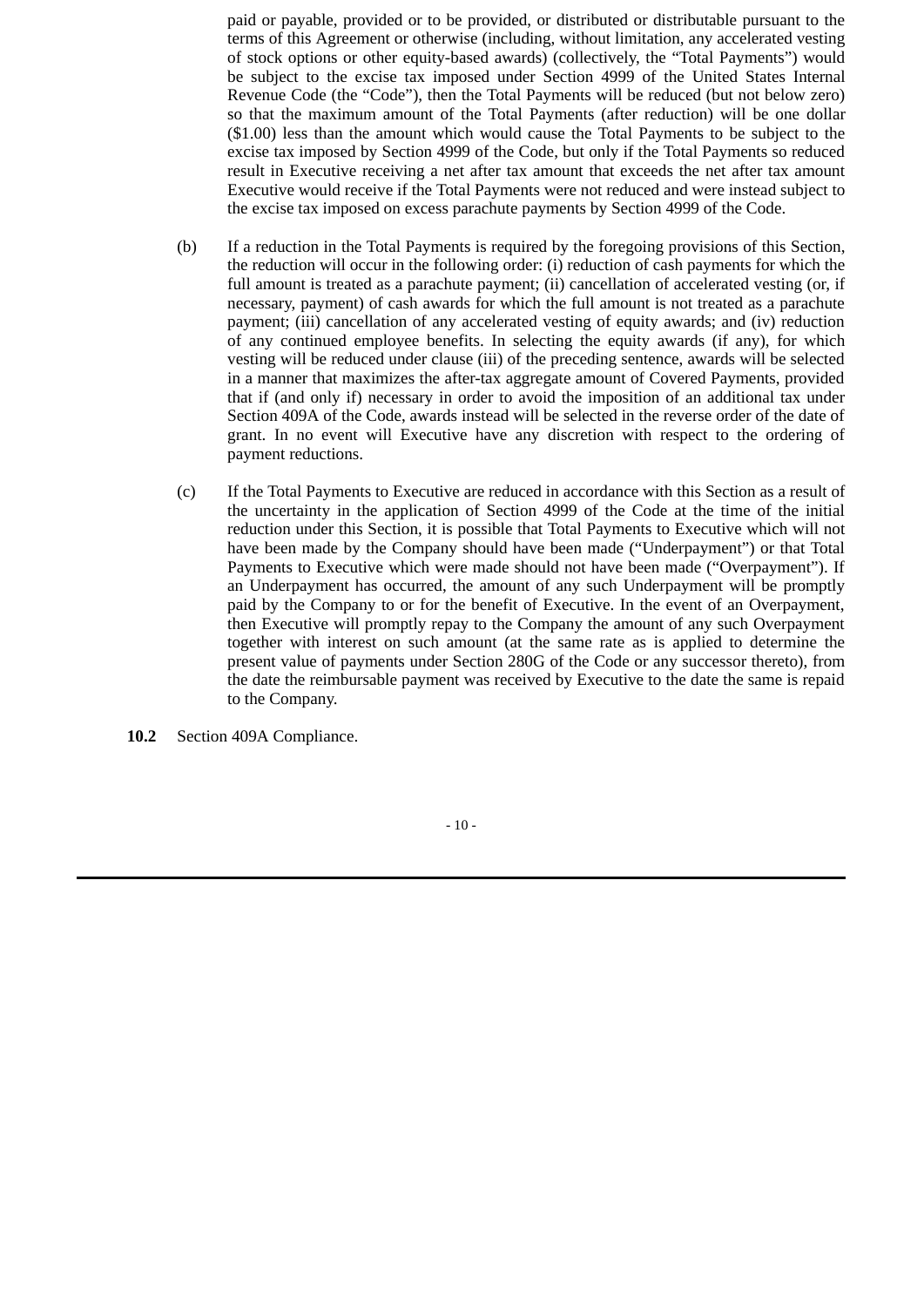- (a) All in-kind benefits provided and expenses eligible for reimbursement under this Agreement will be provided by the Company or incurred by Executive during the time periods set forth in this Agreement. All reimbursements will be paid as soon as administratively practicable, but in no event will any reimbursement be paid after the last day of the taxable year following the taxable year in which the expense was incurred. The amount of in-kind benefits provided or reimbursable expenses incurred in one taxable year will not affect the in-kind benefits to be provided or the expenses eligible for reimbursement in any other taxable year. Such right to reimbursement or in-kind benefits is not subject to liquidation or exchange for another benefit.
- (b) To the extent that any of the payments or benefits provided for in this Agreement are deemed to constitute non-qualified deferred compensation benefits subject to Section 409A of the Code, the following interpretations apply:
- (c) Any termination of Executive's employment triggering payment of benefits under Section 7 must constitute a "separation from service" under Section 409A(a)(2)(A)(i) of the Code and Treas. Reg. §1.409A-1(h) before distribution of such benefits can commence. To the extent that the termination of Executive's employment does not constitute a separation of service, any benefits payable under Section 7 that constitute deferred compensation under Section 409A of the Code will be delayed until after the date of a subsequent event constituting a separation of service.
- (d) If Executive is a "specified employee" (as that term is used in Section 409A of the Code and regulations and other guidance issued thereunder) on the date his separation from service becomes effective, any benefits payable under Section 7 that constitute nonqualified deferred compensation under Section 409A of the Code will be delayed until the earlier of (A) the business day following the six-month anniversary of the date his separation from service becomes effective, and (B) the date of Executive's death, but only to the extent necessary to avoid such penalties under Section 409A of the Code. On the earlier of (A) the business day following the six-month anniversary of the date his separation from service becomes effective, and (B) Executive's death, the Company will pay Executive in a lump sum the aggregate value of the non-qualified deferred compensation that the Company otherwise would have paid Executive prior to that date under Section 7 of this Agreement.
- (e) It is intended that each installment of the payments and benefits provided under Section 7 of this Agreement will be treated as a separate "payment" for purposes of Section 409A of the Code.

- 11 -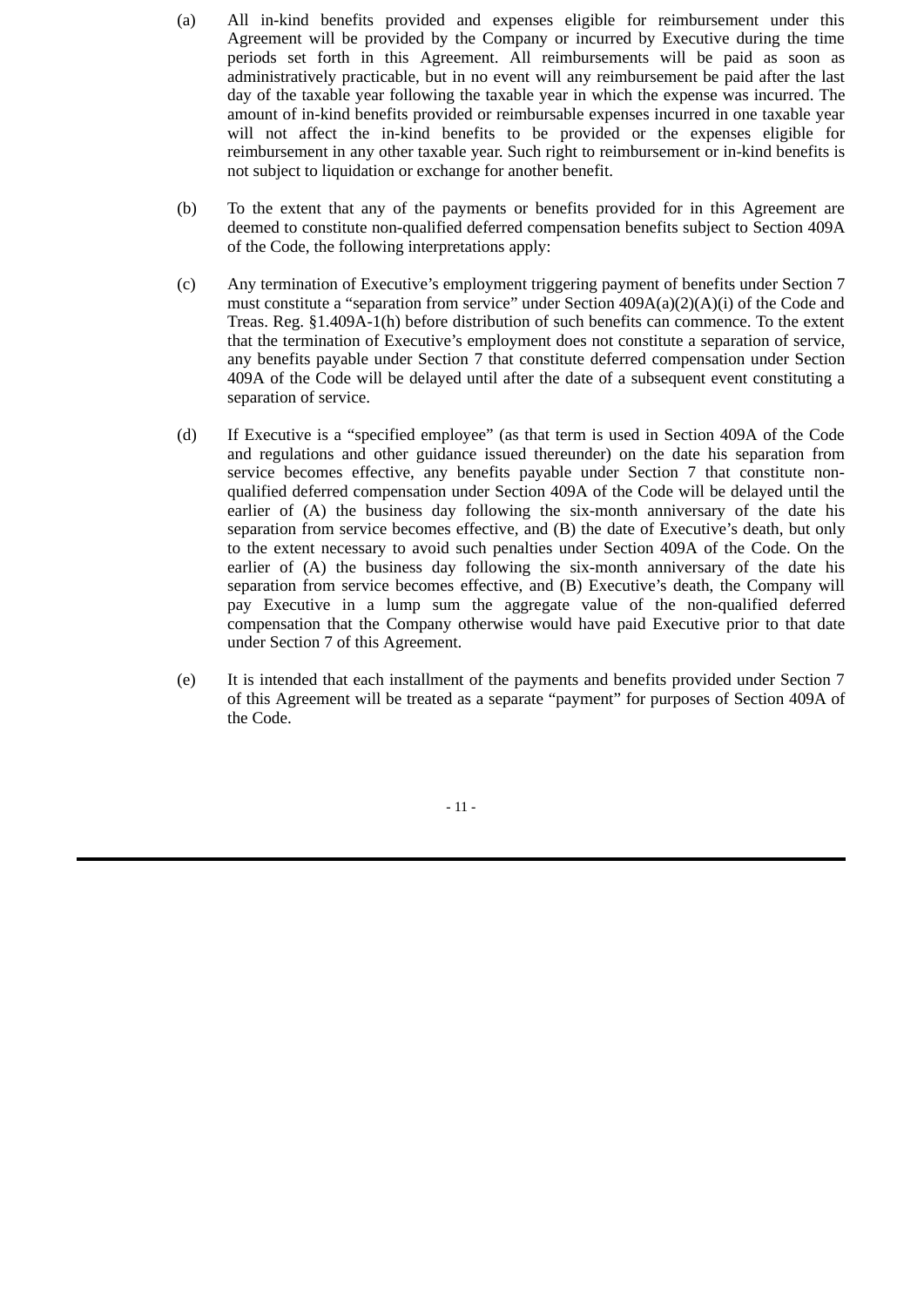- (f) Neither the Company nor Executive will have the right to accelerate or defer the delivery of any such payments or benefits except to the extent specifically permitted or required by Section 409A of the Code.
- **10.3** Inurement: This Agreement shall inure to the benefit of and be enforceable by the Executive's heirs, estate, successors or legal representatives but otherwise is not assignable by the Executive. This Agreement and the Executive's employment are assignable by the Company.
- **10.4** Entire Agreement: Except as specifically noted herein, this Agreement constitutes the entire agreement between the Parties hereto and supersedes all prior communications, representations, undertakings and agreements, whether verbal or written, between the Parties with respect to the subject matter hereof. No amendment or waiver of this Agreement shall be binding unless executed in writing by the Party to be bound thereby.
- **10.5** Sections and Headings: The division of this Agreement into articles, sections and subsections and the insertion of headings are for convenience of reference only and shall not affect the interpretation of this Agreement. Unless otherwise indicated, any reference in this Agreement to a section or subsection refers to the specified section or subsection of this Agreement.
- **10.6** Severability: If any provision of this Agreement is determined at any time by a court, arbitrator or tribunal of competent jurisdiction to be invalid, illegal or unenforceable, such provision or part thereof shall be severable from this Agreement and the remainder of this Agreement will be construed as if such invalid, illegal or unenforceable provision or part thereof had been deleted herefrom.
- **10.7** Survival: Notwithstanding the termination of this Agreement for any reason, all sections of this Agreement which by Executive's terms are to be performed following the termination hereof shall survive such termination and be continuing obligations.
- 10.8 Compliance with Legislation: Should any term of this Agreement fail to comply with a mandatory minimum standard or requirement imposed by applicable legislation, then the minimum standard or requirement shall apply in place of the offending term of this Agreement, and shall constitute the rights and obligations of the Parties in that respect.
- **10.9** Waiver: Waiver by the Company of any breach or violation of any section of this Agreement shall not operate or be construed as a waiver of any subsequent breach or violation.
- **10.10** Copy of Agreement: The Executive hereby acknowledges receipt of a copy of this Agreement duly signed by the Company.

- 12 -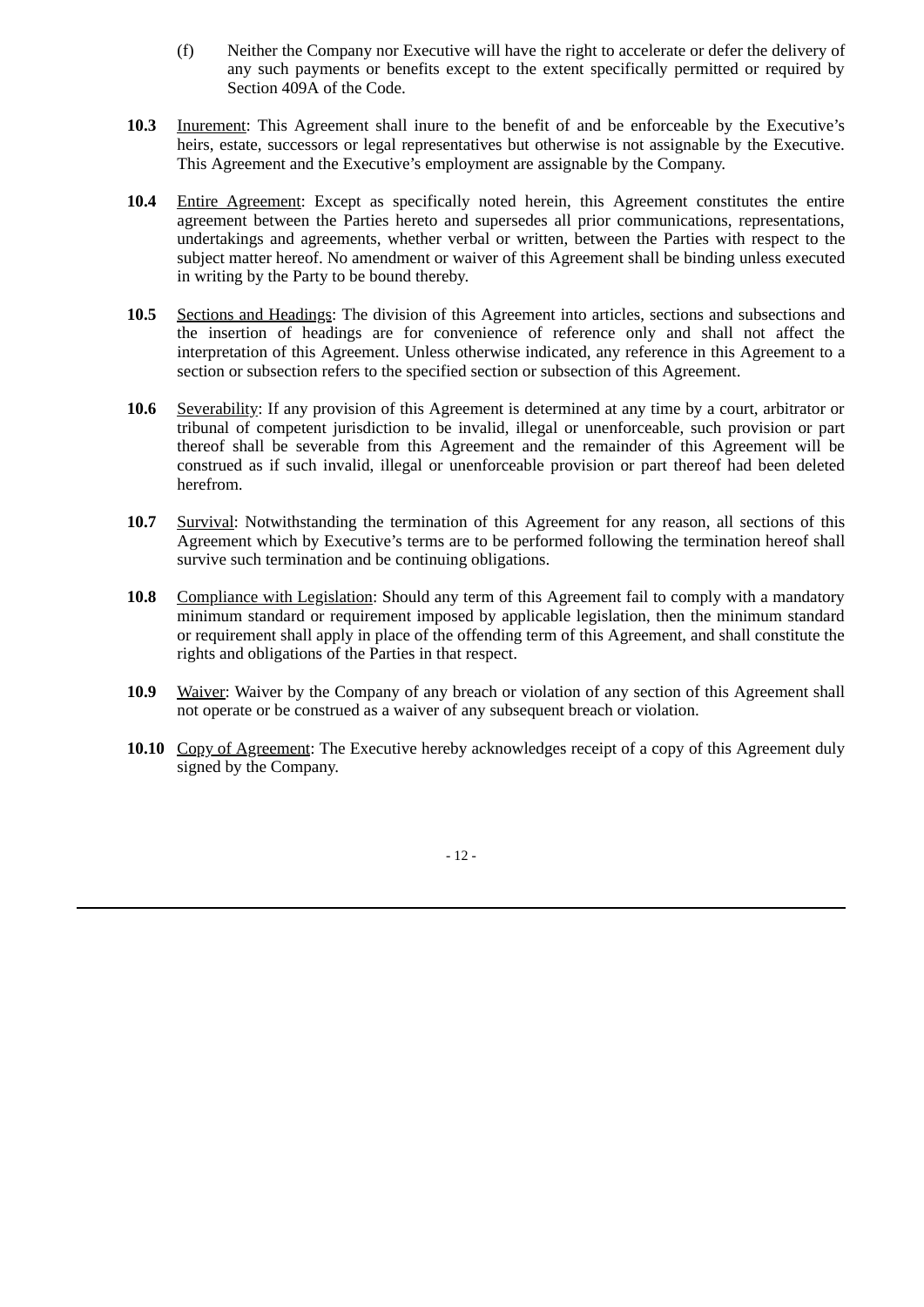- **10.11** Modification: Any modification to the Agreement must be in writing and signed by both the Executive and the Company, failing which it shall have no effect and shall be void.
- **10.12** Governing Law: This Agreement and all matters arising hereunder shall be governed by and construed in accordance with the laws of the State of North Carolina applicable therein. Any legal action or proceeding commenced by either party arising out of this Agreement will be brought in court of competent jurisdiction in the state and federal courts in North Carolina. Each party shall submit to and accept the exclusive jurisdiction of such court for the purpose of such suit, legal action or proceeding.
- **10.13** Notices: Any notice required or permitted to be given hereunder shall be sent by certified/registered mail, by facsimile or via email, to the following addresses:

| To the Company: | DeepGreen Resources, LLC<br>Email: Christelle@metals.co |
|-----------------|---------------------------------------------------------|
|                 |                                                         |

- To the Executive: To the Executive's address in the Company's records
- **10.14** Independent Legal Advice: The Executive acknowledges that Executive has read and understood this Agreement, and confirms that Executive has had the opportunity to obtain legal advice about this Agreement and prior to entering into this Agreement.
- **10.15** Counterparts: This Agreement may be executed in counterparts, each of which will be deemed to be an original and all of which together will constitute one and the same instrument.

[Signature Page Follows]

- 13 -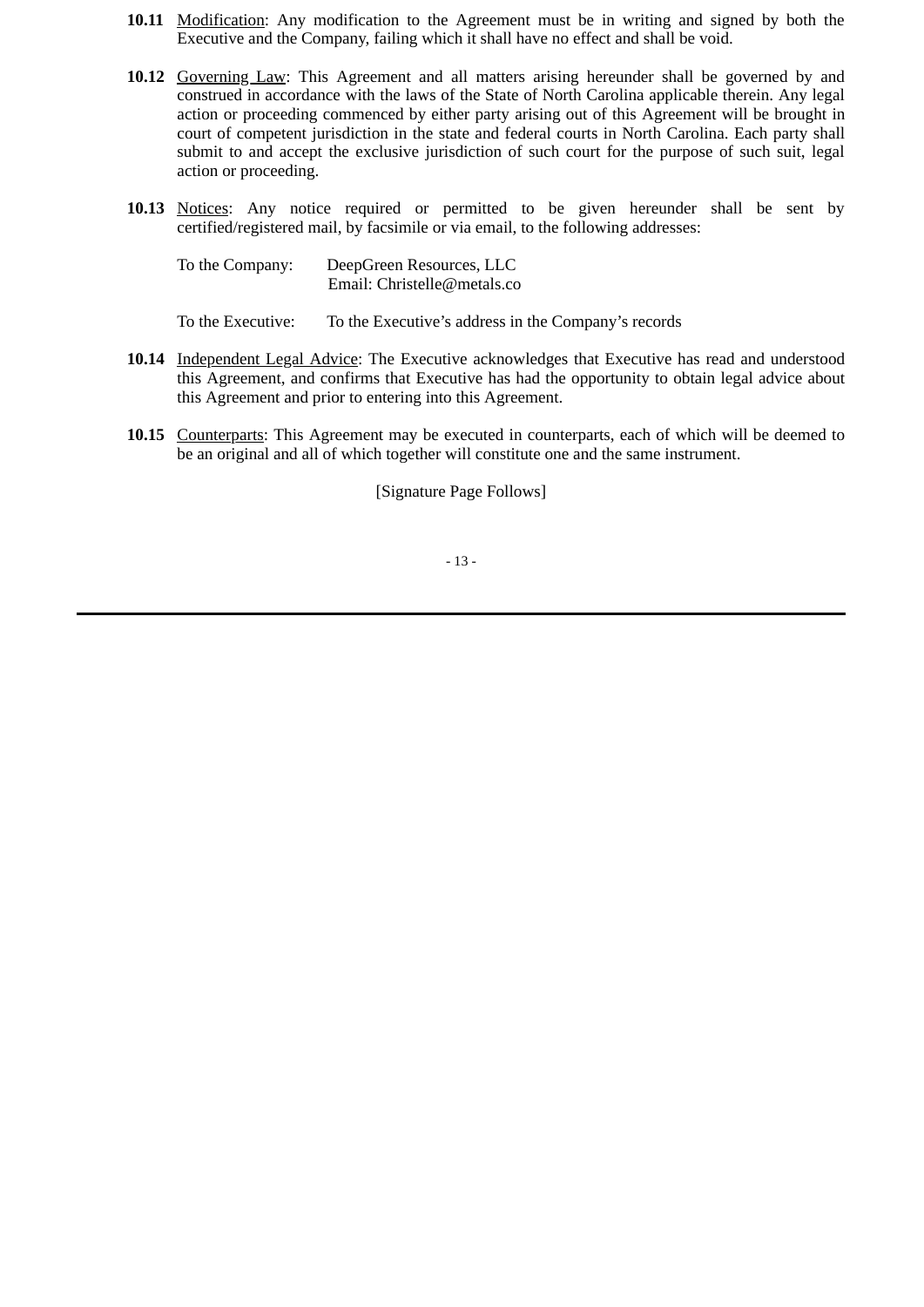**IN WITNESS WHEREOF**, the Parties hereto have duly executed and delivered this Agreement this 6th day of May, 2022,.

11121

Witness Craig Shesky

**DeepGreen Resources LLC**

Gerard Barron Per:

Name: Gerard Barron Title: Director of Managing Member, DeepGreen Metals ULC

*Signature Page to Executive Employment Agreement*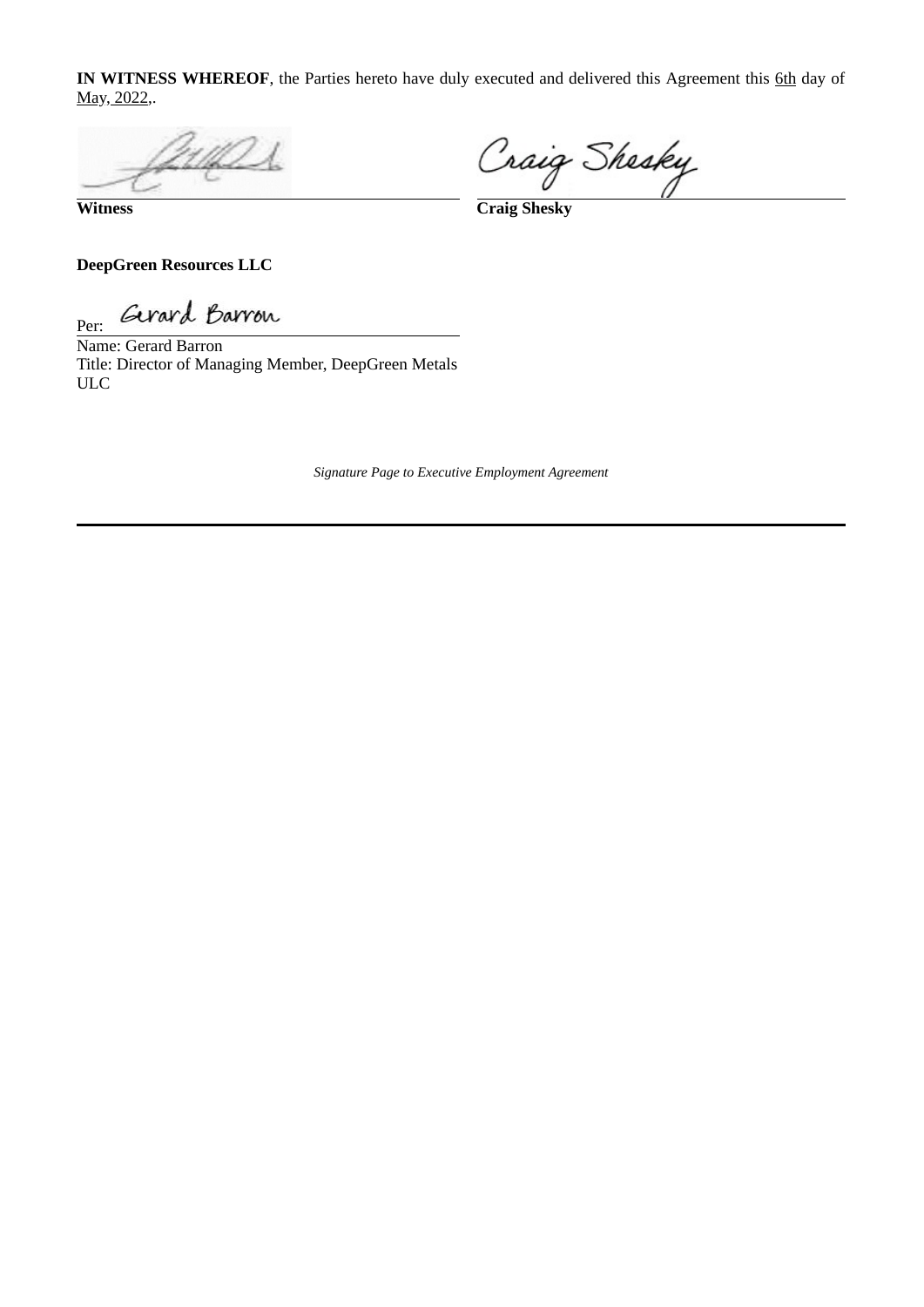#### **SCHEDULE A**

#### **CONFIDENTIALITY, INTELLECTUAL PROPERTY AND POST-EMPLOYMENT RESTRICTIONS**

## **1. DEFINITIONS**

In this Agreement, the following words and phrases shall have the following meanings unless the context otherwise requires:

- **1.1** "Business Opportunities" means potential business ventures of all kinds, including acquisitions, sales, business arrangements and other transactions and opportunities for new markets, products and services which have been disclosed to, investigated, studied or considered by the Company or by others on behalf of the Company;
- **1.2** "Competitive Business" means any person or entity that is involved or engaged in the creation, development, production or distribution of products or services in competitive to those created, developed, produced or distributed by the Company or contemplated by the Company during the term of the Executive's employment with the Company.
- **1.3** "Confidential Information" means information known or used by the Company in connection with its business including but not limited to any formula, design, prototype, compilation of information, data, program, code, method, technique or process, information relating to any product, device, equipment or machine, Customer Information, Financial Information, Marketing Information, Intellectual Property, Business Opportunities, or Research and Development, but does not include any of the foregoing which was known to the Executive prior to Executive's employment by the Company or which is or becomes a matter of Public Knowledge;
- **1.4** "Customer Information" means information pertaining to the Company's customers, customer base and markets, including customer names and addresses and the names and addresses of consultants of customers with whom the Company is in contact in its business, customer requirements and the Company's contracts with its customers, including details as to pricing and supply;
- **1.5** "Financial Information" means information pertaining to the Company's costs, sales, income, profit, profitability, pricing, salaries and wages;
- **1.6** "Intellectual Property" means any and all inventions, copyrighted works, software in any expressed form, computer programs, screen layouts, industrial design, graphical user interfaces, systems, applications, source code, object code, algorithms, specifications, designs, developments, concepts, ideas, know-how, show how, trade secrets, works, creations, developments, trademarks, services marks, indicia, logos, domain names, business names, drawings, sketches, compilations of information, analyses, experiments, data, formula, methods,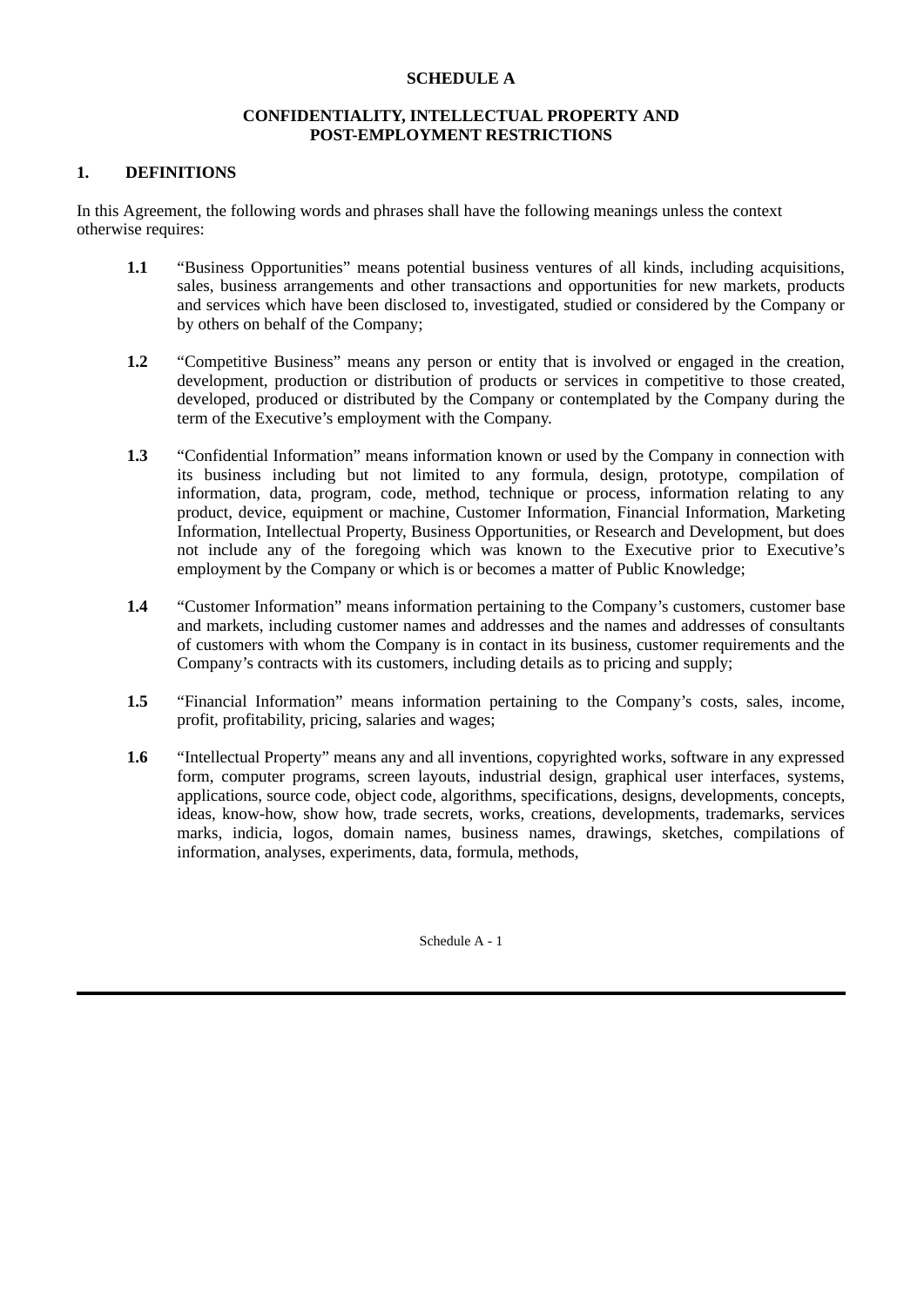processes, techniques, moulds, jigs, dies, prototypes, products, samples, compounds, compositions of matter, apparatus, equipment, tools, machines, and any modifications or improvements to the foregoing, whether or not any of the foregoing is patentable or registrable under patent, copyright, trademark industrial design or similar laws anywhere in the world, the right to apply for and to obtain copyright, trademark or industrial design registrations, issued patents, design patents, and any other registrations or encompassing, protecting or otherwise covering any of the foregoing, and the benefit in and to any such applications therefor, including the right to priority, and any copyright, trademark or industrial design registrations, issued patents, design patents or other registrations or right issued therefrom;

- **1.7** "Marketing Information" means information including but not limited to the Company's marketing programs, plans, strategies and proposed future products, services, advertising and promotions;
- **1.8** "Public Knowledge" means information that is generally known in the trade or business in which the Company is engaged, or is otherwise easily accessible through lawful, non-confidential sources;
- **1.9** "Research and Development" means information pertaining to any research, development, investigation, study, analysis, experiment or test carried on or proposed to be carried on by the Company; and
- **1.10** "Restricted Period" means the period beginning on the Executive's last date of employment and continuing for six (6) months.

# **2. ACKNOWLEDGEMENTS REGARDING CONFIDENTIAL INFORMATION**

- **2.1** Acknowledgements of Executive: During the course of Executive's employment with the Company the Executive will be exposed to and will have an opportunity to learn or otherwise become aware of Confidential Information; the Confidential Information is a valuable asset which is the property of the Company exclusively, the unauthorized use or disclosure of which would cause very serious harm to the economic interests of the Company; and it is important in the interests of the Company that the Confidential Information remain the exclusive confidential property of the Company and that it not be used or disclosed except in accordance with the knowledge and consent of the Company and in the Company's best interests.
- **2.2** Confidential Information to be Kept in Confidence: The Executive agrees that at all times during the period of the Executive's employment and at all times following termination of the Executive's employment for any reason whatsoever:
	- (a) the Executive shall hold in confidence and keep confidential all Confidential Information;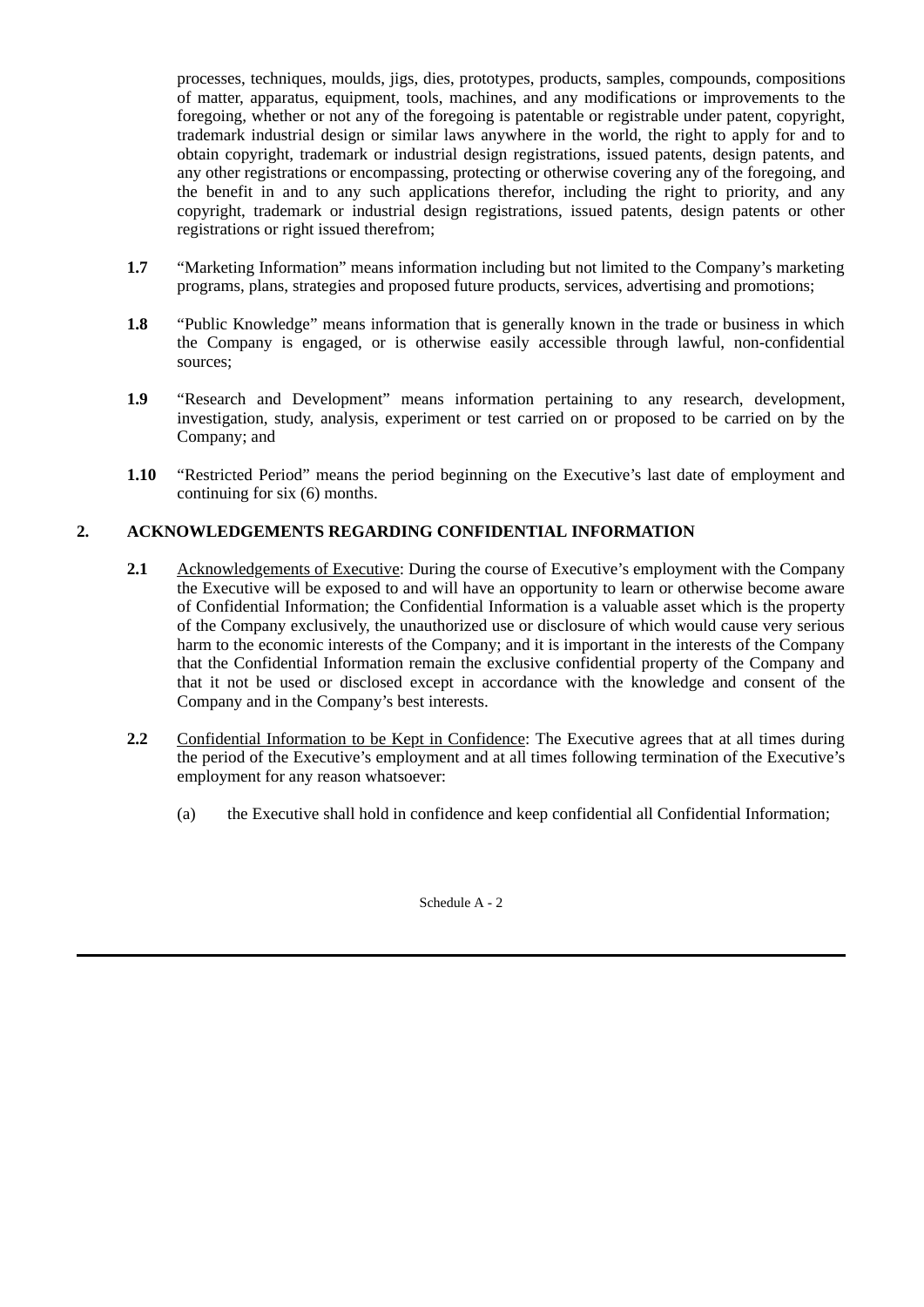- (b) the Executive shall not directly or indirectly use any Confidential Information except in the course of performing duties as an Executive of the Company with the knowledge and consent of the Company in the Company's interests; and
- (c) the Executive shall not directly or indirectly disclose any Confidential Information to any person or entity, except in the course of performing duties as an Executive of the Company with the knowledge and consent of the Company in the Company's interests.

Nothing in this Agreement shall prevent the Executive, following termination of Executive's employment with the Company, from making use of or disclosing:

- (a) any Confidential Information which is or becomes a matter of Public Knowledge;
- (b) any Confidential Information of which the Executive had specific knowledge prior to Executive's employment with the Company, except to the extent that such Confidential Information has become the property of the Company under Section 3; or
- (c) any Confidential Information of which the Executive obtains specific knowledge following the termination of Executive's employment with the Company from a third party, unless the third party obtained such Confidential Information directly or indirectly from an individual in violation of any duty of confidence owed to the Company;

provided that the Executive is able to prove the existence of the circumstances referred to in subparagraphs (a), (b) or (c).

**2.3** Return of Materials Upon Termination: Upon termination of the Executive's employment with the Company for any reason whatsoever, or at any other time upon the Company's request, the Executive shall promptly deliver to the Company all documents, manuals, lists, data, records, computer programs, codes, materials, prototypes, products, samples, analyses, reports, equipment, tools and devices relating or pertaining to the Company's business or containing or pertaining to any Confidential Information, including any copies or reproductions of the same, which are in the possession, charge, control or custody of the Executive.

# **3. INTELLECTUAL PROPERTY**

**3.1** Ownership of Intellectual Property: The Executive hereby acknowledges and agrees that the Company is the owner of all Intellectual Property made, developed, invented, authored, conceived of, reduced to practice, or otherwise created by the Executive, whether in whole or in part, alone or with others, whether at the Company's place of business or otherwise, and during the course of, as a result of, or related to the duties or activities of the Executive's employment with the Company (the "Developments"). Any and all Developments shall be and remain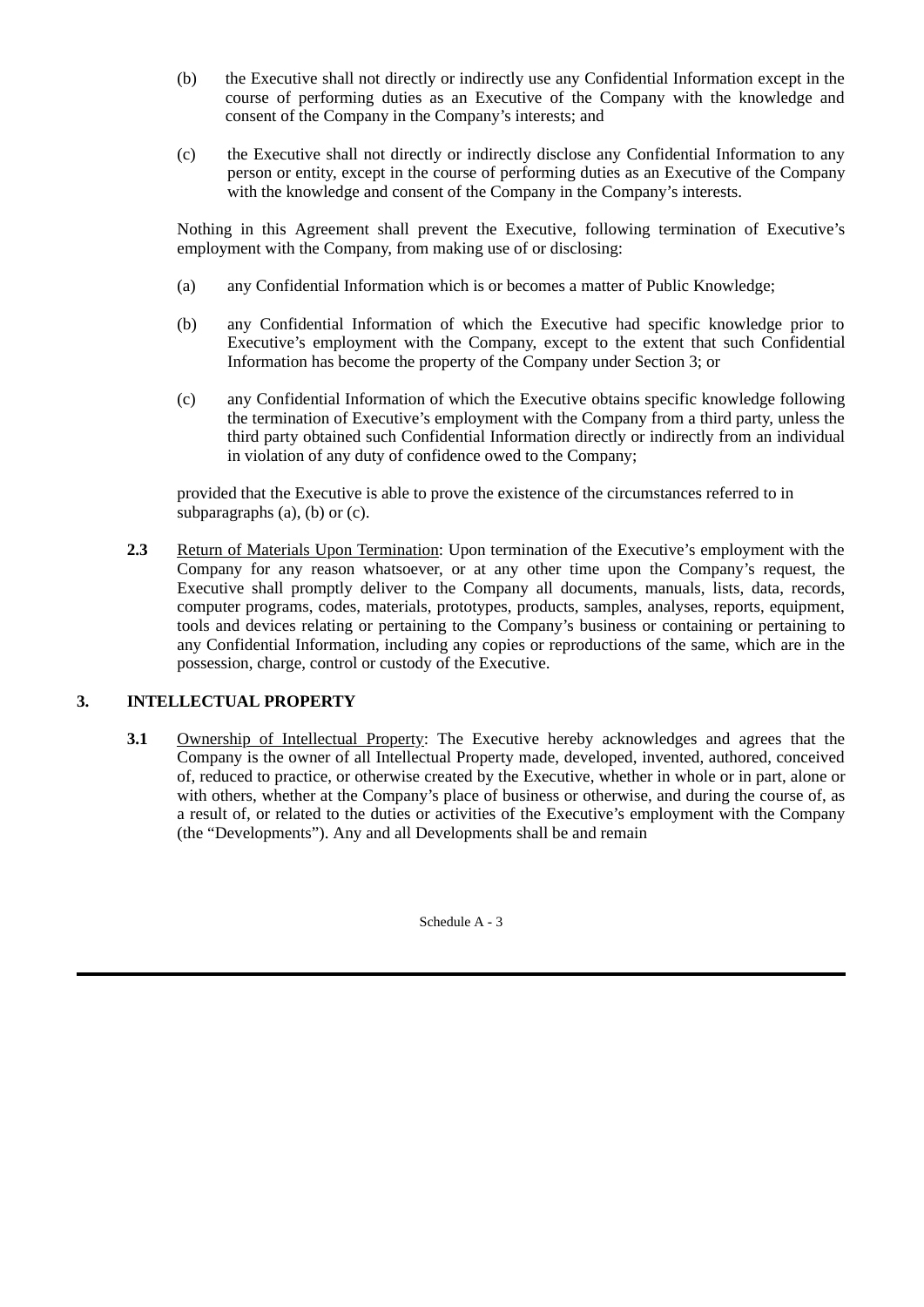the exclusive property of the Company and the Executive shall have no right, title or interest therein, including moral rights, and the Company shall have the sole and exclusive right, title and interest, in and to the Developments, which right shall continue notwithstanding the termination of the Executive's employment for any reason whatsoever.

- **3.2** Assignment of Rights: The Executive hereby assigns and waives, and shall assign and waive, to or on behalf of the Company, and the Company's successors, assigns, or other legal representatives, any and all right, title and interest, including any moral rights, that the Executive may have in and to the Developments. The Executive further agrees to maintain at all times adequate and current records relating to the creation and development of the Developments, which records shall be and shall remain the property of the Company and the Executive shall promptly disclose in writing all of the foregoing to the Company.
- **3.3** Intellectual Property Protection: The Company shall have the sole and exclusive right to apply for, prosecute, obtain and maintain any patents, design patents, copyrights, industrial designs, domain name registrations, or trademark registrations and any other applications, registrations or grants of rights analogous thereto in any and all countries throughout the world in respect of any Developments and the Executive shall, whether during or subsequent to the Executive's employment, assist the Company, at the Company's expense, with recording or securing the Company's right, title and interest in and to the Developments, including agreeing to execute any applications, transfers, assignments, waivers, powers of attorney or other documents as the Company may consider necessary or desirable, or to take any action deemed necessary or desirable by the Company, for prosecuting, issuing, enforcing, obtaining, maintaining or vesting in or assigning any of the foregoing with or to the Company in any and all countries of the world.

# **4. POST-EMPLOYMENT RESTRICTIONS**

- **4.1** Non-Solicitation of Customers: Given the nature of the Executive's role and the relationships Executive will develop with the Company's customers, the Executive recognizes and agrees that it would be both unfair and unreasonable for the Executive to engage these customers, for competitive purposes, immediately upon the cessation of Executive's employment with the Company. As a result, the Executive agrees that Executive will not, during the term of Executive's employment and during the Restricted Period, regardless of the basis upon which the Executive's employment terminates, directly or indirectly, call upon, solicit or otherwise interfere with the Company's relationship with any customer or prospective customer that Executive had direct contact with or made a sale to, on behalf of the Company ("Customer"), at any point during the 12 month period preceding the date on which this Agreement is terminated, unless such solicited business is wholly unrelated to the business then being carried on by the Company.
- **4.2** No-Interference with Customer Relationships: The Executive further agrees that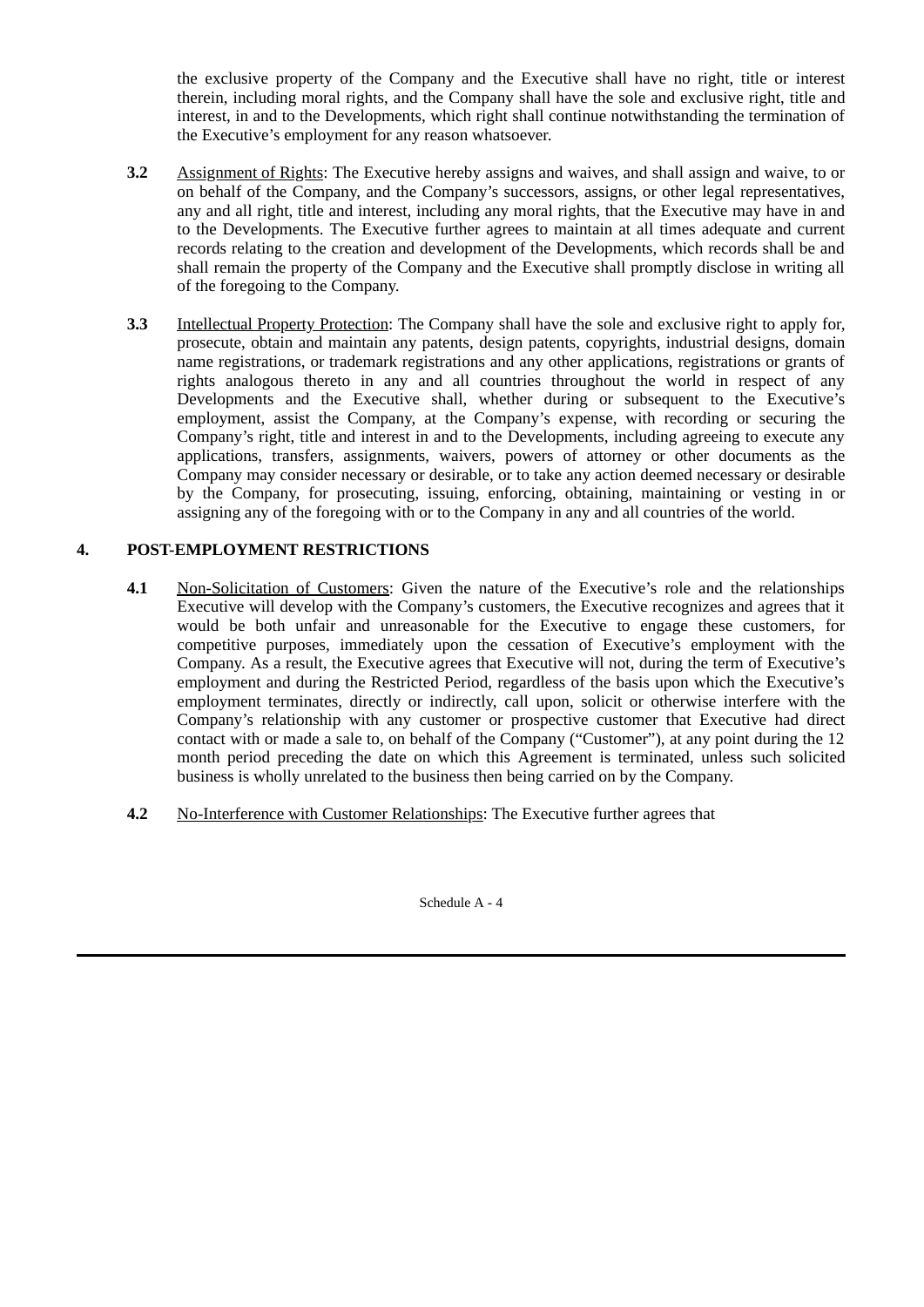Executive will not, during the term of Executive's employment and during the Restricted Period, regardless of the basis upon which the Executive's employment terminates, directly or indirectly encourage, influence or try to influence any Customer of the Company to cease doing business with the Company. Additionally, the Executive will not intentionally act in any manner that is detrimental to the relations between the Company and its Customers, employees, suppliers, or other parties with whom the Company has contractual relations.

- **4.3** Non-Solicitation of Company Executives: The Executive further agrees that Executive's will not, during the term of Executive's employment and during the Restricted Period, regardless of the basis upon which the Executive's employment terminates, directly or indirectly influence or try to influence any employee of or consultant to the Company to resign his or Executive's employment or engagement with the Company.
- **4.4** Non-Competition: The Executive agrees that during Executive's employment and during the Restricted Period, the Executive will not, without the prior written consent of the Company, either individually or in partnership or jointly or in conjunction with any person as principal, agent, consultant employee, investor, shareholder (other than an investment of less than five per cent of the shares of a company traded on a registered stock exchange), adviser or in any other manner whatsoever, be employed by or be engaged in or be concerned with or interested in or advise or provide any consulting services to any Competitive Business, in North America. In the event that Executive's separation from the Company is the result of or occurs in connection with a Change in Control, the Restricted Period will be twelve (12) months. In the event that Executives separation from the Company is not pursuant to a Change in Control, the Restricted Period will be six (6) months.

The Executive acknowledges that:

- (a) the business of the Company is carried on throughout Canada and the United States and that the Company is interested in and solicits or canvasses opportunities across Canada and the United States;
- (b) the reputation of the Company in its industry and its relationships with customers are the result of hard work, diligence and perseverance on behalf of the Company over an extended period of time; and
- (c) the nature of the business is such that the ongoing relationship between the Company and its customers is material and has a significant effect on the ability of the Company to continue to obtain business from its customers with respect to both long term and new projects.
- **4.5** The Executive acknowledges that the post-employment restrictions set out in this Section 4 are fair, reasonable and necessary to protect the legitimate interests of the Company. The Executive further acknowledges and agrees that irreparable harm will be suffered by the Company in the event of Executive's breach or threatened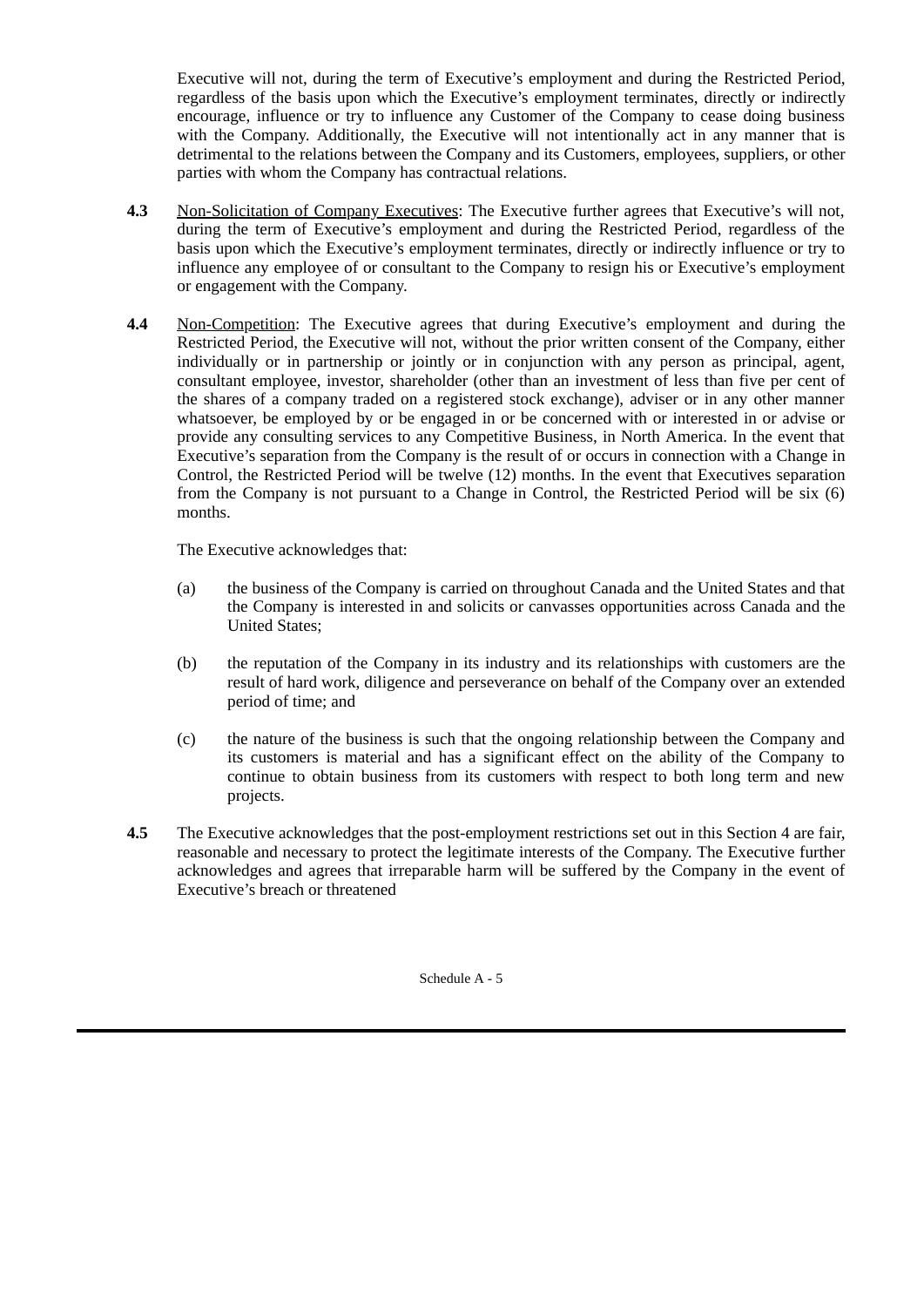breach of any of the restrictions set out in this Section 4, and that the Company will be entitled, in addition to any other rights and remedies that it may have at law or equity, to a temporary or permanent injunction from a court of competent jurisdiction restraining the Executive from engaging in or continuing any such breach.

# **5. SURVIVAL AND ENFORCEABILITY**

**5.1** The Executive recognizes and acknowledges that this Schedule shall survive the cessation of Executive's employment, for any reason whatsoever, and will be enforceable by the Company in a court of competent jurisdiction notwithstanding the existence of any claim or cause of action the Executive may assert against the Company, whether predicated upon this Agreement or otherwise.

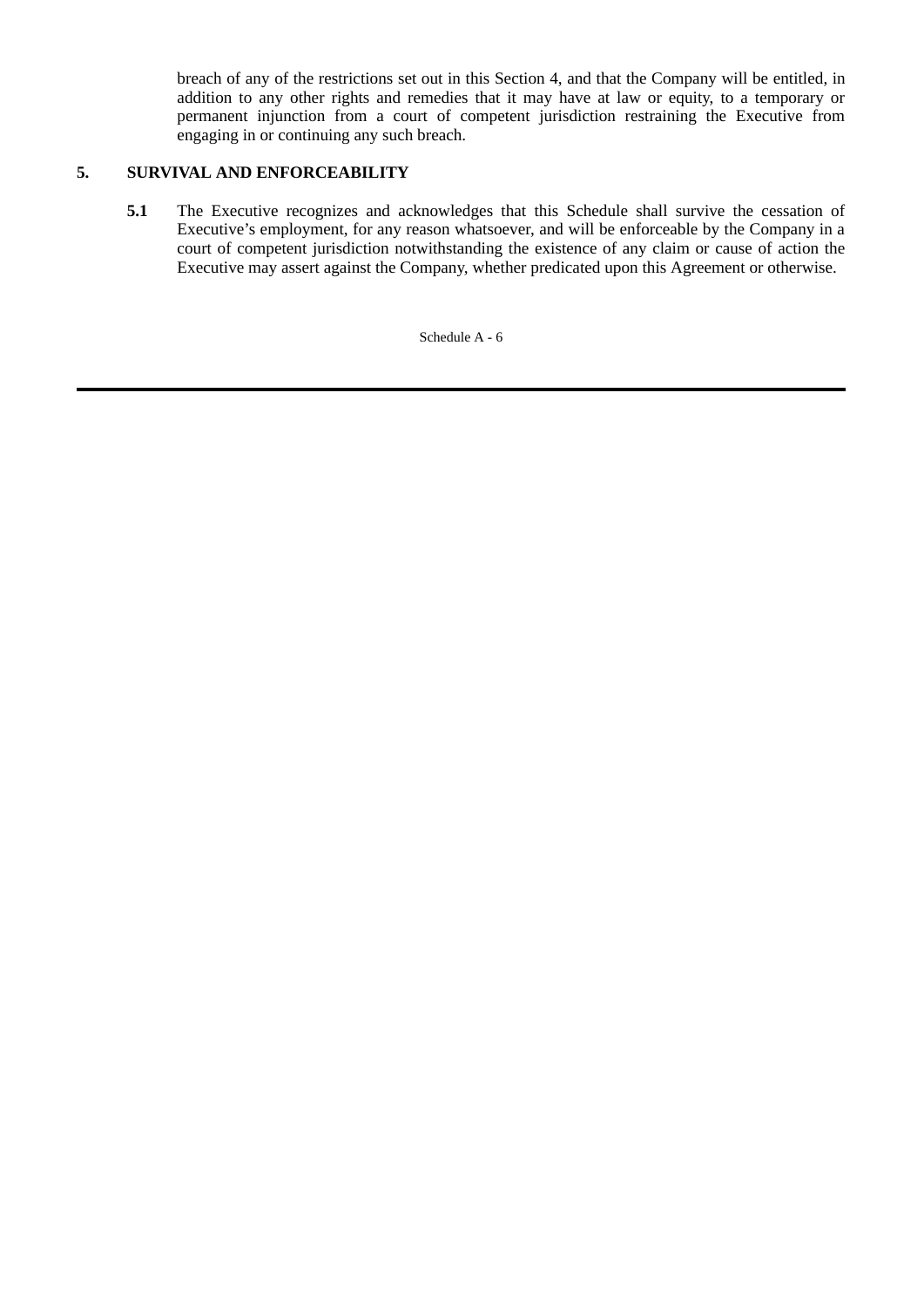#### **SCHEDULE B**

#### **SECONDMENT AGREEMENT**

## **THIS SECONDMENT AGREEMENT** (this "Agreement") is made on the \_\_ day of November, 2021.

#### **BETWEEN:**

**DeepGreen Resources, LLC**, a company incorporated in the United States of America ("Home Company") and

**TMC the metals company Inc.,** a company incorporated in Canada ("Host Company").

#### **WHEREAS:**

Home Company has agreed to make certain of its employees ("Secondees") available to Host Company to provide employment services under the direction and control of Host Company when they are physically present in Canada, and Host Company has agreed to retain the services of such Secondees and compensate Home Company therefore, on the terms and conditions set forth herein.

#### **IT IS AGREED** as follows:

#### **Definition and Interpretation**

#### **1. In this Agreement the following terms shall have the meanings set out below:**

"Confidential Information" as defined under 9.2

"Affiliate" means, with respect to any party, any individual, partnership, corporation, limited liability company, trust or other entity directly or indirectly, through one or more intermediaries, controlling, controlled by or under common control with such party.

"Secondees" means those individuals whose names are specified in Schedule 1 and who are employed by Home Company when physically not in Canada and are seconded to Host Company when physically present in Canada pursuant to this Agreement.

"Assignment" means the secondment of a Secondee from Home Company to Host Company to perform the Services pursuant to this Agreement.

"Contract of Employment " means, with respect to each Secondee, the contract of employment or letter of understanding, if any, between the Secondee and Home Company as in effect from time to time.

"Services" means the services specified in Schedule 1 physically performed in Canada which Host Company shall cause the Secondees to provide in accordance with the terms of this Agreement and such other services from the Secondees as Host Company shall from time to time reasonably request.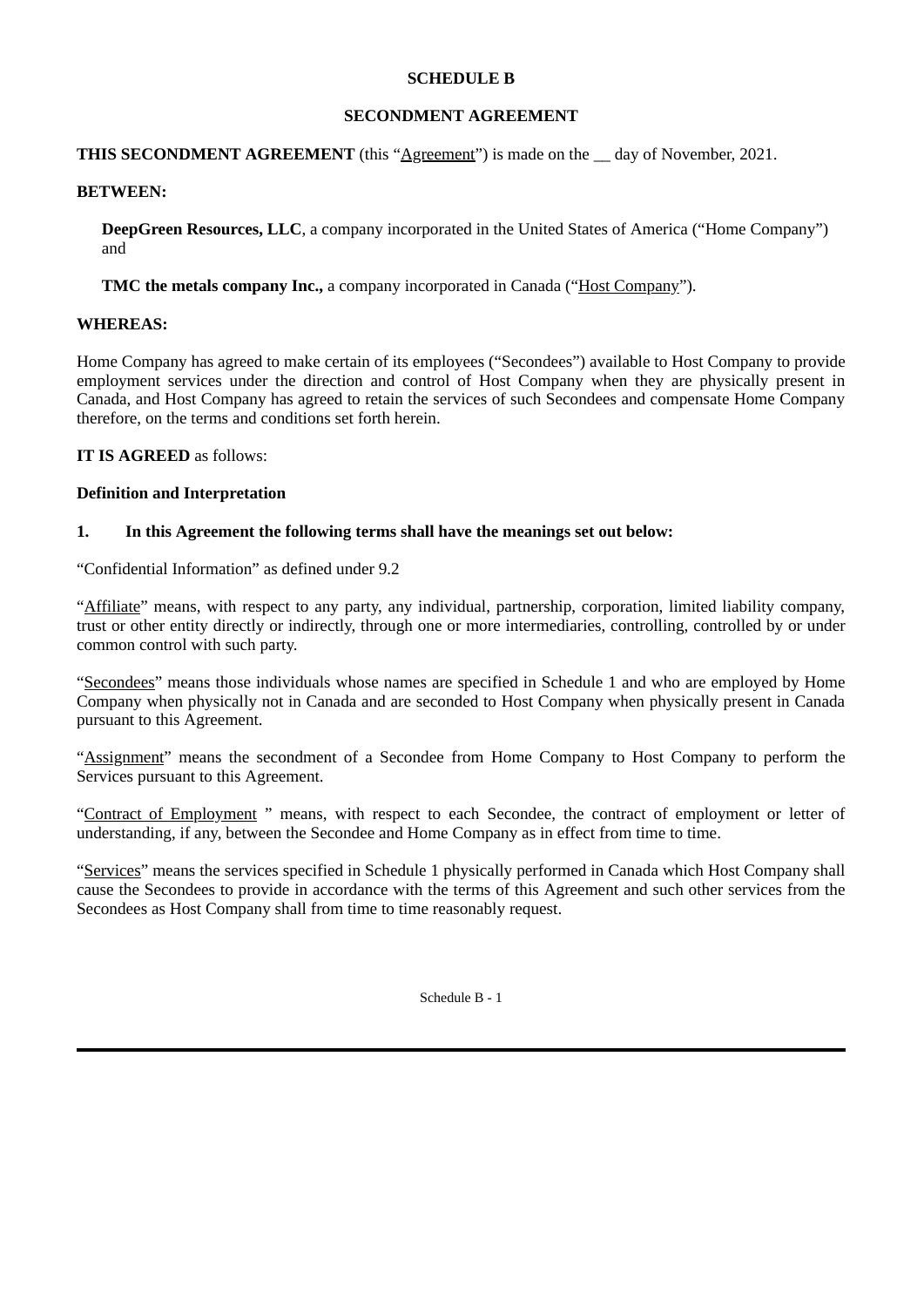"Term" as defined under 2.1

# **2. The Term and Services**

- 2.1. Subject to the receipt by each Secondee of a valid work permit or other appropriate entry clearance to enable such Secondee to provide Services to Host Company and subject to the continuation of an employment relationship between Home Company and Secondee, Home Company will second the Secondees identified on Schedule 1 to Host Company for the period(s) specified in Schedule 1 subject to earlier termination in accordance with Section 7 (the "Term"). Schedule 1 may be modified from time to time only by mutual written agreement between Home Company and Host Company.
- 2.2. During the Term, each Secondee will perform the Services as directed by Host Company when such Secondee is physically present in Canada.

## **3. Obligations of Host Company**

- 3.1. In consideration of Home Company making available the Secondees and the provision of the Services by the Secondees for Host Company, Host Company will reimburse the costs to Home Company of each Secondee's compensation, benefits and reimbursed business expenses as agreed to from time to time between Home Company and Host Company. It is intended that the reimbursed costs will only be those attributable to Services that are performed in Canada.
- 3.2. Without prejudice to Sections 3.1 above, Host Company shall be responsible for providing the local benefits and fulfilling such other obligations specified in each Secondee's Contract of Employment that, in each case, Host Company has specifically agreed to provide or assume. Home Company shall provide to Host Company a copy of each Secondee's Contract of Employment upon request.
- 3.3. Host Company shall be responsible for all out-of-pocket expenses reasonably incurred by the Secondees during the Term in connection with the Services; provided that such expenses incurred by the Secondees are approved and signed off by their supervisor or manager at Host Company and are consistent with Host Company's policy then in effect.
- 3.4. Host Company shall maintain all appropriate insurance coverage in respect of any liability to or on behalf of the Secondees including employer's public and third party liability insurance.
- 3.5. With respect to Host Company's jurisdiction, Host Company shall make all necessary withholdings and remittances and shall complete all appropriate tax returns or other filings required pursuant to the Assignment in respect of each Secondee in Host Company's jurisdiction, unless Home Company and Host Company agree that Home Company shall perform any such obligations.
- 3.6. Host Company shall use its reasonable endeavours to ensure that during the Term the Secondees shall be kept safe, and Host Company shall use its reasonable endeavours to assist the Secondees should any problems or local legal difficulties arise.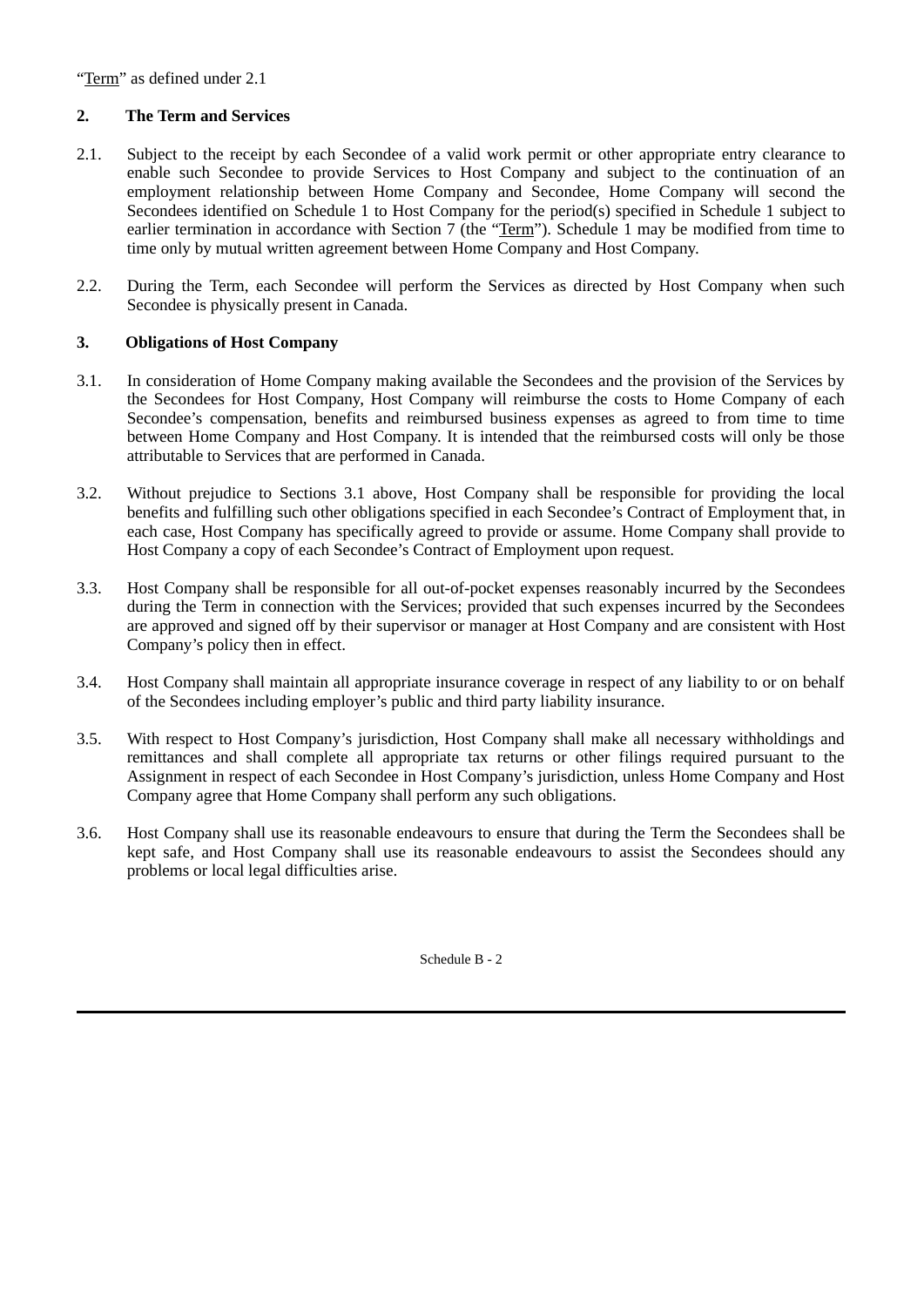## **4. Obligations of Home Company**

- 4.1. Home Company shall continue to perform all its obligations under the Contract of Employment except for any such obligation that Host Company has specifically agreed to assume in accordance with Section 3 above. Unless otherwise agreed between Home Company and Host Company, each Secondee shall remain on Home Company's payroll during the Term and shall continue to be eligible to participate in Home Company's employee benefit plans to the extent provided under the terms of such plans and such Secondee's Contract of Employment. During the Term, Home Company will, with respect to each Secondee, withhold and remit in a timely manner all payroll and employment taxes required by statute, law, rule or regulation to be so withheld and paid by an employer on behalf of such Secondee, unless Home Company and Host Company agree that Host Company shall perform any such obligations.
- 4.2. Home Company shall cooperate with Host Company and use its reasonable endeavours to assist with the procurement of valid work permits or the appropriate entry clearance for the Secondees to perform the Services.

# **5. Status of Secondees**

5.1 Home Company shall not provide any instructions to or exercise any control over any Secondee or otherwise supervise any Secondee and is not responsible for the actions of the Secondees during the Term while such Secondees are physically in Canada. During the Term, the Secondees are and shall remain employed by Home Company. Notwithstanding their status as employees of Home Company, the Secondees will be subject to the full direction, control and supervision of Host Company while providing Services in Canada to Host Company, and Home Company will not exercise any direction, control or supervision over the Secondees of any day-to-day duties for Host Company performed under this Agreement. Home Company agrees, and shall take any necessary steps to ensure, that, during the Term, the Secondees will not have any authority to negotiate on behalf of Home Company or to otherwise bind Home Company to any contract with any third party or to conduct any business in the name of or on behalf of Home Company.

## **6. Indemnity**

- 6.1. Host Company shall indemnify and keep Home Company indemnified against any and all claims, losses, damages, liabilities, costs and expenses of whatever nature incurred or suffered by Home Company arising out of or related to (i) breach of any agreement made by Host Company hereunder with respect to the Secondees, or (ii) employment claims of the Secondees or Host Company employees that arise during the Term based on conditions at Host Company over which Host Company has sole control or any actions of Host Company or Host Company employees acting under Host Company's authority, direction or control with respect to the Secondees.
- 6.2. Home Company shall indemnify and keep Host Company indemnified against any and all claims, losses, damages, liabilities, costs and expenses of whatever nature incurred or suffered by Host Company arising out of or related to (i) breach of any agreement made by

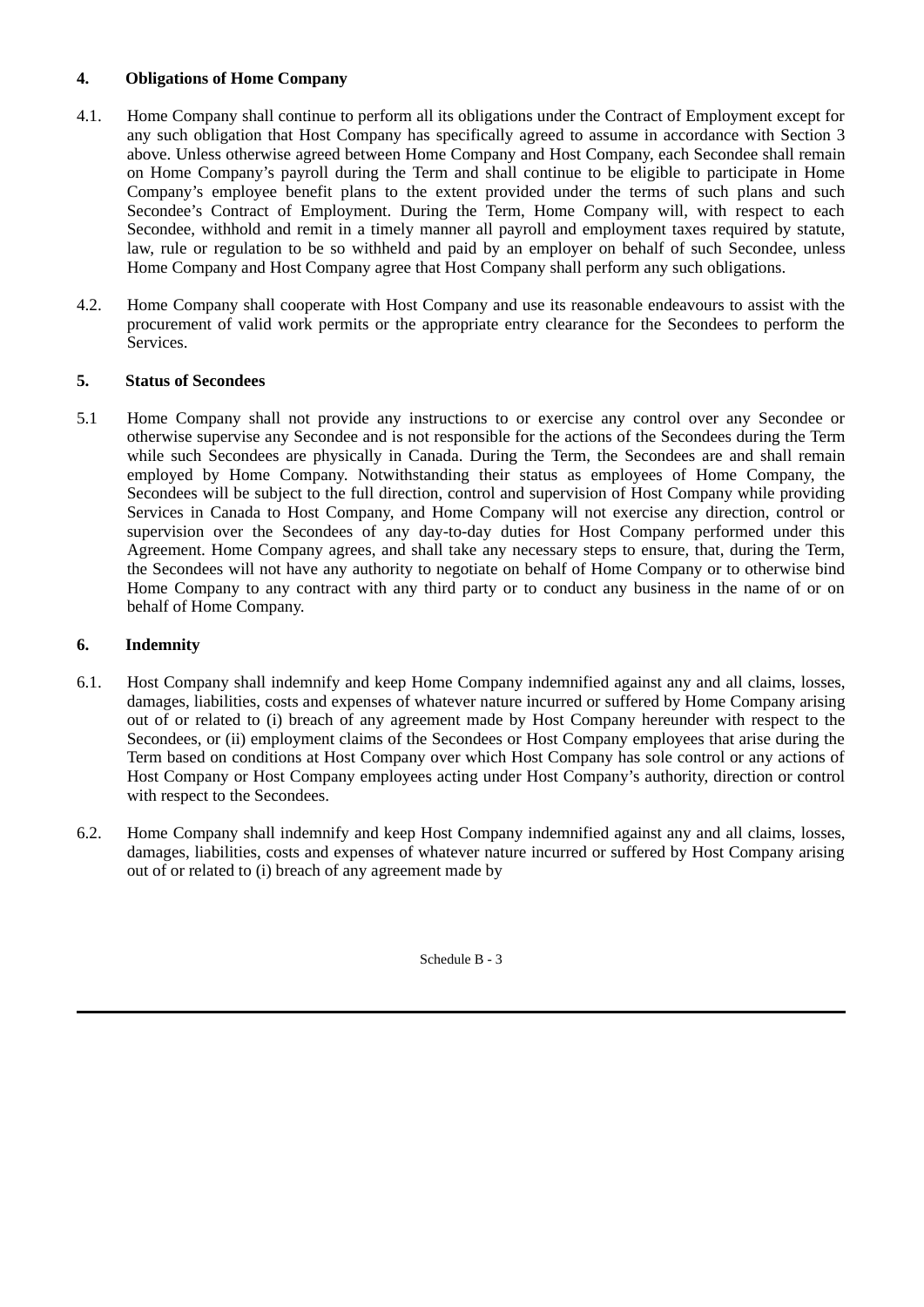Home Company hereunder with respect to the Secondees, or (ii) employment, payroll or other claims of Secondees based on any action or omission on the part of Home Company or any employee of Home Company including the Secondees, except where the Secondee was under Host Company's authority, direction or control.

6.3. Each party will give the other prompt written notice of all claims subject to any of the foregoing indemnities, and cooperate in the investigation and defense of the claim. If the indemnitor assumes defense of the claim, the indemnitor shall control the defense and settlement of the claim, but the indemnitee may participate and employ its own counsel at its own expense. An indemnitor (i) has no obligation to pay any settlement reached without its prior written consent and (ii) may not settle an indemnified claim without the indemnitee's prior written consent. Consents may not be unreasonably withheld or delayed, but consent to any settlement affecting a party's intellectual property may be given or withheld in the affected party's sole but reasonable discretion.

# **7. Termination**

- 7.1. The Term applicable to any Secondee may be terminated prior to the expiration of the Term specified on Schedule 1 by notice in writing given by either party to the other in accordance with the following:
	- (a) immediately on termination of the Secondee's employment with Home Company;
	- (b) upon sixty (60) days' prior written notice by Host Company that it no longer wishes to utilize the Services rendered by the Secondee for any reason;
	- (c) immediately by Host Company in the event the Secondee has continuously failed to substantially perform the duties outlined in Section 2.2 above or has engaged in willful misconduct that materially injures Host Company; provided that Host Company shall provide Secondee with written notice specifying the event or events providing the basis for such termination;
	- (d) immediately by Host Company in the event the Secondee ceases to work for Host Company for any reason other than for absence for annual leave or periods of sickness not exceeding 26 weeks:
	- (e) upon sixty (60) days' prior written notice by Home Company that it no longer wishes to second the Secondee to Host Company for any reason;
	- (f) upon thirty (30) days' prior written notice by either party in the event of a breach of this Agreement by the other party provided that the breaching party has failed to cure the breach to the reasonable satisfaction of the other party within the thirty (30) day notice period; or
	- (g) immediately upon mutual agreement between the parties.
- 7.2. If the Term applicable to any Secondee is terminated early pursuant to Section 7.1, Home Company shall use its reasonable efforts to find a mutually satisfactory replacement for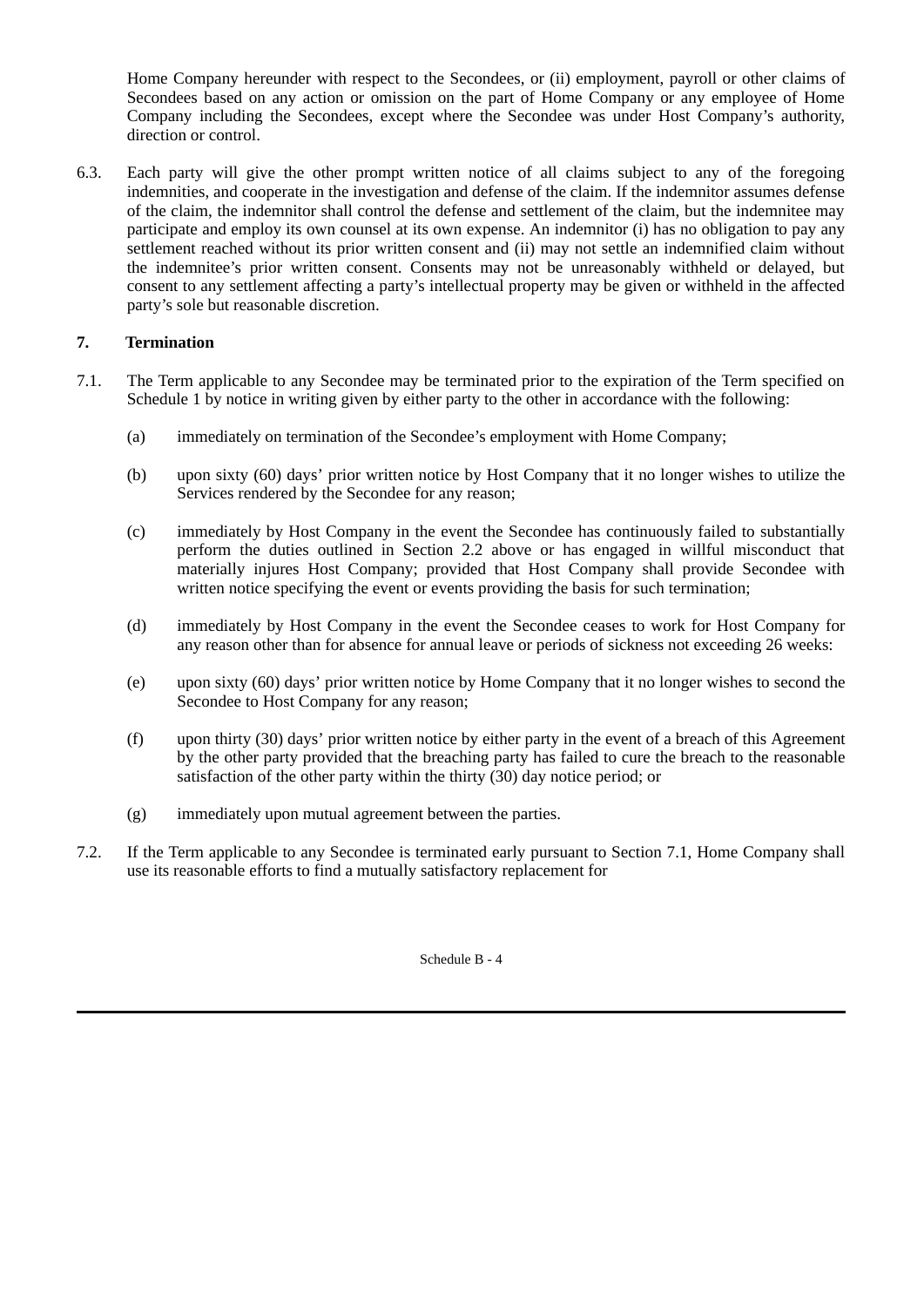such Secondee and, subject to the agreement of Host Company, shall second such replacement to complete the remainder of such Secondee's Term.

7.3. This Agreement may be terminated at any time upon mutual agreement between the parties provided that Term applicable to all Secondees has previously or concurrently expired or terminated in accordance with Section 7.1.

# **8. Entire Agreement; Amendment**

8.1 This Agreement (including the schedules attached hereto) contains the entire understanding of the parties in respect of its subject matter and supersedes all prior agreements and understandings (oral or written) between or among the parties with respect to such subject matter. The schedules constitute a part hereof as though set forth in full above. This Agreement (including the schedules) may not be modified, amended, supplemented, cancelled or discharged, and no waiver hereunder may be granted, except by written instrument executed by the parties hereto. No failure to exercise, and no delay in exercising, any right, power or privilege under this Agreement shall operate as a waiver, nor shall any single or partial exercise of any right, power or privilege hereunder preclude the exercise of any other right, power or privilege. No waiver of any breach of any provision shall be deemed to be a waiver of any preceding or succeeding breach of the same or any other provision, nor shall any waiver be implied from any course of dealing between the parties. No extension of time for performance of any obligations or other acts hereunder or under any other agreement shall be deemed to be an extension of the time for performance of any obligations or any other acts. The rights and remedies of the parties under this Agreement are in addition to all other rights and remedies, at law or in equity, that they may have against each other.

# **9. Confidential Information**

- 9.1. Without prejudice to any other rights or obligations of the parties, Home Company and Host Company agree that any Confidential Information belonging to one party hereto (which, for the avoidance of doubt, shall include any Affiliate of that party) which shall be imparted to the other or to the Secondees shall remain confidential and the acquiring party shall not use or disclose such Confidential Information without the other party's prior written consent.
- 9.2. For the purposes of this Section 9, "Confidential Information" shall mean trade secrets and confidential and proprietary information, which may include (but is not limited to) business methods, operating procedures and know-how, secret formulae and recipes, operational manuals, policy and procedural manuals, economic, advertising, marketing, technical and financial information, training programmes, films, methods and manuals, product specifications, employment and building specifications, site analyses and information concerning the suppliers of products and their terms of engagement.
- 9.3 Home Company undertakes that it has required or will require the Secondees to enter into a covenant requiring the Secondees to keep confidential all Confidential Information belonging to Host Company and to use such information only in the course of performing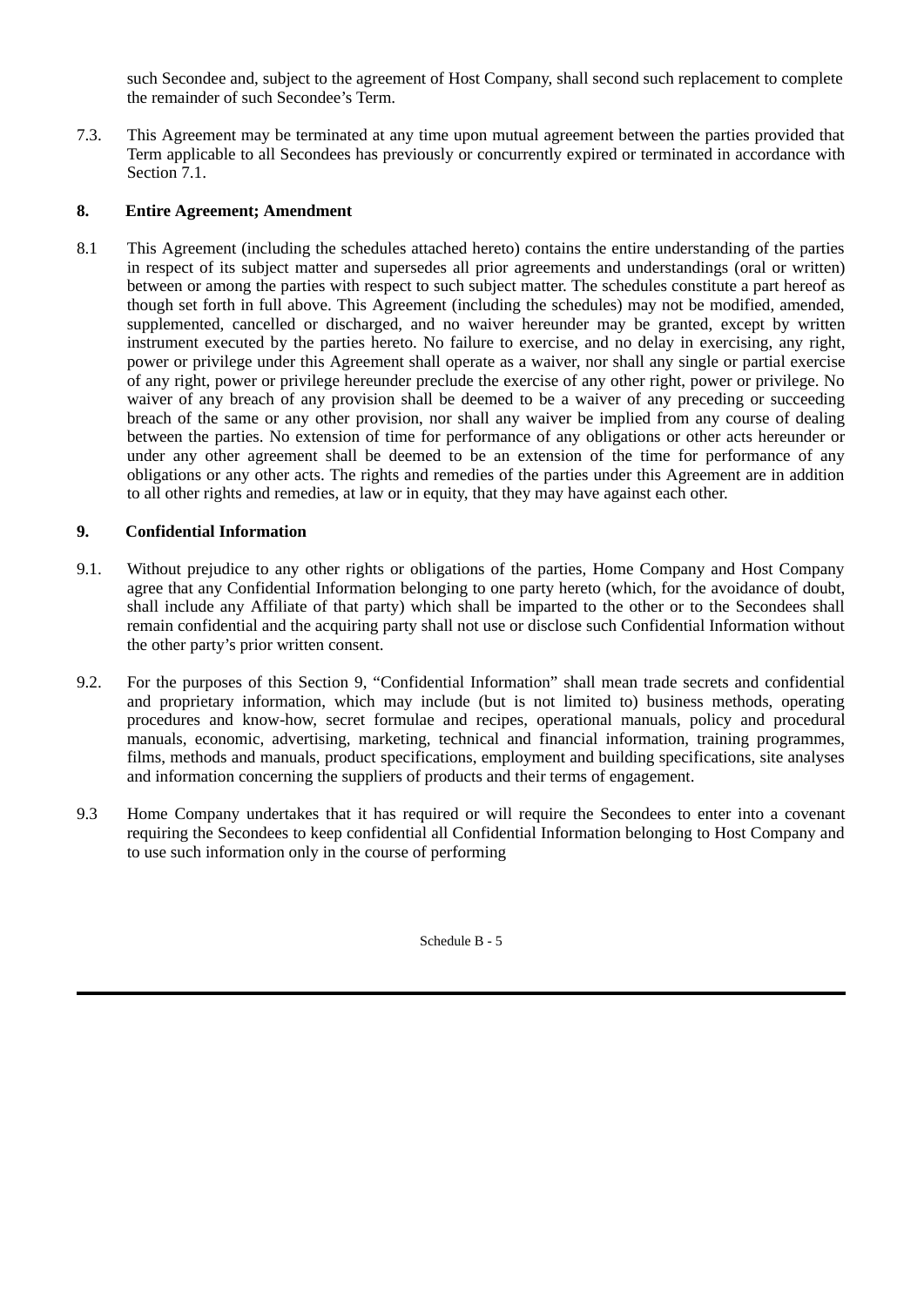the Assignment, provided, however, that nothing in such covenant shall prohibit the Secondee from, without notice to the Home Company or Host Company, communicating with government agencies, providing information to government agencies, participating in government agency investigations, filing a complaint with government agencies, or testifying in government agency proceedings concerning any possible legal violations or from receiving any monetary award for information provided to a government agency.

## **10. Return of Documents**

10.1 The parties agree that all documents, plans, records, computer programs, notes, drawings, models and other materials (whether or not secret or confidential) that it or any Secondee receives, prepares, or otherwise acquires during the term of this Agreement, and which pertain to the business or affairs of the other party, are the property of the other party. Each party will deliver to the other party all copies of such materials in its possession or under its control whenever the other party requests. In the event of the termination of this Agreement for whatever reason, each party shall produce to the other party for its inspection all such materials then in its possession or under its control.

# **11. Equitable Relief**

11.1 In the event of a breach by either party of any of the provisions of Sections 9 or 10, the other party may, in addition to any other rights and remedies existing in its favor, apply to any court of law or equity of competent jurisdiction in [HOME COUNTRY] for specific performance and injunctive or other relief in order to enforce or prevent any violations of the provisions hereof.

# **12. Relationship of Parties**

12.1 The relationship of Home Company and Host Company established by this Agreement is that of independent contractors, and nothing in this Agreement shall be construed: (1) to give either party the right or power to direct or control the daily activities of the other party; (2) to constitute the parties as principal and agent, employer and employee, partners, joint venturers, co-owners or otherwise as participants in a joint undertaking; or (3) to allow either party (a) to create or assume any obligation on behalf of the other party for any purpose whatsoever or (b) to represent to any person, firm or entity that such party has any right or power to enter into any binding obligation on the other party's behalf.

## **13. No Third-Party Beneficiaries**

13.1 This Agreement is not intended to confer upon any person other than the parties hereto any rights or remedies hereunder. Specifically, the parties hereto do not intend for any of the Secondees to be a thirdparty beneficiary of this Agreement and the Secondees shall not have any rights to enforce the terms of this Agreement against the parties hereto.

## **14. Binding Effect; Assignment**

14.1 The rights and obligations of this Agreement shall bind and inure to the benefit of the parties and their respective successors, assigns, heirs, devisees, legatees and beneficiaries,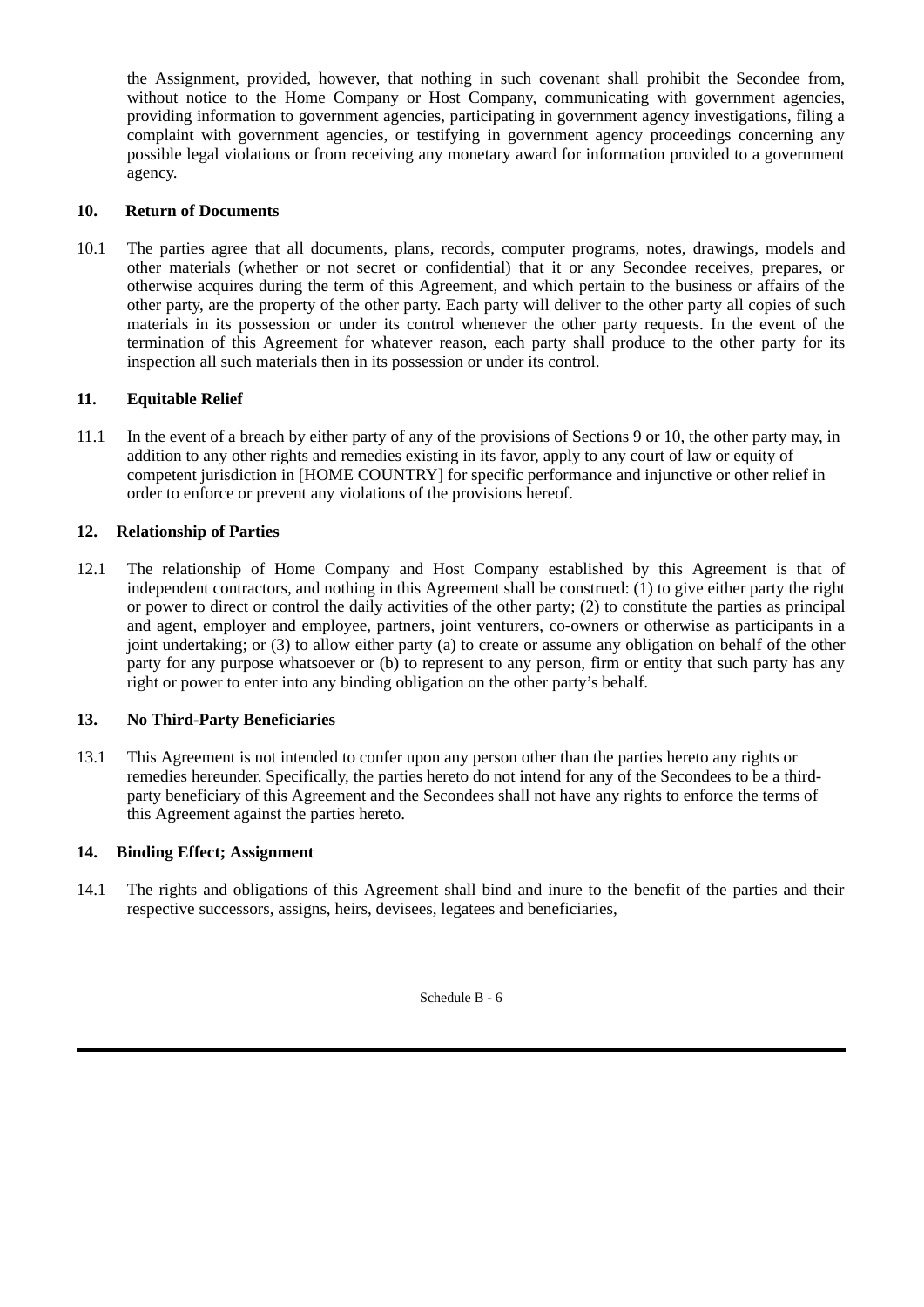as applicable. Nothing expressed or implied herein shall be construed to give any other person any legal or equitable rights hereunder. The rights and obligations of this Agreement may not be assigned by either party without prior written consent of the other party.

## **15. Notices**

15.1 Any notice, request, demand or other communication required or permitted to be given under this Agreement shall be sufficient if it is made in writing and sent by fax with a copy by air mail post, postage pre-paid to the other party at the address set forth below in this Section 15. The notice shall be deemed received in the ordinary course of transmission.

If to Home Company:

DeepGreen Resources LLC Email: Craig@metals.co

If to Host Company:

TMC the metals company Inc. 595 Howe Street Vancouver, BC Canada V6C 2T5 Attention: Gerard Barron

## **16. Counterparts**

16.1 This Agreement may be executed in any number of counterparts, each of which shall be an original but all of which together shall constitute one and the same instrument. A telecopy or facsimile signature of any party shall be considered to have the same binding legal effect as an original signature.

## **17. Interpretation**

17.1 When a reference is made in this Agreement to an article, section, paragraph, clause, schedule or exhibit, such reference shall be deemed to be to this Agreement unless otherwise indicated. The headings contained herein are for reference purposes only and shall not affect in any way the meaning or interpretation of this Agreement. Whenever the words "include," "includes," or "including" are used in this Agreement, they shall be deemed to be followed by the words "without limitation."

# **18. Survival of Rights**

18.1 Notwithstanding anything to the contrary herein, all claims, rights and causes of actions related to any transaction, status, event, condition, act or omission that occurs or arises prior to the termination of this Agreement shall survive the termination of this Agreement, and the termination of this Agreement shall not affect any subsequent enforcement of any such claim, right, or cause of action.

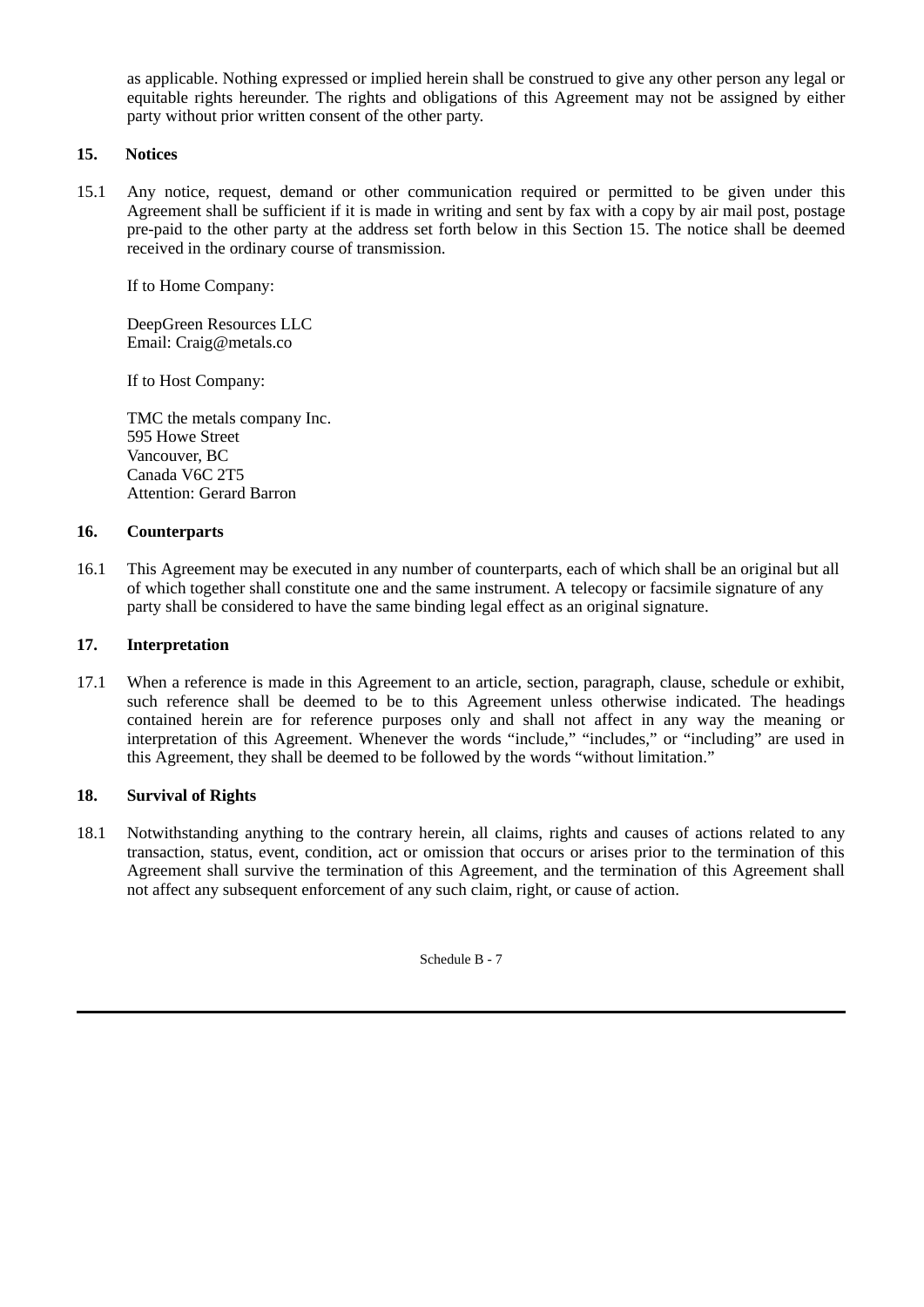## **19. No Waiver**

19.1 The failure of either party to insist in any one or more instances upon performance of any term, covenant or condition of this Agreement shall not be construed as a waiver of future performance of any such term, covenant or condition, but the obligations of either party with respect to such term, covenant or condition shall continue in full force and effect.

# **20. Applicable Law, Jurisdiction and Severability**

- 20.1. This Agreement shall be governed by and construed in accordance with the laws of North Carolina, USA without regard to any principles of conflicts of law that would result in the application of the laws of any other jurisdiction. Each of the parties hereby irrevocably (i) submits to the exclusive jurisdiction of the courts of North Carolina, USA regarding any claim or matter arising under this Agreement and (ii) waives the right and hereby agrees not to assert by way of motion, as a defense or otherwise, in any action, suit or other legal proceeding brought in any such court, any claim that any such party is not subject to the jurisdiction of such court, that such action, suit or proceeding is brought in an inconvenient forum, or that the venue of such action, suit or proceeding is improper.
- 20.2. Each party shall at all times and at its own expense (i) strictly comply with all applicable laws, rules, regulations and governmental orders, now or hereafter in effect, relating to its performance of this Agreement, (ii) pay all fees and other charges required by such laws, rules, regulations and orders, and (iii) maintain in full force and effect all licenses, permits, authorizations, registrations and qualifications from all applicable governmental departments and agencies to the extent necessary to perform its obligations hereunder.
- 20.3. In the event that any provision of this Agreement conflicts with the law under which this Agreement is to be construed or if any such provision is held to be invalid by an arbitrator or court with jurisdiction over the parties hereto, such provision shall be deemed to be restated to reflect as nearly as possible the original intention of the parties in accordance with applicable law. The remainder of this Agreement shall remain in full force and effect.

## **21. Force Majeure**

21.1 Neither party shall be deemed to be in default of or to have breached any provision of this Agreement as a result of any delay, failure in performance or interruption of service, resulting directly or indirectly from acts of God, acts of civil or military authorities, civil disturbances, wars, strikes or other labor disputes, fires, transportation contingencies, laws, regulations, acts or orders of any government agency or official thereof, other catastrophes or any other similar circumstances beyond such party's reasonable control.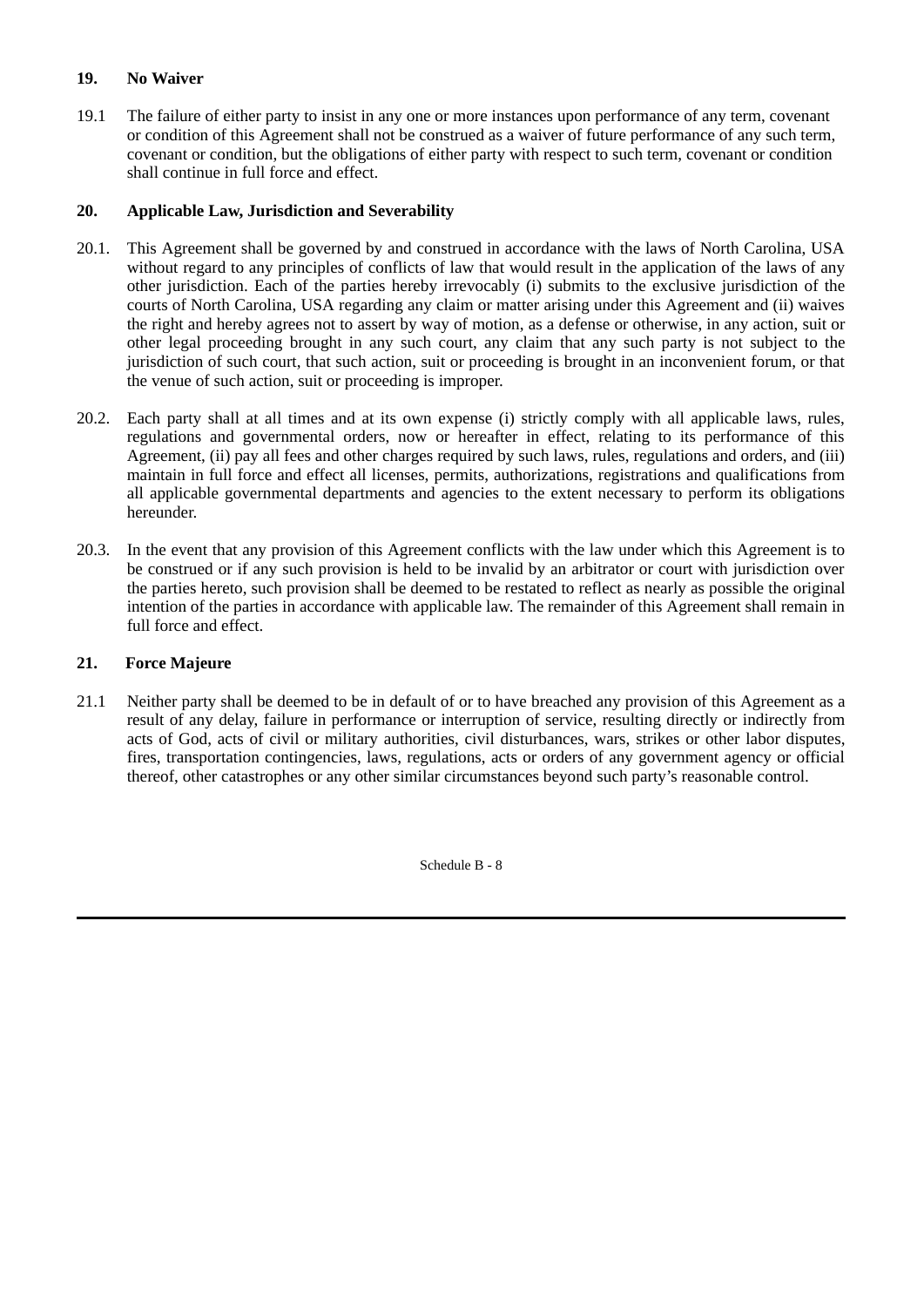**IN WITNESS WHEREOF,** the parties have caused this Agreement to be executed by a duly authorised representative on the day and year first above written.

**TMC The Metals Company Inc.**

By: Gerard Barron

Name: Gerard Barron

Title: Chief Executive Officer

**DeepGreen Resources LLC**

Craig Shesky

Name: Craig Shesky

Title: Director

Schedule B - 9

By: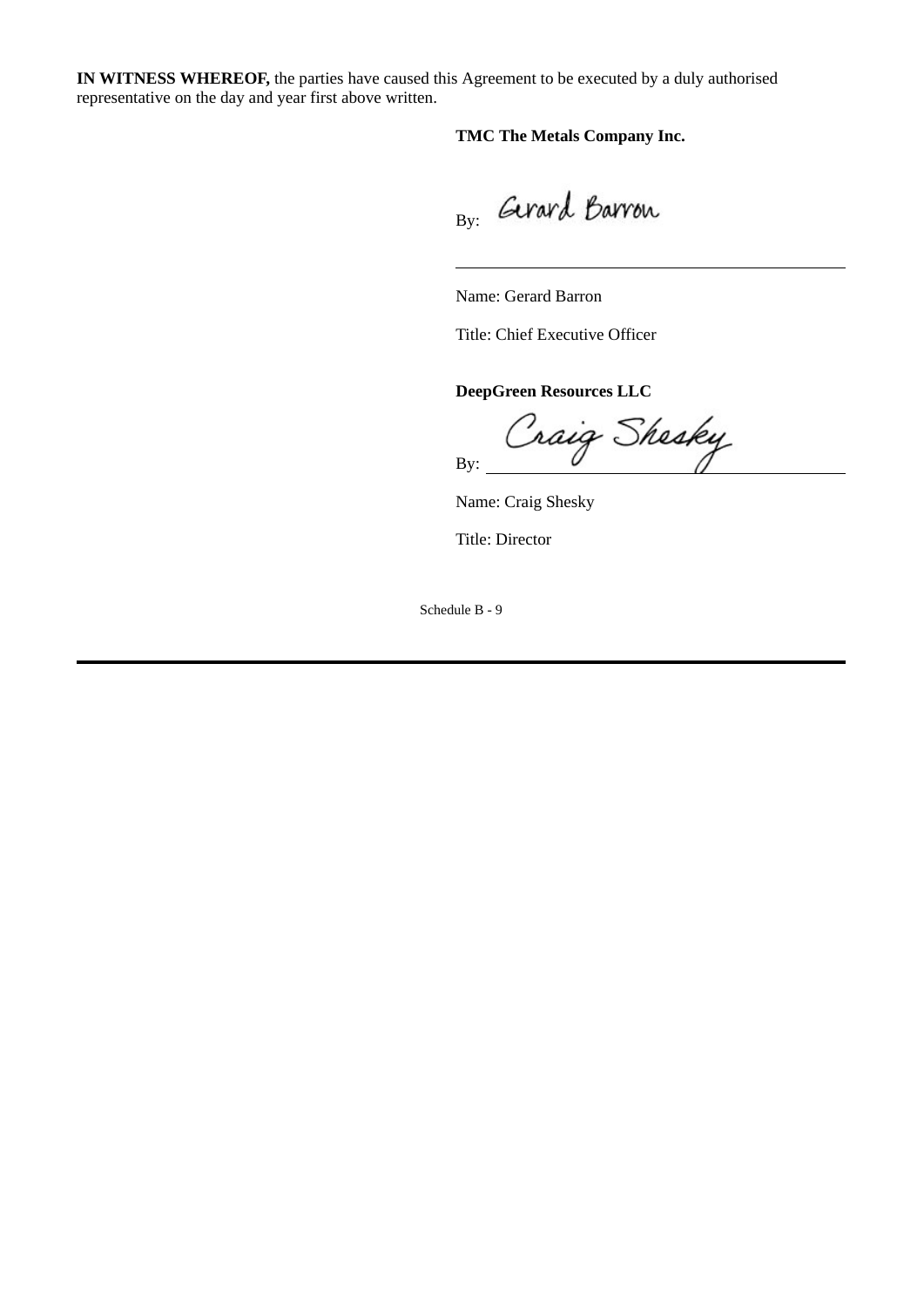# **SCHEDULE 1**

# **(updated day/month/year)**

|                         | <b>NAME OF</b><br><b>SECONDEE</b> | <b>DESCRIPTION OF SERVICES</b><br>TO BE PROVIDED | <b>TERM OF</b><br><b>SECONDMENT</b><br>(day/month/year to<br>day/month/year) |
|-------------------------|-----------------------------------|--------------------------------------------------|------------------------------------------------------------------------------|
| $\mathbf{1}$            | Craig Shesky                      |                                                  |                                                                              |
| $\overline{2}$          |                                   |                                                  |                                                                              |
| 3                       |                                   |                                                  |                                                                              |
| $\overline{\mathbf{4}}$ |                                   |                                                  |                                                                              |
| 5                       |                                   |                                                  |                                                                              |
| $6\phantom{1}$          |                                   |                                                  |                                                                              |
| $\overline{7}$          |                                   |                                                  |                                                                              |
| $\bf{8}$                |                                   |                                                  |                                                                              |
| $\boldsymbol{9}$        |                                   |                                                  |                                                                              |
| ${\bf 10}$              |                                   |                                                  |                                                                              |
| 11                      |                                   |                                                  |                                                                              |
| 12                      |                                   |                                                  |                                                                              |

Schedule 1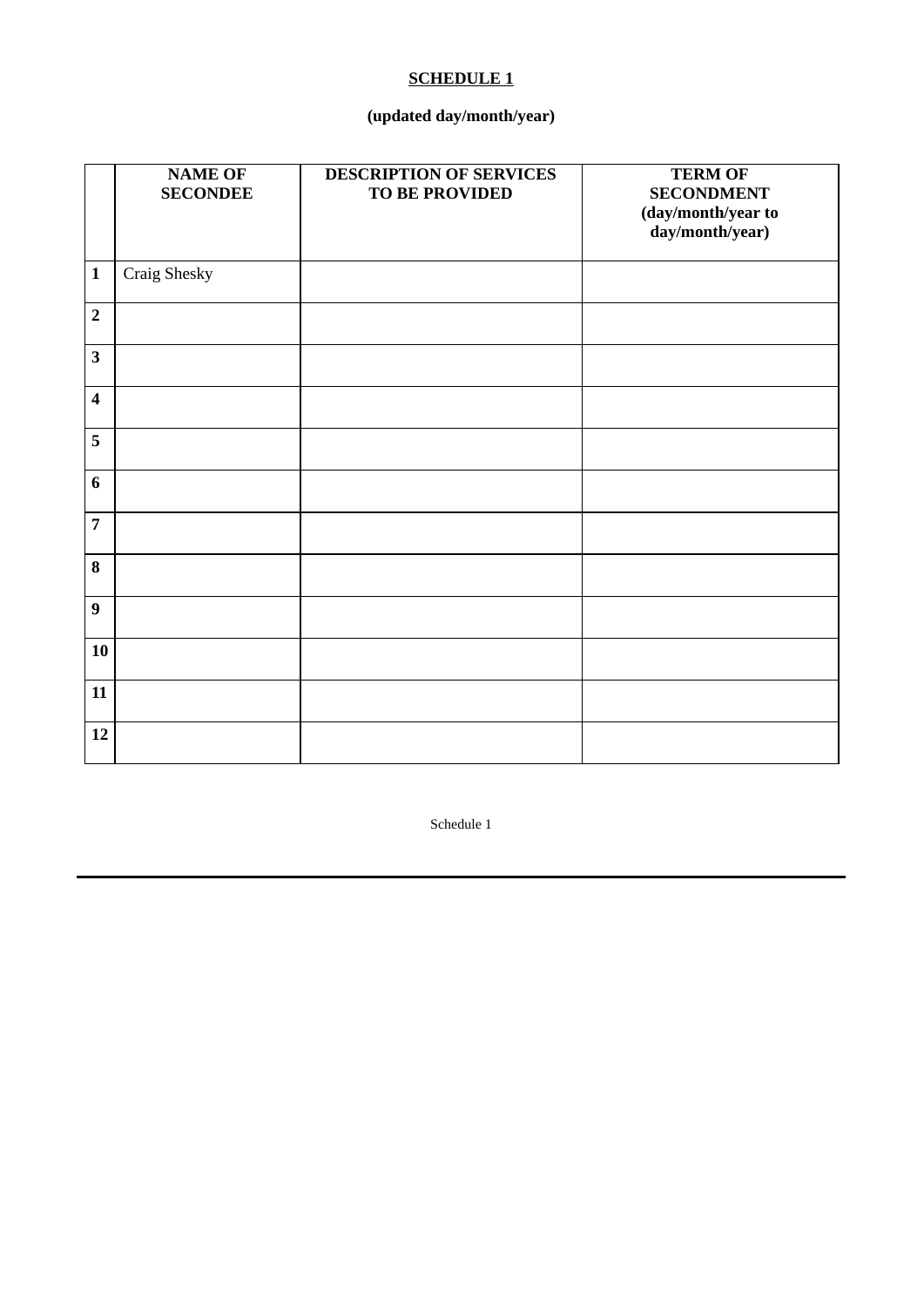| TMC The Metals Company, Inc. | DeepGreen Resources LLC                                                    |  |
|------------------------------|----------------------------------------------------------------------------|--|
| By:                          | By:<br><u> 1989 - Johann Stein, mars an deus Amerikaansk kommunister (</u> |  |
| Name:                        | Name:                                                                      |  |
| Title:                       | Title:                                                                     |  |
| Date:                        | Date:                                                                      |  |
|                              |                                                                            |  |
|                              | Schedule 1                                                                 |  |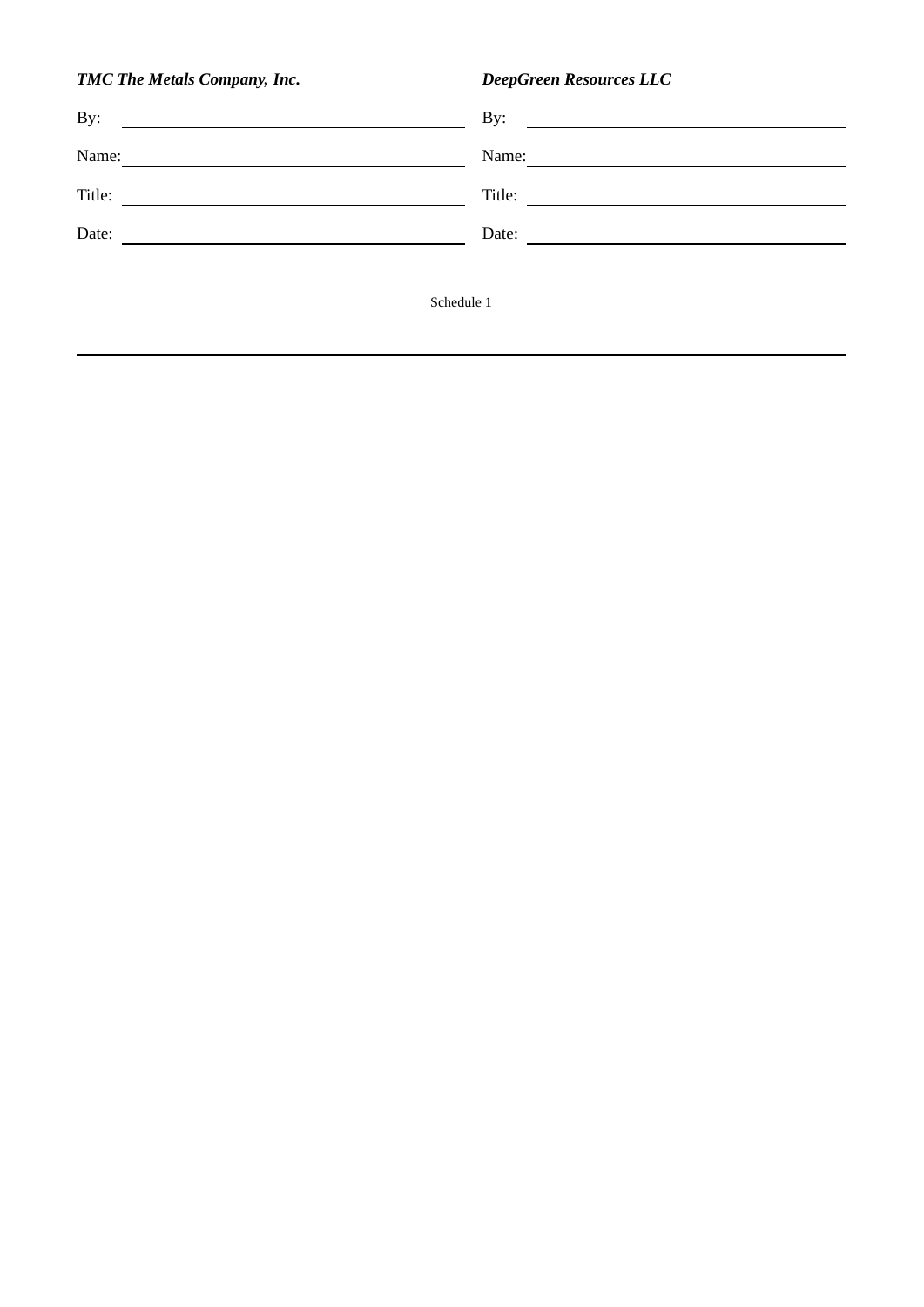#### **AMENDED AND RESTATED EXECUTIVE EMPLOYMENT AGREEMENT**

BETWEEN:

#### **THE METALS COMPANY AUSTRALIA PTY. LTD.**

(the "Company")

#### - and -

#### **ANTHONY O'SULLIVAN**

(the "Executive")

#### **WHEREAS:**

- 1. The Company is a subsidiary of the TMC The Metals Company (its parent entity) is engaged in the business of the exploration and commercialization of polymetallic nodules across the Pacific Ocean's Clarion Clipperton Zone;
- 2. The Company wishes to continue to engage the Executive in the position of Chief Development Officer, and the Executive wishes to be employed by the Company in that capacity;
- 3. The Executive and the Company (individually, a "Party" and together, the "Parties") wish to enter into this Employment Agreement (the "Agreement") for the purposes of setting forth the terms and conditions of the Executive's employment with the Company, which Agreement shall supersede any and all prior agreements between the Company and the Executive setting forth the terms and conditions of employment; and
- 4. While the Executive's direct employment is with the Company, the Executive's obligations, position and duties shall be provided to various members of the Company and its affiliated entities (the "Group"). Any reference to the Company shall be deemed to include all members of the Group.

**NOW, THEREFORE**, in consideration of the promises and mutual agreements contained herein, and other good and valuable consideration, the receipt and sufficiency of which are hereby acknowledged by each of the Parties, the Parties covenant and agree as follows:

#### **1. POSITION, TERM AND SCOPE OF EMPLOYMENT**

**1.1** Position: The Company shall employ the Executive, and the Executive shall serve the Company (subject to the terms of the Secondment, as defined below), in the position of Chief Development Officer of the Company. The Executive acknowledges that such hours of work are reasonable, given the Executive's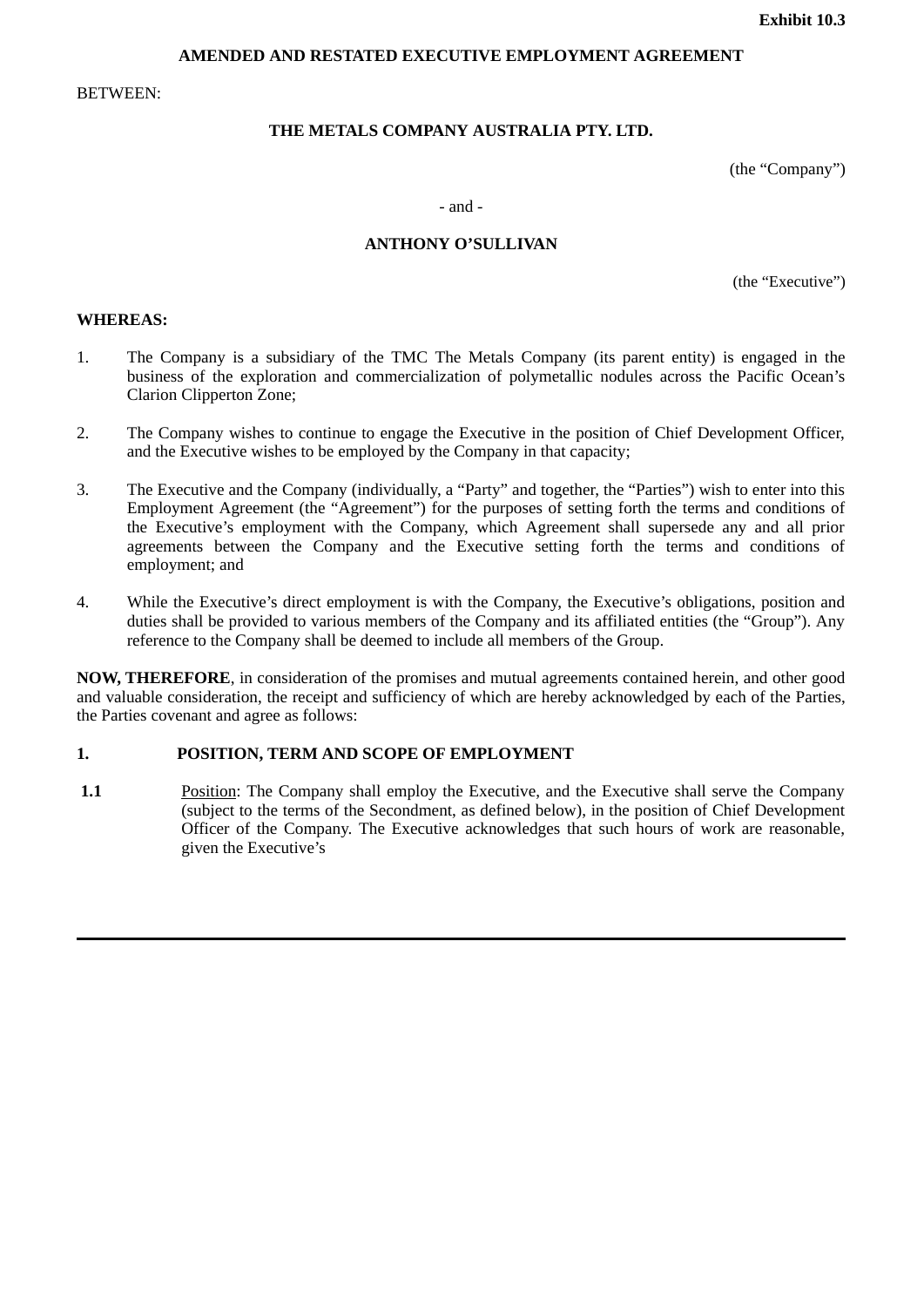position, duties and remuneration. The Executive's remuneration will be made in accordance with the Company's then current policies, including for offshore workhours which includes a component to recognize all such hours.

- **1.2** Reporting and Duties: The Executive shall report to and act in accordance with the directions of the Chief Executive Officer. Executive will perform those services customary to these offices and such other lawful duties that may be reasonably assigned to Executive from time to time by the Company, provided those duties are consistent with Executive's position and authority. Executive will devote Executive's best efforts and substantially all of his business time to the performance of Executive's duties under this Agreement and the advancement of the business and affairs of the Company and will be subject to, and will comply in all material respects with, the policies of the Company applicable to Executive. Notwithstanding the foregoing, Executive will be entitled to**:**
	- a) serve as a member of the board of directors of up to two other public companies, subject to the advance approval of the Board, which approval will not be unreasonably withheld;
	- b) serve on professional, civic, charitable, educational, religious, public interest, public service or medical advisory boards; and
	- c) manage Executive's personal and family investments, in each case, to the extent such activities do not materially interfere, as determined by the Board in good faith, with the performance of Executive's duties and responsibilities hereunder.
- **1.3** Secondment: The Company has agreed to make the Executive available to the Group to provide the Services to the Group when the Executive is physically present in Canada, but at all times, under the direction and control of the Company. The Executive acknowledges that the Base Salary (defined below) is sufficient and fair compensation for the Services provided by the Executive during the secondment and that the secondment will occur on terms and conditions set forth in **Schedule B**.
- **1.4** Term: The term of this Agreement shall commence on May 9, 2022 ("Effective Date") and will continue for an indefinite term, subject to Termination of Employment as provided below. All service-based entitlements provided for in this Agreement will be determined based on the Executive' starting date of employment with the Group (the "Start Date").
- **1.5** Standard of Performance: In carrying out Executive's duties and responsibilities under this Agreement, the Executive will at all times act faithfully, honestly, competently, and in a manner consistent with the best interests of the Company.
- **1.6** Changing Needs: As the business needs of the Company may evolve and change over time, the Company may, from time to time, amend the Executive's duties, responsibilities, title, reporting arrangements without causing termination or a

2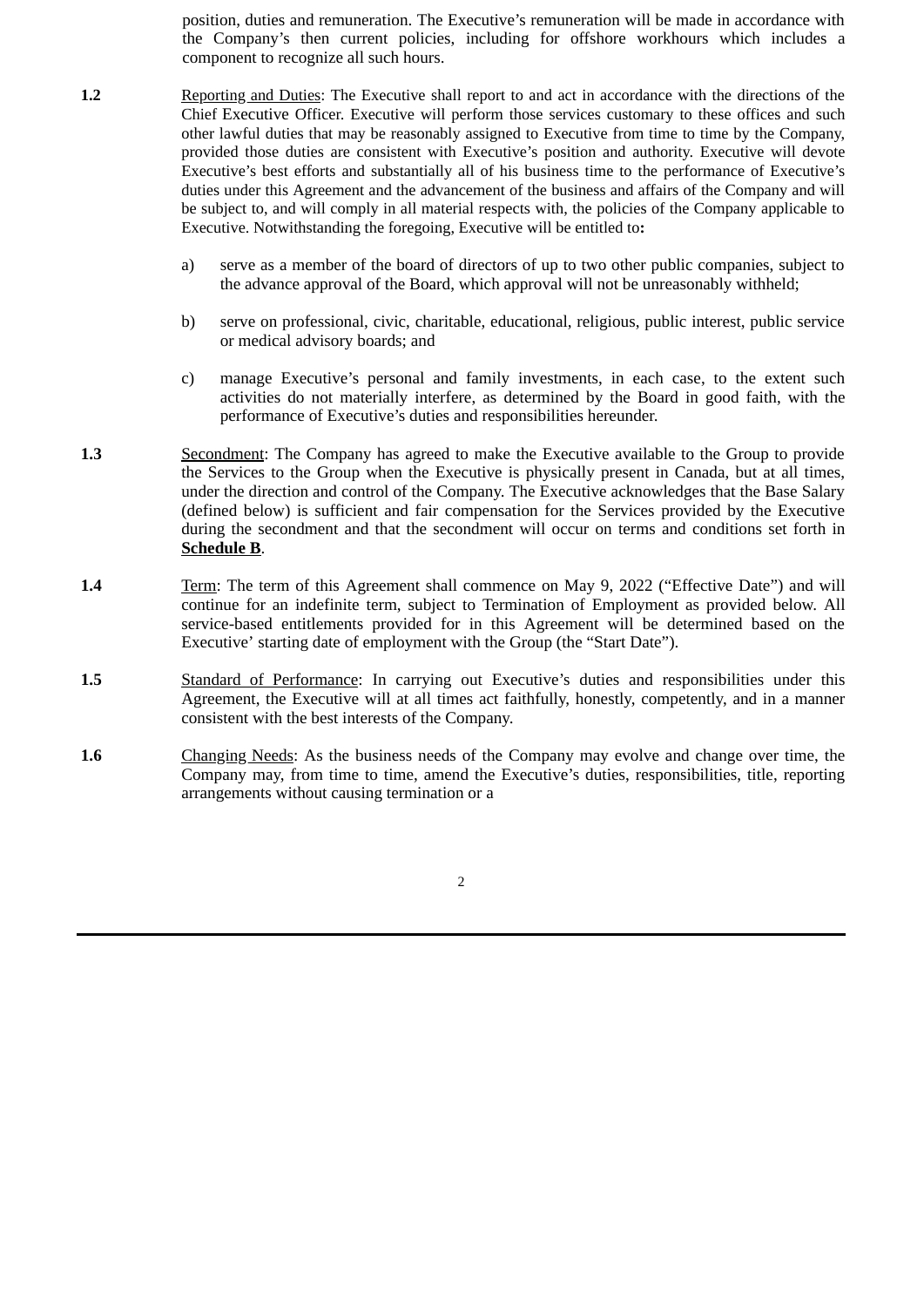breach of this Agreement provided those duties responsibilities, title, reporting arrangements are consistent with Executive's position and authority.

- **1.7** Conflict of Interest: The Executive shall disclose actual or potential business conflicts of interest to the Company. Any uncertainty as to whether such a conflict exists will be raised by the Executive for determination by the Company, acting reasonably and in accordance with its policies. The Executive will act so as to avoid any actual or potential conflict of interest.
- **1.8** Acknowledgment of Fiduciary Obligations: The Executive acknowledges that Executive is a fiduciary of the Company and agrees to be bound by Executive's common law fiduciary obligations during Executive's employment and following the termination of Executive's employment for any reason. The Executive's fiduciary duties shall be supplemental to any other obligations Executive has under this Agreement.
- **1.9** Travel: Provided there are no COVID-19 national travel restrictions or stay at home orders in place in Australia, the Executive shall be available for such business related travel as may be reasonably required for the purposes of carrying out Executive's duties and responsibilities under this Agreement.

## **2. COMPENSATION**

- **2.1** Salary: The Company shall pay to the Executive a gross annual salary of \$670,985 AUD (\$475,000 U.S. Dollars) (the "Base Salary") which shall be paid on a monthly basis less applicable statutory withholdings. Superannuation will be paid as set out in Section 2.8 in addition to the Executive's Base Salary. The Executive's Base Salary will be reviewed annually by the Chief Executive Officer. The Company is under no obligation to increase the Executive's Base Salary at the time of any salary review. Any increase to the Executive's Base Salary is at the recommendation of the Chief Executive Officer and oversight by the Board of Directors.
- **2.2** Full satisfaction: The Executive acknowledges and agrees that his Base Salary:
	- a) is in full satisfaction of all entitlements with respect to overtime, penalty rates, allowances and loadings that he may have under any applicable award (if any); and
	- b) takes into account the hours that he may be required to work to perform his duties.
- **2.3** Annual Cash Bonus: For the period of time the Executive is actively working (not including any required notice period prior to the termination of employment) (hereafter, the "Active Work Time"), Executive will be eligible to participate in the Company's annual cash-based incentive program, and the target amount of the Executive's annual bonus (the "Annual Cash Bonus") shall be 50% of the Base Salary. The actual amount of the Annual Bonus, if any, will be subject to the
	- 3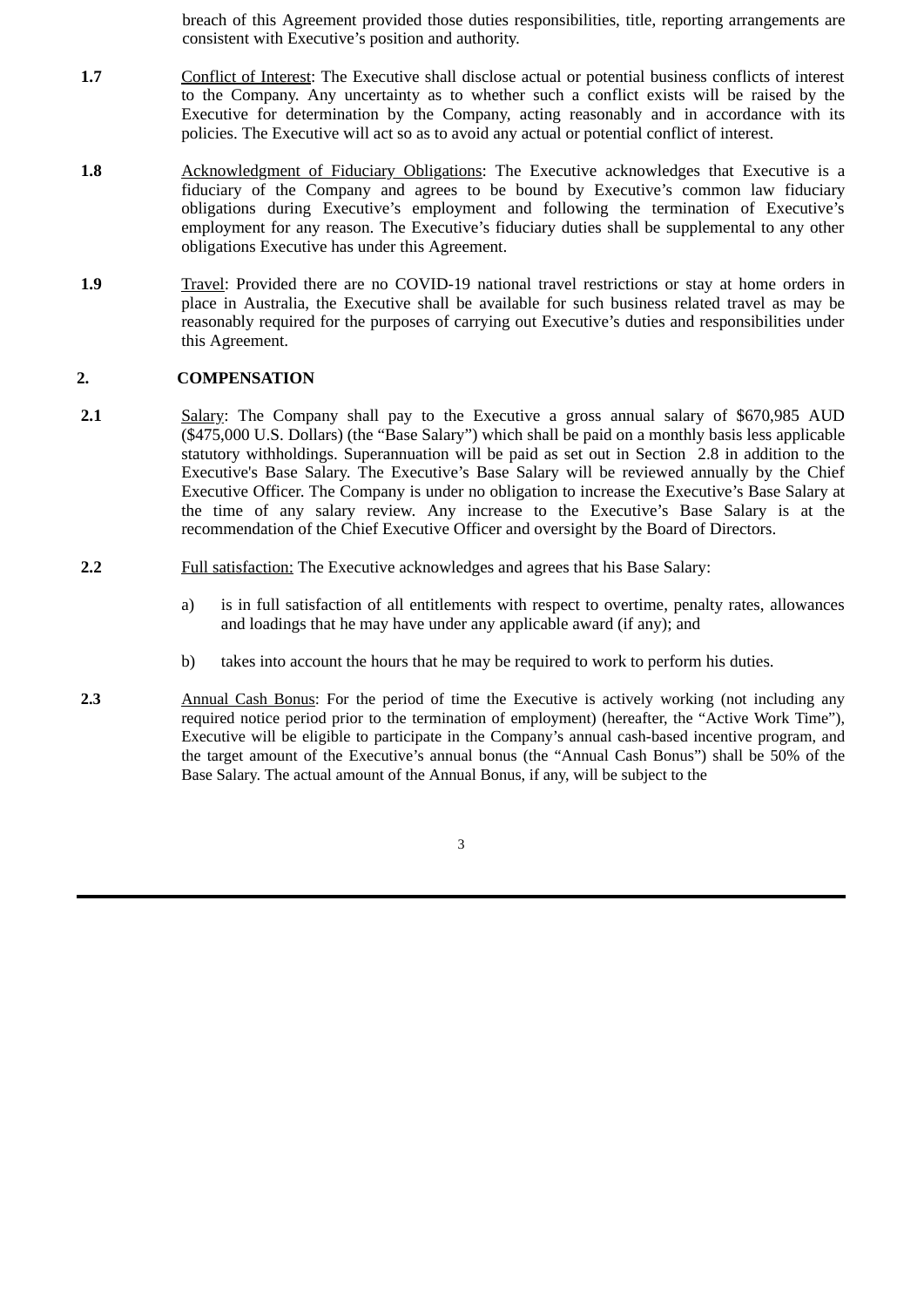combination of the Executive achieving certain individual performance objectives, and achievement of certain financial results by the Company. All bonus entitlements for the current fiscal year will be pro-rated, based on the Start Date. The decision to pay the Annual Cash Bonus is within the sole and absolute discretion of the Board of Directors of the Company. The Company has the unfettered right to amend or discontinue the bonus plan at any time, and the Executive acknowledges that any changes to the bonus plan will not constitute constructive dismissal. In order to be eligible for any bonus, Executive must be employed with the Company on the date the bonus is paid. Except as expressly set forth in this Agreement, the Executive acknowledges and agrees that Executive has no right to any bonus payments in respect of any period after Executive receives notice of termination or is entitled to receive pay in lieu of such notice, other than as may be required by applicable legislation. For absolute clarity, the Executive shall not be entitled to any bonus payments beyond the effective date of termination or during any period of contractual or reasonable notice that does not constitute Active Work Time. The Executive further acknowledges and agrees that Executive will have no common law right to damages for compensation in lieu of any bonus Executive would have earned during the contractual or reasonable notice period, and the Executive hereby agrees not to pursue any claim for any such damages.

**2.4** Incentive Equity. For the period of time you are actively working (not including any required notice period prior to the termination of employment) (hereafter, the "Active Work Time"), you will be eligible to participate in the Company's Long Term Incentive Plan ("LTIP), subject to the combination of you achieving certain individual performance objectives, and achievement of certain financial results by the Company. In addition, the Company expects to adopt an Employee Stock Purchase Plan ("ESPP"), and if the eligibility criteria are met, you would be eligible to participate in the ESPP.

> All unvested awards under the Equity Plan shall cease to vest and shall automatically be forfeited after the date that notice of termination or resignation is given by either party to the other. For clarity, except as required by applicable law, any period of reasonable notice of termination for cause or resignation of the Executive's employment, be it pursuant to statute, under contract or at common law, irrespective of the reason for termination will not be considered as extending the period of employment for the purposes of the vesting of awards under the Equity Plan.

> The Executive shall be eligible to be awarded annual grants pursuant to the TMC the metals company Inc. 2021 Incentive Equity Plan and form of award agreement thereunder (together, the "Equity Plan") for each year the Executive provides continued service under this Agreement. All unvested awards under the Equity Plan shall cease to vest and shall automatically be forfeited after the date that notice of termination or resignation is given by either party to the other. For clarity, except as required by applicable legislation, any period of reasonable notice of

> > 4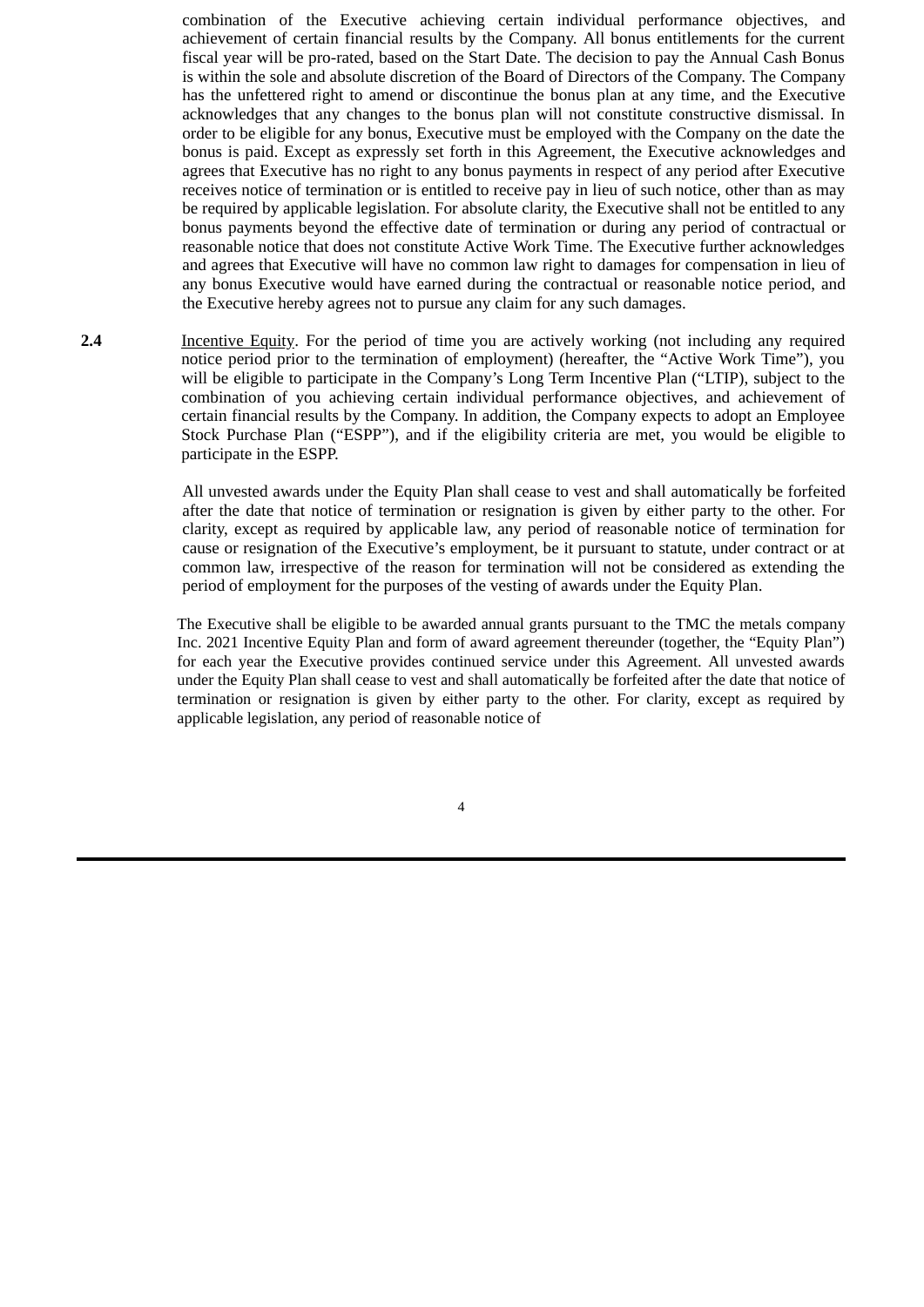termination for Cause or resignation of the Executive's employment, be it pursuant to statute, under contract or at common law, irrespective of the reason for termination will not be considered as extending the period of employment for the purposes of the vesting of awards under the Equity Plan.

- **2.5** Benefits: Subject to the terms and conditions of the Company's benefit plans, the Executive will be entitled to participate in the benefit plans generally available to the Company's employees in Australia, as amended from time to time. The Company reserves the right to alter, amend, replace or discontinue the group benefit plans it may make available to its employees at any time, with or without notice. The benefit plans to be provided to the Company's employees are currently being developed. Until the benefit plans have been established, the Executive shall be eligible for reimbursement of health (including vision) and dental related claims up to AUD \$10,500.00 following the submission to the Company of invoices or receipts evidencing such claimed health and dental expenses.
- **2.6** Leave entitlements: The Executive is entitled to leave including but not limited to personal/carers leave, parental leave, compassionate leave, family and domestic violence leave, long service leave, jury leave, community service as regulated by the *Fair Work Act 2009* (Cth), any other relevant Australian legislation or as detailed in the Company's policies.
- **2.7** Vacation; Holidays: The Executive will be entitled to annual leave in accordance with legislation, currently, in Australia, annual leave is four weeks per year of service which accrues progressively during a year of service. The Company maintains a flexible vacation policy. Executive will manage Executive's vacation time in accordance with the Company's policies. Executive will also, usually, be entitled to a day off without loss of pay on public holidays. Relevant public holidays for the purposes of the Executive's employment will be those public holidays gazetted in the state of Queensland.
- **2.8** Superannuation: Superannuation contributions will be made by the Company on behalf of the Executive at 10% of the Base Salary (or greater if required by legislation). Where contributions are required, they will be paid by the Company into an eligible fund nominated by the Executive.

#### **3. BUSINESS EXPENSES; EQUIPMENT**

**3.1** The Executive shall be reimbursed for all reasonable business expenses actually and properly incurred by the Executive in connection with the proper discharge of Executive's duties under this Agreement, and in accordance with the rules and policies made and revised by the Company from time to time in its sole discretion. In order to claim reimbursement from the Company for any business expense incurred in connection with the proper discharge of Executive's duties under this Agreement, the Executive will be required to follow the process and provide such documentation as the Company may require in the expense policy. The Company will provide Executive with a laptop and will reimburse the Executive for the costs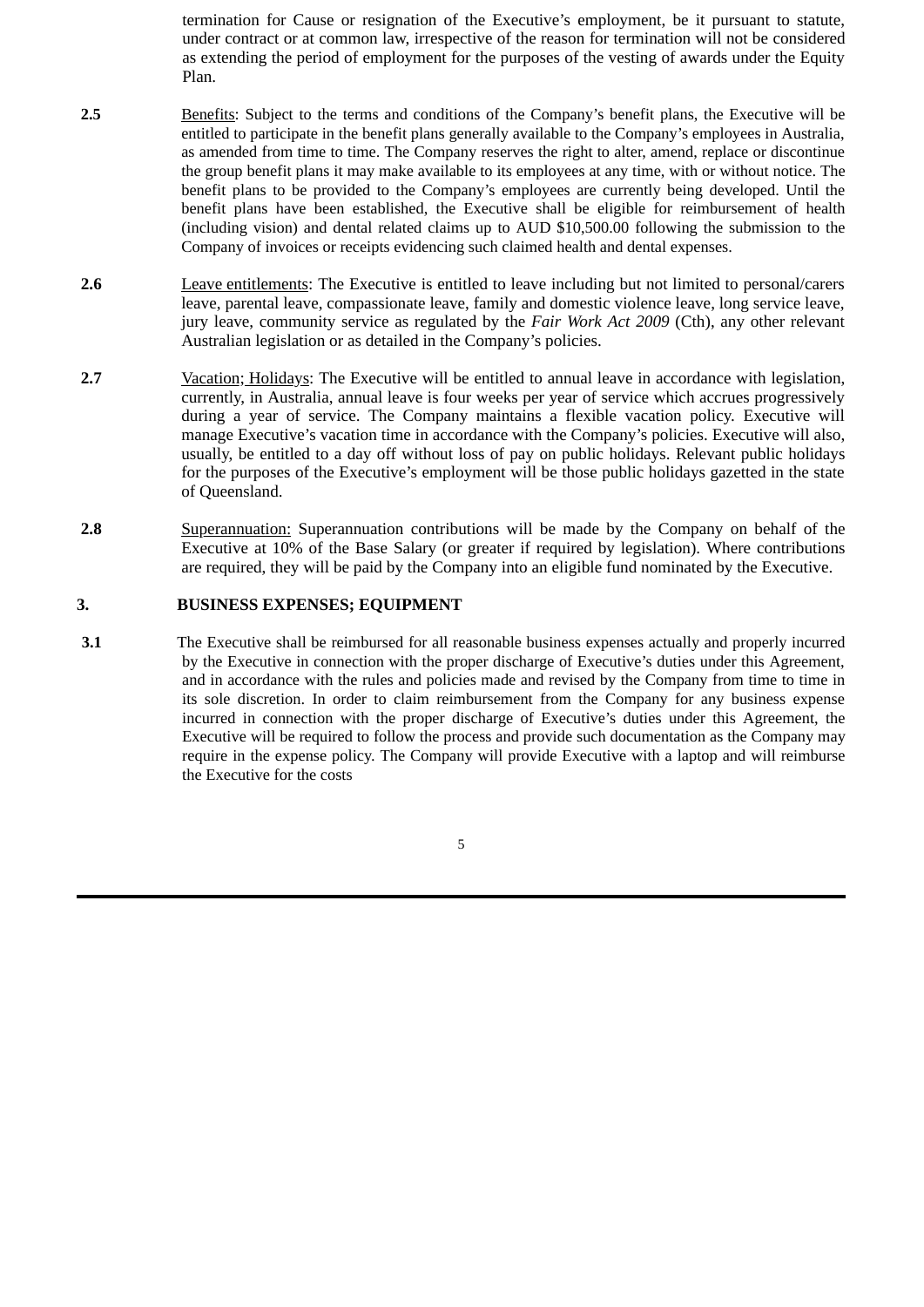incurred in connection with any national or international phone calls made on behalf of the Company.

### **4. DIRECTORS AND OFFICERS INSURANCE**

- **4.1** If the Executive is named an officer and/or director of the Company or any of its subsidiaries or affiliates, the Company will procure and maintain a directors and officers ("D&O") liability insurance policy. The material terms of the claims-made policy are expected to include an insurance program with AUD \$30 million total limits of liability, which is comprised of AUD \$20 million in Side ABC coverage and AUD \$10 million in Side A Difference In Conditions coverage. The Company expects that the applicable retention for Side B and Side C claims will be in the range of AUD \$10 million.
- **4.2** Executive will be entitled to indemnification with respect to Executive's services provided hereunder pursuant to the terms and conditions of the Company's certificate of incorporation and/or by-laws, and the Company's standard indemnification agreement for directors and officers as executed by the Company and Executive, which rights will be commensurate with the indemnification provided to the Company's other directors and executive officers. Executive will be entitled to coverage under the Company's D&O insurance policies that it may hold now or in the future to the same extent and in the same manner (i.e., subject to the same terms and conditions) to which the Company's other directors and executive officers are entitled to coverage under any of the Company's D&O insurance policies.

### **5. COMPANY POLICIES AND PROCEDURES**

As a condition of employment and continued employment by the Company, the Executive is required to remain familiar with and comply with all of the Company's and Company's policies and procedures in force from time to time.

- **5.1** The Executive agrees to comply with all lawful reasonable instructions and direction that he may receive from the Company during the course of Executive's employment with the Company.
- **5.2** The Company reserves the right to vary, replace or discontinue policies and procedures at its absolute discretion. The Executive acknowledges that such policies and procedures are not incorporated as terms of this Agreement.

#### **6. NO FIXED LOCATION**

The Executive shall not be required to perform any of the duties set out herein from any specific location or premises.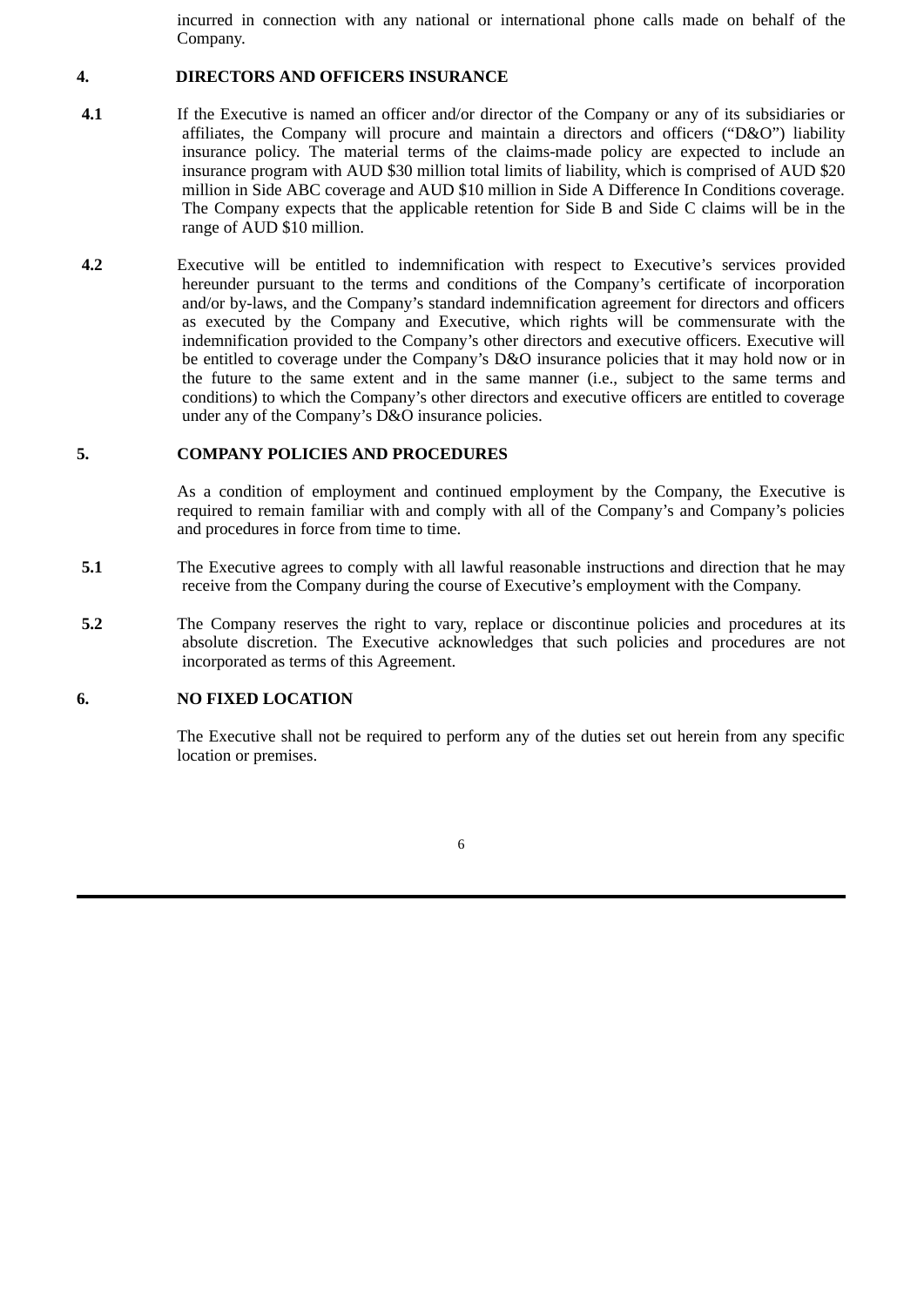### **7. SUSPENSION**

The Company may suspend the Executive on full pay for any period and for any reason.

### **8. SURVEILLANCE**

The Executive's use of the Company's computer networks and technology, including use of its email system and access to the internet (Systems), may be monitored and reviewed on an ongoing and continuous basis. Details of this surveillance and the appropriate use of the Systems are contained in the Company's policy.

#### **9. TRANSFER OF PERSONAL DATA**

The Executive consents to the Company:

- a) collecting and using personal information (including health-related information) about the Executive during his employment with the Company for the purposes of the administration of the employment; and
- b) transferring from time to time his personal information (including health-related information) to third parties whether in Australia or overseas (including but not limited to external service providers, the Group and government authorities) for purposes related to the Executive's employment with the Company and the administration of the employment.

# **10. TERMINATION OF EMPLOYMENT**

The Executive's employment by the Company may be terminated as follows:

- **10.1** Resignation without Good Reason: The Executive may terminate this Agreement and the Executive's employment with the Company at any time without Good Reason by providing the Company with forty-five (45) days' prior written notice. The Company may provide payment in lieu of all or part of this notice period. In addition, the Executive would be paid all outstanding wages (including accrued but untaken annual leave required by legislation) owing up to and including to the last day of employment (the "Accrued Obligations"). In no event will the Company be required to pay the Executive more than forty-five (45) days' pay (plus Accrued Obligations) based on the Executive's Base Salary at the time of resignation and a pro-rata Annual Cash Bonus based on the Executive's Active Work Time up to the effective date of the resignation in accordance with Section 2.3. In the event of Executive's resignation pursuant to this Section 10.1, all unvested outstanding equity awards shall be forfeited and shall not be eligible for any further vesting.
- **10.2** Termination by the Company Without Cause: Other than in the event of a Change of Control, the Company may terminate this Agreement and the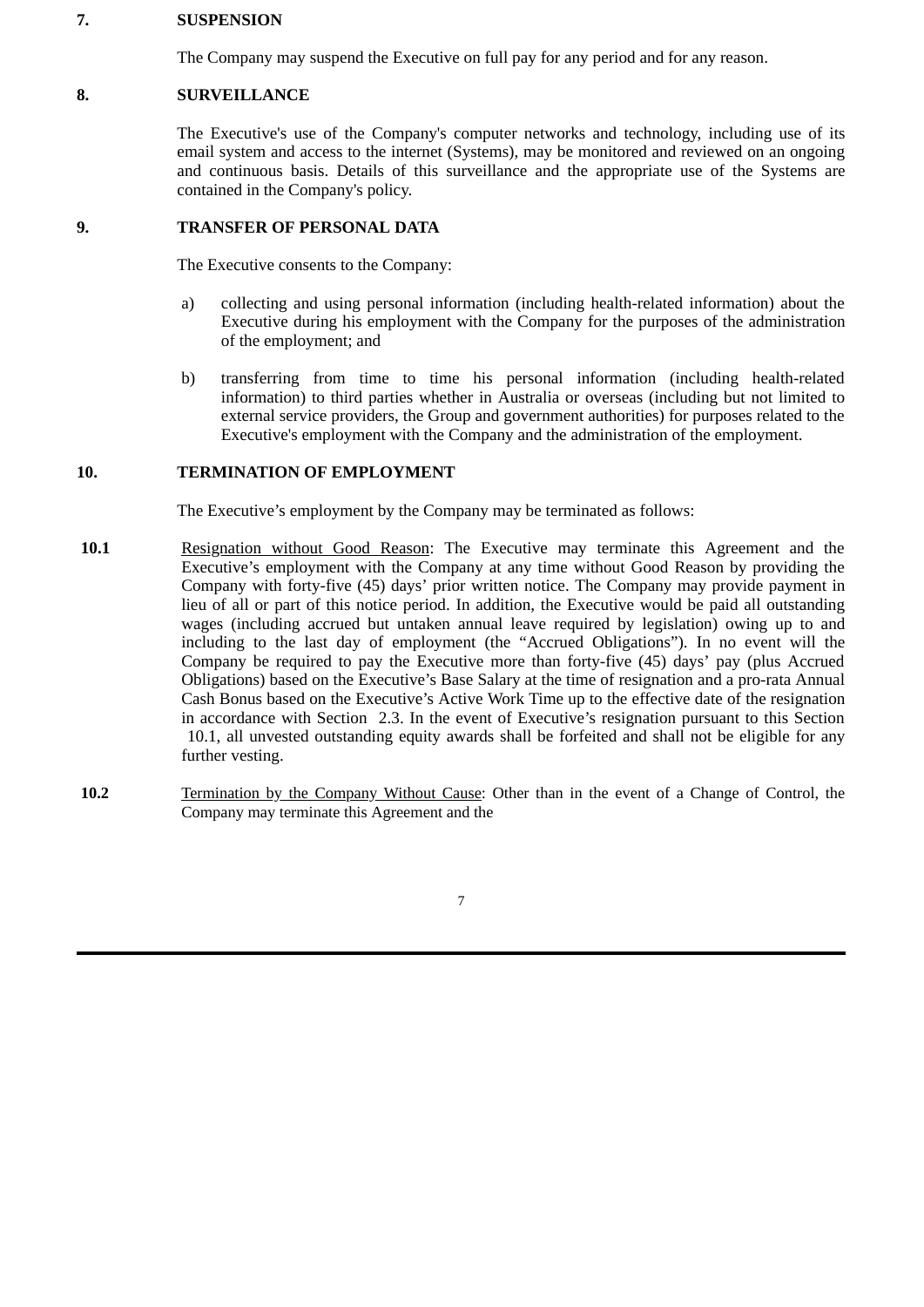Executive's employment at any time, without Cause, upon the Company (a) providing the Executive with six (6) months' written notice (the " Termination Date"); (b) a pro- rata portion of the Annual Cash Bonus based on the Active Work Time up to the Termination Date and (c) continuing to pay the premiums required to maintain the Executive's participation in the benefits plans in which Executive then participates for the minimum period required by applicable legislation providing any other minimum amounts, if any, to which the Executive may be entitled pursuant to applicable legislation.

Notwithstanding the foregoing, in the event the Executive is terminated by the Company, without cause, following the resignation, termination or replacement of the Chief Executive Officer of the Company, the Company shall provide the Executive with: (a) nine (9) months' Base Salary in lieu of notice plus one (1) month's pay in lieu of notice for each completed year of service following the Start Date to a total maximum of eighteen (18) months (such actual period the "CEO Change Severance Period"), (b) allowing for the immediate vesting of all unvested RSUs that would have vested during the twelve (12) month period following the Termination Date, (c) pro-rata payment of the Annual Cash Bonus based on the Active Work Time up to the Termination Date and (d) continuing to pay the premiums required to maintain the Executive's participation in the benefits plans in which he then participates for the minimum period required by law.

The Executive acknowledges that the foregoing amounts are fair and reasonable and are intended to satisfy the Executive's entire entitlement to notice of termination or pay in lieu of notice and redundancy pay (if applicable) under any applicable statute, the common law and/or contract. No further notice or payment of any kind whatsoever will be required with the exception of any Accrued Obligations or any other minimum amounts, if any, to which the Executive may be entitled pursuant to applicable legislation.

For absolute clarity, in no event will the Executive receive less notice of termination, pay in lieu of notice or a combination of notice and pay in lieu of notice, severance pay, benefit coverage, or leave than Executive's entitlements under applicable legislation.

The payments and benefits provided for in Sections 10.1 or 10.2, other than the entitlement to the statutory period of notice, statutory redundancy pay (if any) and payment of any accrued but unused entitlements as applicable under legislation, are conditional on Executive executing and delivering to the Company a separation agreement that, to the Company's satisfaction, includes a full release of all claims that Executive has against the Company, its affiliates and subsidiaries and each of their respective directors, officers, employees and agents (the "Release"). The Release must become enforceable and irrevocable on or before ninetieth (90th) day following the Termination Date. If the 90-day period spans two tax years, payments under this Section 9 will be made in the second tax year. If Executive fails to execute without revocation the Release (through no fault of the Company),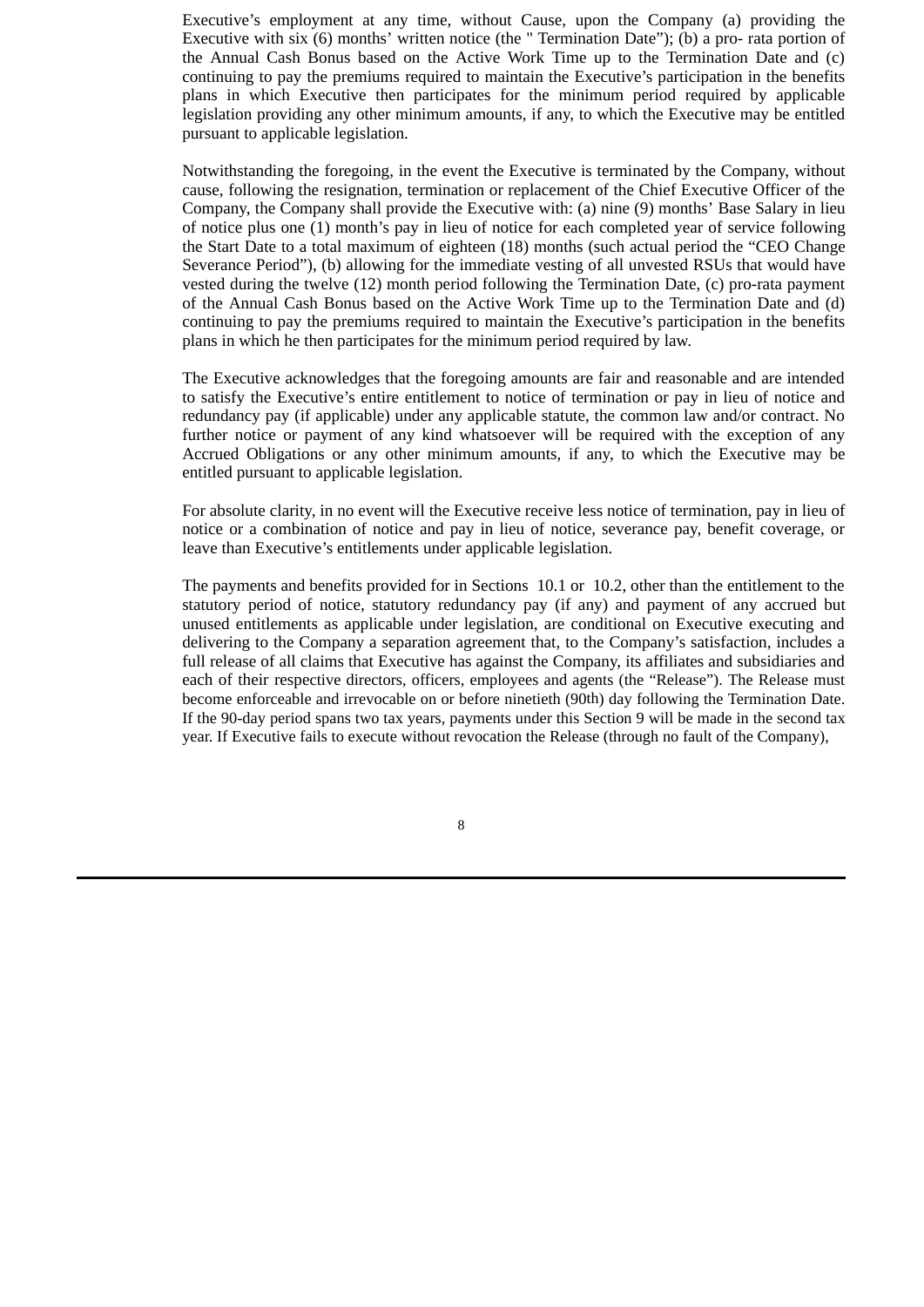Executive will be entitled to the Accrued Obligations and statutory notice and redundancy pay (if any) only and no other benefits under Sections 10.1 or 10.2.

Executive's compensation in connection with a termination without Cause or resignation for Good Reason will be subject to review including with respect to severance protection following a Fundamental Change that is in line with those of other similarly situated executives of the Company.

- **10.3** Termination for Cause: Subject to any amounts that would be owing by virtue of applicable legislation, the Company may terminate this Agreement and the Executive's employment without notice of termination, pay in lieu of notice or severance pay at any time for Cause. For the purposes of this Agreement, the term "Cause" includes:
	- a) the existence of cause of termination of employment without notice at common law (or statute), including but not limited to theft, fraud, assault, sexual harassment, the Executive being intoxicated at work, the Executive refusing to carry out a lawful and reasonable instruction that is consistent with this Agreement, dishonesty, illegality, breach of statute or regulation, conflict of interest, gross negligence in the performance of the Executive's duties, or gross incompetence; and
	- b) any material breach of the provisions of this Agreement.

In the event of a termination for Cause, the Executive will only be eligible to receive payment of any Accrued Obligations up to and including the date of termination. All other entitlements that the Executive may have as of the date of termination will be automatically extinguished, except for such minimum mandated entitlements, if any, as may be required by applicable legislation.

- **10.4** Resignation for Good Reason: The Executive may terminate this Agreement and the Executive's employment at any time, for Good Reason, in which case the Executive will be entitled to the same amounts as set out in Section 10.2 above, so long as the Executive executes the Release and delivers it to the Company. For the purposes of this Agreement, "Good Reason" shall mean the Executive's resignation from employment due to the occurrence of any of the following conditions (each a "Fundamental Change") which occurs without the Executive's written consent (excluding any changes implemented during a notice period):
	- a) a material adverse change to the Executive's authority, duties or responsibilities that, taken as a whole, results in a diminution in the Executive's authority, duties or responsibilities in effect prior to such change;
	- b) any reduction in the Executive's then-current Base Salary;
	- c) the Company conditions Executive's continued service with the Company on the Executive moving Executive's residence;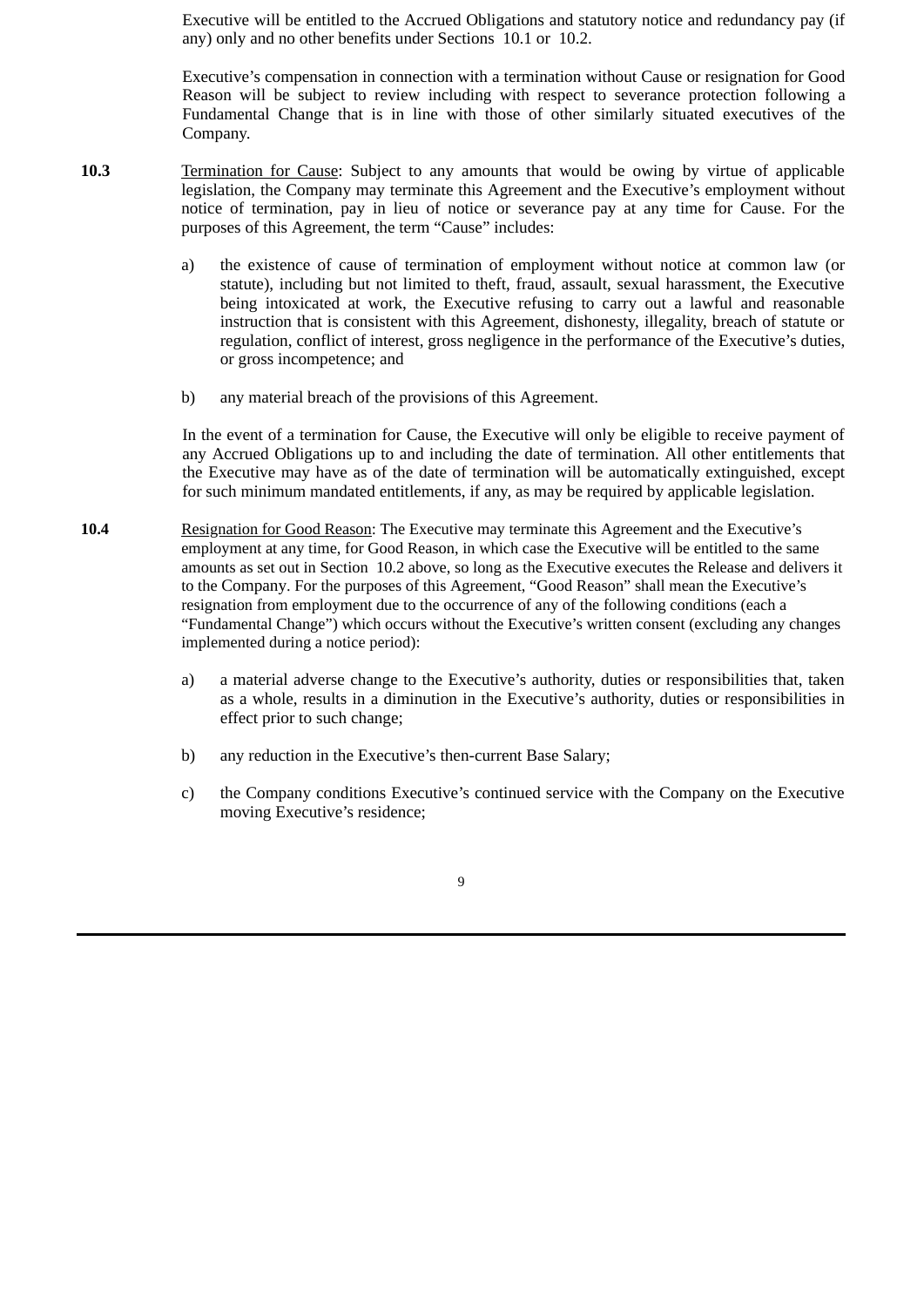- d) the failure of the Company to obtain the assumption of this Agreement by any successor to the Company; or
- e) any material breach or material violation of a material provision of this Agreement by the Company (or any successor to the Company).
- **10.5** Termination following Fundamental Change: In the event the Executive's employment is terminated within twenty-four (24) months following a Fundamental Change (as defined above) without Cause the Executive shall be entitled to:
	- a) in lieu of the amounts stipulated in Section 10.2, and contingent on the execution of the Release and a commitment not to compete with the Company for a period of twelve (12) months from the date of termination following a Fundamental Change, compensation in an amount equal to:
		- i. an amount equal to twelve (12) months of the Executive's annual base salary; and
		- ii. one and a half (1.5) times the amount of the Annual Cash Bonus, if any, paid in the immediately preceding fiscal year (or, to the extent applicable, one and a half (1.5) times the amount of the Annual Cash Bonus, if any awarded for the immediately preceding fiscal year that has not already been paid) prior to the effective date of the Fundamental Change; and
		- iii. all unvested outstanding equity awards will vest upon the execution and delivery to the Company of the Release.
- **10.6** Resign as Director and Officer: Upon termination of employment for any reason, the Executive shall cease to be and shall immediately resign as an officer or director of the Company, and any other positions Executive holds with any entity affiliated with the Company.
- **10.7** Continued Application: This provision regarding Termination of Employment shall apply regardless of any changes to the terms and conditions of the Executive's employment subsequent to the Executive's signing of this Agreement including, but not limited to, promotions and transfers, unless the Parties expressly agree otherwise in writing.
- **10.8** Subject to Corporations Act: This agreement and all benefits and obligations under this agreement are subject to any requirements in the *Corporations Act 2001* (Cth) ("Corporations Act"). If the aggregate of any amounts payable to the Executive on termination from the Company (or any related bodies corporate as defined in the Corporations Act) which are subject to section 200B of the Corporations Act ("Termination Benefit") would, at the time of payment, exceed the amount which is permitted pursuant to section 200G of the Corporations Act without shareholder approval (or is not the subject of any other applicable exemption), then the total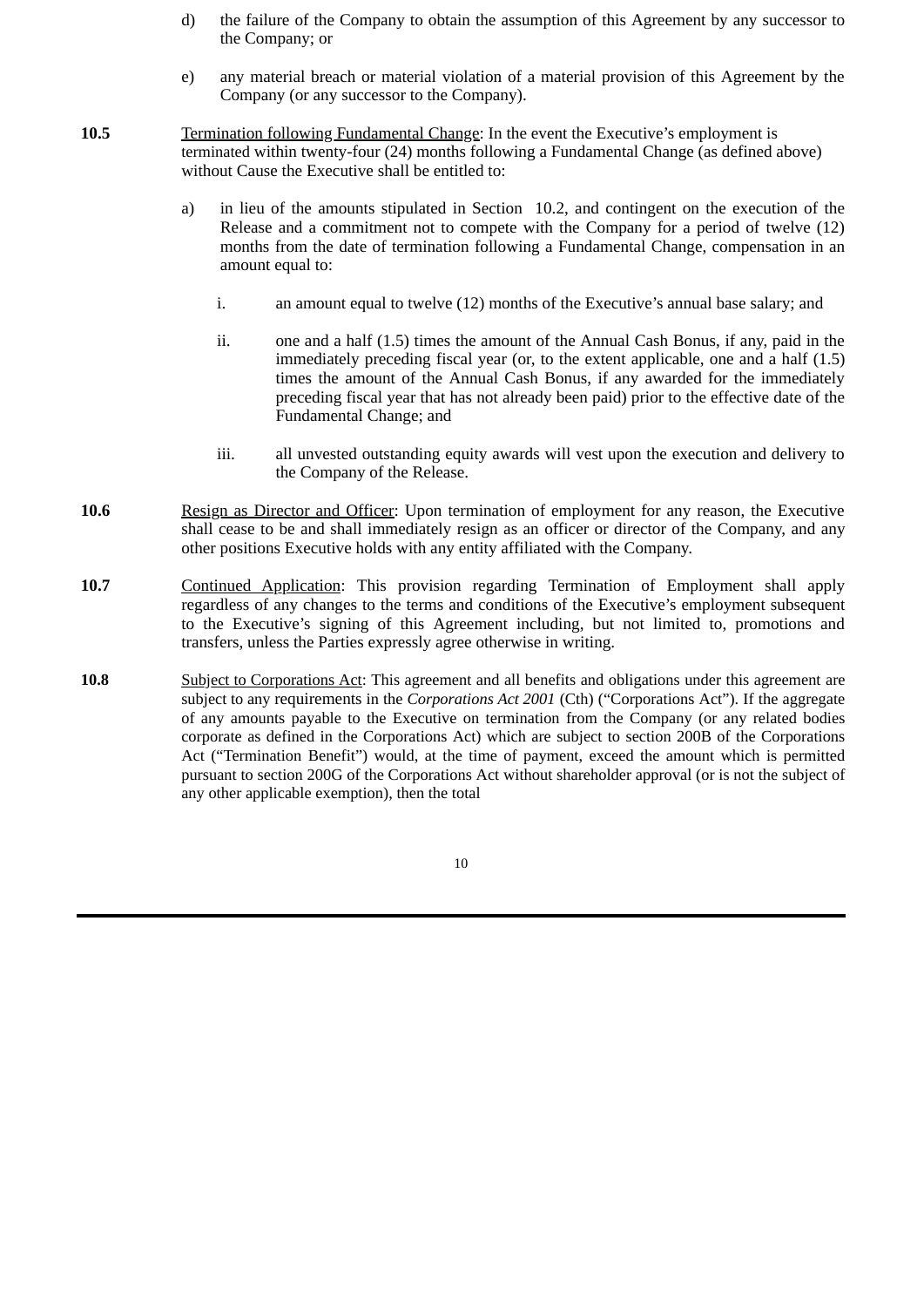value of all Termination Benefits to be provided to the Executive will be reduced to the maximum amount permitted without shareholder approval pursuant to section 200G of the Corporations Act / then the Company (and, where required, any related body corporate) will ensure that all relevant shareholder or member approval is sought prior to the payment of any such Termination Benefits.

# **11. CONFIDENTIALITY, INTELLECTUAL PROPERTY AND POST-EMPLOYMENT RESTRICTIONS**

The Executive agrees to be bound by the terms and conditions of the Confidentiality, Intellectual Property and Post-Employment Restrictions Agreement which is attached to this Agreement as Schedule A and is deemed to be part of this Agreement.

# **12. RETURN OF COMPANY PROPERTY**

Upon termination of this Agreement the Executive shall at once deliver or cause to be delivered, to the Company, all Developments (as defined in Schedule A), all computers, effects, electronic devices, smartphones, keys, credit cards, access passes and/or any other property belonging to the Company that is in the Executive's possession, charge, control or custody.

#### **13. GENERAL**

- **13.1** Entire Agreement: Except as specifically noted herein, this Agreement constitutes the entire agreement between the Parties hereto and supersedes all prior communications, representations, undertakings and agreements, whether verbal or written, between the Parties with respect to the subject matter hereof. No amendment or waiver of this Agreement shall be binding unless executed in writing by the Party to be bound thereby.
- **13.2** Sections and Headings: The division of this Agreement into articles, sections and subsections and the insertion of headings are for convenience of reference only and shall not affect the interpretation of this Agreement. Unless otherwise indicated, any reference in this Agreement to a section or subsection refers to the specified section or subsection of this Agreement.
- **13.3** Currency: A reference to currency is to Australian currency.
- **13.4** Severability: If any provision of this Agreement is determined at any time by a court, arbitrator or tribunal of competent jurisdiction to be invalid, illegal or unenforceable, such provision or part thereof shall be severable from this Agreement and the remainder of this Agreement will be construed as if such invalid, illegal or unenforceable provision or part thereof had been deleted herefrom**.**
- **13.5** Survival: Notwithstanding the termination of this Agreement for any reason, all sections of this Agreement are to be performed following the termination hereof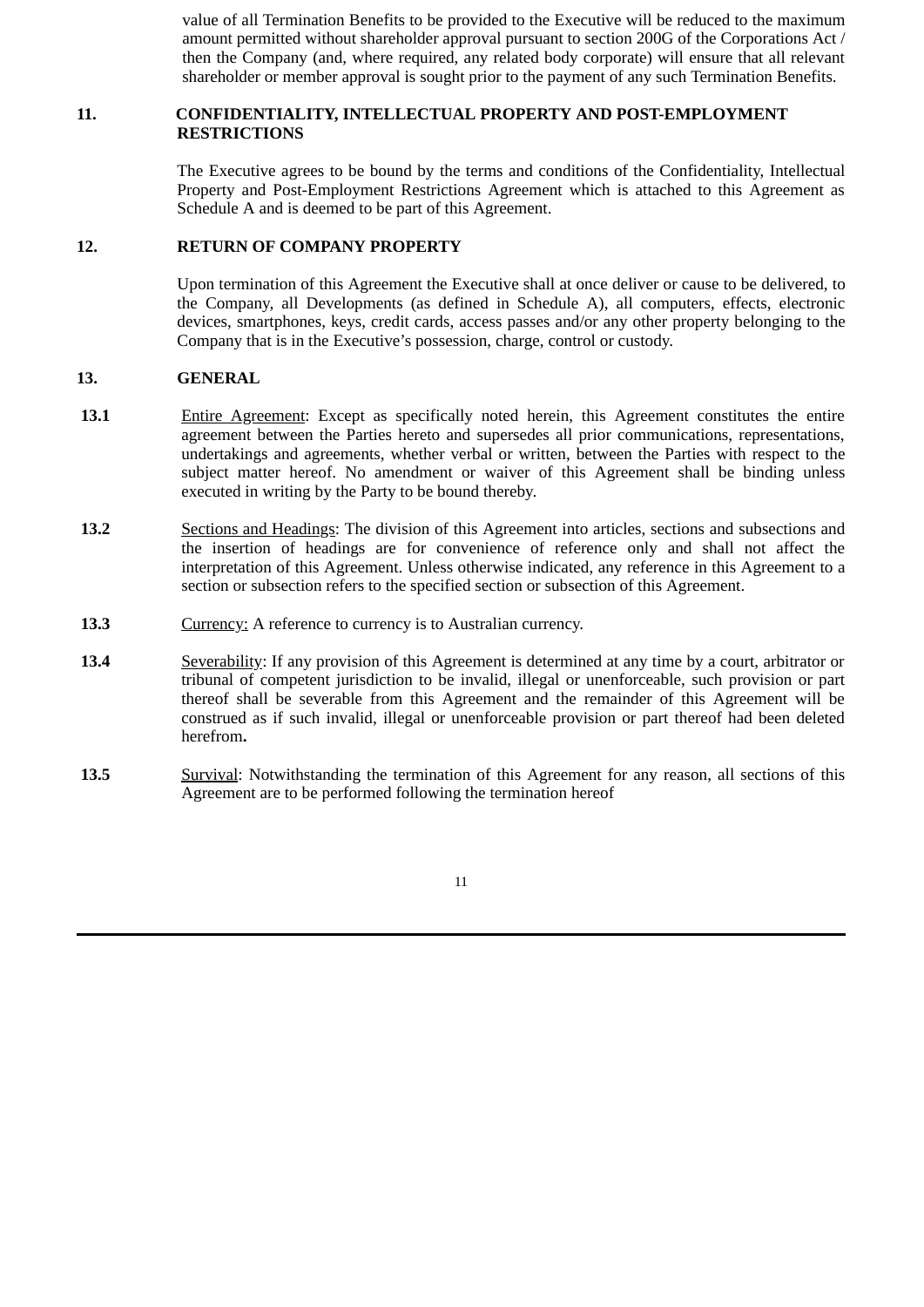shall survive such termination and be continuing obligations.

- **13.6** Compliance with Legislation: Should any term of this Agreement fail to comply with a mandatory minimum standard or requirement imposed by applicable legislation, then the minimum standard or requirement shall apply in place of the offending term of this Agreement, and shall constitute the rights and obligations of the Parties in that respect.
- **13.7** Waiver: Waiver by the Company of any breach or violation of any section of this Agreement shall not operate or be construed as a waiver of any subsequent breach or violation.
- **13.8** Copy of Agreement: The Executive hereby acknowledges receipt of a copy of this Agreement duly signed by the Company.
- **13.9** Modification: Any modification to the Agreement must be in writing and signed by both the Executive and the Company, failing which it shall have no effect and shall be void.
- **13.10** Governing Law: This Agreement and all matters arising hereunder shall be governed by and construed in accordance with the laws of Queensland and the Commonwealth of Australia applicable therein. Any legal action or proceeding commenced by either party arising out of this Agreement will be brought in court of competent jurisdiction in Queensland. Each party shall submit to and accept the exclusive jurisdiction of such court for the purpose of such suit, legal action or proceeding.
- **13.11** Notices: Any notice required or permitted to be given hereunder shall be sent by certified/registered mail, by facsimile or via email, to the following addresses:

To the Company: The Metals Company Australia Pty. Ltd. Level 9, 123 Albert Street, Brisbane, QLD 4001.

To the Executive: To the Executive's address in the Company's records

- **13.12** Independent Legal Advice: The Executive acknowledges that Executive has read and understood this Agreement, and confirms that Executive has had the opportunity to obtain legal advice about this Agreement and prior to entering into this Agreement.
- **13.13** Counterparts: This Agreement may be executed in counterparts, each of which will be deemed to be an original and all of which together will constitute one and the same instrument.

[Signature Page Follows]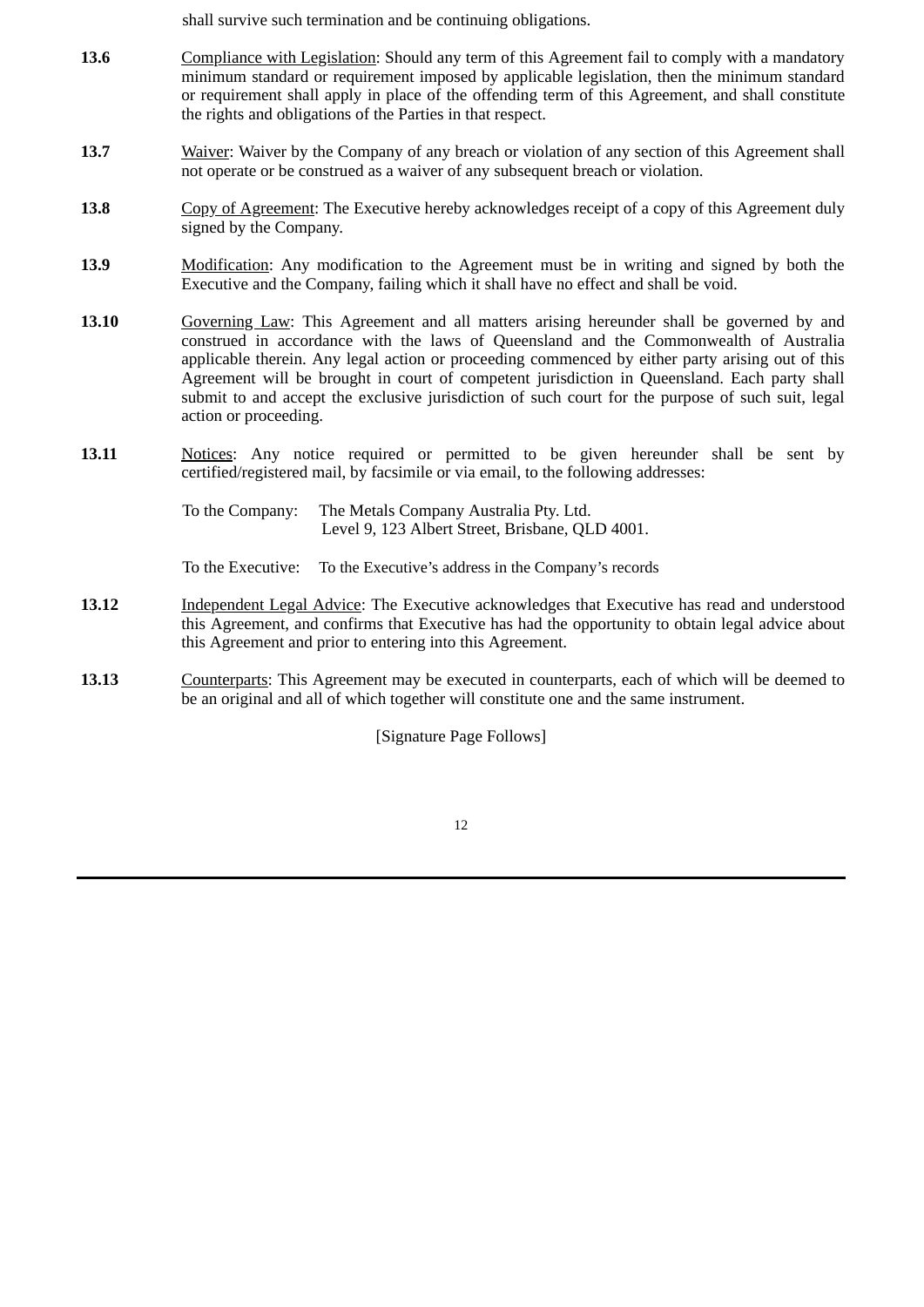**IN WITNESS WHEREOF**, the Parties hereto have duly executed and delivered this Agreement this eighth day of May  $2022,$ .

**Witness Anthony O'Sullivan**

**Signed by The Metals Company Australia Pty. Ltd in accordance with s 127 of the Corporations Act 2001 (Cth).**

Per: Gerard Barron

Name: Gerard Barron Title: Director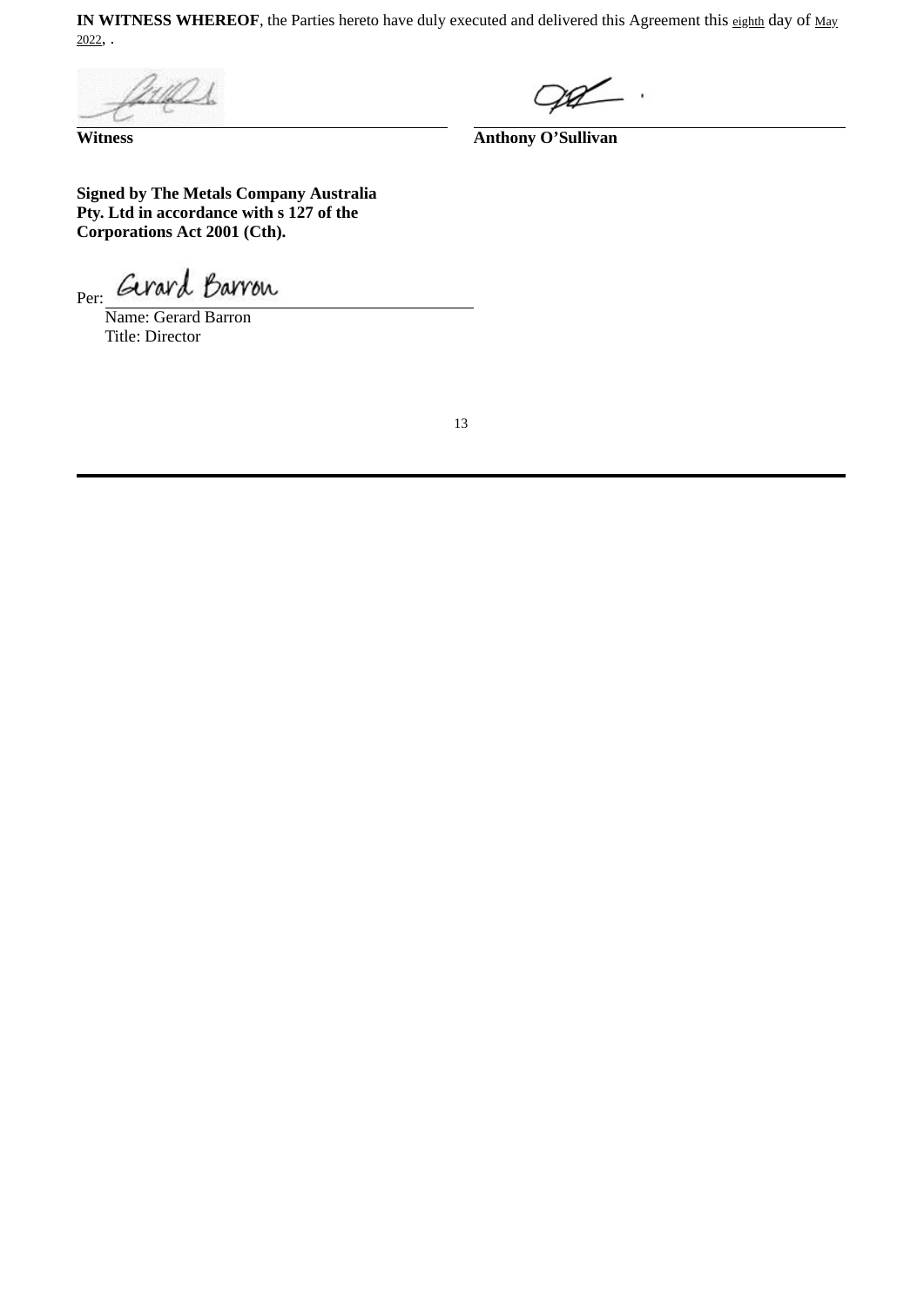#### **SCHEDULE A**

#### **CONFIDENTIALITY, INTELLECTUAL PROPERTY AND POST-EMPLOYMENT RESTRICTIONS**

#### **1. DEFINITIONS**

In this Agreement, the following words and phrases shall have the following meanings unless the context otherwise requires:

- **1.1** "Business Opportunities" means potential business ventures of all kinds, including acquisitions, sales, business arrangements and other transactions and opportunities for new markets, products and services which have been disclosed to, investigated, studied or considered by the Company or by others on behalf of the Company or the Group;
- **1.2** "Company Authorised Persons" means the licensees, contractors, assignees and successors of the Company, and their licensees and any other person authorised by any of them.
- **1.3** "Competitive Business" means any person or entity that is involved or engaged in the creation, development, production or distribution of products or services in competitive to those created, developed, produced or distributed by the Company or contemplated by the Company during the term of the Executive's employment with the Company.
- **1.4** "Confidential Information" means information known or used by the Company or Group in connection with its business including but not limited to any formula, design, prototype, compilation of information, data, program, code, method, technique or process, information relating to any product, device, equipment or machine, Customer Information, Financial Information, Marketing Information, Intellectual Property Rights, Business Opportunities, or Research and Development, but does not include any of the foregoing which was known to the Executive prior to Executive's employment by the Company or which is or becomes a matter of Public Knowledge;
- **1.5** "Customer Information" means information pertaining to the Company's or Group's customers, customer base and markets, including customer names and addresses and the names and addresses of consultants of customers with whom the Company is in contact in its business, customer requirements and the Company's contracts with its customers, including details as to pricing and supply;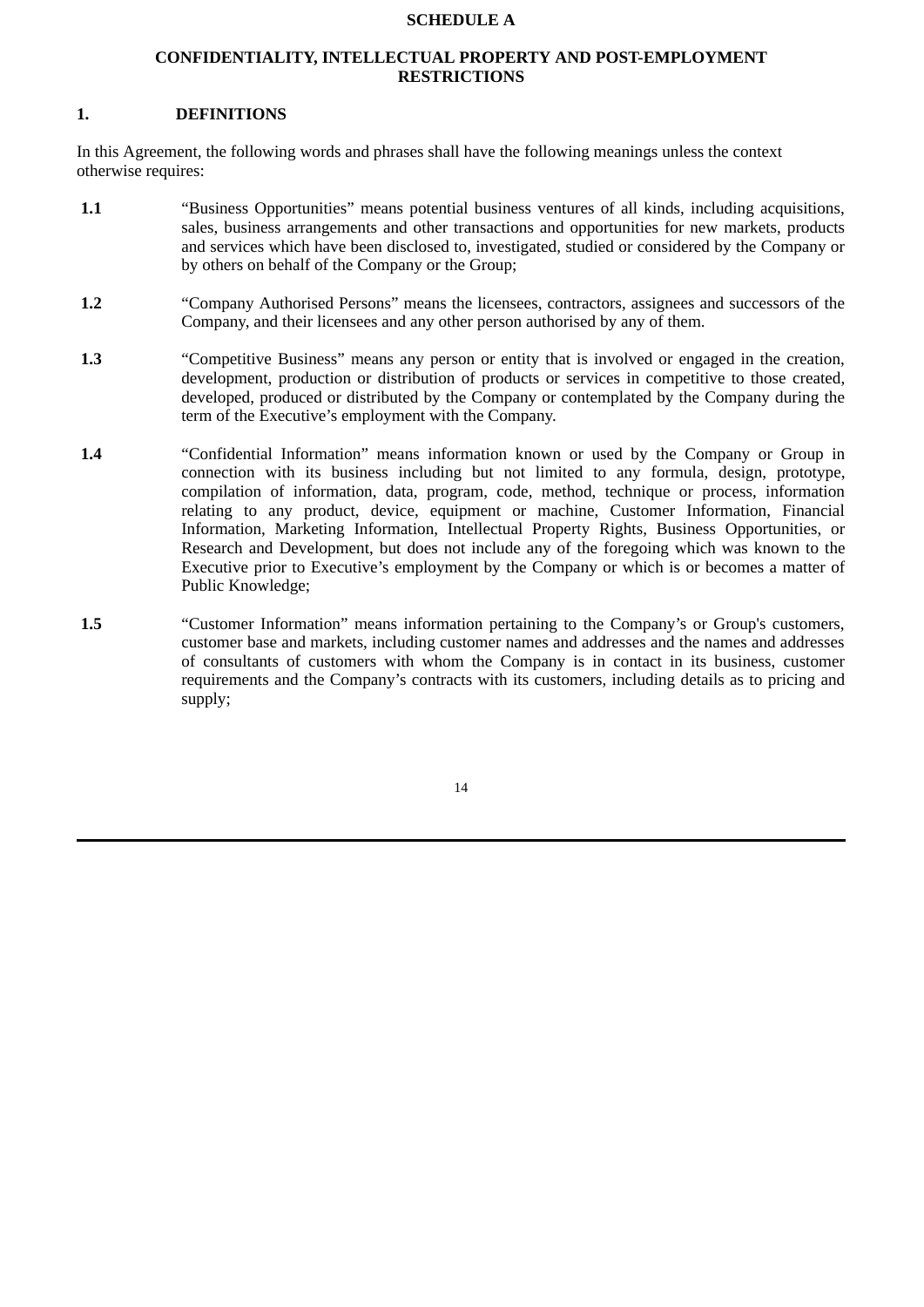- **1.6** "Development" means all materials, works, inventions, designs, formulae, algorithms, computer program code, know-how, methodologies, data, processes, techniques, improvements, software in any expressed form, computer programs, screen layouts, industrial design, graphical user interfaces, systems, applications, source code, object code, specifications, concepts, ideas, creations, indicia, logos, drawings, sketches, analyses, experiments, methods, moulds, jigs, dies, prototypes, products, samples, compounds, compositions of matter, apparatus, equipment, tools, machines, and any modifications or improvements to the foregoing and other subject matter that the Executive has conceived, developed, prepared, produced, made, invented, authored, reduced to practice or otherwise created, or will do so in the future:
	- a) for, on behalf of, or at the request or direction of the Company or a Related Body Corporate;
	- b) in the course of, in connection with, as a result of, arising from or related to Executive's employment with the Company;
	- c) in connection with the Company or a Related Body Corporate, or the business or a product or service of the Company or a Related Body Corporate; or
	- d) using the facilities, resources, technology, Intellectual Property Rights, Confidential Information or other opportunities provided by the Company or a Related Body Corporate,

whether alone or with other persons, whether as standalone subject matter or as additions, improvements or modifications to, or adaptations of, other subject matter, and whether or not at the Company's place of business.

- **1.7** "Financial Information" means information pertaining to the Company's or Group's costs, sales, income, profit, profitability, pricing, salaries and wages;
- **1.8** "Intellectual Property Rights" means all intellectual property rights conferred by statute, common law or in equity, subsisting anywhere in the world whether now or in the future, including:
	- a) rights in relation to inventions (including patents, innovation patents and utility models), copyright, confidential information (including the right to enforce an obligation to keep information confidential), designs, know-how, technical data, trade secrets, trade marks (including any goodwill associated with them), services marks, databases, compilations of information, circuit layout designs and topography rights, whether or not such rights are registered or capable of being registered;
	- b) any other rights resulting from intellectual activity in the industrial, commercial, scientific, literary or artistic fields, whether or not such rights are registered or capable of being registered;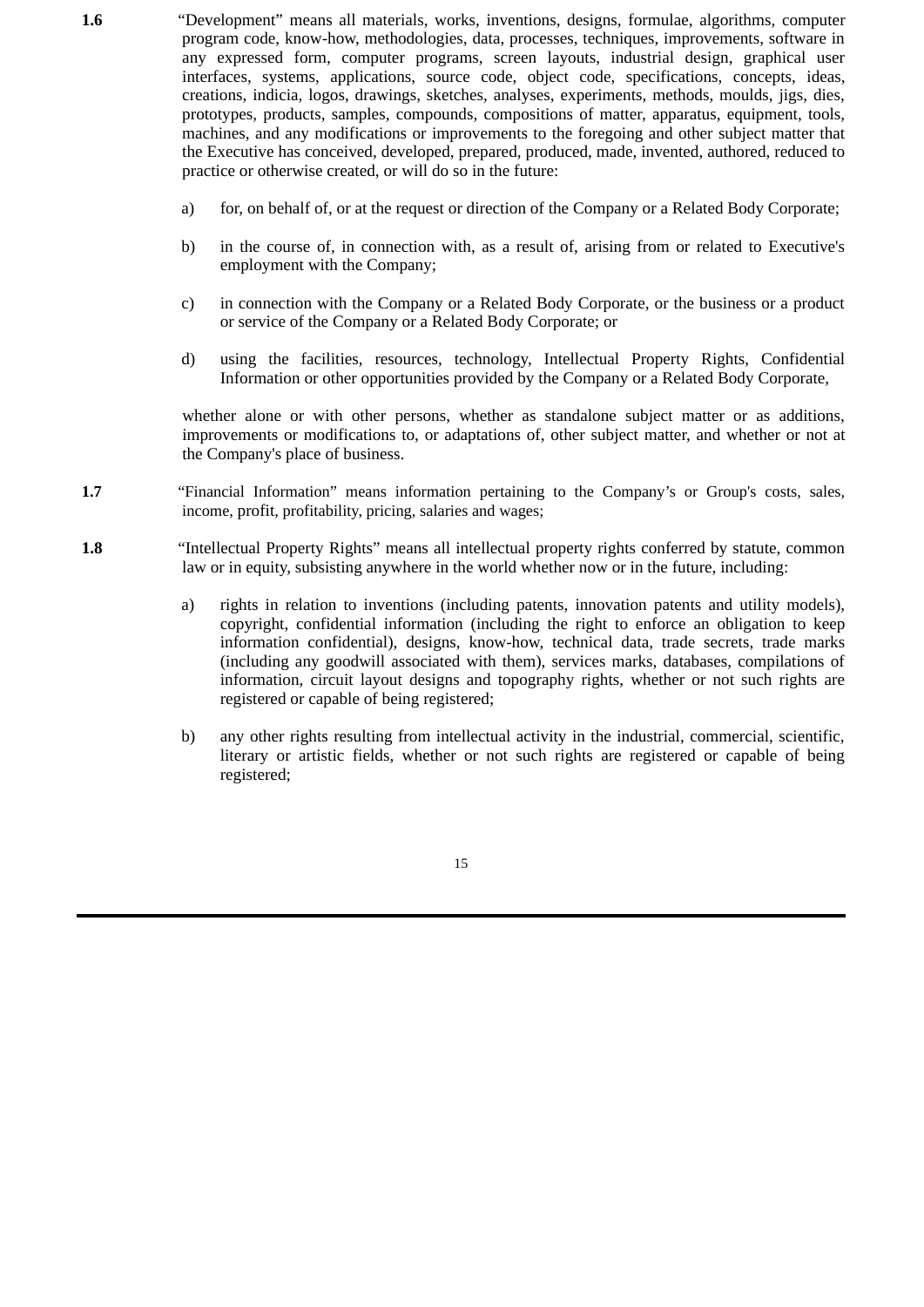- c) any licence or other right to use a domain name or social media account;
- d) any application for registration of any of the above, and the right to apply for any such application;
- e) any rights of action against any person in connection with any of the above, including the right to sue for any infringement occurring prior to the date of this Agreement and the right to recover damages and any other relief for such infringement;

but excluding Moral Rights;

- **1.9** "Marketing Information" means information including but not limited to the Company's or Group's marketing programs, plans, strategies and proposed future products, services, advertising and promotions;
- **1.10** "Moral Rights" means the rights conferred on individuals in Part IX of the *Copyright Act 1968*(Cth) including the right of integrity of authorship, the right of attribution of authorship, and the right not to have authorship falsely attributed – and any similar personal rights anywhere in the world that are by law non-assignable.
- **1.11** "Public Knowledge" means information that is generally known in the trade or business in which the Company or Group is engaged, or is otherwise easily accessible through lawful, nonconfidential sources;
- **1.12** "Related Body Corporate" has the meaning as set out in section 50 of the Corporations Act 2001  $(Ch):$
- **1.13** "Research and Development" means information pertaining to any research, development, investigation, study, analysis, experiment or test carried on or proposed to be carried on by the Company or Group;
- **1.14** "Restricted Area" means Australia.
- **1.15** "Restricted Period" means a period of 6 months after the Executive's last date of employment with the Company.
- **1.16** "Works" means all programs, programming, literary, dramatic, musical and artistic work within the meaning of the Copyright Act 1968 (Cth).

# **2. ACKNOWLEDGEMENTS REGARDING CONFIDENTIAL INFORMATION**

**2.1** Acknowledgements of Executive: During the course of Executive's employment with the Company the Executive will be exposed to and will have an opportunity to learn or otherwise become aware of Confidential Information. The Confidential Information is a valuable asset which is the property of the Company exclusively. The unauthorized use or disclosure of which would cause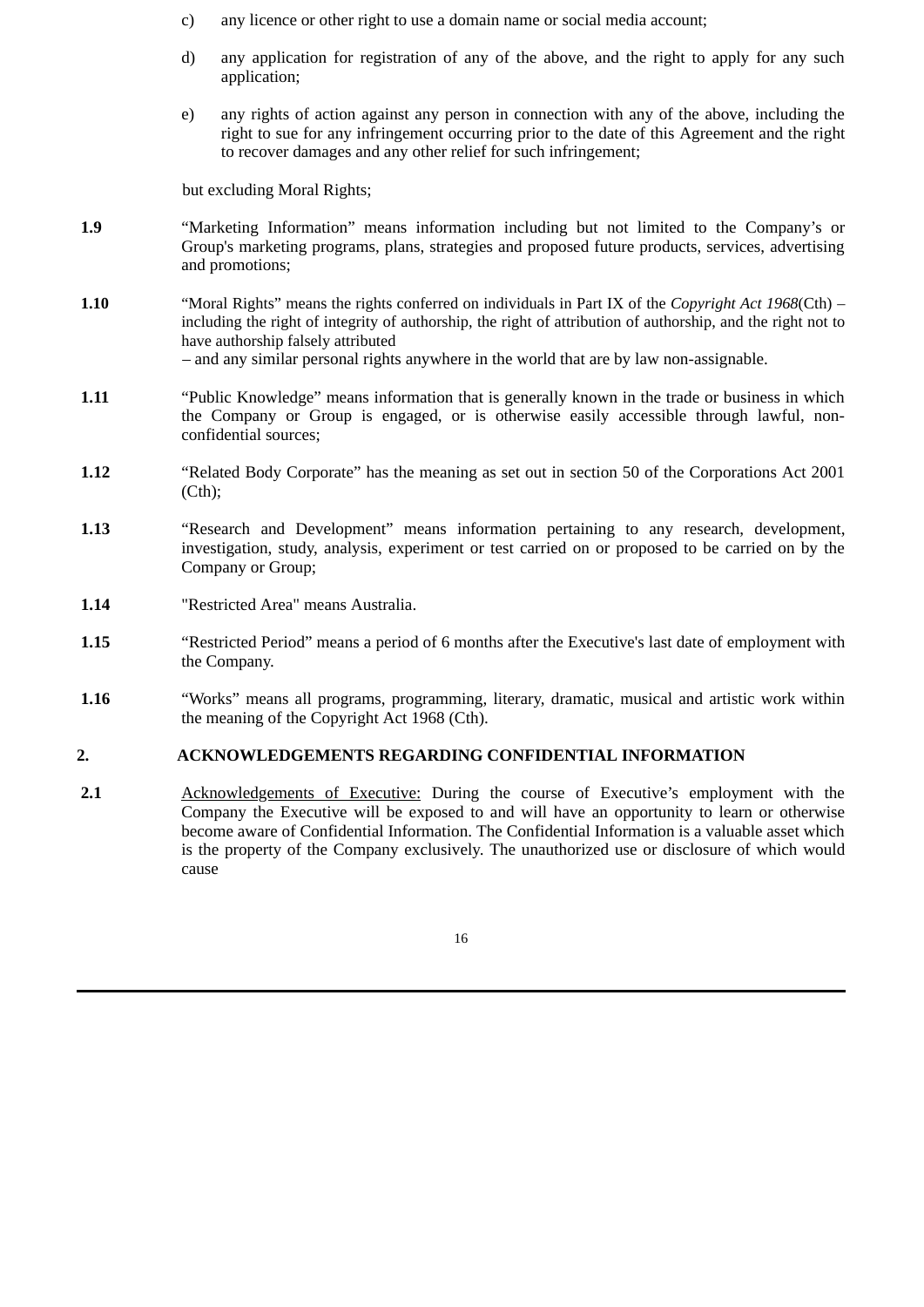very serious harm to the economic interests of the Company. It is important in the interests of the Company that the Confidential Information remain the exclusive confidential property of the Company and that it not be used or disclosed except in accordance with the knowledge and consent of the Company and in the Company's best interests.

- **2.2** Confidential Information to be Kept in Confidence: The Executive agrees that at all times during the period of the Executive's employment and at all times following termination of the Executive's employment for any reason whatsoever:
	- a) the Executive shall hold in confidence and keep confidential all Confidential Information;
	- b) the Executive shall not directly or indirectly use any Confidential Information except in the course of performing duties as an Executive of the Company with the knowledge and consent of the Company in the Company's interests; and
	- c) the Executive shall not directly or indirectly disclose any Confidential Information to any person or entity, except in the course of performing duties as an Executive of the Company with the knowledge and consent of the Company in the Company's interests.
- **2.3** Nothing in this Agreement shall prevent the Executive, following termination of Executive's employment with the Company, from making use of or disclosing:
	- a) any Confidential Information as required by law or on the order of any regulatory body;
	- b) any Confidential Information which is or becomes a matter of Public Knowledge;
	- c) any Confidential Information of which the Executive had specific knowledge prior to Executive's employment with the Company, except to the extent that such Confidential Information has become the property of the Company under Section 3; or
	- d) any Confidential Information of which the Executive obtains specific knowledge following the termination of Executive's employment with the Company from a third party, unless the third party obtained such Confidential Information directly or indirectly from an individual in violation of any duty of confidence owed to the Company;

provided that the Executive is able to prove the existence of the circumstances referred to in subparagraphs  $(a)$ ,  $(b)$ ,  $(c)$  or  $(d)$ .

**2.4** Return of Materials Upon Termination: Upon termination of the Executive's employment with the Company for any reason whatsoever, or at any other time upon the Company's request, the Executive shall promptly deliver to the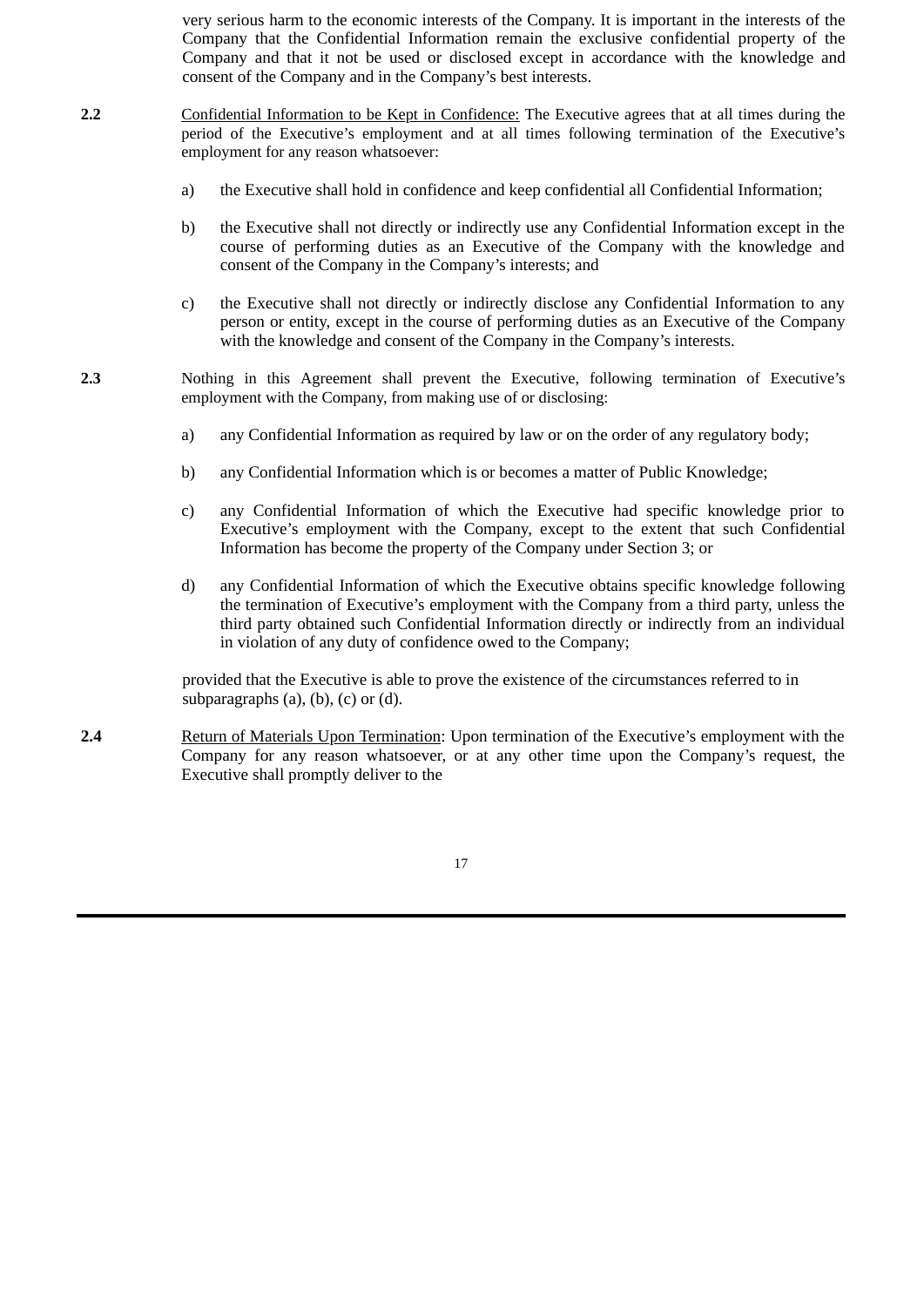Company all documents, manuals, lists, data, records, computer programs, codes, materials, prototypes, products, samples, analyses, reports, equipment, tools and devices relating or pertaining to the Company's business or containing or pertaining to any Confidential Information, including any copies or reproductions of the same, which are in the possession, charge, control or custody of the Executive.

### **3. INTELLECTUAL PROPERTY RIGHTS**

- **3.1** Ownership of Intellectual Property Rights: The Executive hereby acknowledges and agrees that any and all Developments shall be and remain the exclusive property of the Company, and the Executive shall have no right, title or interest (including any Intellectual Property Rights) therein, and the Company shall have the sole and exclusive right, title and interest in and to the Developments, which right shall continue notwithstanding the termination of the Executive's employment for any reason whatsoever. The Executive must, immediately upon request before or after termination of the Executive's employment for any reason whatsoever, deliver all embodiments and material forms (including electronic records) of the Developments to the Company.
- **3.2** Warranties: The Executive undertakes and warrants to the Company that:
	- a) the Executive has not assigned, licensed or granted, or agreed to assign, license or grant, any right, title or interest in or to the Developments to any other person other than the Company, and will not do so in the future;
	- b) the Developments are original and do not infringe the Intellectual Property Rights or Moral Rights of any person;
	- c) the Company and the Company Authorised Persons will be entitled to exploit, reproduce, disclose, communicate, publish, adapt and otherwise use the Developments without needing to pay any money to any person, whether by way of royalties, licence fees, damages or otherwise; and
	- d) the Executive has not made any use of the Developments or the Confidential Information other than for the benefit of the Company or with the consent of the Company, and will not do so in the future.
- **3.1** Assignment of Rights: To the extent the Company does not already own them, the Executive hereby irrevocably assigns to the Company all existing and future right, title and interest (including all Intellectual Property Rights) in and to the Developments. The Executive further agrees to maintain at all times adequate and current records relating to the creation and development of the Developments, which records shall be and shall remain the property of the Company and the Executive shall promptly disclose in writing all of the foregoing to the Company.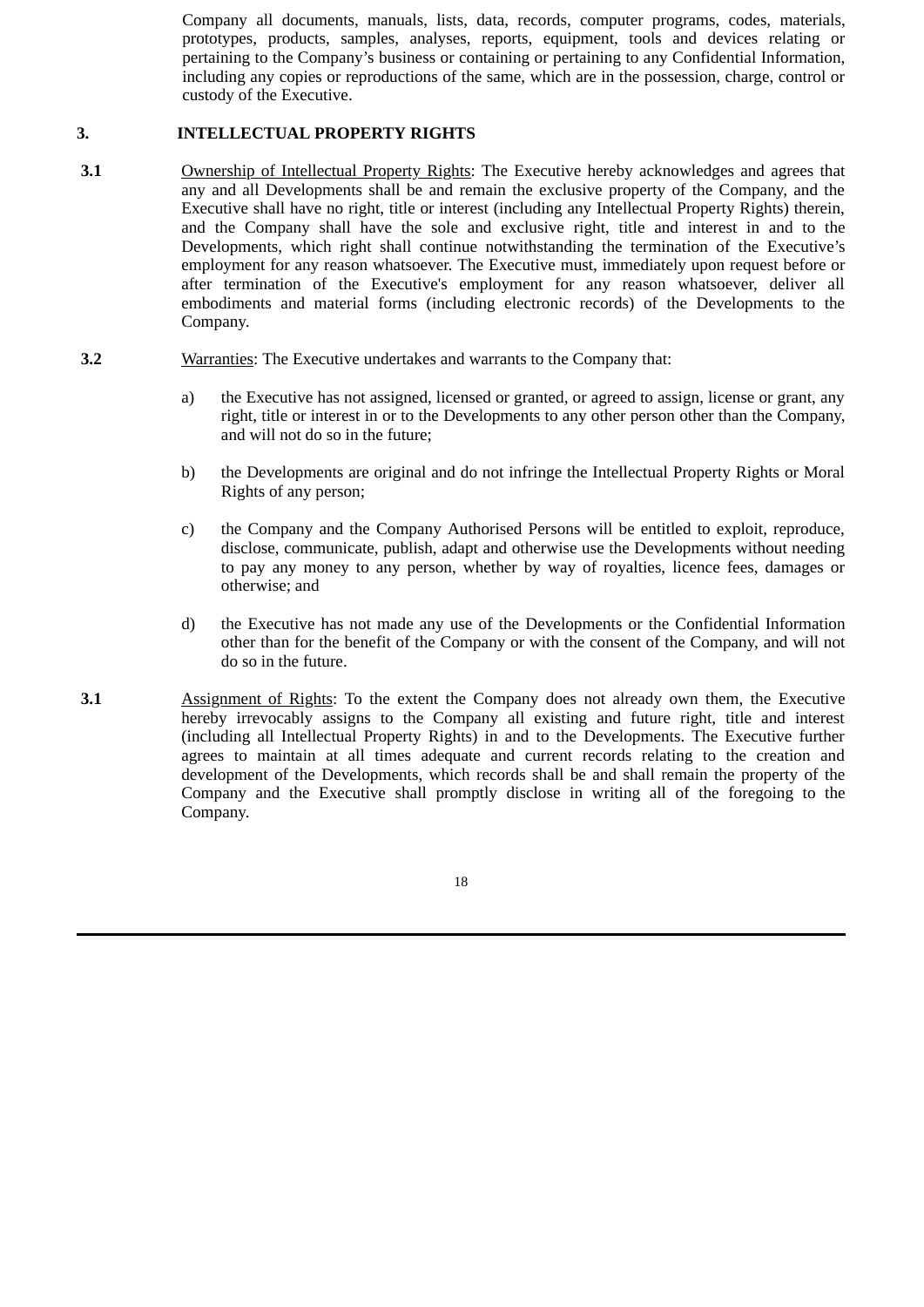- **3.2** Moral Rights. To the maximum extent permitted by law (either present or future), the Executive hereby irrevocably and unconditionally consents to the Company and the Company Authorised Persons:
	- a) using, disclosing, reproducing, copying, adapting, publishing, performing, exhibiting, communicating, renting and transmitting any of the Developments, and any parts and adaptions of the Developments, anywhere in the world:
		- (A) in whatever form and in whatever circumstances the Company or the Company Authorised Persons think fit, including distorting, adding to, altering, mutilating and destroying such Developments, parts and adaptations; and
		- (B) without making any identification of the Executive as a creator or author of such Developments, parts and adaptions; and
	- b) doing or failing to do anything else that might otherwise be considered an infringement of the Moral Rights of the Executive,

whether before, on or after the date of this Agreement. Executive acknowledges that their consent is genuinely given without duress of any kind and that Executive has been given the opportunity to seek legal advice on the effect of giving this consent. This section continues to apply after the Executive's employment ceases for whatever reason.

**3.3** Intellectual Property Protection: The Company shall have the sole and exclusive right to apply for, prosecute, obtain and maintain any patents, design patents, copyrights, industrial designs, domain name registrations, or trademark registrations and any other applications, registrations or grants of rights analogous thereto in any and all countries throughout the world in respect of any Developments and the Executive shall, whether during or subsequent to the Executive's employment, assist the Company, at the Company's expense, with recording or securing the Company's right, title and interest in and to the Developments (including all Intellectual Property Rights), including agreeing to execute any applications, transfers, assignments, waivers, powers of attorney or other documents as the Company may consider necessary or desirable, or to take any action deemed necessary or desirable by the Company, for prosecuting, issuing, enforcing, obtaining, maintaining or vesting in or assigning any of the foregoing with or to the Company in any and all countries of the world.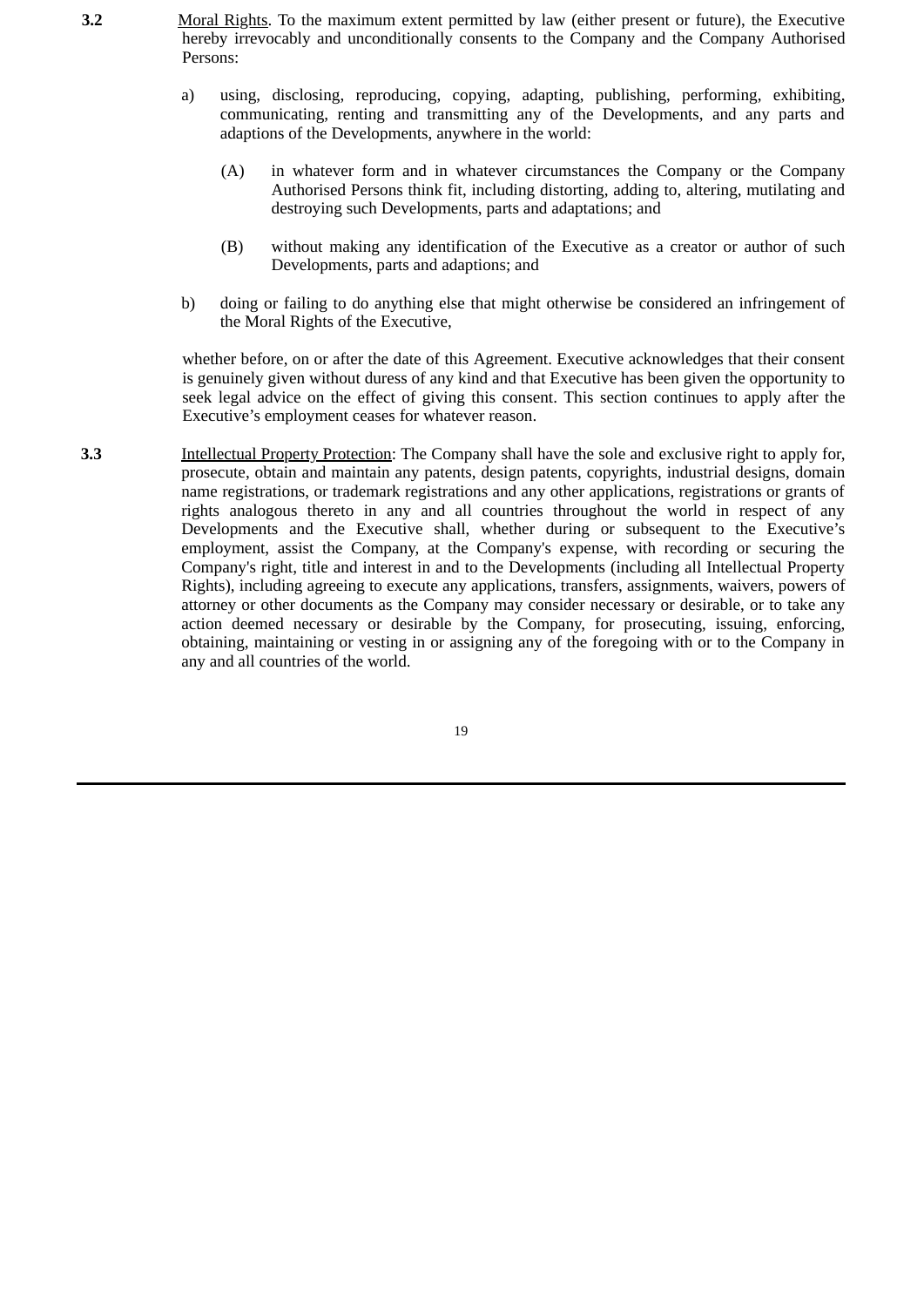**3.4** Further assurances: Executive must do anything necessary or desirable (including executing agreements and documents) to give full effect to this section 3 and the transactions contemplated by it.

### **4. POST-EMPLOYMENT RESTRICTIONS**

- **4.1** The Executive agrees that for the Restricted Period, none of:
	- a) the Executive;
	- b) any agent, independent contractor or employee while employed or engaged by the Executive or any entity in which the Executive has a substantial interest; nor
	- c) any firm or corporation in which the Executive is interested as an employee, director, shareholder, beneficial owner or controller (whether that control can be legally enforced or not) of shares, lender or adviser or otherwise;

will directly or indirectly:

- d) call upon, solicit or otherwise interfere with the Company's relationship with any customer or prospective customer that Executive had direct contact with or made a sale to, on behalf of the Company ("Customer") with whom he had dealings during the last 12 months of his employment, unless such solicited business is wholly unrelated to the business then being carried on by the Company;
- e) influence or try to influence any Customer of the Company to cease doing business with the Company. Additionally, the Executive will not intentionally act in any manner that is detrimental to the relations between the Company and its Customers, employees, suppliers, or other parties with whom the Company has contractual relations;
- f) solicit or entice away or endeavour to solicit or entice away from the Company any director, employee, contractor, or consultant of the Company with whom the Executive had dealings during the last 12 months of his employment;
- g) within the Restricted Area, carry on or be engaged or concerned in:
	- (A) any business in competition with or of a similar nature to any business being carried on by the Company as at the last date of the Executive's employment with the Company;
	- (B) any consulting services to any Competitive Business in Australia;
	- (C) any business in a capacity in which the Executive could make use of Confidential Information to the detriment of the Company.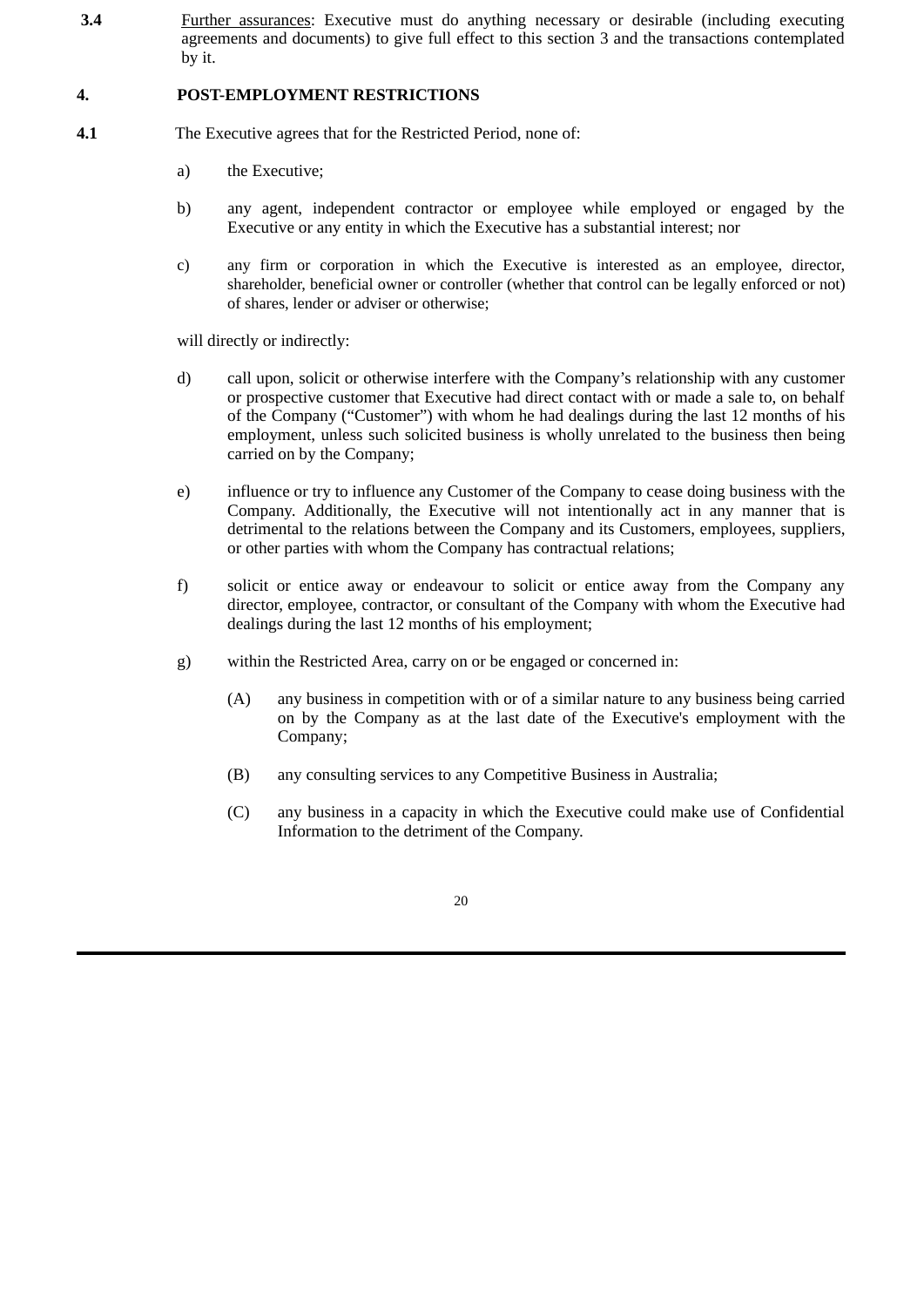- **4.2** Each restraint activity in Section 4.1 have effect in combination as if they consisted of separate provisions, each being severable from the other.
- **4.3** The Executive acknowledges that:
	- a) the business of the Company and the Group is carried on throughout North America and Australia and that the Company is interested in and solicits or canvasses opportunities across North America and Australia;
	- b) the reputation of the Company in its industry and its relationships with customers are the result of hard work, diligence and perseverance on behalf of the Company over an extended period of time; and
	- c) the nature of the business is such that the ongoing relationship between the Company and its customers is material and has a significant effect on the ability of the Company to continue to obtain business from its customers with respect to both long term and new projects.
	- d) the professional relationship between the Executive and the Company' customers is an incident of the Executive's employment;
	- e) the undertakings in Section 4.1 are reasonable and necessary for the protection of the goodwill and legitimate business interests of the Company; and
	- f) damages alone would be an insufficient remedy for any breach by the Executive of these restrictions and that the Company may be entitled to obtain injunctive relief restraining the Executive from any breach of these obligations.
- **4.4** The Executive acknowledges that the post-employment restrictions set out in this Section 4 are fair, reasonable and necessary to protect the legitimate interests of the Company. The Executive further acknowledges and agrees that irreparable harm will be suffered by the Company in the event of Executive's breach or threatened breach of any of the restrictions set out in this Section 4, and that the Company will be entitled, in addition to any other rights and remedies that it may have at law or equity, to a temporary or permanent injunction from a court of competent jurisdiction restraining the Executive from engaging in or continuing any such breach.

# **5. SURVIVAL AND ENFORCEABILITY**

**5.1** The Executive recognizes and acknowledges that this Schedule shall survive the cessation of Executive's employment, for any reason whatsoever, and will be enforceable by the Company in a court of competent jurisdiction notwithstanding the existence of any claim or cause of action the Executive may assert against the Company, whether predicated upon this Agreement or otherwise.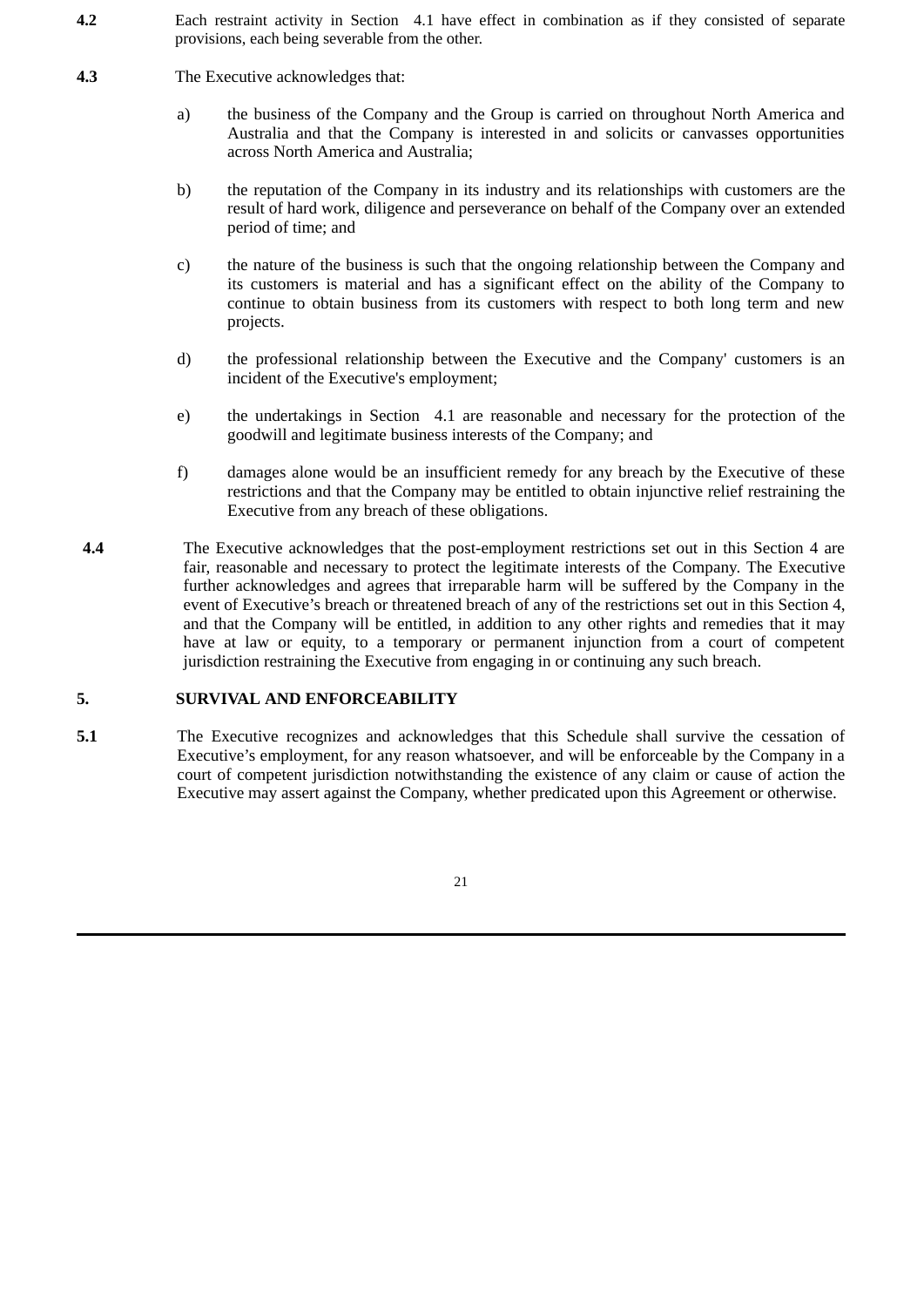# **SCHEDULE B**

# **SECONDMENT AGREEMENT**

**THIS SECONDMENT AGREEMENT** (this "Agreement") is made on the 9th day of May, 2022

### **BETWEEN:**

**The Metals Company Australia Pty. Ltd.**, a company formed in Australia ("Home Company") and

**TMC the metals company Inc.,** a company incorporated in Canada 5 ("Host Company")**.**

#### **WHEREAS:**

Home Company has agreed to make certain of its employees ("Secondees") available to Host Company to provide employment services under the direction and control of Host Company when they are physically present in Canada, and Host Company has agreed to retain the services of such Secondees and compensate Home Company therefore, on the terms and conditions set forth herein. **IT IS AGREED** as follows:

# **Definition and Interpretation**

**1.** In this Agreement the following terms shall have the meanings set out below:

| "Confidential<br>Information" | as defined under 9.2.                                                                                                                                                                                                                                              |
|-------------------------------|--------------------------------------------------------------------------------------------------------------------------------------------------------------------------------------------------------------------------------------------------------------------|
| "Affiliate"                   | means, with respect to any party, any individual, partnership, corporation, limited liability<br>company, trust or other entity directly or indirectly, through one or more intermediaries,<br>controlling, controlled by or under common control with such party. |
| "Secondees"                   | means those individuals whose names are specified in Schedule 1 and who are employed by<br>Home Company when physically not in Canada and are seconded to Host Company when<br>physically present in Canada pursuant to this Agreement.                            |
| "Assignment"                  | means the secondment of a Secondee from Home Company to Host Company to perform the<br>Services pursuant to this Agreement.                                                                                                                                        |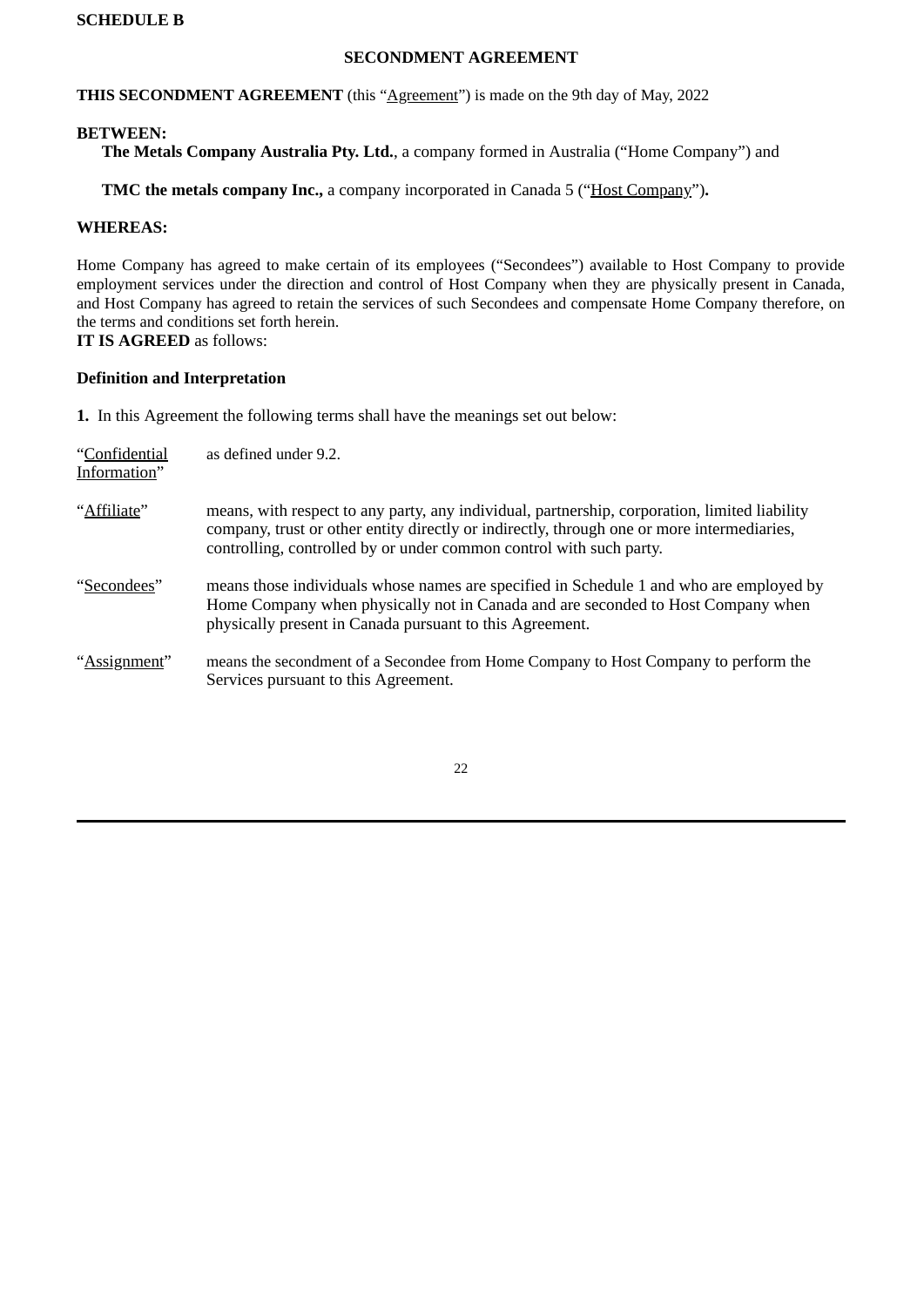| "Contract of<br>Employment" | means, with respect to each Secondee, the contract of employment or letter<br>of understanding, if any, between the Secondee and Home Company as in effect from time to<br>time.                                                                                                                 |
|-----------------------------|--------------------------------------------------------------------------------------------------------------------------------------------------------------------------------------------------------------------------------------------------------------------------------------------------|
| "Services"                  | means the services specified in Schedule 1 physically performed in Canada which Host<br>Company shall cause the Secondees to provide in accordance with the terms of this Agreement<br>and such other services from the Secondees as Host Company shall from time to time<br>reasonably request. |

"Term" as defined under 2.1,

#### **2. The Term and Services**

- 2.1. Subject to the receipt by each Secondee of a valid work permit or other appropriate entry clearance to enable such Secondee to provide Services to Host Company and subject to the continuation of an employment relationship between Home Company and Secondee, Home Company will second the Secondees identified on Schedule 1 to Host Company for the period(s) specified in Schedule 1 subject to earlier termination in accordance with Section 7 (the "Term"). Schedule 1 may be modified from time to time only by mutual written agreement between Home Company and Host Company.
- 2.2. During the Term, each Secondee will perform the Services as directed by Host Company when such Secondee is physically present in Canada.

# **3. Obligations of Host Company**

- 3.1. In consideration of Home Company making available the Secondees and the provision of the Services by the Secondees for Host Company, Host Company will reimburse the costs to Home Company of each Secondee's compensation, benefits and reimbursed business expenses as agreed to from time to time between Home Company and Host Company. It is intended that the reimbursed costs will only be those attributable to Services that are performed in Canada.
- 3.2. Without prejudice to Sections 3.1 above, Host Company shall be responsible for providing the local benefits and fulfilling such other obligations specified in each Secondee's Contract of Employment that, in each case, Host Company has specifically agreed to provide or assume. Home Company shall provide to Host Company a copy of each Secondee's Contract of Employment upon request.
- 3.3. Host Company shall be responsible for all out-of-pocket expenses reasonably incurred by the Secondees during the Term in connection with the Services; provided that such expenses incurred by the Secondees are approved and signed off by their supervisor or manager at Host Company and are consistent with Host Company's policy then in effect.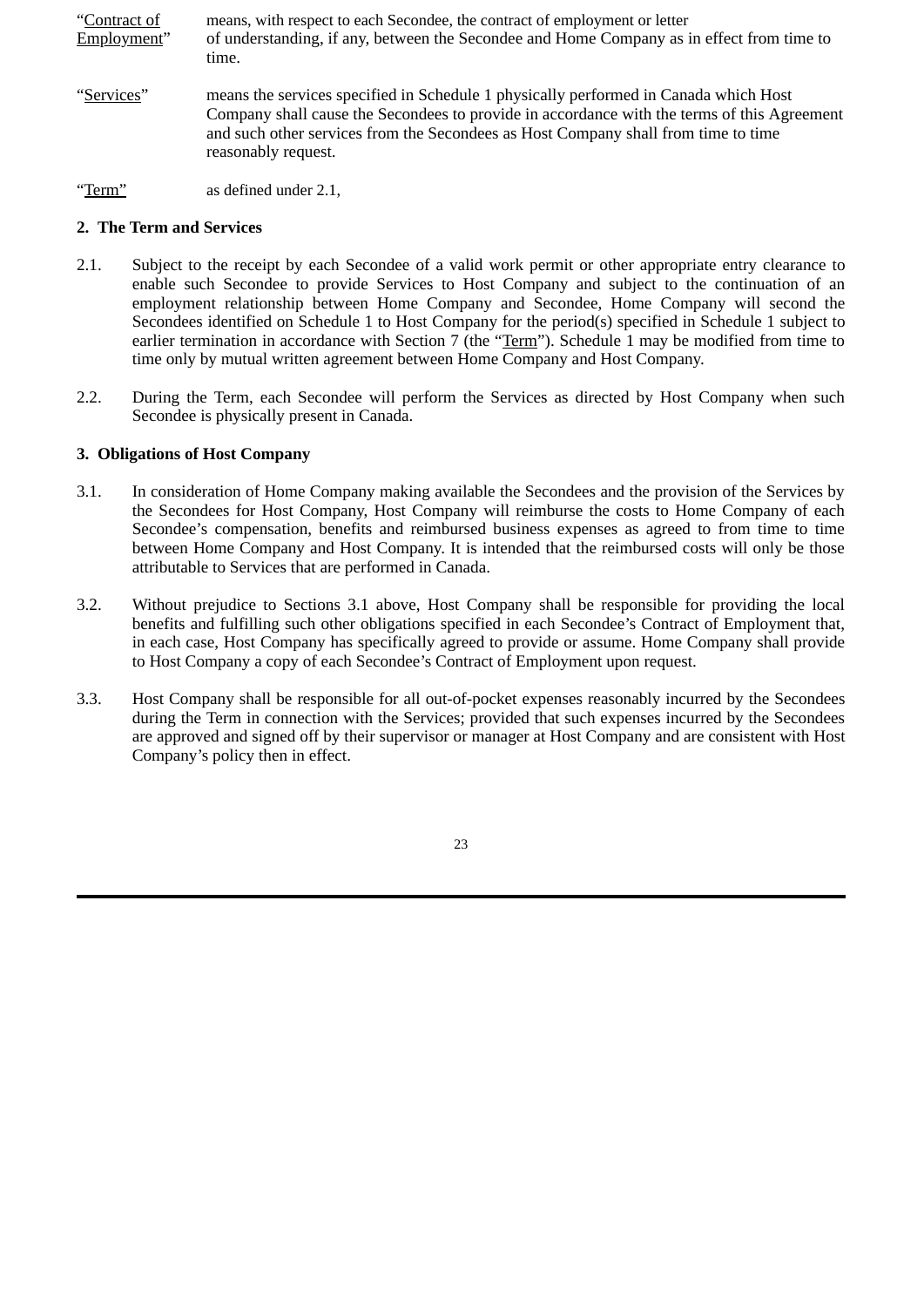- 3.4. Host Company shall maintain all appropriate insurance coverage in respect of any liability to or on behalf of the Secondees including employer's public and third party liability insurance.
- 3.5. With respect to Host Company's jurisdiction, Host Company shall make all necessary withholdings and remittances and shall complete all appropriate tax returns or other filings required pursuant to the Assignment in respect of each Secondee in Host Company's jurisdiction, unless Home Company and Host Company agree that Home Company shall perform any such obligations.
- 3.6. Host Company shall use its reasonable endeavours to ensure that during the Term the Secondees shall be kept safe, and Host Company shall use its reasonable endeavours to assist the Secondees should any problems or local legal difficulties arise.

# **4. Obligations of Home Company**

- 4.1. Home Company shall continue to perform all its obligations under the Contract of Employment except for any such obligation that Host Company has specifically agreed to assume in accordance with Section 3 above. Unless otherwise agreed between Home Company and Host Company, each Secondee shall remain on Home Company's payroll during the Term and shall continue to be eligible to participate in Home Company's employee benefit plans to the extent provided under the terms of such plans and such Secondee's Contract of Employment. During the Term, Home Company will, with respect to each Secondee, withhold and remit in a timely manner all payroll and employment taxes required by statute, law, rule or regulation to be so withheld and paid by an employer on behalf of such Secondee, unless Home Company and Host Company agree that Host Company shall perform any such obligations.
- 4.2. Home Company shall cooperate with Host Company and use its reasonable endeavours to assist with the procurement of valid work permits or the appropriate entry clearance for the Secondees to perform the Services.

#### **5. Status of Secondees**

Home Company shall not provide any instructions to or exercise any control over any Secondee or otherwise supervise any Secondee and is not responsible for the actions of the Secondees during the Term while such Secondees are physically in Canada. During the Term, the Secondees are and shall remain employed by Home Company. Notwithstanding their status as employees of Home Company, the Secondees will be subject to the full direction, control and supervision of Host Company while providing Services in Canada to Host Company, and Home Company will not exercise any direction, control or supervision over the Secondees of any day-to-day duties for Host Company performed under this Agreement. Home Company agrees, and shall take any necessary steps to ensure, that, during the Term, the Secondees will not have any authority to negotiate on behalf of Home Company or to otherwise bind Home Company to any contract with any third party or to conduct any business in the name of or on behalf of Home Company.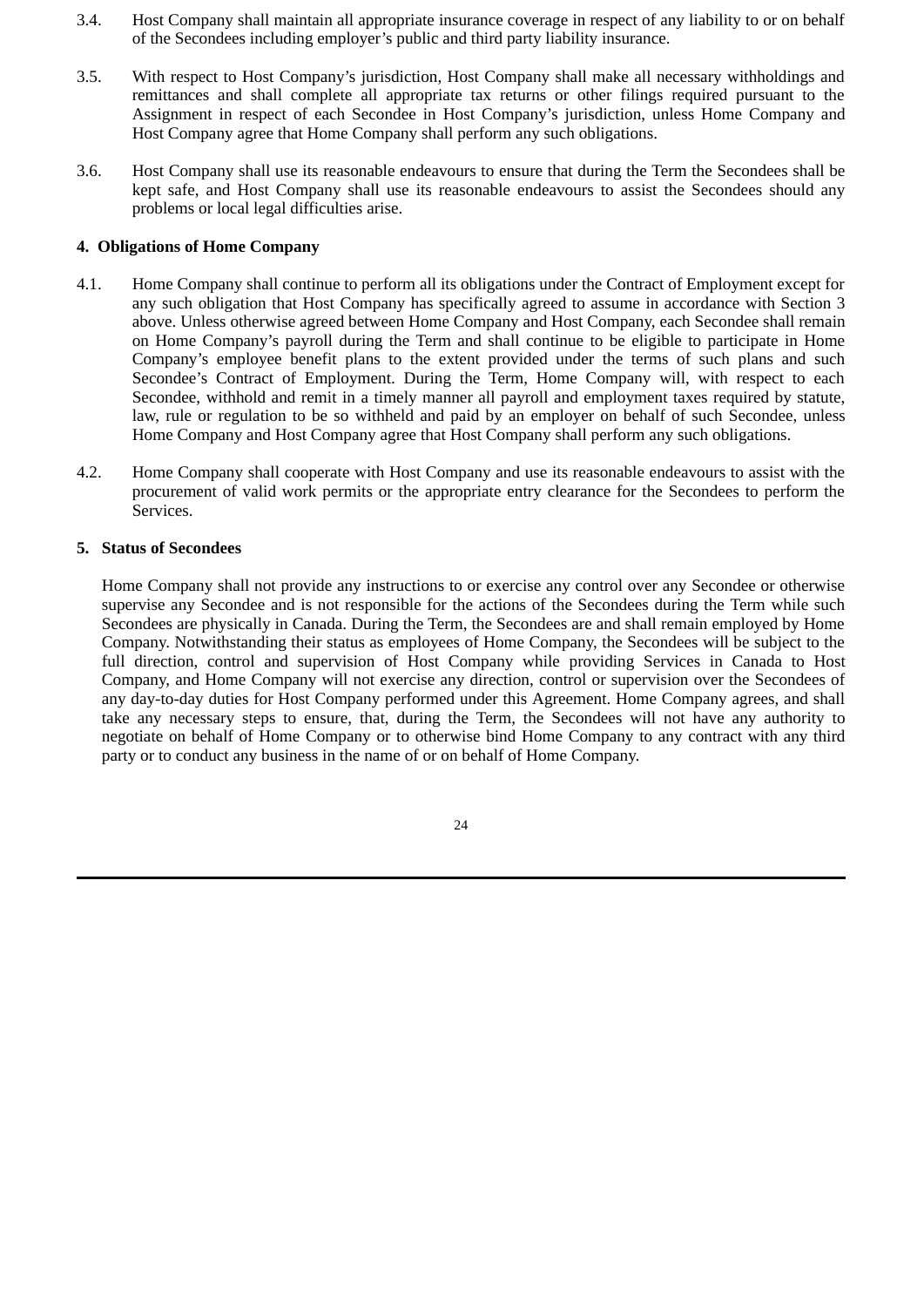# **6. Indemnity**

- 6.1. Host Company shall indemnify and keep Home Company indemnified against any and all claims, losses, damages, liabilities, costs and expenses of whatever nature incurred or suffered by Home Company arising out of or related to (i) breach of any agreement made by Host Company hereunder with respect to the Secondees, or (ii) employment claims of the Secondees or Host Company employees that arise during the Term based on conditions at Host Company over which Host Company has sole control or any actions of Host Company or Host Company employees acting under Host Company's authority, direction or control with respect to the Secondees.
- 6.2. Home Company shall indemnify and keep Host Company indemnified against any and all claims, losses, damages, liabilities, costs and expenses of whatever nature incurred or suffered by Host Company arising out of or related to (i) breach of any agreement made by Home Company hereunder with respect to the Secondees, or (ii) employment, payroll or other claims of Secondees based on any action or omission on the part of Home Company or any employee of Home Company including the Secondees, except where the Secondee was under Host Company's authority, direction or control.
- 6.3. Each party will give the other prompt written notice of all claims subject to any of the foregoing indemnities, and cooperate in the investigation and defense of the claim. If the indemnitor assumes defense of the claim, the indemnitor shall control the defense and settlement of the claim, but the indemnitee may participate and employ its own counsel at its own expense. An indemnitor (i) has no obligation to pay any settlement reached without its prior written consent and (ii) may not settle an indemnified claim without the indemnitee's prior written consent. Consents may not be unreasonably withheld or delayed, but consent to any settlement affecting a party's intellectual property may be given or withheld in the affected party's sole but reasonable discretion.

# **7. Termination**

- 7.1. The Term applicable to any Secondee may be terminated prior to the expiration of the Term specified on Schedule 1 by notice in writing given by either party to the other in accordance with the following:
	- a) immediately on termination of the Secondee's employment with Home Company;
	- b) upon sixty (60) days' prior written notice by Host Company that it no longer wishes to utilize the Services rendered by the Secondee for any reason;
	- c) immediately by Host Company in the event the Secondee has continuously failed to substantially perform the duties outlined in Section 2.2 above or has engaged in wilful misconduct that materially injures Host Company; provided that Host Company shall provide Secondee with written notice specifying the event or events providing the basis for such termination;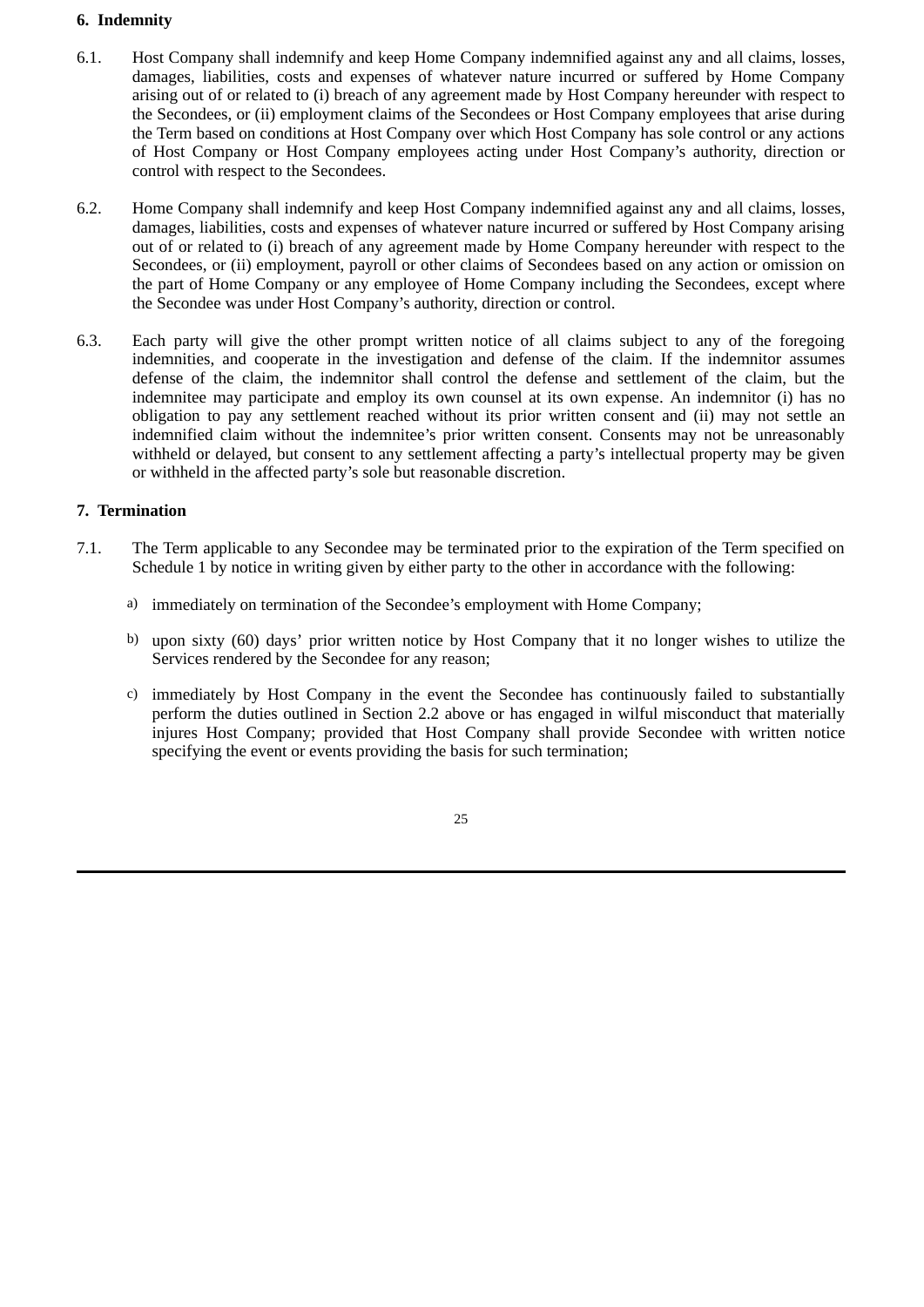- d) immediately by Host Company in the event the Secondee ceases to work for Host Company for any reason other than for absence for annual leave or periods of sickness not exceeding 26 weeks:
- e) upon sixty (60) days' prior written notice by Home Company that it no longer wishes to second the Secondee to Host Company for any reason;
- f) upon thirty (30) days' prior written notice by either party in the event of a breach of this Agreement by the other party provided that the breaching party has failed to cure the breach to the reasonable satisfaction of the other party within the thirty (30) day notice period; or
- g) immediately upon mutual agreement between the parties.
- 7.2. If the Term applicable to any Secondee is terminated early pursuant to Section 7.1, Home Company shall use its reasonable efforts to find a mutually satisfactory replacement for such Secondee and, subject to the agreement of Host Company, shall second such replacement to complete the remainder of such Secondee's Term.
- 7.3. This Agreement may be terminated at any time upon mutual agreement between the parties provided that Term applicable to all Secondees has previously or concurrently expired or terminated in accordance with Section 7.1.

#### **8. Entire Agreement; Amendment**

This Agreement (including the schedules attached hereto) contains the entire understanding of the parties in respect of its subject matter and supersedes all prior agreements and understandings (oral or written) between or among the parties with respect to such subject matter. The schedules constitute a part hereof as though set forth in full above. This Agreement (including the schedules) may not be modified, amended, supplemented, cancelled or discharged, and no waiver hereunder may be granted, except by written instrument executed by the parties hereto. No failure to exercise, and no delay in exercising, any right, power or privilege under this Agreement shall operate as a waiver, nor shall any single or partial exercise of any right, power or privilege hereunder preclude the exercise of any other right, power or privilege. No waiver of any breach of any provision shall be deemed to be a waiver of any preceding or succeeding breach of the same or any other provision, nor shall any waiver be implied from any course of dealing between the parties. No extension of time for performance of any obligations or other acts hereunder or under any other agreement shall be deemed to be an extension of the time for performance of any obligations or any other acts. The rights and remedies of the parties under this Agreement are in addition to all other rights and remedies, at law or in equity, that they may have against each other.

#### **9. Confidential Information**

9.1. Without prejudice to any other rights or obligations of the parties, Home Company and Host Company agree that any Confidential Information belonging to one party hereto (which, for the avoidance of doubt, shall include any Affiliate of that party) which shall

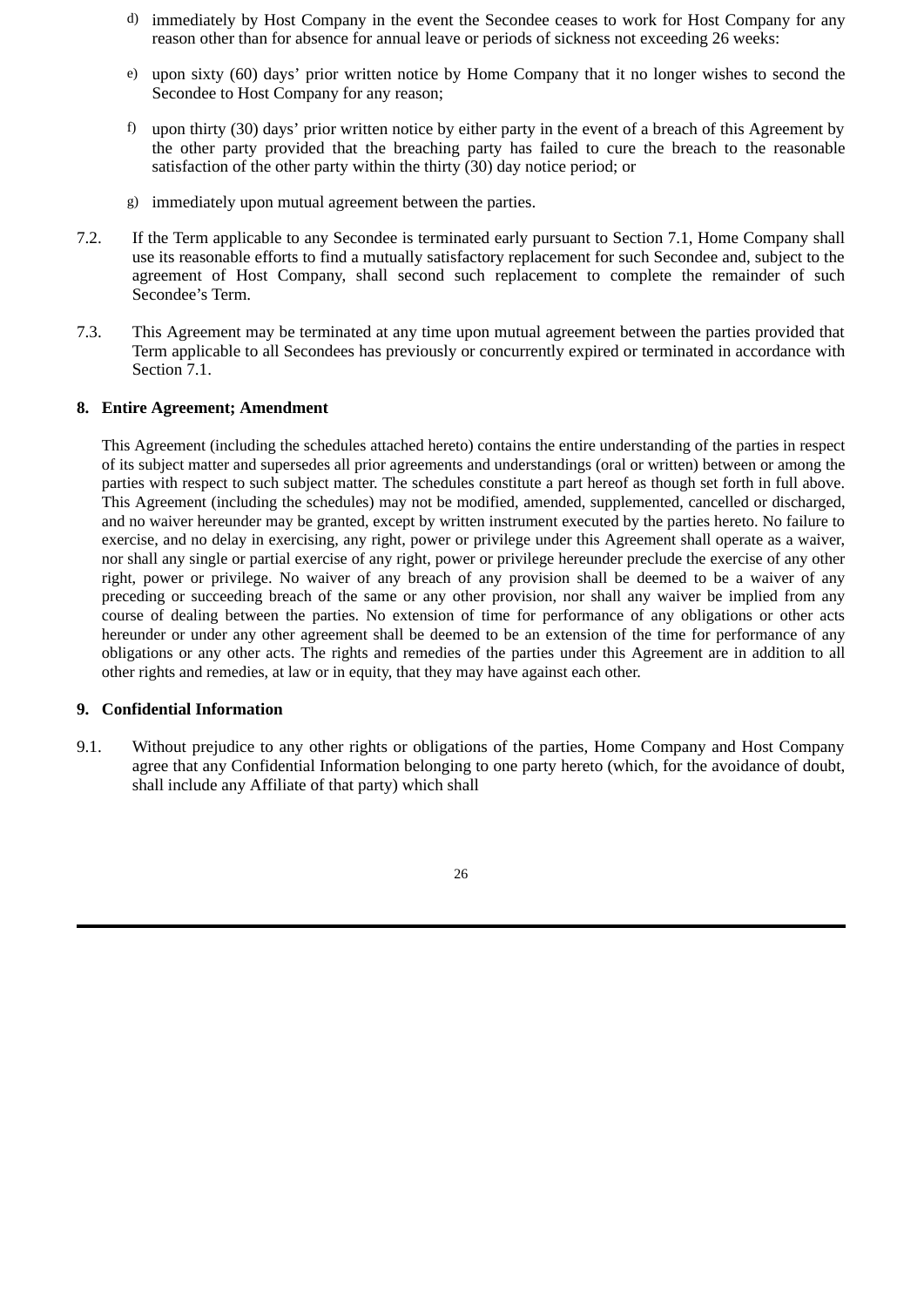be imparted to the other or to the Secondees shall remain confidential and the acquiring party shall not use or disclose such Confidential Information without the other party's prior written consent.

- 9.2. For the purposes of this Section 9, "Confidential Information" shall mean trade secrets and confidential and proprietary information, which may include (but is not limited to) business methods, operating procedures and know-how, secret formulae and recipes, operational manuals, policy and procedural manuals, economic, advertising, marketing, technical and financial information, training programmes, films, methods and manuals, product specifications, employment and building specifications, site analyses and information concerning the suppliers of products and their terms of engagement.
- 9.3. Home Company undertakes that it has required or will require the Secondees to enter into a covenant requiring the Secondees to keep confidential all Confidential Information belonging to Host Company and to use such information only in the course of performing the Assignment, provided, however, that nothing in such covenant shall prohibit the Secondee from, without notice to the Home Company or Host Company, communicating with government agencies, providing information to government agencies, participating in government agency investigations, filing a complaint with government agencies, or testifying in government agency proceedings concerning any possible legal violations or from receiving any monetary award for information provided to a government agency.

#### **10. Return of Documents**

The parties agree that all documents, plans, records, computer programs, notes, drawings, models and other materials (whether or not secret or confidential) that it or any Secondee receives, prepares, or otherwise acquires during the term of this Agreement, and which pertain to the business or affairs of the other party, are the property of the other party. Each party will deliver to the other party all copies of such materials in its possession or under its control whenever the other party requests. In the event of the termination of this Agreement for whatever reason, each party shall produce to the other party for its inspection all such materials then in its possession or under its control.

#### **11. Equitable Relief**

In the event of a breach by either party of any of the provisions of Sections 9 or 10, the other party may, in addition to any other rights and remedies existing in its favor, apply to any court of law or equity of competent jurisdiction in Australia for specific performance and injunctive or other relief in order to enforce or prevent any violations of the provisions hereof.

#### **12. Relationship of Parties**

The relationship of Home Company and Host Company established by this Agreement is that of independent contractors, and nothing in this Agreement shall be construed: (1) to give either party the right or power to direct or control the daily activities of the other party; (2) to constitute the parties as principal and agent, employer and employee, partners, joint venturers, co-owners or otherwise as participants in a joint undertaking; or (3) to allow either party (a) to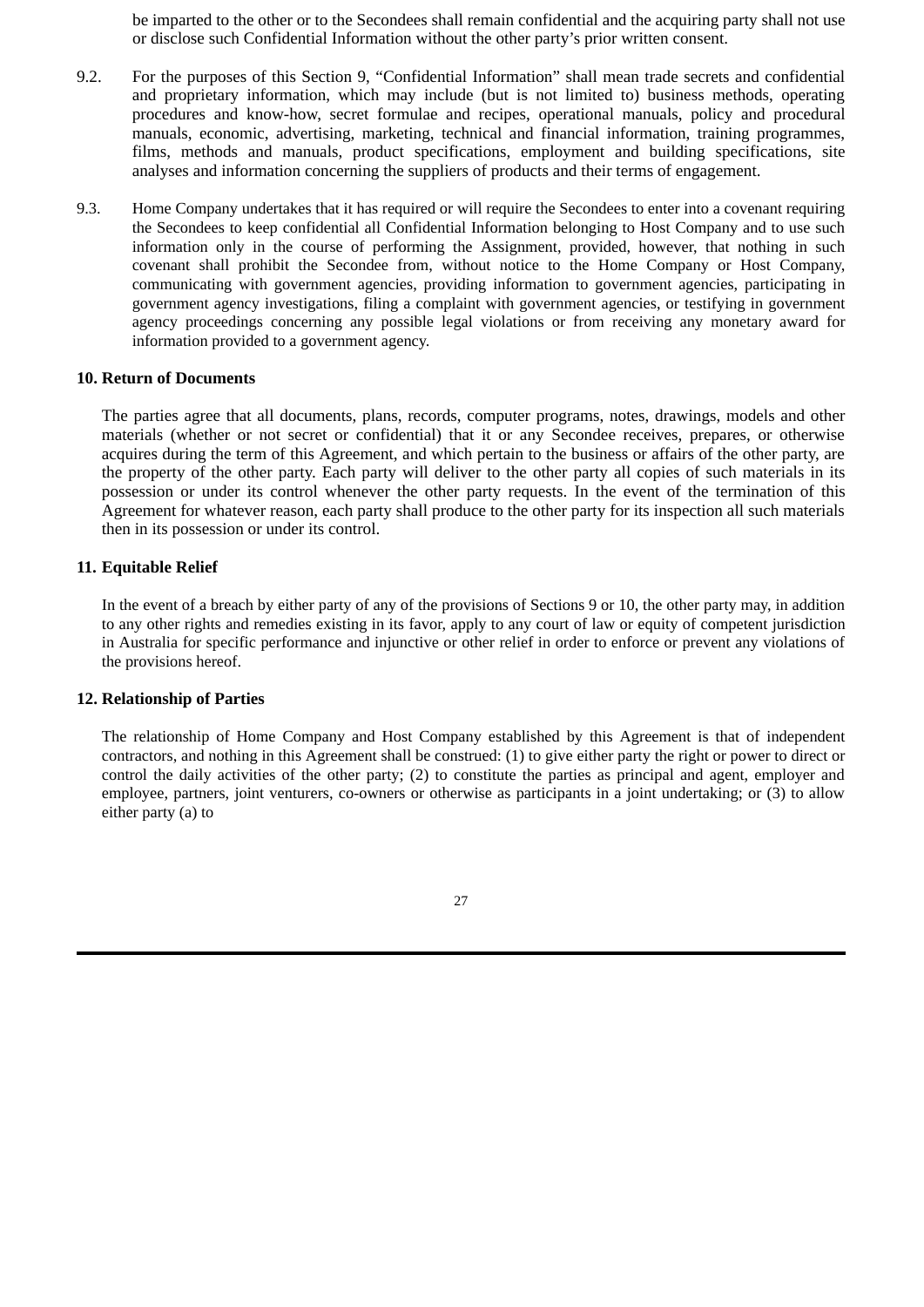create or assume any obligation on behalf of the other party for any purpose whatsoever or (b) to represent to any person, firm or entity that such party has any right or power to enter into any binding obligation on the other party's behalf.

#### **13. No Third-Party Beneficiaries**

This Agreement is not intended to confer upon any person other than the parties hereto any rights or remedies hereunder. Specifically, the parties hereto do not intend for any of the Secondees to be a third-party beneficiary of this Agreement and the Secondees shall not have any rights to enforce the terms of this Agreement against the parties hereto.

#### **14. Binding Effect; Assignment**

The rights and obligations of this Agreement shall bind and inure to the benefit of the parties and their respective successors, assigns, heirs, devisees, legatees and beneficiaries, as applicable. Nothing expressed or implied herein shall be construed to give any other person any legal or equitable rights hereunder. The rights and obligations of this Agreement may not be assigned by either party without prior written consent of the other party.

#### **15. Notices**

Any notice, request, demand or other communication required or permitted to be given under this Agreement shall be sufficient if it is made in writing and sent by fax with a copy by air mail post, postage pre-paid to the other party at the address set forth below in this Section 15. The notice shall be deemed received in the ordinary course of transmission.

If to Home Company:

The Metals Company Australia Pty. Ltd. Attention: Gerard Barron: Gerard@metals.co

If to Host Company:

TMC the metals company Inc. 595 Howe Street Vancouver, BC Canada V6C 2T5 Attention: Gerard Barron

#### **16. Counterparts**

This Agreement may be executed in any number of counterparts, each of which shall be an original but all of which together shall constitute one and the same instrument. A telecopy or facsimile signature of any party shall be considered to have the same binding legal effect as an original signature.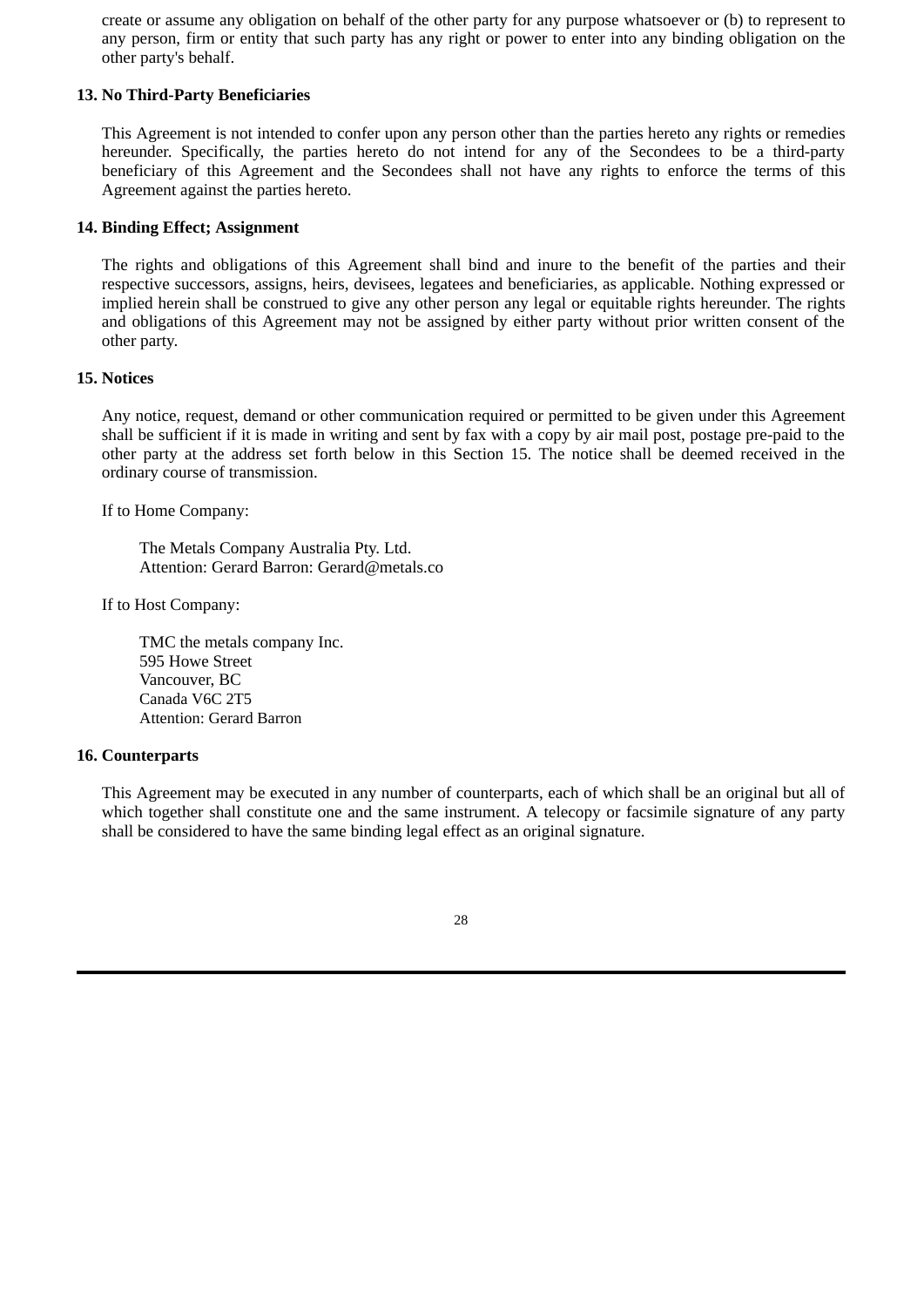#### **17. Interpretation**

When a reference is made in this Agreement to an article, section, paragraph, clause, schedule or exhibit, such reference shall be deemed to be to this Agreement unless otherwise indicated. The headings contained herein are for reference purposes only and shall not affect in any way the meaning or interpretation of this Agreement. Whenever the words "include," "includes," or "including" are used in this Agreement, they shall be deemed to be followed by the words "without limitation."

# **18. Survival of Rights**

Notwithstanding anything to the contrary herein, all claims, rights and causes of actions related to any transaction, status, event, condition, act or omission that occurs or arises prior to the termination of this Agreement shall survive the termination of this Agreement, and the termination of this Agreement shall not affect any subsequent enforcement of any such claim, right, or cause of action.

# **19. No Waiver**

The failure of either party to insist in any one or more instances upon performance of any term, covenant or condition of this Agreement shall not be construed as a waiver of future performance of any such term, covenant or condition, but the obligations of either party with respect to such term, covenant or condition shall continue in full force and effect.

# **20. Applicable Law, Jurisdiction and Severability**

- 20.1. This Agreement shall be governed by and construed in accordance with the laws of Australia without regard to any principles of conflicts of law that would result in the application of the laws of any other jurisdiction. Each of the parties hereby irrevocably (i) submits to the exclusive jurisdiction of the courts of Australia regarding any claim or matter arising under this Agreement and (ii) waives the right and hereby agrees not to assert by way of motion, as a defense or otherwise, in any action, suit or other legal proceeding brought in any such court, any claim that any such party is not subject to the jurisdiction of such court, that such action, suit or proceeding is brought in an inconvenient forum, or that the venue of such action, suit or proceeding is improper.
- 20.2. Each party shall at all times and at its own expense (i) strictly comply with all applicable laws, rules, regulations and governmental orders, now or hereafter in effect, relating to its performance of this Agreement, (ii) pay all fees and other charges required by such laws, rules, regulations and orders, and (iii) maintain in full force and effect all licenses, permits, authorizations, registrations and qualifications from all applicable governmental departments and agencies to the extent necessary to perform its obligations hereunder.
- 20.3. In the event that any provision of this Agreement conflicts with the law under which this Agreement is to be construed or if any such provision is held to be invalid by an arbitrator or court with jurisdiction over the parties hereto, such provision shall be deemed to be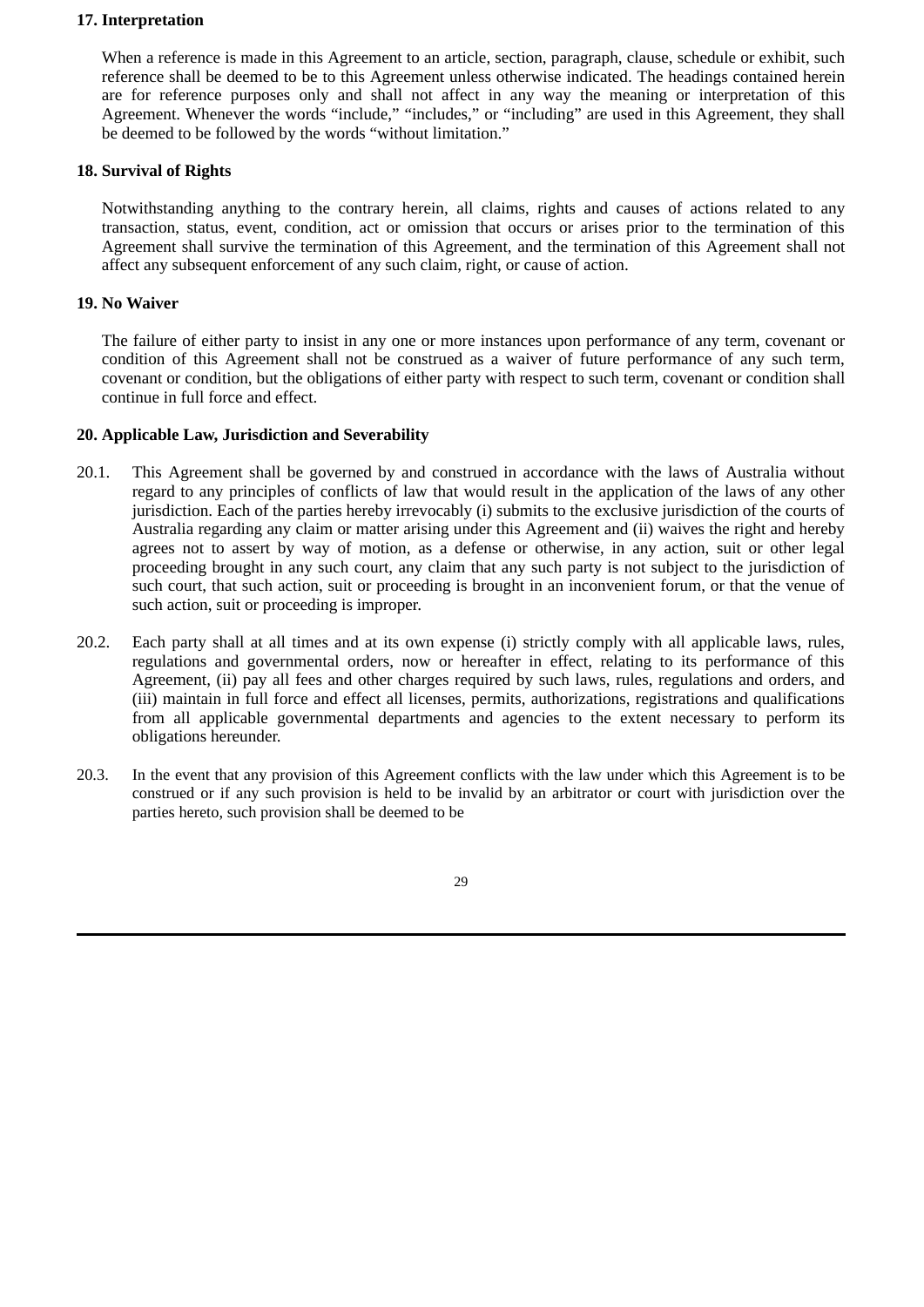restated to reflect as nearly as possible the original intention of the parties in accordance with applicable law. The remainder of this Agreement shall remain in full force and effect.

# **21. Force Majeure**

Neither party shall be deemed to be in default of or to have breached any provision of this Agreement as a result of any delay, failure in performance or interruption of service, resulting directly or indirectly from acts of God, acts of civil or military authorities, civil disturbances, wars, strikes or other labor disputes, fires, transportation contingencies, laws, regulations, acts or orders of any government agency or official thereof, other catastrophes or any other similar circumstances beyond such party's reasonable control.

[rest of page intentionally left blank]

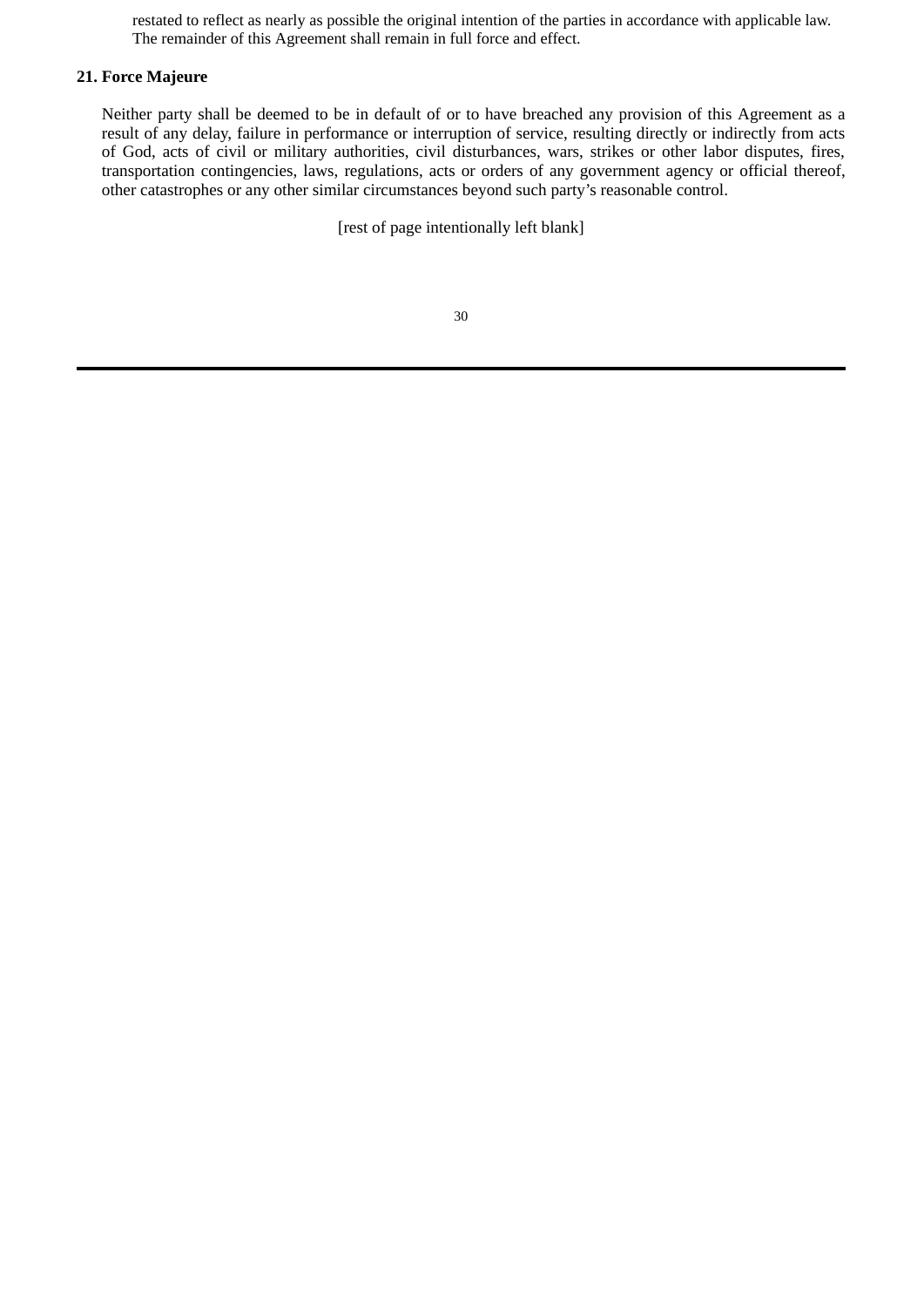**IN WITNESS WHEREOF,** the parties have caused this Agreement to be executed by a duly authorised representative on the day and year first above written.

**TMC the metals company Inc.**

By: Gerard Barron

Name: Gerard Barron

Title: Chief Executive Officer

**The Metals Company Australia Pty. Ltd.**

By:

 $C_{1}$ 

Name: Anthony O'sullivan

Title:Director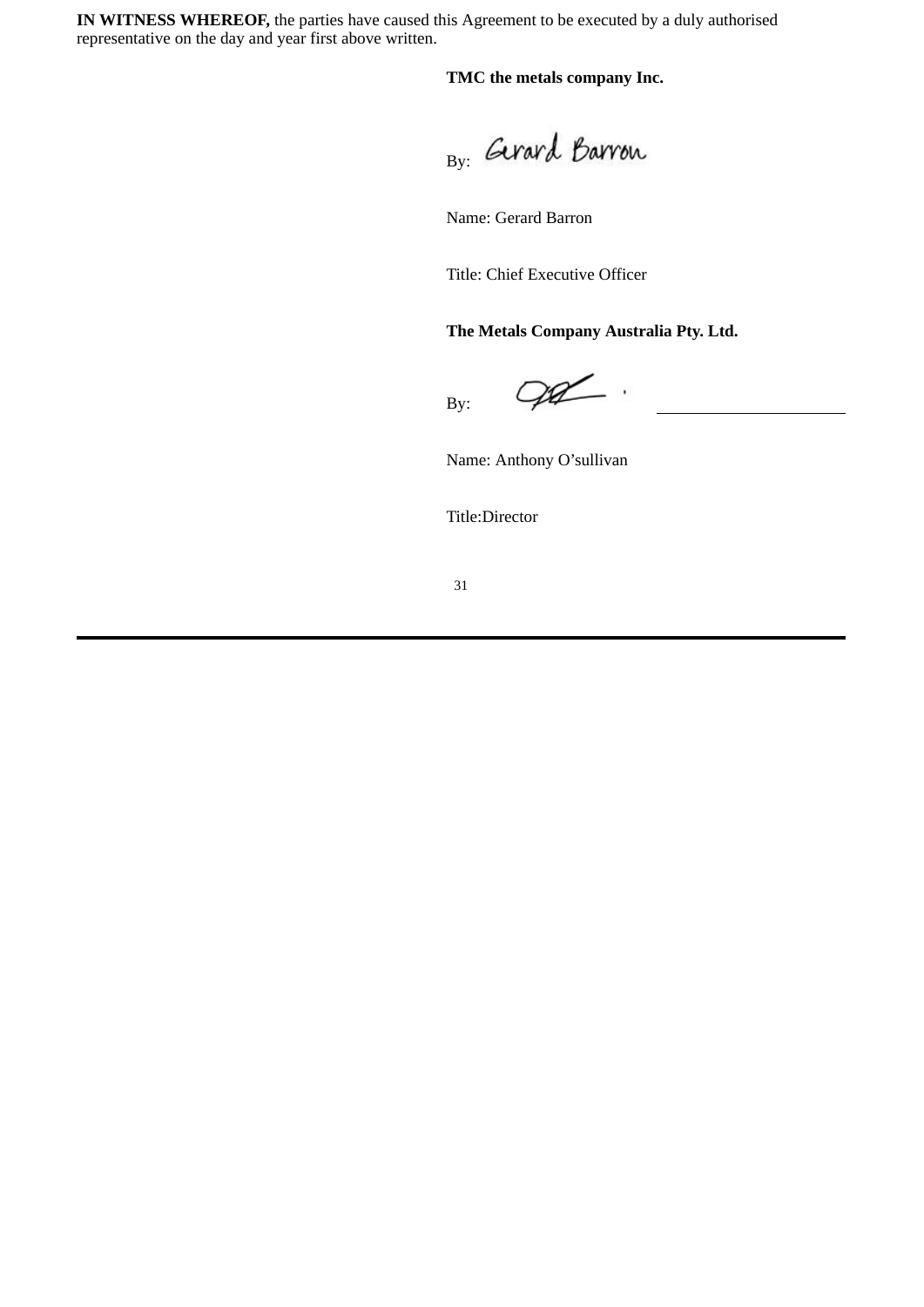# **SCHEDULE 1**

(updated day/month/year)

|                         | <b>NAME OF SECONDEE</b>            | <b>DESCRIPTION OF SERVICES</b><br><b>TO BE PROVIDED</b> |        | <b>TERM OF</b><br><b>SECONDMENT</b><br>(day/month/year to day/month/year) |
|-------------------------|------------------------------------|---------------------------------------------------------|--------|---------------------------------------------------------------------------|
| $\mathbf{1}$            | Anthony O'Sullivan                 |                                                         |        |                                                                           |
| $\overline{2}$          |                                    |                                                         |        |                                                                           |
| $\mathbf{3}$            |                                    |                                                         |        |                                                                           |
| $\overline{\mathbf{4}}$ |                                    |                                                         |        |                                                                           |
| ${\bf 5}$               |                                    |                                                         |        |                                                                           |
| $\boldsymbol{6}$        |                                    |                                                         |        |                                                                           |
| $\overline{7}$          |                                    |                                                         |        |                                                                           |
| $\bf{8}$                |                                    |                                                         |        |                                                                           |
| $\boldsymbol{9}$        |                                    |                                                         |        |                                                                           |
| 10                      |                                    |                                                         |        |                                                                           |
| 11                      |                                    |                                                         |        |                                                                           |
| 12                      |                                    |                                                         |        |                                                                           |
|                         | <b>TMC</b> the metals company Inc. |                                                         |        | The Metals Company Australia Pty. Ltd.                                    |
| By:                     |                                    |                                                         | By:    |                                                                           |
| Name:                   |                                    |                                                         | Name:  |                                                                           |
| Title:                  |                                    |                                                         | Title: |                                                                           |
|                         |                                    |                                                         | Date:  |                                                                           |
|                         |                                    | $32\,$                                                  |        |                                                                           |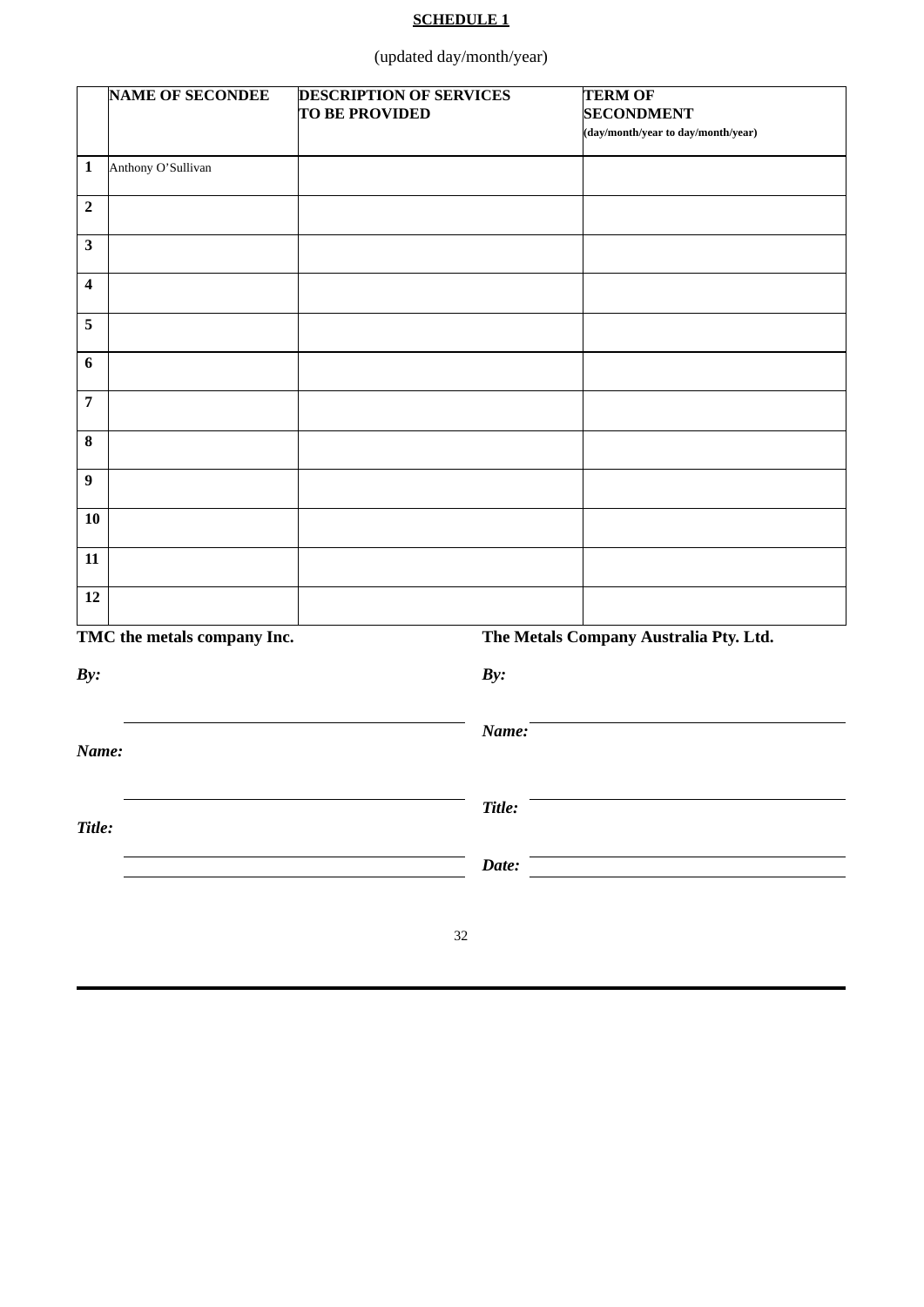*Date:*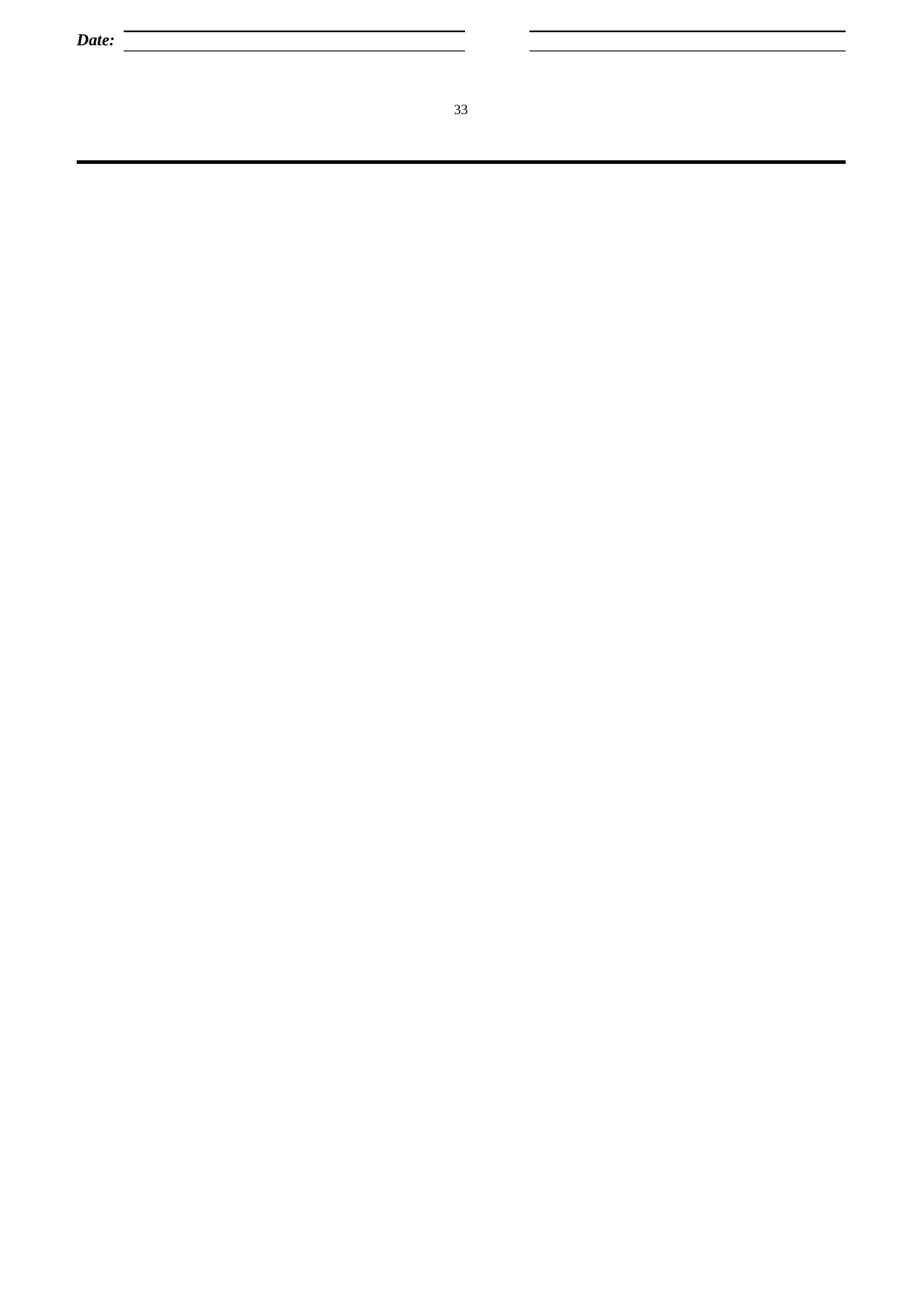#### CERTIFICATIONS UNDER SECTION 302

#### I, Gerard Barron, certify that:

1. I have reviewed this quarterly report on Form 10-Q of TMC the metals company Inc.;

2. Based on my knowledge, this report does not contain any untrue statement of a material fact or omit to state a material fact necessary to make the statements made, in light of the circumstances under which such statements were made, not misleading with respect to the period covered by this report;

3. Based on my knowledge, the financial statements, and other financial information included in this report, fairly present in all material respects the financial condition, results of operations and cash flows of the registrant as of, and for, the periods presented in this report;

4. The registrant's other certifying officer and I are responsible for establishing and maintaining disclosure controls and procedures (as defined in Exchange Act Rules 13a-15(e) and 15d-15(e)) for the registrant and have:

a) designed such disclosure controls and procedures, or caused such disclosure controls and procedures to be designed under our supervision, to ensure that material information relating to the registrant, including its consolidated subsidiaries, is made known to us by others within those entities, particularly during the period in which this report is being prepared;

b) [omitted pursuant to Exchange Act Rules 13a-14(a) and 15d-15(a)];

c) evaluated the effectiveness of the registrant's disclosure controls and procedures and presented in this report our conclusions about the effectiveness of the disclosure controls and procedures, as of the end of the period covered by this report based on such evaluation; and

d) disclosed in this report any change in the registrant's internal control over financial reporting that occurred during the registrant's most recent fiscal quarter (the registrant's fourth fiscal quarter in the case of an annual report) that has materially affected, or is reasonably likely to materially affect, the registrant's internal control over financial reporting; and

5. The registrant's other certifying officer(s) and I have disclosed, based on our most recent evaluation of internal control over financial reporting, to the registrant's auditors and the audit committee of the registrant's board of directors (or persons performing the equivalent functions):

a) all significant deficiencies and material weaknesses in the design or operation of internal control over financial reporting which are reasonably likely to adversely affect the registrant's ability to record, process, summarize and report financial information; and

b) any fraud, whether or not material, that involves management or other employees who have a significant role in the registrant's internal control over financial reporting.

Date: May 9, 2022

/s/ Gerard Barron

Gerard Barron Chief Executive Officer *(Principal Executive Officer)*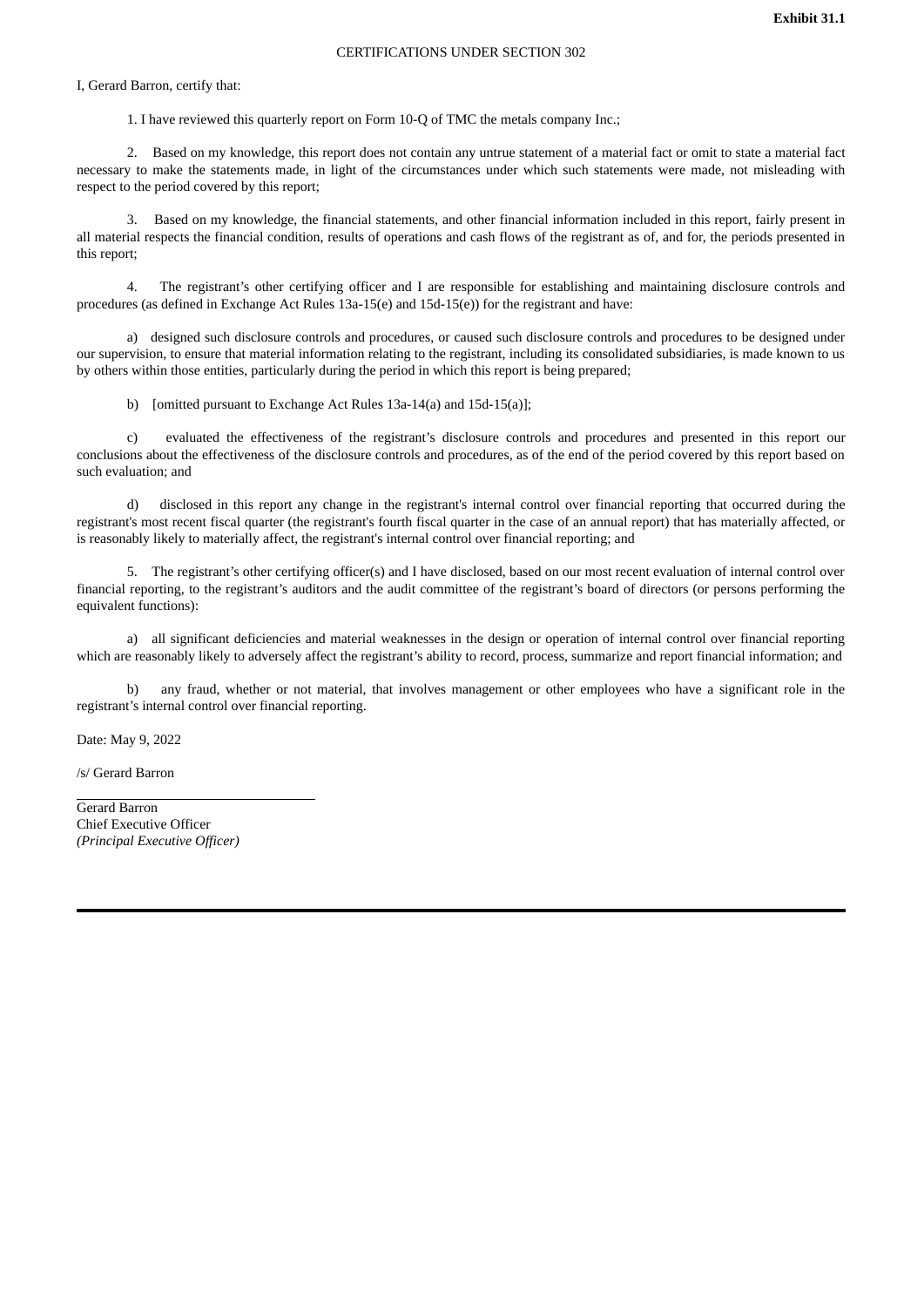#### CERTIFICATIONS UNDER SECTION 302

I, Craig Shesky, certify that:

1. I have reviewed this quarterly report on Form 10-Q of TMC the metals company Inc.;

2. Based on my knowledge, this report does not contain any untrue statement of a material fact or omit to state a material fact necessary to make the statements made, in light of the circumstances under which such statements were made, not misleading with respect to the period covered by this report;

3. Based on my knowledge, the financial statements, and other financial information included in this report, fairly present in all material respects the financial condition, results of operations and cash flows of the registrant as of, and for, the periods presented in this report;

4. The registrant's other certifying officer and I are responsible for establishing and maintaining disclosure controls and procedures (as defined in Exchange Act Rules 13a-15(e) and 15d-15(e)) for the registrant and have:

a) designed such disclosure controls and procedures, or caused such disclosure controls and procedures to be designed under our supervision, to ensure that material information relating to the registrant, including its consolidated subsidiaries, is made known to us by others within those entities, particularly during the period in which this report is being prepared;

b) [omitted pursuant to Exchange Act Rules 13a-14(a) and 15d-15(a)];

c) evaluated the effectiveness of the registrant's disclosure controls and procedures and presented in this report our conclusions about the effectiveness of the disclosure controls and procedures, as of the end of the period covered by this report based on such evaluation; and

d) disclosed in this report any change in the registrant's internal control over financial reporting that occurred during the registrant's most recent fiscal quarter (the registrant's fourth fiscal quarter in the case of an annual report) that has materially affected, or is reasonably likely to materially affect, the registrant's internal control over financial reporting; and

5. The registrant's other certifying officer(s) and I have disclosed, based on our most recent evaluation of internal control over financial reporting, to the registrant's auditors and the audit committee of the registrant's board of directors (or persons performing the equivalent functions):

a) all significant deficiencies and material weaknesses in the design or operation of internal control over financial reporting which are reasonably likely to adversely affect the registrant's ability to record, process, summarize and report financial information; and

b) any fraud, whether or not material, that involves management or other employees who have a significant role in the registrant's internal control over financial reporting. Date: May 9, 2022

/s/ Craig Shesky

Craig Shesky Chief Financial Officer *(Principal Financial Officer)*